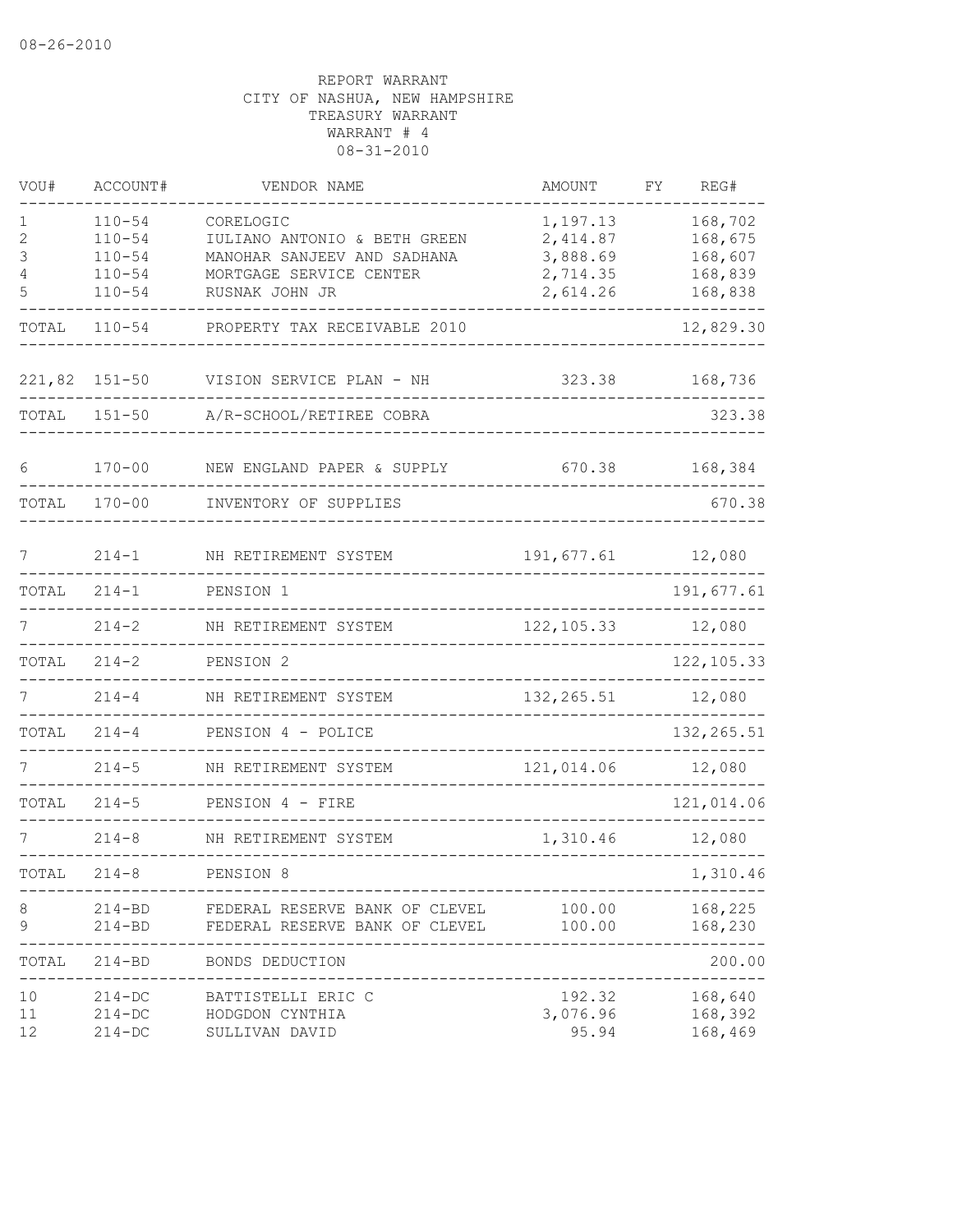| VOU#                                                     | ACCOUNT#                                                                                                                                 | VENDOR NAME                                                                                                                                                                      | AMOUNT                                                                                                                          | FY | REG#                                                                                             |
|----------------------------------------------------------|------------------------------------------------------------------------------------------------------------------------------------------|----------------------------------------------------------------------------------------------------------------------------------------------------------------------------------|---------------------------------------------------------------------------------------------------------------------------------|----|--------------------------------------------------------------------------------------------------|
| TOTAL                                                    | $214 - DC$                                                                                                                               | DEPENDENT CARE DEDUCTION                                                                                                                                                         |                                                                                                                                 |    | 3,365.22                                                                                         |
| 221,82                                                   | $214-DI$                                                                                                                                 | RELIANCE STANDARD LIFE INSURAN                                                                                                                                                   | 1,016.15                                                                                                                        |    | 168,709                                                                                          |
| TOTAL                                                    | $214-DI$                                                                                                                                 | SCHOOL DISABILITY                                                                                                                                                                |                                                                                                                                 |    | 1,016.15                                                                                         |
| 13<br>14                                                 | $214-FS$<br>$214-FS$                                                                                                                     | BENEFIT STRATEGIES INC<br>BENEFIT STRATEGIES INC                                                                                                                                 | 22,327.19<br>18,736.11<br>__________                                                                                            |    | 12,074<br>12,096                                                                                 |
|                                                          | TOTAL 214-FS                                                                                                                             | FLEXIBLE SPENDING ACCOUNT -<br>. _ _ _ _ _ _ _ _ _ _ _ _ _                                                                                                                       |                                                                                                                                 |    | 41,063.30                                                                                        |
| 15                                                       | $214 - K$                                                                                                                                | PROTECTIVE LIFE INSURANCE COMP                                                                                                                                                   | 79.14                                                                                                                           |    | 12,076                                                                                           |
| TOTAL                                                    | $214 - K$                                                                                                                                | KEMPER TERM LIFE INSURANCE                                                                                                                                                       | ______________________                                                                                                          |    | 79.14                                                                                            |
| 16                                                       | $214-SL$                                                                                                                                 | SUN LIFE ASSURANCE COMPANY OF                                                                                                                                                    | 3,418.68                                                                                                                        |    | 12,095                                                                                           |
| TOTAL                                                    | $214-SL$                                                                                                                                 | BPW GROUP INS-SUN LIFE                                                                                                                                                           |                                                                                                                                 |    | 3,418.68                                                                                         |
| 17<br>18                                                 | $214-W$<br>$214-W$                                                                                                                       | BOSTON MUTUAL LIFE INSURANCE<br>BOSTON MUTUAL LIFE INSURANCE                                                                                                                     | 14,204.81<br>222.30                                                                                                             |    | 12,078<br>12,079                                                                                 |
|                                                          | TOTAL 214-W                                                                                                                              | WHOLE LIFE DEDUCTION                                                                                                                                                             |                                                                                                                                 |    | 14, 427.11                                                                                       |
| 19<br>20<br>21<br>22<br>23<br>24<br>25<br>26<br>27<br>28 | $255 - 00$<br>$255 - 00$<br>$255 - 00$<br>$255 - 00$<br>$255 - 00$<br>$255 - 00$<br>$255 - 00$<br>$255 - 00$<br>$255 - 00$<br>$255 - 00$ | STATE OF NH-MV<br>STATE OF NH-MV<br>STATE OF NH-MV<br>STATE OF NH-MV<br>STATE OF NH-MV<br>STATE OF NH-MV<br>STATE OF NH-MV<br>STATE OF NH-MV<br>STATE OF NH-MV<br>STATE OF NH-MV | 28,980.79<br>20,128.60<br>20, 421.03<br>20,101.17<br>21,751.63<br>17,997.40<br>17,955.41<br>28,545.30<br>30,239.11<br>15,864.73 |    | 12,077<br>12,081<br>12,082<br>12,083<br>12,088<br>12,091<br>12,093<br>12,094<br>12,098<br>12,101 |
| TOTAL                                                    | $255 - 00$                                                                                                                               | STATE MVR<br>-----------------------------------                                                                                                                                 |                                                                                                                                 |    | 221,985.17                                                                                       |
| 29                                                       | $255 - 05$                                                                                                                               | STATE OF NH                                                                                                                                                                      | 77.00                                                                                                                           |    | 168,825                                                                                          |
| TOTAL                                                    | $255 - 05$                                                                                                                               | STATE OF NH-FBI FINGERPRNT FEE                                                                                                                                                   |                                                                                                                                 |    | 77.00                                                                                            |
|                                                          |                                                                                                                                          |                                                                                                                                                                                  |                                                                                                                                 |    |                                                                                                  |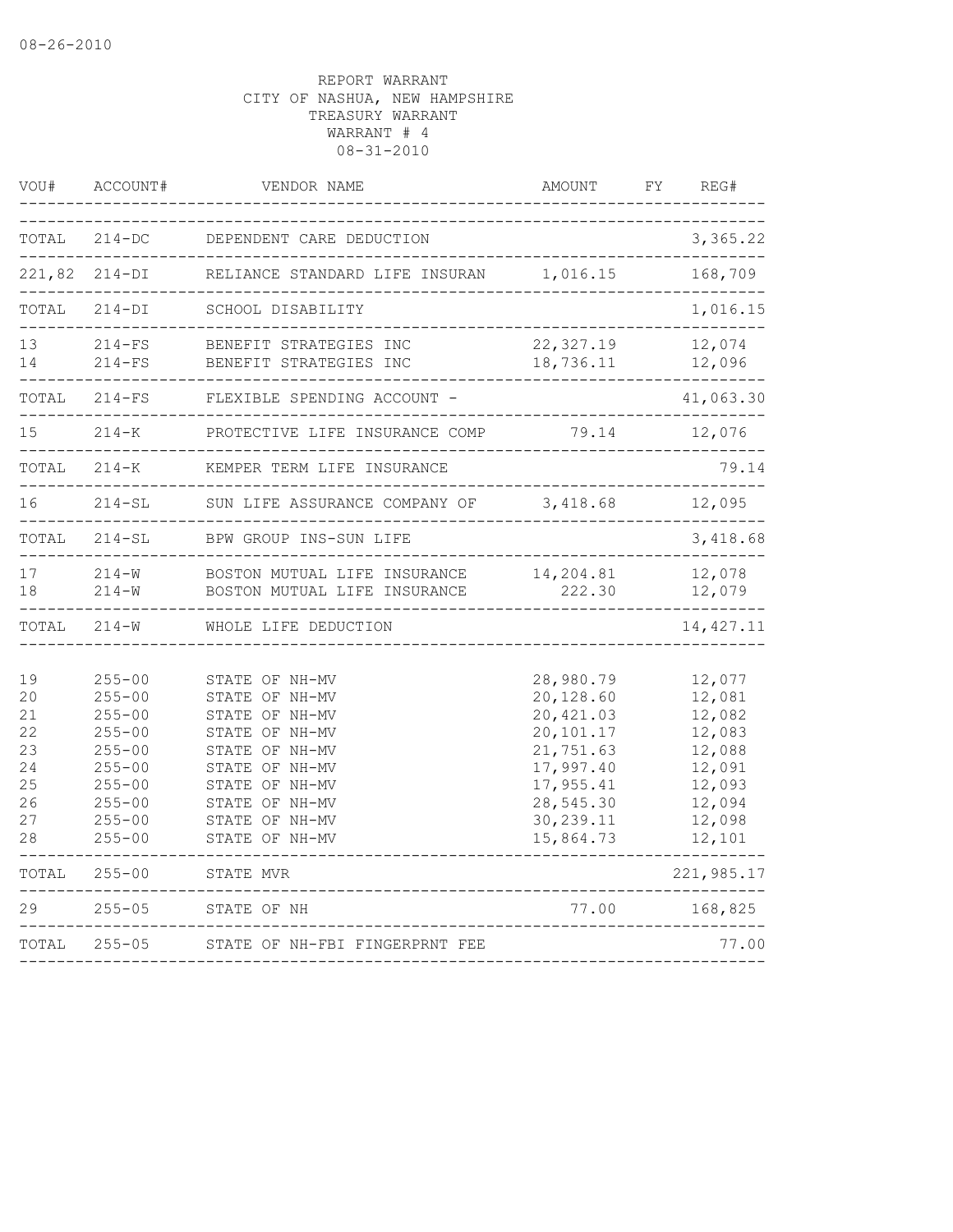| VOU#  | ACCOUNT#   | VENDOR NAME                    | AMOUNT      | FΥ | REG#    |
|-------|------------|--------------------------------|-------------|----|---------|
| 30    | 305-33005  | PENNICHUCK WATER               | 25.37       |    | 168,804 |
| 31    | 305-34015  | METROMEDIA ENERGY INC          | .18         |    | 168,824 |
| 32    | 305-41015  | PETTY CASH                     | 49.97       |    | 168,227 |
| 33    | 305-41015  | STAPLES ADVANTAGE              | 58.19       |    | 168,488 |
| 34    | 305-59100  | <b>BARON SUSANNAH</b>          | 50.00       |    | 168,665 |
| 35    | 305-59100  | <b>JEYNES MIKE</b>             | 150.00      |    | 168,509 |
| 36    | 305-59100  | MCLEAN JIM                     | 150.00      |    | 168,398 |
| 37    | 305-59100  | NEXTEL COMMUNICATIONS          | 38.42       |    | 168,797 |
| 38    | 305-59100  | O'NEIL TIM                     | 150.00      |    | 168,399 |
| 39    | 305-59100  | WALLENT FRANK J                | 200.00      |    | 168,295 |
| TOTAL | 305        | SRF - CIVIC & COMM ACTIVITIES  |             |    | 872.13  |
|       |            |                                |             |    |         |
| 40    | 308-31050  | NEXTEL COMMUNICATIONS          | 32.99       |    | 168,797 |
| 41    | $308 - 40$ | HARVARD PILGRIM/FIRST SENIORIT | 63,755.10   |    | 12,086  |
| 42    | 308-41015  | PETTY CASH                     | 29.99       |    | 168,227 |
| 43    | 308-59400  | ANTHEM BLUE CROSS BLUE SHIELD  | 76, 431.78  |    | 12,070  |
| 44    | 308-59400  | HARVARD PILGRIM HEALTH CARE    | 14,791.36   |    | 12,072  |
| 45    | 308-59400  | NORTHEAST DELTA                | 6,651.12    |    | 12,071  |
| 46    | 308-59402  | ANTHEM BLUE CROSS BLUE SHIELD  | 57,592.92   |    | 12,070  |
| 47    | 308-59402  | HARVARD PILGRIM HEALTH CARE    | 18, 118. 46 |    | 12,072  |
| 48    | 308-59402  | NORTHEAST DELTA                | 3,800.64    |    | 12,071  |
| 49    | 308-83010  | ANTHEM BLUE CROSS BLUE SHIELD  | 18,535.56   |    | 12,070  |
| 50    | 308-83010  | ANTHEM BLUE CROSS BLUE SHIELD  | 38, 444.46  |    | 12,084  |
| 51    | 308-83010  | ANTHEM BLUE CROSS BLUE SHIELD  | 78,888.02   |    | 12,100  |
| 52    | 308-83011  | ANTHEM BLUE CROSS BLUE SHIELD  | 3,968.76    |    | 12,070  |
| 53    | 308-83011  | ANTHEM BLUE CROSS BLUE SHIELD  | 375.00      |    | 12,084  |
| 54    | 308-83011  | ANTHEM BLUE CROSS BLUE SHIELD  | 869.82      |    | 12,100  |
| 55    | 308-83012  | ANTHEM BLUE CROSS BLUE SHIELD  | 146,032.79  |    | 12,070  |
| 56    | 308-83012  | ANTHEM BLUE CROSS BLUE SHIELD  | 206, 341.76 |    | 12,084  |
| 57    | 308-83012  | ANTHEM BLUE CROSS BLUE SHIELD  | 285, 363.09 |    | 12,100  |
| 58    | 308-83013  | ANTHEM BLUE CROSS BLUE SHIELD  | 182,758.53  |    | 12,070  |
| 59    | 308-83013  | ANTHEM BLUE CROSS BLUE SHIELD  | 148,063.20  |    | 12,084  |
| 60    | 308-83013  | ANTHEM BLUE CROSS BLUE SHIELD  | 205, 958.92 |    | 12,100  |
| 61    | 308-83014  | ANTHEM EAP                     | 4,128.00    |    | 168,829 |
| 61    | 308-83015  | ANTHEM EAP                     | 9,804.00    |    | 168,829 |
| 62    | 308-83016  | HARVARD PILGRIM HEALTH CARE    | 63, 478.46  |    | 12,072  |
| 63    | 308-83016  | HARVARD PILGRIM HEALTH CARE    | 45,854.44   |    | 12,085  |
| 64    | 308-83016  | HARVARD PILGRIM HEALTH CARE    | 39,824.18   |    | 12,099  |
| 65    | 308-83017  | HARVARD PILGRIM HEALTH CARE    | 61, 493.91  |    | 12,072  |
| 66    | 308-83017  | HARVARD PILGRIM HEALTH CARE    | 59,876.62   |    | 12,085  |
| 67    | 308-83017  | HARVARD PILGRIM HEALTH CARE    | 62,597.66   |    | 12,099  |
| 68    | 308-83018  | ANTHEM BLUE CROSS BLUE SHIELD  | 24,685.45   |    | 12,070  |
| 69    | 308-83018  | ANTHEM BLUE CROSS BLUE SHIELD  | 48,537.03   |    | 12,084  |
| 70    | 308-83018  | ANTHEM BLUE CROSS BLUE SHIELD  | 90,686.87   |    | 12,100  |
| 71    | 308-83019  | ANTHEM BLUE CROSS BLUE SHIELD  | 24, 416.98  |    | 12,070  |
| 72    | 308-83019  | ANTHEM BLUE CROSS BLUE SHIELD  | 38,077.62   |    | 12,084  |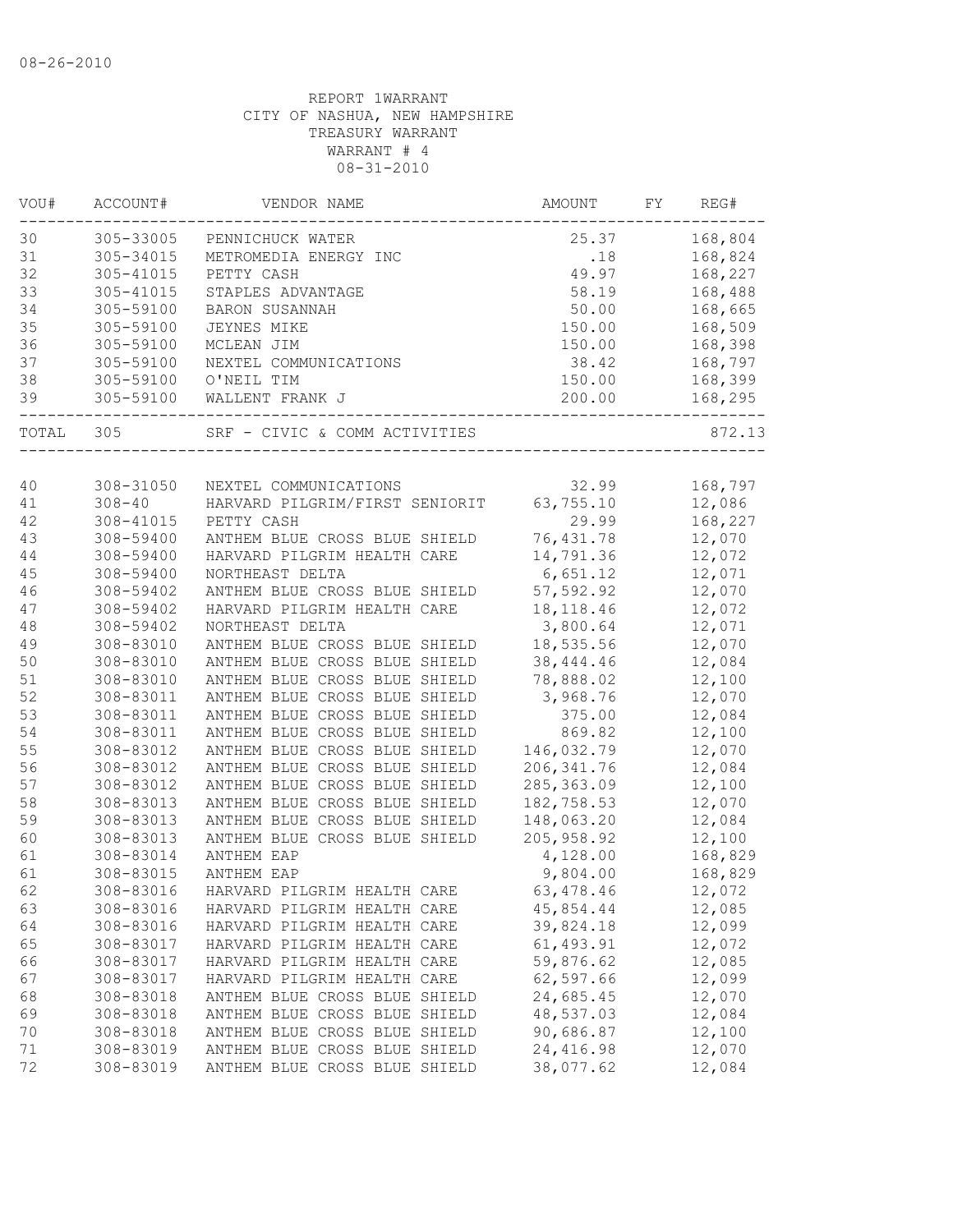| VOU#   | ACCOUNT#  | VENDOR NAME                      | AMOUNT      | FY | REG#    |
|--------|-----------|----------------------------------|-------------|----|---------|
| 73     | 308-83019 | ANTHEM BLUE CROSS BLUE SHIELD    | 47, 347.13  |    | 12,100  |
| 74     | 308-83020 | NORTHEAST DELTA                  | 10,952.03   |    | 12,071  |
| 75     | 308-83020 | NORTHEAST DELTA                  | 33,644.54   |    | 12,087  |
| 76     | 308-83020 | NORTHEAST DELTA                  | 17,246.11   |    | 12,097  |
| 77     | 308-83021 | NORTHEAST DELTA                  | 3,674.43    |    | 12,071  |
| 78     | 308-83021 | NORTHEAST DELTA                  | 8,157.15    |    | 12,087  |
| 79     | 308-83021 | NORTHEAST DELTA                  | 6,900.44    |    | 12,097  |
| 80     | 308-83023 | ANTHEM EAP                       | 375.00      |    | 168,829 |
| 81     | 308-83025 | FRED C CHURCH INSURANCE          | 12,124.00   |    | 12,092  |
| 82     | 308-83026 | NORTHERN NEW ENGLAND BENEFIT T   | 29, 229. 20 |    | 12,075  |
| 83     | 308-83030 | ITT HARTFORD                     | 15,443.10   |    | 12,073  |
| 83     | 308-83031 | ITT HARTFORD                     | 18,859.24   |    | 12,073  |
| 84     | 308-83041 | COLLIMORE CULLEN PLLC            | 2,942.10    |    | 168,470 |
| 85     | 308-83051 | RS MEDICAL                       | 80.00       |    | 168,243 |
| 86     | 308-83053 | AMOSKEAG ANESTHESIA PLLC         | 750.00      |    | 168,666 |
| $8\,7$ | 308-83053 | ANAESTHESIA ASSOC OF MASS        | 2,276.00    |    | 168,308 |
| $8\,8$ | 308-83053 | ASSOCIATED RADIOLOGISTS PA<br>W/ | 468.00      |    | 168,415 |
| 89     | 308-83053 | DIONNE PIERRE L MD               | 180.00      |    | 168,317 |
| 90     | 308-83053 | FOUR SEASONS ORTHOPAEDIC CTR     | 149.00      |    | 168,440 |
| 91     | 308-83053 | FOURNIER NORMAND                 | 12.69       |    | 168,265 |
| 92     | 308-83053 | KOIS WILLIAM EDWARD MD           | 250.00      |    | 168,300 |
| 93     | 308-83053 | LEWIS PHYSICAL MEDICINE ASSOC    | 225.00      |    | 168,463 |
| 94     | 308-83053 | NH ORTHOPAEDIC SURGERY PA        | 963.00      |    | 168,423 |
| 95     | 308-83053 | OCCUPATIONAL HEALTH CTRS SOUTH   | 138.35      |    | 168,349 |
| 96     | 308-83053 | PAINE JUDITH H JMD               | 100.00      |    | 168,328 |
| 97     | 308-83053 | PERFORMANCE REHAB INC            | 290.00      |    | 168,301 |
| 98     | 308-83053 | SO NH REGIONAL MEDICAL CENTER    | 533.37      |    | 168,417 |
| 99     | 308-83053 | ST JOSEPH'S HOSPITAL             | 1,486.25    |    | 168,279 |
| 100    | 308-83054 | APPLE SERVICES NASHUA            | 1,982.00    |    | 168,284 |
| 101    | 308-83054 | BONENBERGER HOWARD J DPM PLLC    | 135.46      |    | 168,403 |
| 102    | 308-83054 | FOUNDATION MEDICAL PARTNERS      | 120.00      |    | 168,437 |
| 103    | 308-83054 | FOUR SEASONS ORTHOPAEDIC CTR     | 544.00      |    | 168,440 |
| 104    | 308-83054 | GREATER NASHUA EMERGENCY PHYS    | 138.00      |    | 168,431 |
| 105    | 308-83054 | LEVINE JACQUELINE                | 173.92      |    | 168,658 |
| 106    | 308-83054 | NASHUA RADIOLOGY PA              | 45.00       |    | 168,416 |
| 107    | 308-83054 | NEW ENGLAND BAPTIST HOSPITAL     | 113.00      |    | 168,326 |
| 108    | 308-83054 | OCCUPATIONAL HEALTH CTRS SOUTH   | 341.03      |    | 168,349 |
|        |           |                                  |             |    |         |
| 109    | 308-83054 | PAIN SOLUTIONS PLLC              | 400.00      |    | 168,338 |
| 110    | 308-83054 | RS MEDICAL                       | 80.00       |    | 168,243 |
| 111    | 308-83054 | SO NH REGIONAL MEDICAL CENTER    | 2,094.21    |    | 168,417 |
| 112    | 308-83054 | ST JOSEPH BUSINESS & HEALTH      | 180.00      |    | 168,341 |
| 113    | 308-83054 | ST JOSEPH'S HOSPITAL             | 6,340.75    |    | 168,279 |
| 114    | 308-83054 | STONERIVER PHARMACY SOLUTIONS    | 476.26      |    | 168,435 |
| 115    | 308-83054 | WALGREEN CO<br>W/C               | 108.66      |    | 168,422 |
| 116    | 308-83055 | ACCURATE TRANSCRIPTION MATTERS   | 431.20      |    | 168,414 |
| 117    | 308-83055 | DEVINE MILLIMET & BRANCH PA      | 2,200.70    |    | 168,418 |
| 118    | 308-83055 | FOUR SEASONS ORTHOPAEDIC CTR     | 1,500.00    |    | 168,440 |
| 119    | 308-83055 | POWELL DAVID                     | 16.00       |    | 168,407 |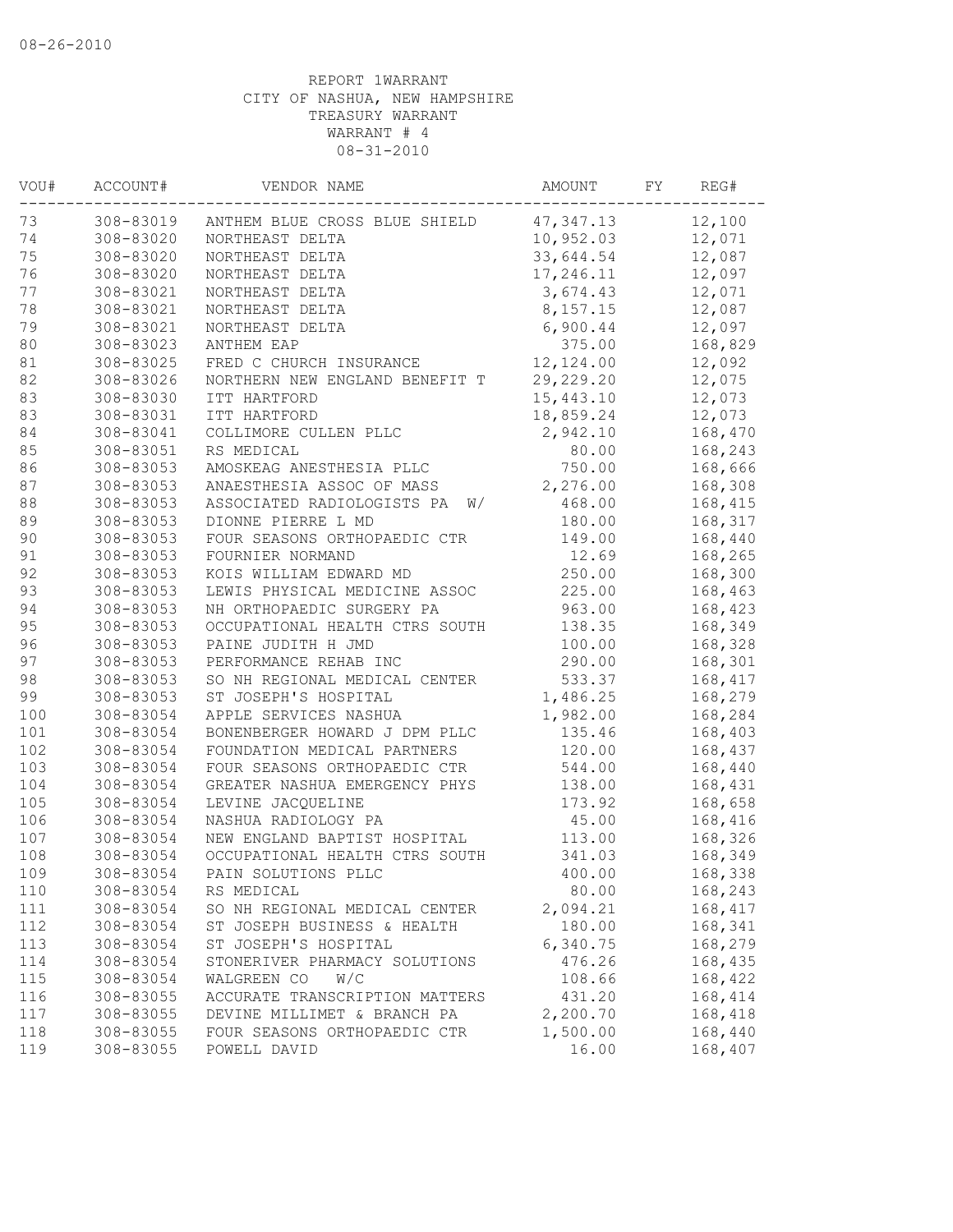| VOU#       | ACCOUNT#                         | VENDOR NAME                                         | AMOUNT                           | FY | REG#                  |
|------------|----------------------------------|-----------------------------------------------------|----------------------------------|----|-----------------------|
| 120        | 308-83063                        | JOHNSON'S ELECTRIC INC                              | 9,010.21                         |    | 168,305               |
| 121        | 308-83063                        | MARVELL PLATE GLASS INC                             | 585.00                           |    | 168,438               |
| 122        | 308-83064                        | ENTERPRISE RENT A CAR-NASHUA-M                      | 486.67                           |    | 168,250               |
| 123        | 308-83064                        | ILLG AUTOMOTIVE CORP                                | 1,018.57                         |    | 168,648               |
| 124        | 308-83064                        | NORTHERN BUS SALES INC                              | 4,689.72                         |    | 168,657               |
| 125        | 308-83064                        | STATEWIDE COLLISION LLC                             | 4,465.77                         |    | 168,228               |
| 126        | 308-83075                        | MCKERNAN DANIEL                                     | 1,475.00                         |    | 168,696               |
| 127        | 308-91005                        | LIBERTY WENDY                                       | 37.80                            |    | 168,737               |
| TOTAL 308  |                                  | SRF - INSURANCE                                     |                                  |    | 2,384,250.55          |
|            |                                  |                                                     |                                  |    |                       |
|            | 221,828 3097-49085               | COCA-COLA BOTTLING COMPANY                          | 310.25                           |    | 168,527               |
|            | 221,829 3097-74092               | AFFILIATED HVAC SERVICES LLC                        | 213.50                           |    | 168,537               |
|            | 221,830 3097-74092               | HOBART SERVICE                                      | 327.65                           |    | 168,262               |
|            | 3097-82025<br>221,831 3097-83004 | NH RETIREMENT SYSTEM<br>VISION SERVICE PLAN - NH    | 1,842.56<br>136.16               |    | 12,080                |
|            | 221,832 3097-91005               | <b>GUSTIN KAREN</b>                                 | 32.50                            |    | 168,738<br>168,545    |
|            | ----------------------           |                                                     |                                  |    | $- - - - -$           |
| TOTAL 309  |                                  | SRF - FOOD SERVICES                                 |                                  |    | 2,862.62              |
|            |                                  |                                                     |                                  |    |                       |
|            |                                  | 221,833 3100-49035 SOLUTION TREE INC                |                                  |    | 642.05 168,612        |
| TOTAL 310  |                                  | TITLE I MT PLEASNT FOLLOWCHILD                      |                                  |    | 642.05                |
|            | 221,834 3117-78007 LVR INC       |                                                     | 1,250.44                         |    | 168,524               |
| TOTAL 311  |                                  | DRIVER'S EDUCATION                                  |                                  |    | 1,250.44              |
|            | 221,835 3118-705 CREAR AMY       |                                                     |                                  |    | 75.00 168,732         |
|            |                                  |                                                     |                                  |    |                       |
| TOTAL 311  |                                  | SUMMER SCHOOL                                       |                                  |    | 75.00                 |
| 129        |                                  | 312-41010 COMPUTER HUT OF N E INC                   |                                  |    |                       |
|            |                                  |                                                     | 1,074.00 168,635                 |    |                       |
| 130<br>131 |                                  | 312-705 D & R TOWING INC<br>312-705 JAQUEZ VINCENTE | 340.00<br>35.00                  |    | 168,618<br>168,694    |
| 132        |                                  | 312-705 MIGNEAULT ALAN                              | 20.00                            |    | 168,695               |
| 133        | 312-705                          | TILDEN AUTOMOTIVE & TRUCK CTRS 1,040.00             |                                  |    | 168,408               |
|            |                                  | TOTAL 312 SRF - FINANCIAL SERVICES                  |                                  |    | ---------<br>2,509.00 |
|            |                                  |                                                     | -------------------------------- |    |                       |
|            |                                  | 221,836 3122-49050 CARTRIDGE WORLD                  | 13.99                            |    | 168,565               |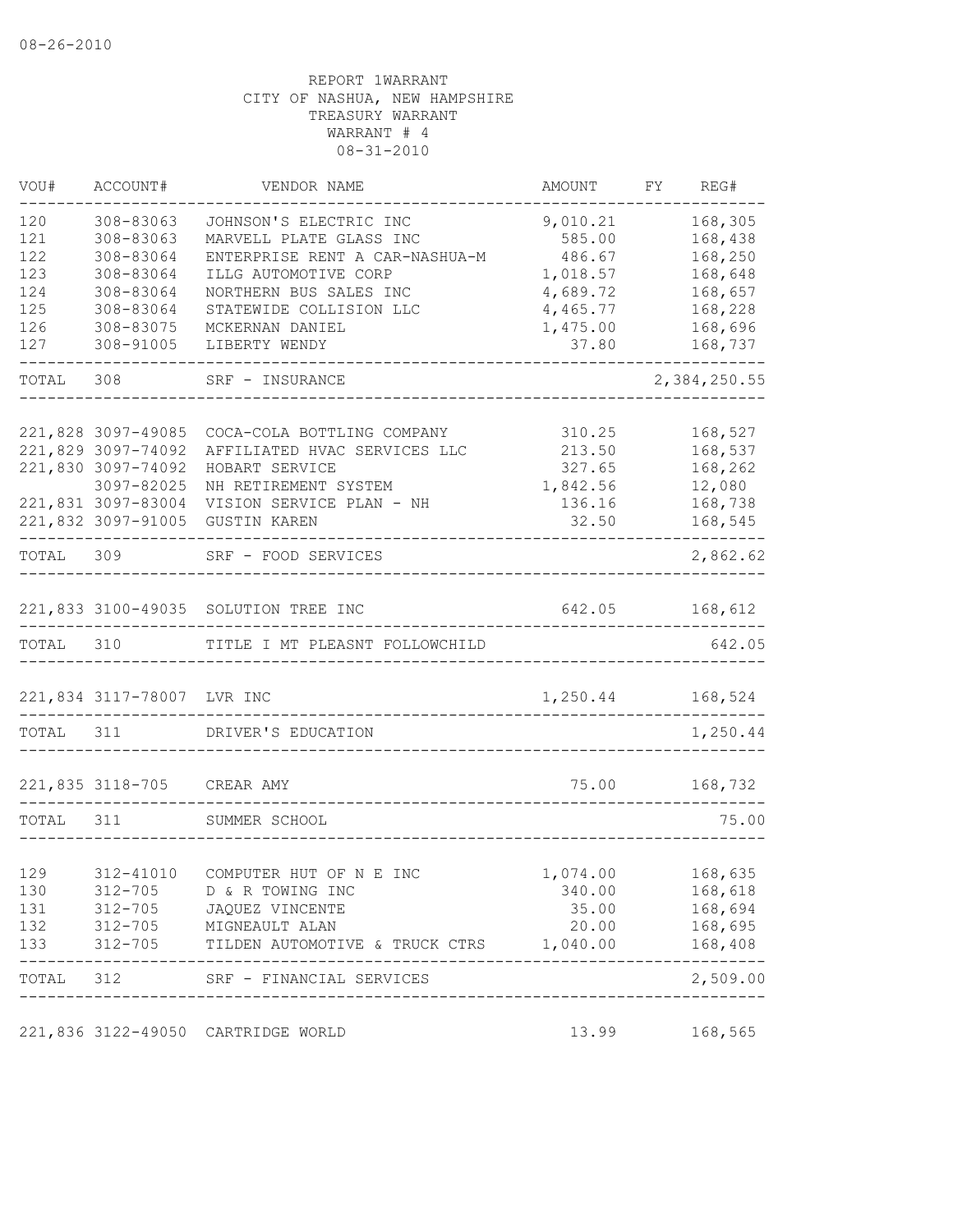|                                                      |                                                                                                          | VOU# ACCOUNT# VENDOR NAME                                                                                                                                                                  | AMOUNT                                                                                     | FY REG#                                                                             |
|------------------------------------------------------|----------------------------------------------------------------------------------------------------------|--------------------------------------------------------------------------------------------------------------------------------------------------------------------------------------------|--------------------------------------------------------------------------------------------|-------------------------------------------------------------------------------------|
|                                                      |                                                                                                          | TOTAL 312 ADULT ED/CONTINUING ED                                                                                                                                                           | ____________________________________                                                       | 13.99                                                                               |
|                                                      |                                                                                                          | 3245-82025 NH RETIREMENT SYSTEM                                                                                                                                                            |                                                                                            | 377.32 12,080                                                                       |
| TOTAL                                                | 324                                                                                                      | YOUTH SAFE HAVEN-PAL                                                                                                                                                                       |                                                                                            | 377.32                                                                              |
|                                                      |                                                                                                          | 221,837 3261-83004 VISION SERVICE PLAN - NH 17.02 168,738                                                                                                                                  |                                                                                            |                                                                                     |
| TOTAL                                                | 326                                                                                                      |                                                                                                                                                                                            |                                                                                            | 17.02                                                                               |
| 135<br>136<br>137<br>138<br>139<br>140<br>141<br>142 | 331-01420<br>331-01500<br>331-31050<br>331-59100<br>331-59100<br>331-64030<br>$331 - 64030$<br>331-82030 | CASH<br>RAPID REAL ESTATE LLC<br>VERIZON WIRELESS<br>CITY OF MANCHESTER-POLICE DEPT<br>COMCAST<br>CITY OF MANCHESTER-POLICE DEPT<br>HILLSBOROUGH COUNTY SHERIFF OF<br>NH RETIREMENT SYSTEM | 9,500.00<br>1,650.00<br>419.76<br>2,115.66<br>214.00<br>59,851.99<br>13,406.00<br>9,135.64 | 168,229<br>168,809<br>168,817<br>168,811<br>168,815<br>168,811<br>168,801<br>12,080 |
| TOTAL                                                | 331                                                                                                      | SRF - POLICE DEPARTMENT                                                                                                                                                                    |                                                                                            | 96,293.05                                                                           |
| 143<br>TOTAL 332                                     |                                                                                                          | 332-49075 JONES & BARTLETT LEARNING<br>SRF - FIRE DEPARTMENT                                                                                                                               |                                                                                            | 228.43 168,697<br>228.43                                                            |
|                                                      |                                                                                                          | 221,838 3320-49075 STUDENT SUPPLY                                                                                                                                                          |                                                                                            | 498.00 168,573                                                                      |
| TOTAL                                                | 332                                                                                                      | ARRA TITLE I SINI LEDGE ST                                                                                                                                                                 |                                                                                            | 498.00                                                                              |
|                                                      | 221,839 3330-49050 GPN LLC                                                                               | 221,840 3330-49050 SCHOOL SPECIALTY INC                                                                                                                                                    |                                                                                            | 205.93 168,733<br>68.39 168,525                                                     |
|                                                      |                                                                                                          | TOTAL 333 ARRA TITLE I SINI MT PLEASANT                                                                                                                                                    |                                                                                            | 274.32                                                                              |
| 144<br>145                                           |                                                                                                          | 341-31045 NEXTEL COMMUNICATIONS<br>341-41015 STAPLES ADVANTAGE                                                                                                                             | 85.99                                                                                      | 141.96 168,797<br>168,488                                                           |
|                                                      |                                                                                                          | TOTAL 341 SRF - COMMUNITY SERVICES                                                                                                                                                         |                                                                                            | 227.95                                                                              |
|                                                      |                                                                                                          |                                                                                                                                                                                            |                                                                                            |                                                                                     |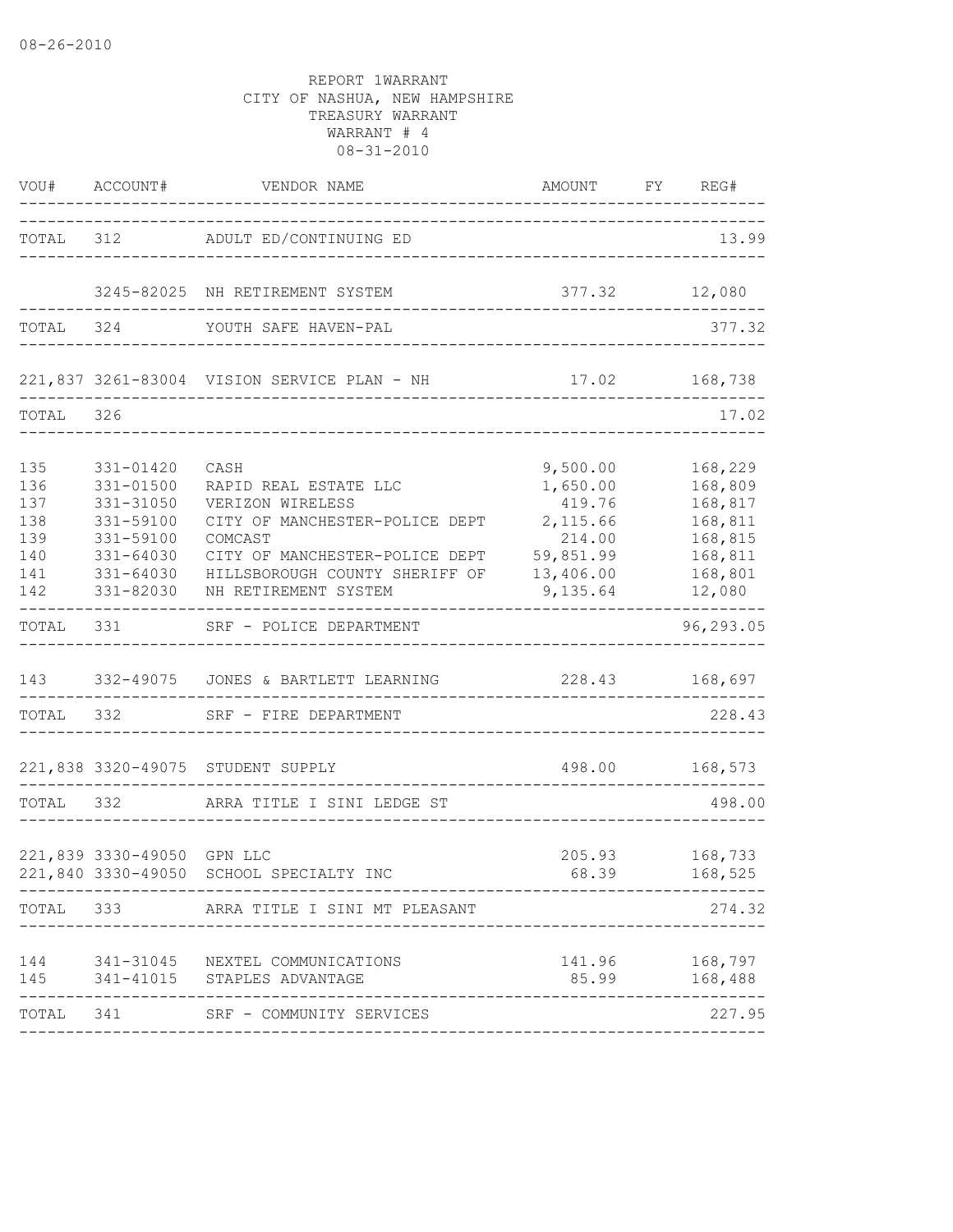| WOU#      | ACCOUNT#                         | VENDOR NAME                                                              | AMOUNT           | FY | REG#               |
|-----------|----------------------------------|--------------------------------------------------------------------------|------------------|----|--------------------|
|           |                                  | 145 342-41015 STAPLES ADVANTAGE                                          | 9.90             |    | 168,488            |
| TOTAL     | 342                              | SRF - PUBLIC HEALTH                                                      |                  |    | 9.90               |
|           |                                  | 221,841 3440-49075 MARKET BASKET<br>221,842 3440-55020 FIRST STUDENT INC | 4.50<br>1,778.22 |    | 168,373<br>168,538 |
|           |                                  | 221,843 3440-91040 MILLER BRENDA                                         | 164.00           |    | 168,717            |
| TOTAL 344 |                                  | AFTER SCHOOL PROGRAM                                                     |                  |    | 1,946.72           |
|           |                                  | 3451-82025 NH RETIREMENT SYSTEM                                          | 1,920.55         |    | 12,080             |
|           |                                  | 221,844 3451-83004 VISION SERVICE PLAN - NH                              | 8.51             |    | 168,738<br>-----   |
| TOTAL 345 |                                  | 21 ST CENTURY ELEM. AFTER SCHL                                           |                  |    | 1,929.06           |
|           | 221,845 3461-49075               | ALMEIDA SUSAN                                                            | 38.33            |    | 168,540            |
|           | 221,846 3461-49075               | KARVELAS KATHLEEN                                                        | 19.08            |    | 168,706            |
|           | 221,847 3461-49075               | WALMART COMMUNITY                                                        | 342.59           |    | 168,494            |
|           | 3461-82025<br>221,848 3461-83004 | NH RETIREMENT SYSTEM<br>VISION SERVICE PLAN - NH                         | 344.74<br>8.51   |    | 12,080<br>168,738  |
| TOTAL     | 346                              | 21 ST CENTURY AFTER SCH MIDDLE                                           |                  |    | 753.25             |
|           |                                  |                                                                          |                  |    |                    |
|           | 3468-82025                       | NH RETIREMENT SYSTEM                                                     | 976.09           |    | 12,080             |
|           | 221,848 3468-83004               | VISION SERVICE PLAN - NH                                                 | 17.02            |    | 168,738            |
|           | 221,849 3468-91040               | ROURKE SUSAN                                                             | 259.76           |    | 168,551            |
|           | 221,850 3468-91040               | RYAN DAVID                                                               | 183.65           |    | 168,574            |
| TOTAL     | 346                              | SMALLER LEARNING COMMUNITY                                               |                  |    | 1,436.52           |
|           |                                  | 3500-82025 NH RETIREMENT SYSTEM                                          | 2,965.23         |    | 12,080             |
|           |                                  |                                                                          |                  |    |                    |
| TOTAL     | 350                              | TITLE IIA HQT                                                            |                  |    | 2,965.23           |
|           | 221,851 3509-49075               | BERROCALES ROSALYN                                                       | 285.78           |    | 168,583            |
|           | 221,852 3509-49075               | NATIONAL STAFF DEVELOPMENT COU                                           | 149.00           |    | 168,513            |
|           | 221,853 3509-49075               | PARADIS KELLEY I                                                         | 30.67            |    | 168,523            |
|           | 221,854 3509-49075               | PARADISE LINDA                                                           | 20.65            |    | 168,582            |
|           | 221,855 3509-49075               | STAPLES BUSINESS ADVANTAGE                                               | 250.42           |    | 168,433            |
|           | 221,856 3509-53102               | SAUFLER CHARLES                                                          | 1,700.00         |    | 168,734            |
|           | 221,857 3509-91040               | HARDWICK DONNA                                                           | 523.56           |    | 168,539            |
|           | 221,858 3509-91040               | LENNOX DEBORAH                                                           | 497.53           |    | 168,572            |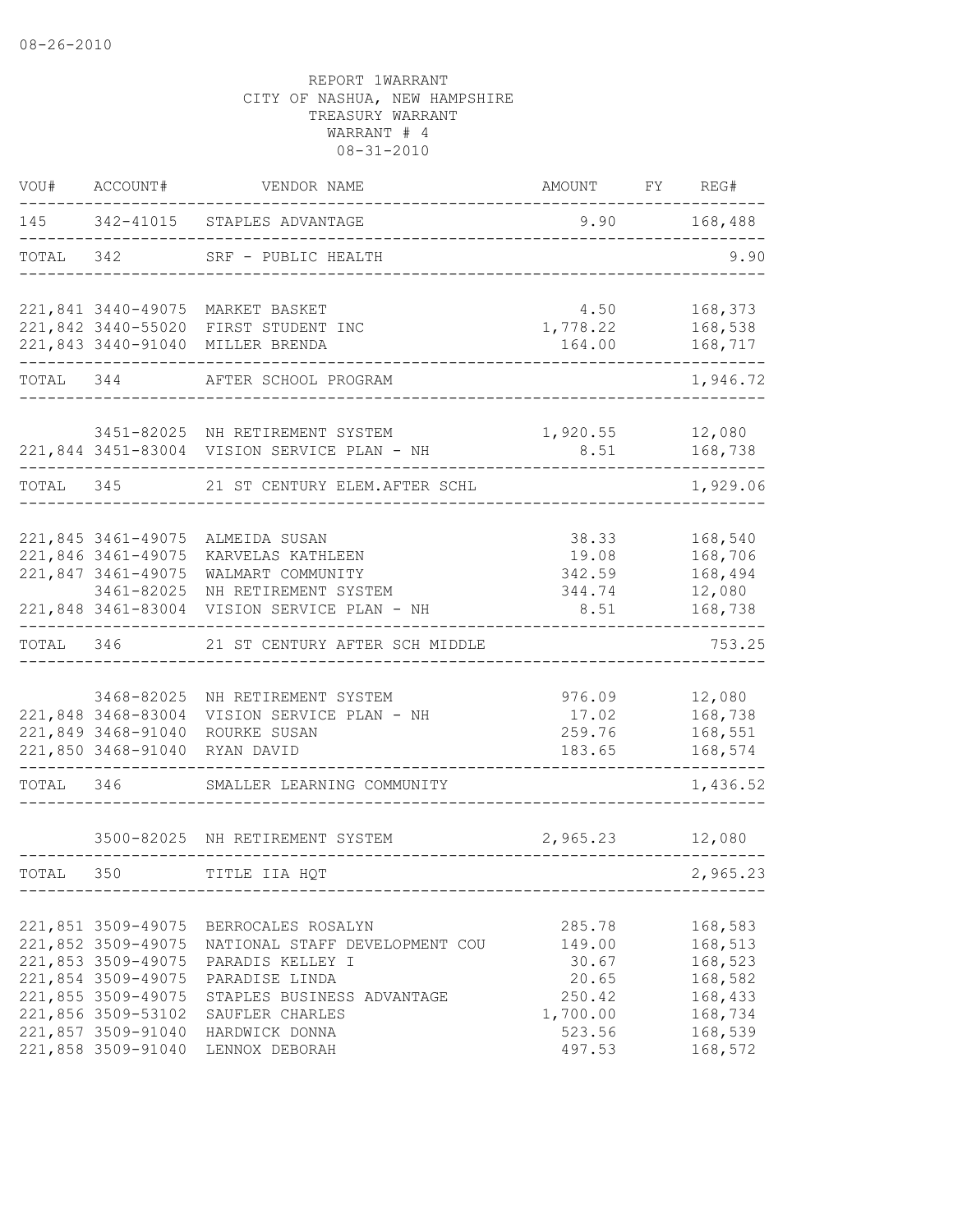| VOU#      | ACCOUNT#           | VENDOR NAME                                 | AMOUNT                | FY | REG#     |
|-----------|--------------------|---------------------------------------------|-----------------------|----|----------|
|           |                    | 221,859 3509-91040 LEWANDOWSKI RITA         | 544.33                |    | 168,578  |
|           | 221,860 3509-91040 | LEWIS ROBERT                                | 594.94                |    | 168,569  |
|           | 221,861 3509-91040 | MCGRAW HILL COMPANIES                       | 1,610.00              |    | 168,343  |
|           | 221,862 3509-91040 | NHASEA                                      | 604.00                |    | 168,558  |
|           |                    | 221,863 3509-91040 UTTERO DEBBRA            | 494.98                |    | 168,589  |
|           |                    | 221,864 3509-91040 VALERI JANET             | 673.89<br>----------- |    | 168,530  |
| TOTAL 350 |                    | TITLE 11A TEACHER QUALITY                   |                       |    | 7,979.75 |
|           |                    |                                             |                       |    |          |
| 147       |                    | 352-12147 ARAUJO CARLA                      | 300.00                |    | 168,689  |
| 148       | 352-12147          | BOULANGER ERIN                              | 180.00                |    | 168,688  |
| 149       | 352-12147          | DELPIZZO FRANK                              | 300.00                |    | 168,609  |
| 150       | 352-12147          | <b>DUFFY ERIN</b>                           | 225.00                |    | 168,687  |
| 151       | 352-12147          | FALCONE MARISSA                             | 300.00                |    | 168,383  |
| 152       | 352-12147          | GOFF BETH                                   | 300.00                |    | 168,693  |
| 153       | 352-12147          | GUMBART RYAN                                | 300.00                |    | 168,673  |
| 154       | 352-12147          | HEDLUND MELANIE                             | 240.00                |    | 168,381  |
| 155       | 352-12147          | KELLY DANIEL                                | 240.00                |    | 168,668  |
| 156       | 352-12147          | LACASSE KATIE                               | 300.00                |    | 168,692  |
| 157       | 352-12147          | LETARTE JEAN GUY                            | 600.00                |    | 168,347  |
| 158       | 352-12147          | MARVIN RICK                                 | 300.00                |    | 168,672  |
| 159       | 352-12147          | MCDOUGALD CAMERON                           | 195.00                |    | 168,604  |
| 160       | 352-12147          | MCDOUGALD SCOTT                             | 900.00                |    | 168,427  |
| 161       | 352-12147          | MULCAHY CARA                                | 225.00                |    | 168,401  |
| 162       | 352-12147          | OSBORN DAVID                                | 810.00                |    | 168,285  |
| 163       | 352-12147          | RHEAULT RILEY                               | 300.00                |    | 168,670  |
| 164       | 352-12147          | RICE CHRIS                                  | 300.00                |    | 168,380  |
| 165       | 352-12147          | RUSSO THOMAS                                | 575.00                |    | 168,482  |
| 166       | 352-12147          | VIOLA VANESSA                               | 300.00                |    | 168,691  |
| 167       | $352 - 686$        | DELAPENA STEVE                              | 160.00                |    | 168,461  |
| 168       | $352 - 687$        | DOCKRILL MADELINE                           | 140.00                |    | 168,664  |
| 169       | $352 - 687$        | JOHNSON LAURA                               | 120.00                |    | 168,555  |
| 170       | $352 - 687$        | NELSON LYNN                                 | 90.00                 |    | 168,404  |
| 171       | $352 - 687$        | SETHURAMAN LAKSHMANAN                       | 90.00                 |    | 168,669  |
| 172       | $352 - 687$        | SMITH JUDITH                                | 125.00                |    | 168,667  |
| TOTAL     | 352                | SRF - PARKS AND RECREATION                  |                       |    | 7,915.00 |
|           |                    | 3600-82025 NH RETIREMENT SYSTEM             | 975.84                |    | 12,080   |
| TOTAL 360 |                    | DROP OUT PREVENTION/ADULT ED                |                       |    | 975.84   |
|           |                    |                                             |                       |    |          |
|           |                    | 221,865 3687-49075 BURGESS DOREEN           | 24.13                 |    | 168,552  |
|           |                    | 221,866 3687-49075 CENTRAL PAPER            | 117.02                |    | 168,541  |
|           |                    | 221,867 3687-49085 BIMBO FOODS BAKERIES INC | 20.01                 |    | 168,622  |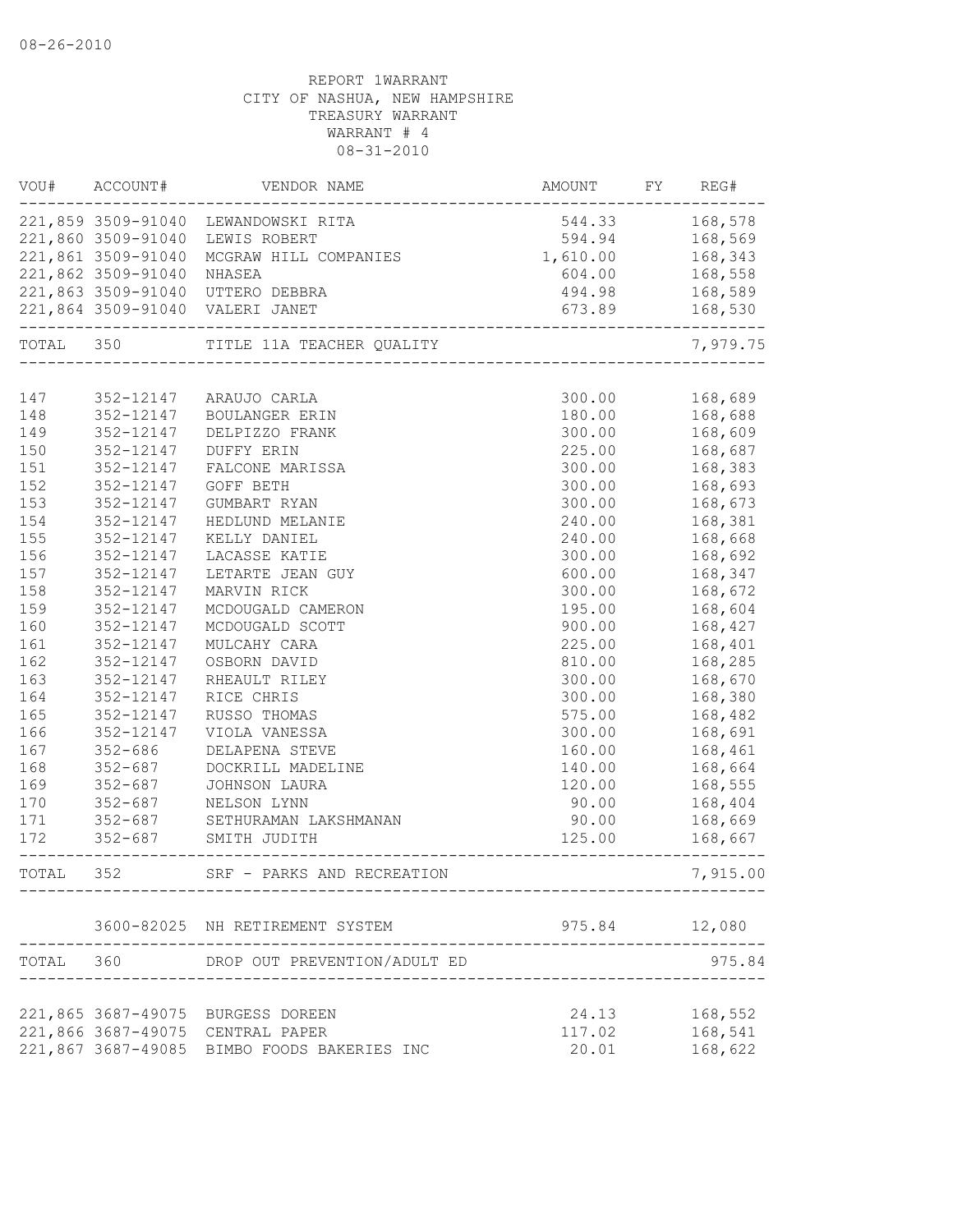| VOU#      | ACCOUNT#               | VENDOR NAME                                                    | AMOUNT          | FY | REG#                        |
|-----------|------------------------|----------------------------------------------------------------|-----------------|----|-----------------------------|
|           |                        | 221,868 3687-49085 COSTA FRUIT & PRODUCE CO INC                | 437.83          |    | 168,659                     |
|           | 221,869 3687-49085     | GILL'S PIZZA CO.                                               | 200.00          |    | 168,556                     |
|           | 221,870 3687-49085     | M SAUNDERS INC                                                 | 84.12           |    | 168,553                     |
| TOTAL     | 368                    | SUMMER FEEDING PROGRAM                                         |                 |    | 883.11                      |
| 174       |                        |                                                                | 85.13           |    |                             |
| 175       | 371-41060<br>371-59100 | FORESTRY SUPPLIERS INC<br>ETCHSTONE PROPERTIES INC             | 2,770.00        |    | 168,239<br>168,652          |
| 176       | 371-59100              | LABYRINTHS IN STONE/MARTIN R K                                 | 15,000.00       |    | 168,654                     |
|           |                        |                                                                |                 |    |                             |
| TOTAL     | 371                    | SRF - COMMUNITY DEVELOPMENT                                    |                 |    | 17,855.13                   |
| 177       | 373-53025              | LOAN PACKAGING LLC                                             | 880.00          |    | 168,405                     |
| TOTAL     | 373                    | SRF - ECONOMIC DEVELOPMENT                                     |                 |    | 880.00                      |
|           |                        |                                                                |                 |    |                             |
| 178       | 374-01319              | CMA ENGINEERS INC<br>W/C                                       | 4,635.47        |    | 168,266                     |
| 179       | 374-01319              | LAPLANTE BUILDERS INC                                          | 57, 384.53      |    | 168,703                     |
| 180       | 374-07135              | NASHUA YOUTH COUNCIL AND                                       | 1,500.00        |    | 168,743                     |
| 181       | 374-07235              | SCHENA CARRIE JOHNSON                                          | 114.75          |    | 168,739                     |
| 182       | 374-07340              | CAHILL DAN                                                     | 3,410.00        |    | 168,705                     |
| 183       | 374-07340              | HILLSBOROUGH COUNTY TREASURER                                  | 50.00           |    | 168,628                     |
| 184       | 374-07600              | ATC ASSOCIATES INC                                             | 565.00          |    | 168,374                     |
| 185       | 374-07600              | DUNSTABLE LEDGE REALTY LLC AND                                 | 39,000.00       |    | 168,741                     |
| 186       | 374-07600              | MIGRELA REALTY TRUST & DAD'S A                                 | 10,000.00       |    | 168,740                     |
| 187       | 374-07620              | SCHENA CARRIE JOHNSON                                          | 88.32           |    | 168,739                     |
| 188       | 374-07620              | SULLIVAN DAVID                                                 | 250.00          |    | 168,742                     |
| 189       | 374-45230              | NEXTEL COMMUNICATIONS                                          | 39.99           |    | 168,797                     |
| 190       | 374-45230              | STAPLES ADVANTAGE                                              | 57.99           |    | 168,488                     |
| 191       | 374-53063              | NASHUA REGIONAL PLANNING COMMI                                 | 3,526.59        |    | 168,639                     |
| 192       | 374-59188              | ALCHEMY LEAD MANAGMENT                                         | 1,355.98        |    | 168,679                     |
| 193       | 374-59188              | ATC ASSOCIATES INC                                             | 4,635.00        |    | 168,374                     |
| TOTAL     | 374                    | SRF - URBAN PROGRAMS                                           |                 |    | 126,613.62<br>------------- |
| 194       |                        |                                                                |                 |    |                             |
| 195       | 375-45050<br>375-45050 | FORTIER LIBRARY                                                | 42.95           |    | 168,837                     |
| 196       |                        | NEW HAMPSHIRE TECHNICAL INSTIT                                 | 52.95<br>698.10 |    | 168,858<br>168,319          |
| 197       | 375-64045              | 375-45050 UNIQUE MANAGEMENT SERVICES INC<br>CDW GOVERNMENT INC | 120.09          |    | 168,820                     |
| TOTAL 375 |                        | SRF - PUBLIC LIBRARIES                                         |                 |    | 914.09                      |
|           |                        |                                                                |                 |    |                             |
|           |                        | 221,871 3750-49075 DECKER MAUREEN                              | 38.47           |    | 168,549                     |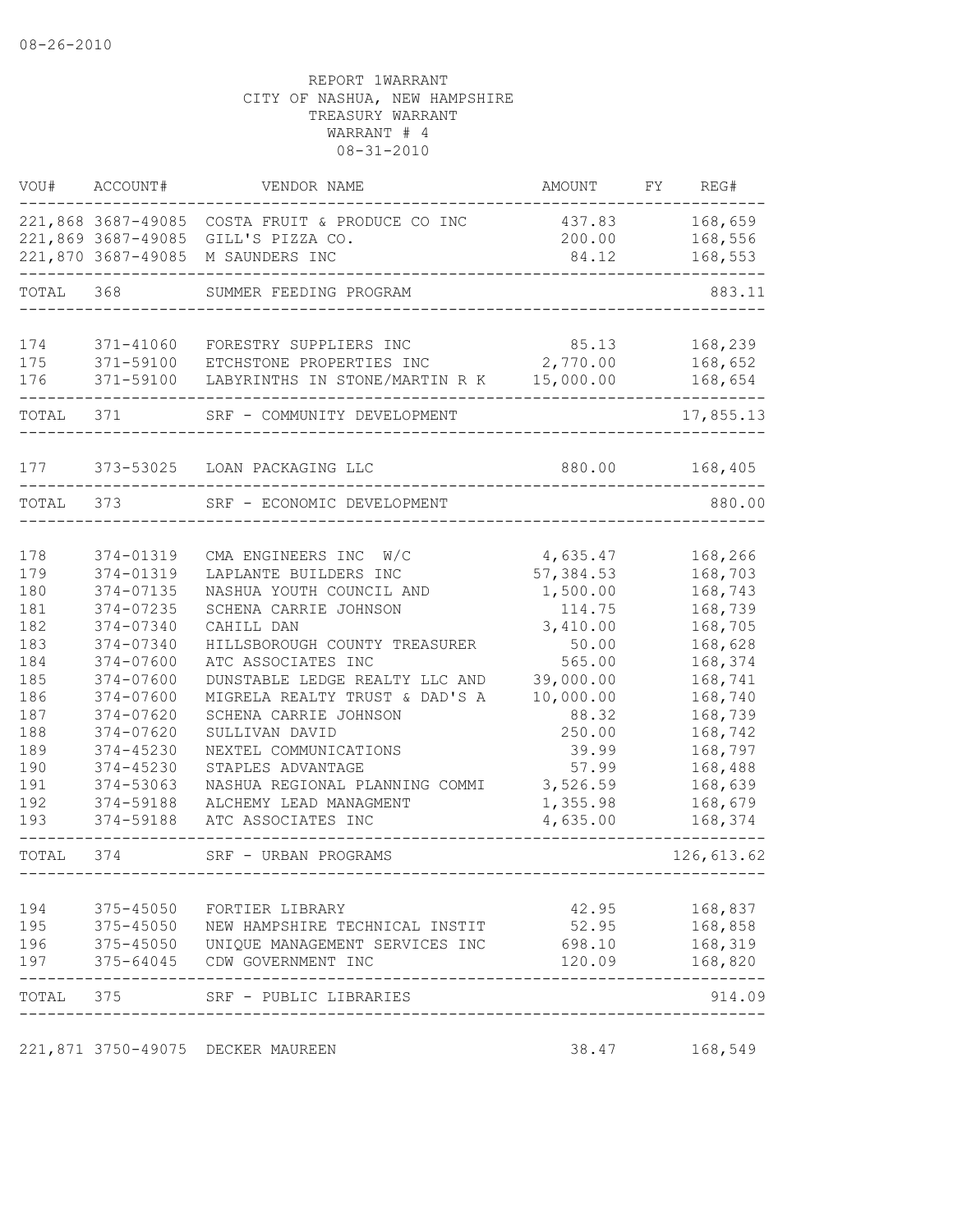| VOU#      | ACCOUNT#                                 | VENDOR NAME                                                            | AMOUNT          | FY | REG#               |
|-----------|------------------------------------------|------------------------------------------------------------------------|-----------------|----|--------------------|
|           |                                          | 221,872 3750-49075 MARTIN MARILYN                                      | 75.63           |    | 168,517            |
|           | 221,873 3750-53101                       | TORTORELLO NARISA M                                                    | 250.00          |    | 168,627            |
|           | 3750-82025                               | NH RETIREMENT SYSTEM                                                   | 1,063.74        |    | 12,080             |
|           | 221,874 3750-94030                       | MATTHEWS ELIZABETH                                                     | 46.72           |    | 168,580            |
|           |                                          | 221,875 3750-94030 PALERMO RACHEL<br>_________________________________ | 476.29          |    | 168,735            |
| TOTAL 375 |                                          | TITLE I ARRA GRANT                                                     |                 |    | 1,950.85           |
|           |                                          |                                                                        |                 |    |                    |
|           | 3760-31005                               | FAIRPOINT COMMUNICATIONS                                               | 153.18          |    | 168,827            |
|           | 221,876 3760-31005<br>221,877 3760-49035 | ONE COMMUNICATIONS                                                     | 5.02            |    | 168,849<br>168,550 |
|           | 221,878 3760-49035                       | GANDER PUBLISHING<br>TEACHERS COLLEGE PRESS                            | 659.45<br>96.61 |    | 168,554            |
|           | 221,879 3760-53101                       | ACES                                                                   | 1,798.34        |    | 168,598            |
|           | 221,880 3760-53101                       | ATS PROJECT SUCCESS                                                    | 2,306.68        |    | 168,601            |
|           | 221,881 3760-53101                       | CLUB Z! TUTORING SERVICES                                              | 1,715.00        |    | 168,597            |
|           | 221,882 3760-53101                       | CROWDER LUCIE L                                                        | 195.90          |    | 168,506            |
|           | 221,883 3760-53101                       | MCGOWAN-MACKANIC MAURA                                                 | 250.00          |    | 168,707            |
|           | 221,884 3760-53101                       | OXFORD LEARNING                                                        | 280.00          |    | 168,715            |
|           | 221,885 3760-53101                       | SYLVAN LEARNING CENTER                                                 | 1,620.00        |    | 168,711            |
|           | 3760-82025                               | NH RETIREMENT SYSTEM                                                   | 1,751.00        |    | 12,080             |
|           | 221,886 3760-94030                       | BARBETTA LILLIAN                                                       | 380.00          |    | 168,542            |
|           | 221,887 3760-94030                       | MORIN WHITNEY                                                          | 192.37          |    | 168,581            |
| TOTAL 376 |                                          | TITLE I                                                                |                 |    | 11,403.55          |
|           |                                          |                                                                        |                 |    |                    |
|           | 221,888 3761-49035                       | NAEYC RESOURCE SALES                                                   | 71.00           |    | 168,557            |
|           | 221,889 3761-49035                       | SCHOOL SPECIALTY INC                                                   | 23.96           |    | 168,525            |
|           | 221,890 3761-49050                       | CARSON-DELLOSA PUBLISHING CO L                                         | 62.91           |    | 168,324            |
|           | 221,891 3761-49050                       | KAPLAN EARLY LEARNING COMPANY                                          | 214.63          |    | 168,596            |
|           | 221,892 3761-49050                       | LAKESHORE LEARNING MATERIALS                                           | 578.81          |    | 168,325            |
|           | 221,893 3761-49050                       | NAEYC RESOURCE SALES                                                   | 34.00           |    | 168,557            |
|           | 221,894 3761-49050                       | S & S WORLDWIDE                                                        | 50.10           |    | 168,487            |
|           | 221,895 3761-49050                       | SCHOOL SPECIALTY INC                                                   | 16.37           |    | 168,525            |
|           | 221,896 3761-49050                       | U S TOY CO                                                             | 45.93           |    | 168,518            |
|           | 221,897 3761-72060                       | OCE IMAGISTICS INC                                                     | 351.91          |    | 168,602            |
|           | 221,898 3761-72060                       | R & B SUPPLY CO INC                                                    | 190.00          |    | 168,661            |
|           |                                          | 221,899 3761-83004 VISION SERVICE PLAN - NH                            | 17.02           |    | 168,744            |
|           |                                          | 221,900 3761-95010 RESOURCES FOR EDUCATORS                             | 448.00          |    | 168,561            |
| TOTAL     | 376                                      | TITLE I                                                                |                 |    | 2,104.64           |
|           | 221,901 3770-91040                       | CENTER FOR APPLIED LINGUISTICS                                         | 1,600.00        |    | 168,722            |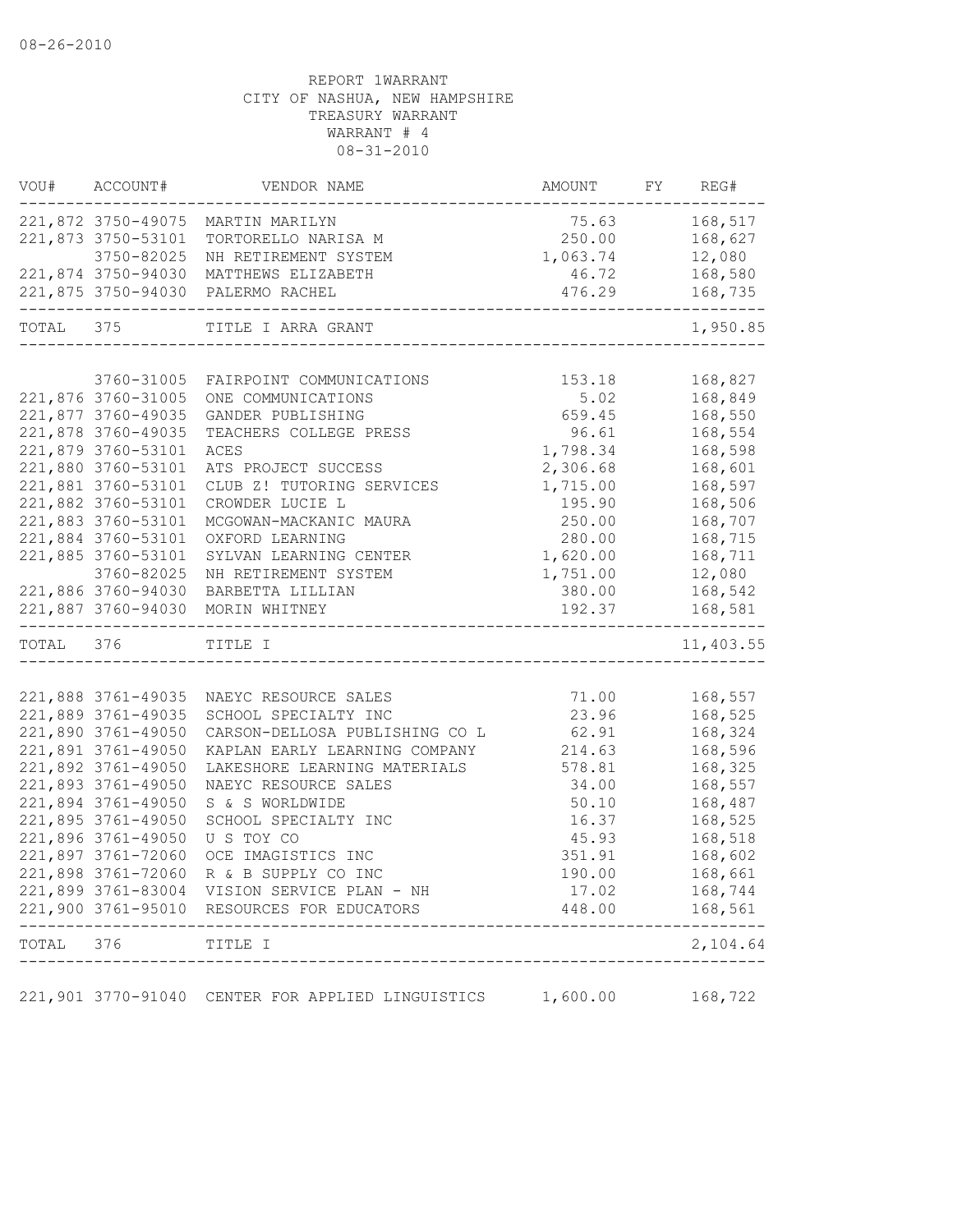| VOU#      |           |                                                   | AMOUNT    | REG#               |
|-----------|-----------|---------------------------------------------------|-----------|--------------------|
| TOTAL 377 |           | TITLE III ENHANCE ENG.LANGUAGE                    |           | 1,600.00           |
| 201       | 378-09023 | NEW ENGLAND SIGN SUPPLY CO                        | 120.19    | 168,690            |
| 202       | 378-09031 | LOOMIS                                            | 191.19    | 168,704            |
| 203       | 378-09061 | ARAMARK UNIFORM SERVICES                          | 48.63     | 168,323            |
| 204       | 378-09061 | MASI PLUMBING & HEATING INC                       | 255.00    | 168,318            |
| 205       | 378-09061 | NEXTEL COMMUNICATIONS                             | 501.64    | 168,797            |
| 206       | 378-09061 | TURNER GLASS                                      | 300.00    | 168,472            |
| 207       | 378-09061 | UNITED PARCEL SERVICE                             | 17.55     | 168,855            |
| 208       | 378-09081 | STRATEGIC TIRE SOLUTIONS LLC                      | 1,256.00  | 168,481            |
| 209       | 378-09091 | <b>BALDWIN FILTERS</b>                            | 786.25    | 168,310            |
| 210       | 378-09091 | CUMMINS NORTHEAST INC                             | 375.00    | 168,454            |
| 211       | 378-09091 | FASTENAL CO                                       | 58.65     | 168,264            |
| 212       | 378-09091 | GILLIG LLC                                        | 894.49    | 168,421            |
| 213       | 378-09091 | GRAINGER                                          | 10.90     | 168,313            |
| 214       | 378-09091 | MOLLY CORPORATION                                 | 851.93    | 168,682            |
| 215       | 378-09091 | NAPA AUTO PARTS                                   | 140.76    | 168,443            |
| 216       | 378-09091 | NORTHERN BUS SALES INC                            | 484.00    | 168,346            |
| 217       | 378-09091 | SPORTWORKS NORTHWEST INC                          | 189.91    | 168,480            |
| 218       | 378-09091 | STAPLES ADVANTAGE                                 | 17.93     | 168,488            |
| 219       | 378-09104 | PSNH                                              | 291.35    | 168,842            |
| 220       | 378-09112 | METROMEDIA ENERGY INC                             | .67       | 168,824            |
| 220       | 378-09115 | METROMEDIA ENERGY INC                             | 3.06      | 168,824            |
| 221       | 378-09124 | PENNICHUCK WATER                                  | 31.96     | 168,804            |
| 221       | 378-09125 | PENNICHUCK WATER                                  | 93.04     | 168,804            |
| 222       | 378-09133 | FAIRPOINT COMMUNICATIONS                          | 153.05    | 168,831            |
| 223       | 378-09133 | NEXTEL COMMUNICATIONS                             | 172.64    | 168,797            |
| 224       | 378-09233 | SAM'S CLUB DIRECT                                 | 15.00     | 168,808            |
| 225       | 378-09261 | MB MAINTENANCE INC                                | 395.00    | 168,430            |
| 226       | 378-09261 | NAPA AUTO PARTS                                   | $-30.00$  | 168,443            |
| TOTAL 378 |           | TRANSPORTATION                                    |           | 7,625.79           |
|           |           | 221,902 3897-64045 COMPUTER HUT OF N E INC        | 8,397.60  | 168,635            |
|           |           | 221,903 3897-64045 HEWLETT PACKARD COMPANY        | 44,587.20 | 168,314            |
|           |           | TOTAL 389 GEN VOCATIONAL ED<br>------------------ |           | 52,984.80          |
|           |           | 3900-82025 NH RETIREMENT SYSTEM                   | 1,108.55  | 12,080             |
|           |           | 221,904 3900-83004 VISION SERVICE PLAN - NH       | 17.02     | 168,744            |
| TOTAL     | 390       | VOC ED SECONDARY PERKINS                          |           | ------<br>1,125.57 |
|           |           |                                                   |           |                    |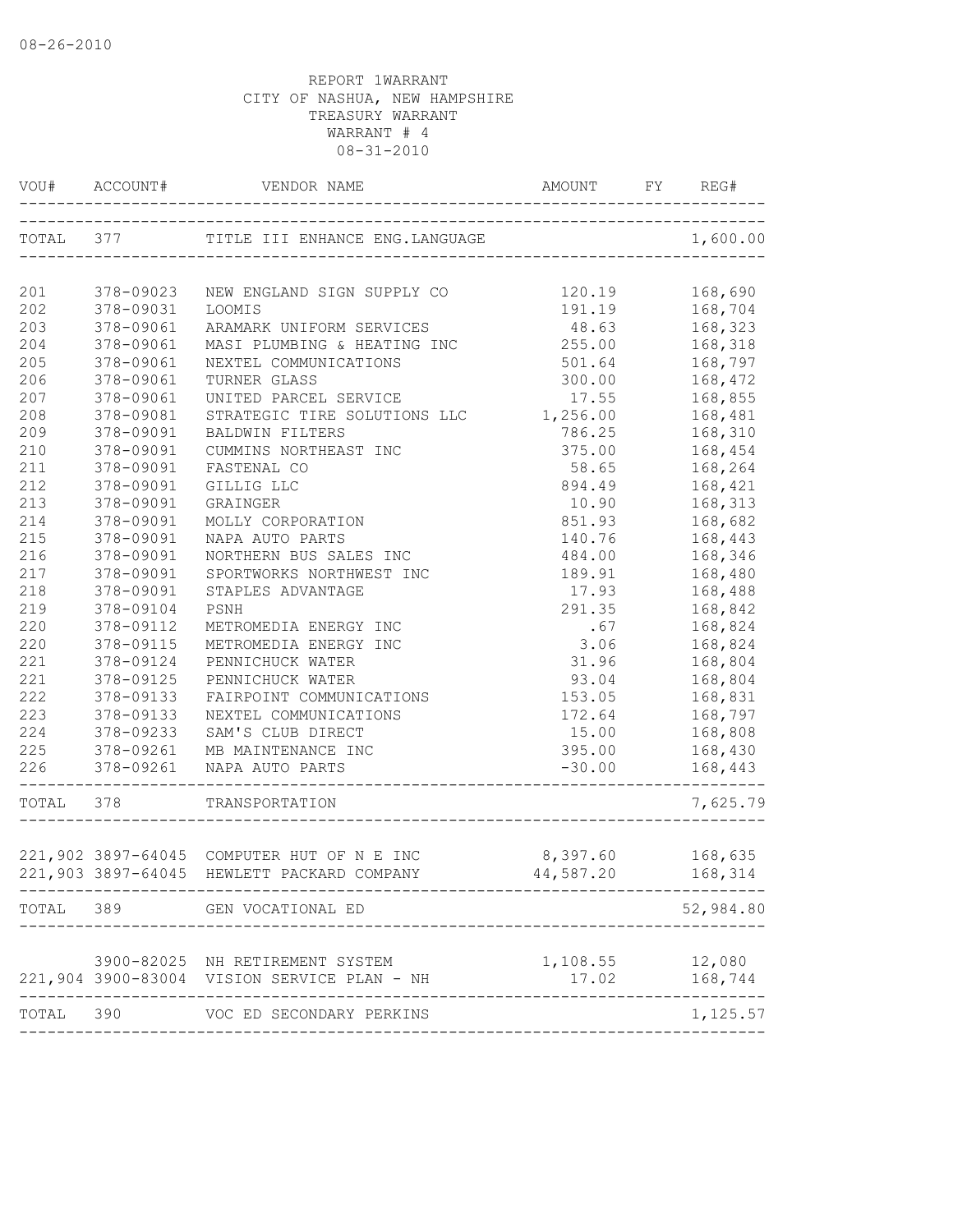|       | VOU# ACCOUNT#      | VENDOR NAME                                                                    | AMOUNT FY REG# |                          |
|-------|--------------------|--------------------------------------------------------------------------------|----------------|--------------------------|
|       |                    | 221,905 3927-49050 STAPLES BUSINESS ADVANTAGE                                  | 459.41 168,433 |                          |
|       |                    | TOTAL 392 CULINARY ARTS                                                        |                | 459.41                   |
|       |                    | 3937-82025 NH RETIREMENT SYSTEM<br>221,906 3937-83004 VISION SERVICE PLAN - NH | 17.02          | 226.76 12,080<br>168,744 |
|       | TOTAL 393 DAY CARE |                                                                                |                | 243.78                   |
|       |                    | 3940-82025 NH RETIREMENT SYSTEM                                                |                | 977.03 12,080            |
|       |                    | TOTAL 394 ARRA IDEA SPEC ED                                                    |                | 977.03                   |
|       |                    | 3950-82025 NH RETIREMENT SYSTEM 12,811.41 12,080                               |                |                          |
| TOTAL |                    | 395 IDEA B SPECIAL EDUCATION                                                   |                | 12,811.41                |
|       |                    | 221,907 3951-53109 CARROLL CENTER FOR THE BLIND (853.24 168,562                |                |                          |
|       |                    | TOTAL 395 IDEA B SPECIAL EDUCATION                                             |                | 853.24                   |
|       |                    | 3960-82025 NH RETIREMENT SYSTEM                                                |                | 567.52 12,080            |
|       |                    | TOTAL 396 SPECIAL EDUCATION PRE-SCHOOL                                         |                | 567.52                   |
|       |                    |                                                                                |                |                          |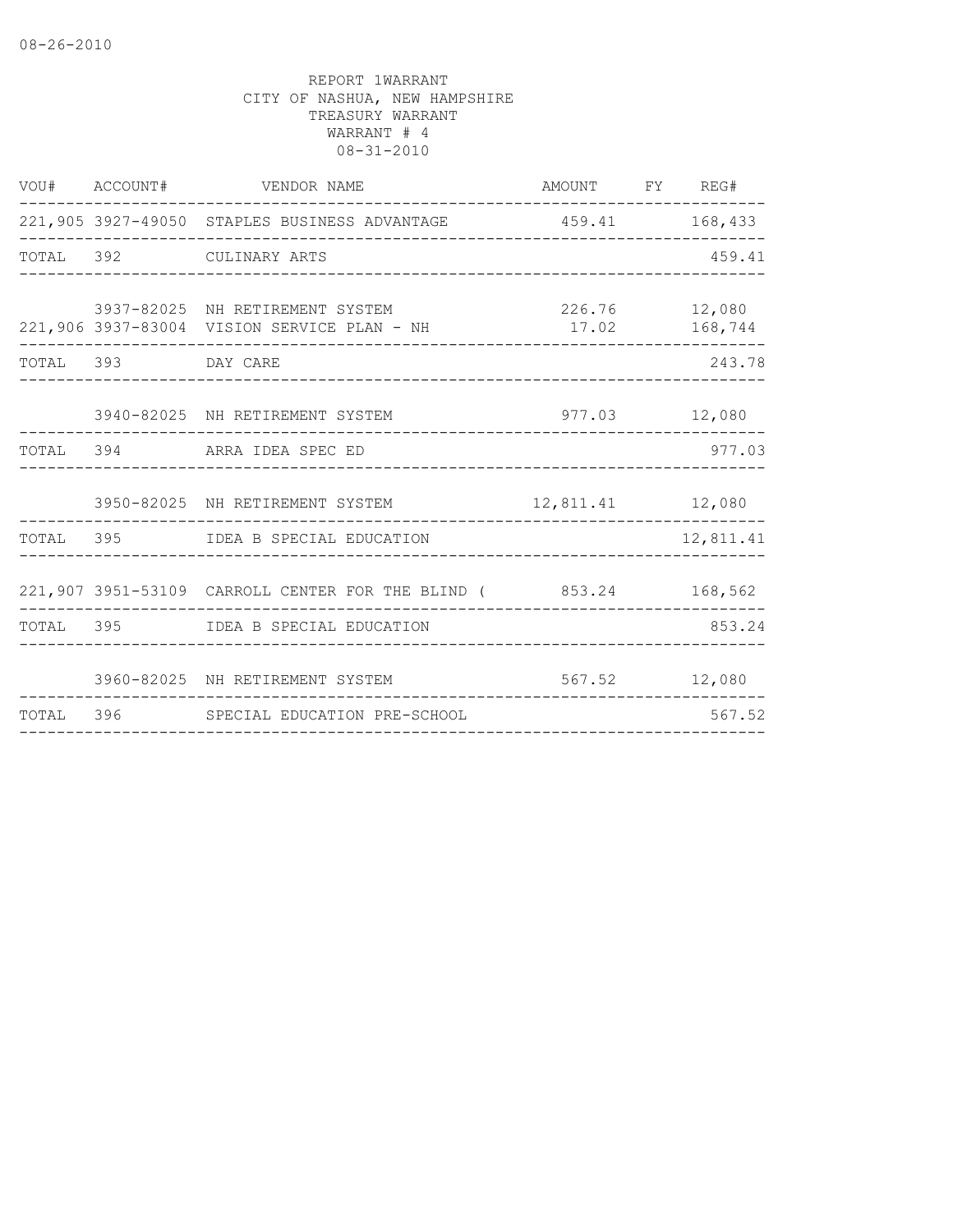| VOU#                            | ACCOUNT#                                                                | VENDOR NAME                                                                       | AMOUNT                                    | FY. | REG#                                                |
|---------------------------------|-------------------------------------------------------------------------|-----------------------------------------------------------------------------------|-------------------------------------------|-----|-----------------------------------------------------|
| 228                             |                                                                         | 452-331 DEVITO CHRIS                                                              | 420.00                                    |     | 168,340                                             |
| TOTAL                           |                                                                         | 452-33 PARKS AND RECREATION<br>BASEBALL REGISTRATION FEES                         |                                           |     | 420.00                                              |
| 229<br>230<br>231<br>232<br>233 | $452 - 583$<br>$452 - 583$<br>$452 - 583$<br>$452 - 583$<br>$452 - 583$ | ASARPOTA JAYSHREE<br>DOUGHTY AMY<br>LELIEVRE CORI<br>VUPPALA NAGI<br>WAGNER AMBER | 40.00<br>20.00<br>40.00<br>20.00<br>40.00 |     | 168,686<br>168,684<br>168,671<br>168,683<br>168,685 |
| TOTAL                           | $452 - 58$                                                              | PARKS AND RECREATION<br>SWIMMING CLASSES/LOCKER FEES                              |                                           |     | 160.00                                              |
|                                 |                                                                         |                                                                                   |                                           |     |                                                     |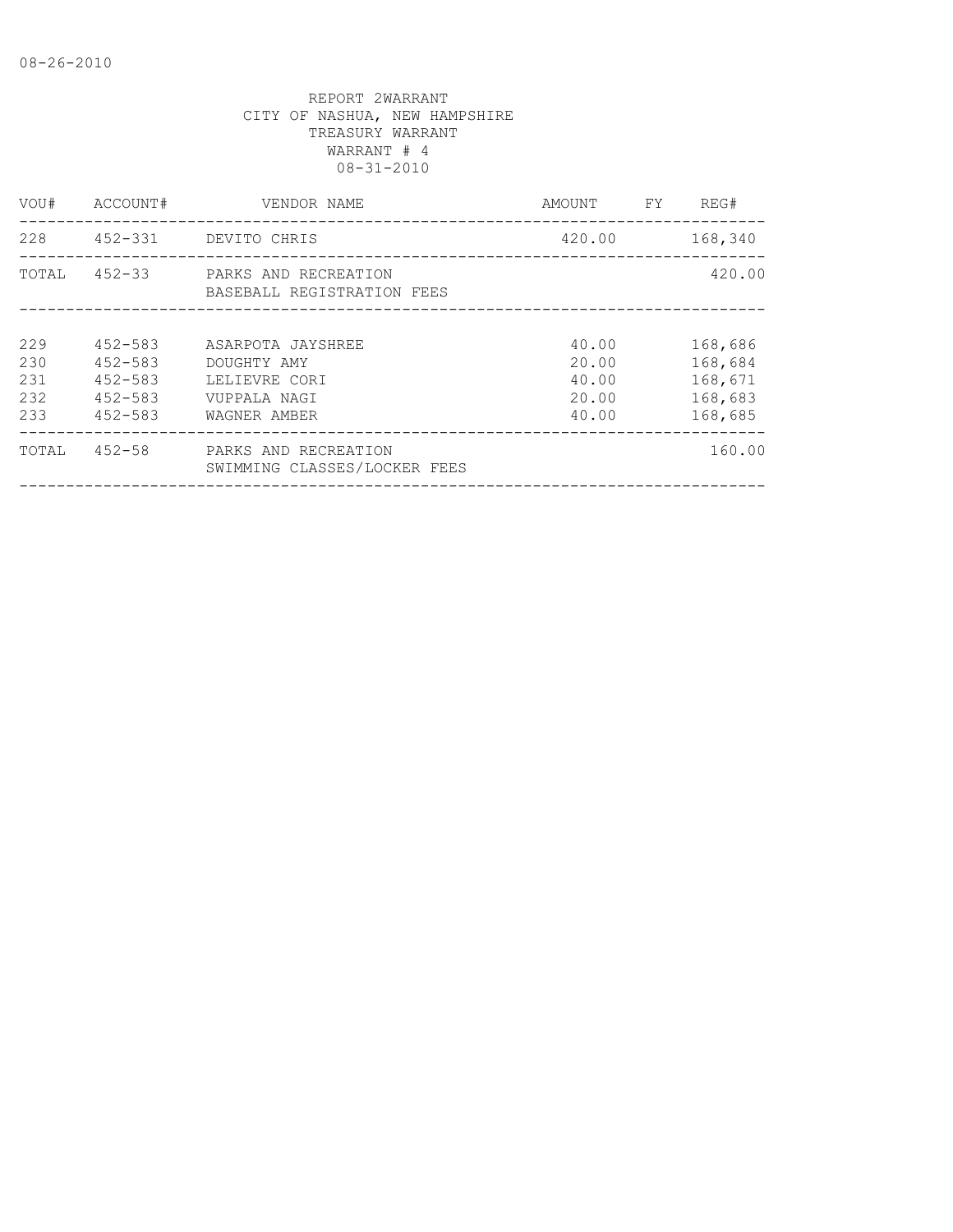| VOU#  | ACCOUNT#      | VENDOR NAME                 | AMOUNT      | FΥ | REG#        |
|-------|---------------|-----------------------------|-------------|----|-------------|
| 234   | 501-98015     | CARDIN JEWELERS             | 60.00       |    | 168,307     |
| 235   | $501 - 94005$ | PETTY CASH                  | 24.25       |    | 168,227     |
| 236   | $501 - 95010$ | SAM'S CLUB DIRECT           | 15.00       |    | 168,808     |
| 236   | 501-98029     | SAM'S CLUB DIRECT           | 84.12       |    | 168,808     |
| 237   | $501 - 41015$ | STAPLES ADVANTAGE           | 82.07       |    | 168,488     |
| TOTAL | 501           | MAYOR'S OFFICE              |             |    | 265.44      |
| 238   | 502-66025     | GE CAPITAL INC              | 1,100.53    |    | 168,810     |
| 239   | 502-91015     | PETTY CASH                  | 125.00      |    | 168,227     |
| TOTAL | 502           | LEGAL DEPARTMENT            |             |    | 1,225.53    |
| 240   | 505-81025     | GIRLS INCORPORATED OF NH    | 3,625.00    |    | 168,376     |
| 241   | 505-81032     | HARBOR HOMES INC            | 4,250.00    |    | 168,378     |
| 241   | 505-81033     | HARBOR HOMES INC            | 9,500.00    |    | 168,378     |
| TOTAL | 505           | CIVIC & COMM. ACTIVITIES    |             |    | 17,375.00   |
| 242   | 506-31005     | COMCAST                     | 64.15       |    | 168,821     |
| 243   | 506-31005     | FAIRPOINT COMMUNICATIONS    | 799.94      |    | 168,827     |
| 244   | 506-31005     | FAIRPOINT COMMUNICATIONS    | 39.99       |    | 168,831     |
| 245   | 506-31005     | NEXTEL COMMUNICATIONS       | 6.96        |    | 168,797     |
| TOTAL | 506           | TELECOMMUNICATIONS          |             |    | 911.04      |
| 246   | 507-82020     | NH RETIREMENT SYSTEM        | 208,069.56  |    | 12,080      |
| 246   | 507-82025     | NH RETIREMENT SYSTEM        | 121, 357.55 |    | 12,080      |
| 246   | $507 - 82030$ | NH RETIREMENT SYSTEM        | 231,851.34  |    | 12,080      |
| 246   | 507-82035     | NH RETIREMENT SYSTEM        | 285, 923.56 |    | 12,080      |
| 246   | $507 - 82040$ | NH RETIREMENT SYSTEM        | 96,724.20   |    | 12,080      |
| TOTAL | 507           | PENSIONS                    |             |    | 943, 926.21 |
| 247   |               | 512-59095 ANACOMP INC       | 516.69      |    | 168,278     |
| 248   |               | 512-41015 STAPLES ADVANTAGE | 73.36       |    | 168,488     |
| TOTAL | 512           | FINANCIAL SERVICES          |             |    | 590.05      |
| 249   | 513-94005     | BERGERON PAUL               | 635.84      |    | 168,745     |
| 250   | 513-94005     | MARAC                       | 130.00      |    | 168,796     |
| 251   | 513-91005     | NHCTCA                      | 50.00       |    | 168,850     |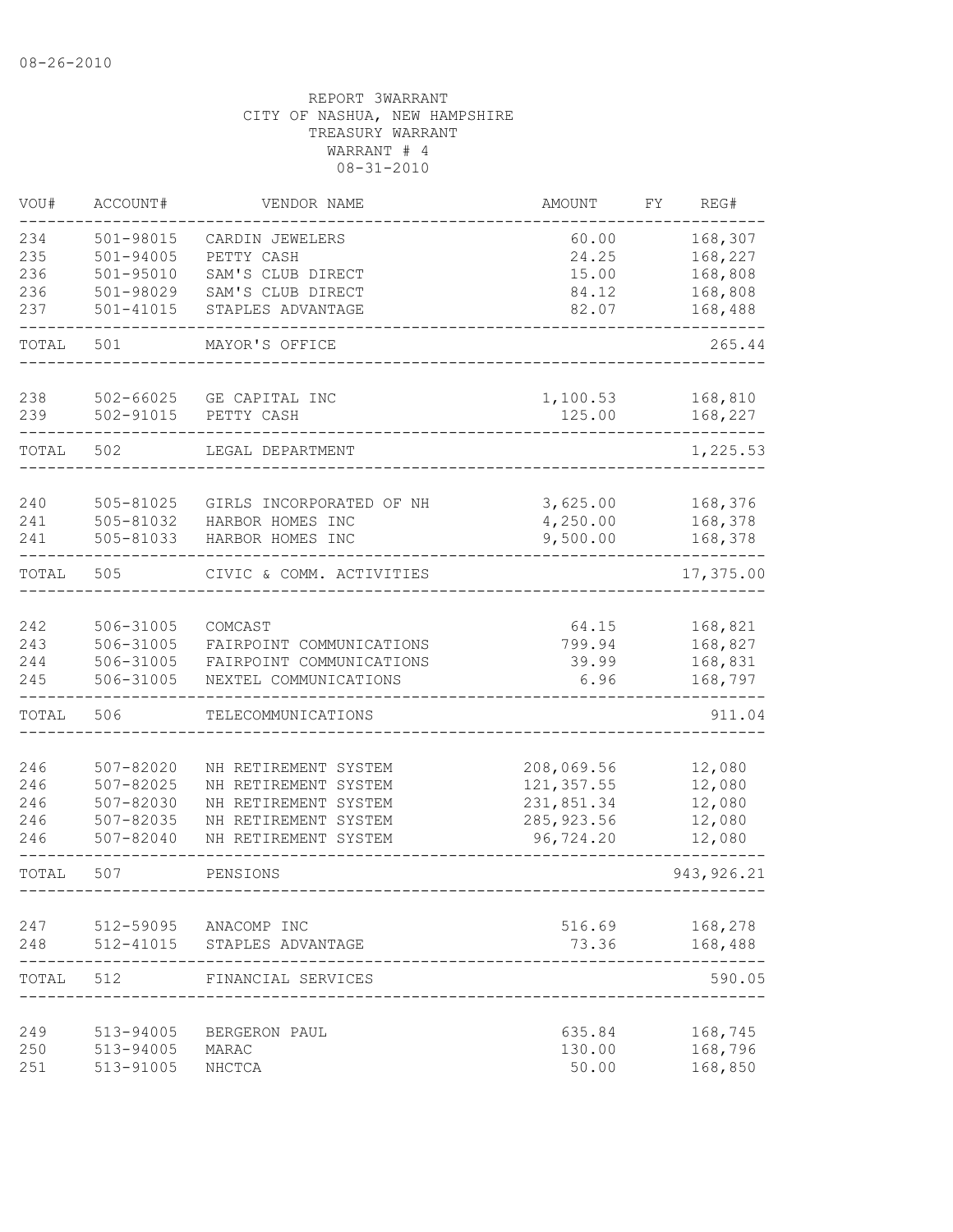| VOU#       | ACCOUNT#               | VENDOR NAME                    | <b>AMOUNT</b>   | FY | REG#                          |
|------------|------------------------|--------------------------------|-----------------|----|-------------------------------|
| 251        | 513-94005              | NHCTCA                         | 50.00           |    | 168,850                       |
| 252        | 513-59100              | OCCUPATIONAL DRUG TESTING LLC  | 585.00          |    | 168,413                       |
| 253        | 513-49075              | PATRIOT SIGNAGE INC            | 77.00           |    | 168,459                       |
| 254        | 513-91005              | RED JACKET MOUNTAIN VIEW       | 326.41          |    | 168,833                       |
| 254        | 513-94005              | RED JACKET MOUNTAIN VIEW       | 208.00          |    | 168,833                       |
| 255        | 513-41015              | STAPLES ADVANTAGE              | 213.38          |    | 168,488                       |
| TOTAL      | 513                    | CITY CLERK'S OFFICE            |                 |    | 2,275.63                      |
| 256        | 515-66025              | GE CAPITAL INC                 | 1,305.25        |    | 168,462                       |
| TOTAL      | 515                    | HUMAN RESOURCES                |                 |    | 1,305.25                      |
|            |                        |                                |                 |    |                               |
| 257        | 516-66025              | OFFICE EQUIPMENT FINANCE SERVI | 376.75          |    | 168,830                       |
| 258        | 516-54011              | TELEGRAPH PUBLISHING COMPANY   | 1,302.85        |    | 168,629                       |
| 258        | 516-54016              | TELEGRAPH PUBLISHING COMPANY   | 1,563.00        |    | 168,629                       |
| 259        | 516-54016              | THE LOWELL PUBLISHING CO       | 1,202.40        |    | 168,802                       |
| 260        | 516-54016              | UNION LEADER CORPORATION       | 274.82          |    | 168,795                       |
| TOTAL      | 516                    | PURCHASING DEPARTMENT          |                 |    | 4,719.82                      |
|            |                        |                                |                 |    |                               |
| 261        | 517-59100              | ALL STATE FIRE EQUIPMENT       | 265.00          |    | 168,564                       |
| 262        | 517-75023              | B & S LOCKSMITH INC            | 149.21          |    | 168,402                       |
| 263        | 517-59135              | BAIN PEST CONTROL SERVICE INC  | 75.00           |    | 168,633                       |
| 264        | 517-75023              | HOME DEPOT CREDIT SERVICES     | 42.02           |    | 168,803                       |
| 265        | 517-75130              | J LAWRENCE HALL INC            | 819.93          |    | 168,646                       |
| 266        | 517-34015              | METROMEDIA ENERGY INC          | 72.77           |    | 168,824                       |
| 267        | 517-75903              | NASHUA WALLPAPER & PAINT CO    | 35.48           |    | 168,372                       |
| 268        | 517-31050              | NEXTEL COMMUNICATIONS          | 67.95           |    | 168,797                       |
| 269        | 517-33005              | PENNICHUCK WATER               | 990.66          |    | 168,804                       |
| 270        | 517-75023              | PIONEER RESEARCH CORPORATION   | 211.04          |    | 168,681                       |
| 271        | 517-32005              | PUBLIC SERVICE OF NEW HAMPSHIR | 9,485.40        |    | 168,851                       |
| TOTAL      | 517                    | BUILDING MAINT - CITY ADMIN    |                 |    | 12, 214.46<br>--------------- |
| 272        | 519-91005              | MARINO ANGELO                  | 334.90          |    | 168,746                       |
| TOTAL      | 519                    | ASSESSORS                      |                 |    | 334.90                        |
|            |                        |                                |                 |    |                               |
| 273<br>274 | 520-32005<br>520-32005 | PENNICHUCK WATER<br>PSNH       | 764.23<br>65.00 |    | 168,804<br>168,842            |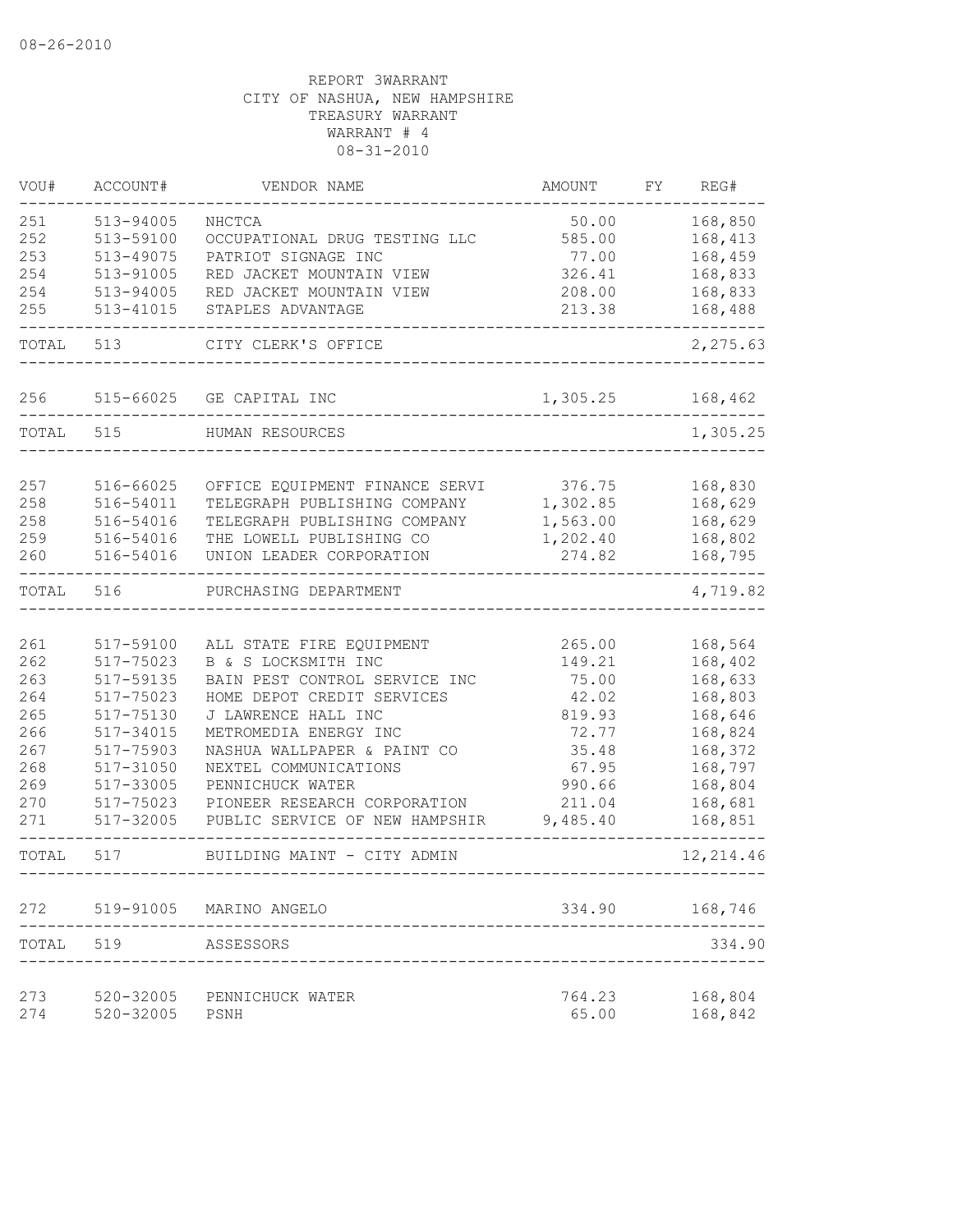|                   | VOU# ACCOUNT#                           | VENDOR NAME                                                                           | AMOUNT                     | FY | REG#                                 |
|-------------------|-----------------------------------------|---------------------------------------------------------------------------------------|----------------------------|----|--------------------------------------|
| TOTAL 520         |                                         | HUNT BUILDING                                                                         |                            |    | 829.23                               |
| 276               |                                         | 275 522-74035 COMPUTER HUT OF N E INC<br>522-31050 NEXTEL COMMUNICATIONS              | 4,791.50<br>100.17         |    | 168,635<br>168,797                   |
|                   |                                         | ______________<br>TOTAL 522 INFORMATION TECHNOLOGY                                    |                            |    | 4,891.67                             |
| 277<br>278        |                                         | 524-64045 CDW GOVERNMENT INC<br>524-64053 PC MALL GOV INC<br>279 524-64045 PETTY CASH | 256.50<br>43.19            |    | 686.43 168,387<br>168,531<br>168,227 |
| TOTAL 524         |                                         | COMPUTERS - CITYWIDE                                                                  |                            |    | 986.12                               |
| 280               |                                         | 531-46040 ALEC'S SHOE STORE INC                                                       | 4,562.70 168,350           |    |                                      |
| 280<br>281        | 531-46045<br>$531 - 46045$<br>531-94005 | ALEC'S SHOE STORE INC<br>ALL SPORTS HEROES UNIFORMS,<br>ALLARD CRAIG                  | 74.95<br>197.94            |    | 168,350<br>168,322                   |
| 282<br>283<br>284 | 531-78007<br>531-59100                  | B & S LOCKSMITH INC<br>BAER ALEXANDRA                                                 | 140.00<br>201.80<br>75.00  |    | 168,750<br>168,402<br>168,379        |
| 285<br>286        | 531-94005<br>531-94005                  | BAXTER KERRY<br>BELANGER AARON                                                        | 625.62<br>175.00           |    | 168,749<br>168,755                   |
| 287<br>288        | 531-75023<br>531-46030                  | BELLETETES INC<br>BEN'S UNIFORMS                                                      | 48.59<br>180.00            |    | 168,360<br>168,637                   |
| 288<br>289<br>290 | $531 - 46040$<br>531-78007<br>531-47010 | BEN'S UNIFORMS<br>BEST FORD<br>BOUND TREE MEDICAL LLC                                 | 2,704.91<br>35.50<br>31.83 |    | 168,637<br>168,255<br>168,397        |
| 291<br>291        | $531 - 46040$<br>531-94005              | BOURGEOIS FRANCIS<br>BOURGEOIS FRANCIS                                                | 522.53<br>140.00           |    | 168,748<br>168,748                   |
| 292<br>293<br>293 | 531-94005<br>$531 - 46040$<br>531-94005 | BUKUNT JEFFREY<br>CAMACHO CARLOS                                                      | 140.00<br>74.99<br>175.00  |    | 168,775<br>168,753                   |
| 294<br>294        | 531-45220<br>531-62022                  | CAMACHO CARLOS<br>CDW GOVERNMENT INC<br>CDW GOVERNMENT INC                            | 382.92<br>1,300.00         |    | 168,753<br>168,522<br>168,522        |
| 295<br>296        | 531-42000<br>531-94005                  | CENTRAL PAPER PRODUCTS CO<br>CISZEK SCOTT                                             | 166.95<br>105.00           |    | 168,479<br>168,773                   |
| 297<br>298<br>299 | 531-31025<br>531-78007<br>531-64045     | COMCAST<br>CREATIVE SIGNS LLC<br>DELL MARKETING LP                                    | 224.59<br>226.50<br>254.98 |    | 168,815<br>168,426<br>168,311        |
| 300<br>$301$      | 531-75023<br>531-94005                  | DEPENDABLE LOCK SERVICE INC<br>DICKERSON RONALD                                       | 174.00<br>245.00           |    | 168,457<br>168,760                   |
| 302<br>303        | 531-31020<br>531-31025                  | FAIRPOINT COMMUNICATIONS<br>FAIRPOINT COMMUNICATIONS                                  | 202.50<br>87.23            |    | 168,827<br>168,831                   |
| 304<br>305        | 531-31025<br>531-78007                  | FAIRPOINT COMMUNICATIONS INC<br>FIMBEL PAUNET CORPORATION                             | 55.20<br>150.00            |    | 168,826<br>168,452                   |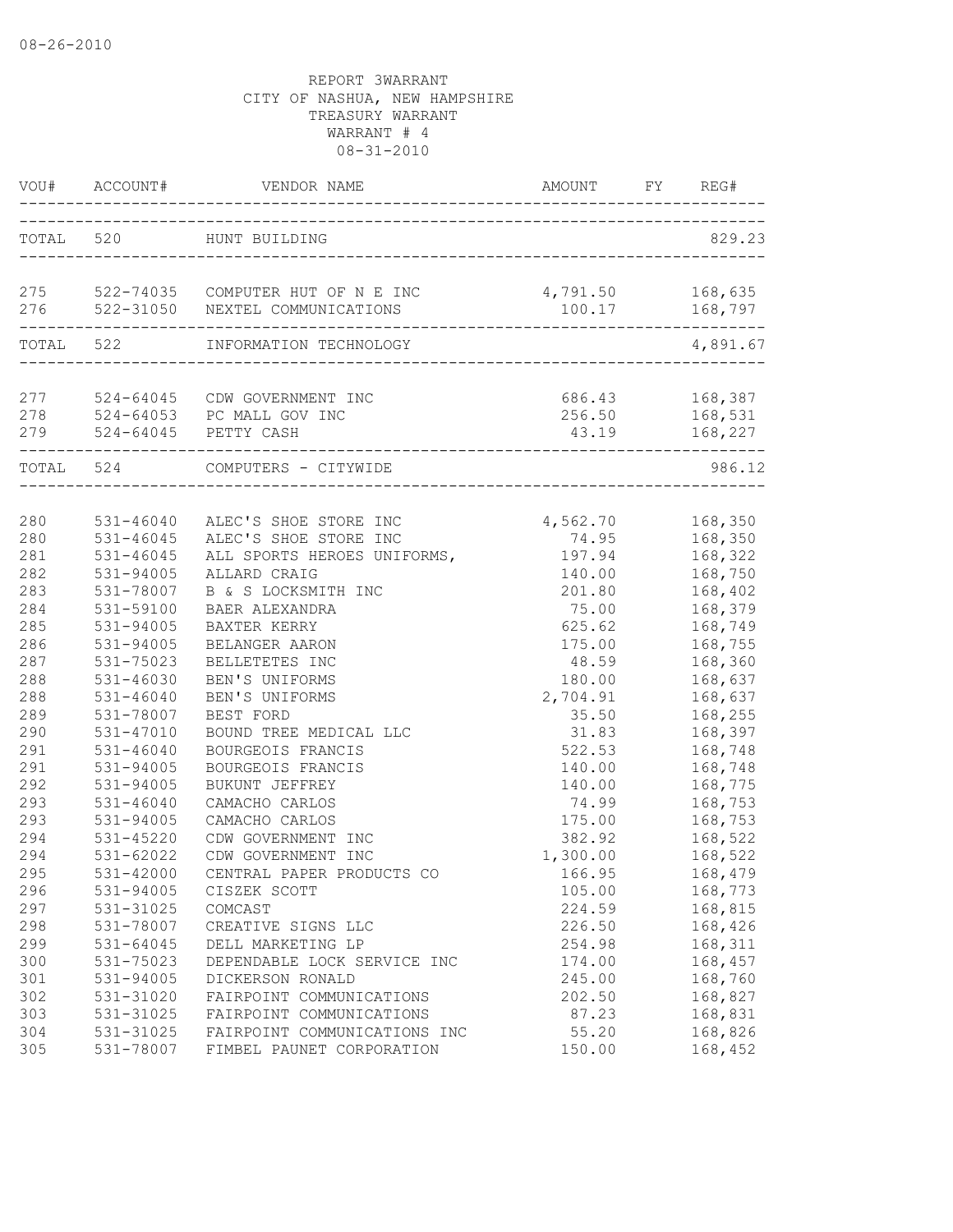| VOU# | ACCOUNT#      | VENDOR NAME                    | AMOUNT    | FY | REG#    |
|------|---------------|--------------------------------|-----------|----|---------|
| 306  |               | 531-48015 FLEET SERVICES       | 798.81    |    | 168,393 |
| 307  | 531-46040     | GAPHARDT CLARK                 | 500.00    |    | 168,758 |
| 308  | 531-94005     | GARCIA ADALBERTO               | 40.00     |    | 168,767 |
| 309  | $531 - 66025$ | GE CAPITAL INC                 | 1, 113.28 |    | 168,462 |
| 310  | $531 - 46040$ | GEORGE'S APPAREL               | 699.00    |    | 168,292 |
| 311  | $531 - 46040$ | GIROUARD KEVIN                 | 100.00    |    | 168,752 |
| 312  | 531-98035     | GOOD MORNING SALES INC         | 100.50    |    | 168,486 |
| 313  | 531-94005     | GOODRIDGE JOHN                 | 40.00     |    | 168,770 |
| 314  | 531-94005     | GREATER NASHUA CHAMBER OF COMM | 1,000.00  |    | 168,451 |
| 315  | $531 - 91025$ | HAWKESWORTH LAUREN             | 40.00     |    | 168,772 |
| 316  | 531-75130     | J LAWRENCE HALL INC            | 165.00    |    | 168,646 |
| 317  | 531-94005     | JOHN E REID & ASSOCIATES INC   | 1,260.00  |    | 168,813 |
| 318  | 531-45920     | LAB SAFETY SUPPLY INC          | 499.91    |    | 168,251 |
| 319  | 531-91025     | LANE ANDREW                    | 40.00     |    | 168,768 |
| 320  | $531 - 45005$ | LAW ENFORCEMENT TARGETS INC    | 471.84    |    | 168,409 |
| 321  | 531-94005     | LEDOUX MICHAEL                 | 100.00    |    | 168,759 |
| 322  | 531-78007     | MAC MULKIN CHEVROLET INC       | 110.12    |    | 168,619 |
| 322  | 531-78075     | MAC MULKIN CHEVROLET INC       | 100.08    |    | 168,619 |
| 323  | 531-49025     | MATTHEW BENDER & CO INC        | 247.52    |    | 168,460 |
| 324  | 531-34015     | METROMEDIA ENERGY INC          | 1,598.91  |    | 168,824 |
| 325  | 531-78007     | MHQ MUNICIPAL VEHICLES         | 2,685.75  |    | 168,400 |
| 326  | $531 - 46040$ | MOUSHEGIAN MICHAEL             | 59.94     |    | 168,765 |
| 327  | 531-75023     | NASHUA WALLPAPER & PAINT CO    | 191.92    |    | 168,372 |
| 328  | 531-34015     | NATIONAL GRID                  | 78.64     |    | 168,823 |
| 329  | 531-78007     | NEW G.H. BERLIN OIL COMPANY    | 78.78     |    | 168,390 |
| 330  | $531 - 46040$ | NICHOLS FRED                   | 112.94    |    | 168,774 |
| 331  | 531-78007     | NORTHERN FOREIGN CAR PARTS INC | 139.70    |    | 168,663 |
| 332  | 531-45005     | NORTHERN SAFETY CO INC         | 218.24    |    | 168,282 |
| 333  | 531-74035     | NUMARA SOFTWARE INC            | 1,000.00  |    | 168,382 |
| 334  | 531-53045     | OCCUPATIONAL DRUG TESTING LLC  | 180.00    |    | 168,413 |
| 335  | 531-33005     | PENNICHUCK WATER               | 18.18     |    | 168,804 |
| 336  | 531-98035     | PETTY CASH                     | 58.10     |    | 168,761 |
| 337  | 531-98035     | PETTY CASH                     | 156.36    |    | 168,762 |
| 338  | 531-94005     | PETTY CASH                     | 240.00    |    | 168,763 |
| 338  | 531-98035     | PETTY CASH                     | 60.75     |    | 168,763 |
| 339  | $531 - 41015$ | PETTY CASH                     | 21.00     |    | 168,764 |
| 339  | $531 - 45220$ | PETTY CASH                     | 82.27     |    | 168,764 |
| 339  |               | 531-78007 PETTY CASH           | 65.29     |    | 168,764 |
| 340  | 531-46040     | POWERS ROBERT                  | 119.96    |    | 168,757 |
| 341  | 531-32035     | PSNH                           | 670.41    |    | 168,842 |
| 342  | $531 - 46040$ | RAUTENBERG KEVIN               | 221.98    |    | 168,751 |
| 343  | 531-45005     | RILEY'S SPORT SHOP INC         | 638.05    |    | 168,245 |
| 344  | 531-64192     | ROBBINS AUTO PARTS             | 46.12     |    | 168,591 |
| 344  | 531-78007     | ROBBINS AUTO PARTS             | 269.67    |    | 168,591 |
| 345  | 531-94005     | ROGER WILLIAMS UNIVERSITY      | 2,425.00  |    | 168,807 |
| 346  | 531-94005     | ROONEY RYAN                    | 40.00     |    | 168,769 |
| 347  | 531-42000     | SAM'S CLUB DIRECT              | 49.37     |    | 168,808 |
| 348  | 531-69025     | SNAP ON TOOLS                  | 14.23     |    | 168,274 |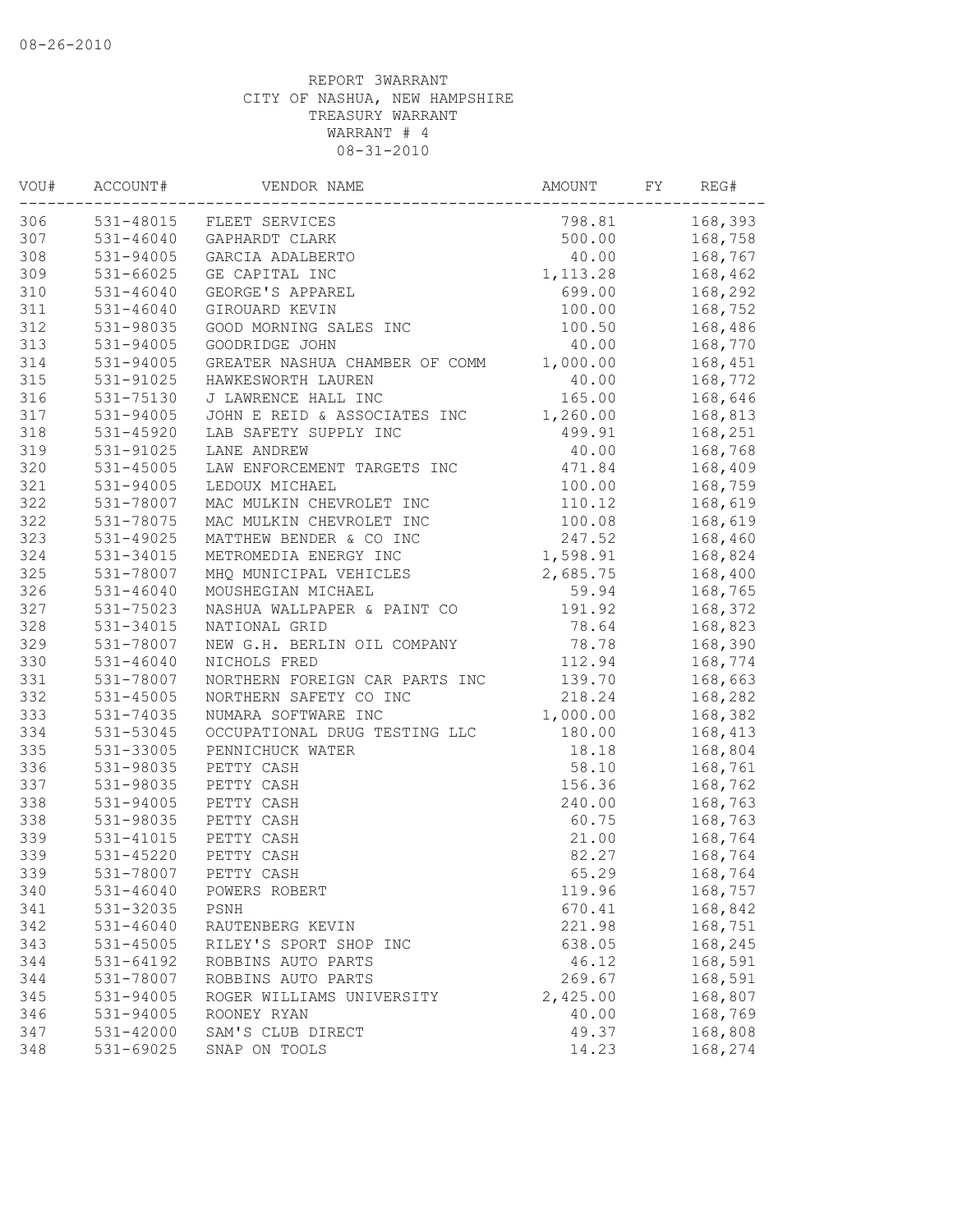| ------------<br>349 531-59100 SOUTHERN NH MEDICAL CENTER<br>180.24 168,806<br>531-41005<br>727.78<br>STAPLES ADVANTAGE<br>168,488<br>531-41015<br>1,074.31<br>168,488<br>STAPLES ADVANTAGE<br>152.59<br>168,488<br>531-45125<br>STAPLES ADVANTAGE<br>531-94005<br>STUSSE BENNETT<br>80.00<br>168,766<br>$531 - 46040$<br>146.65<br>168,754<br>SULLIVAN MICHAEL<br>531-94005<br>105.00<br>168,754<br>SULLIVAN MICHAEL<br>353<br>94.68<br>168,747<br>$531 - 46040$<br>TESTAVERDE JAMES<br>531-91025<br>40.00<br>TESTAVERDE JAMES<br>168,747<br>531-42000<br>THE DURKIN CO INC<br>275.98<br>168,389<br>531-75130<br>THE METRO GROUP INC<br>189.00<br>168,410<br>531-95000<br>THERIAULT PETER<br>165.00<br>168,776<br>TOWERS MOTOR PARTS CORP<br>166.36<br>531-78007<br>168,448<br>170.00<br>168,822<br>531-94005<br>TREASURER STATE OF NH<br>359<br>168,771<br>531-91025<br>TREFRY JOSHUA<br>40.00<br>360<br>168,855<br>$531 - 43005$<br>UNITED PARCEL SERVICE<br>27.88<br>361<br>210.91<br>168,756<br>531-46040<br>URBAN PETER<br>362<br>129.03<br>168,817<br>531-31025<br>VERIZON WIRELESS<br>362<br>531-31050<br>719.91<br>168,817<br>VERIZON WIRELESS<br>363<br>531-59100<br>VILLAGE SENTRY KENNEL<br>171.00<br>168,315<br>364<br>531-74035<br>254.87 168,306<br>WEST PAYMENT CENTER<br>365<br>531-46030 WORCESTER COUNTY POLICE EQUIPM<br>121.10<br>168,634<br>365<br>$531 - 46040$<br>WORCESTER COUNTY POLICE EQUIPM<br>40.00<br>168,634<br>TOTAL 531<br>POLICE DEPARTMENT<br>532-75130 AE MECHANICAL INC<br>941.00 168,593<br>366<br>367<br>532-46015<br>AGAN WAYNE<br>820.00   168,354<br>368<br>532-79040<br>BATTERIES PLUS<br>119.94 168,464<br>532-75023<br>7.71<br>BELLETETES INC<br>168,360<br>370<br>1,024.39<br>168,483<br>532-46030<br>BERGERON PROTECTIVE CLOTHING<br>371<br>151.57<br>168,411<br>532-78100<br>FASTENAL COMPANY<br>532-75100<br>FIMBEL PAUNET CORPORATION<br>495.00<br>168,452<br>532-95010<br>FIRE ENGINEERING<br>29.00<br>168,799<br>114.70<br>532-49025<br>168,359<br>FIRE PROTECTION PUBLICATIONS<br>2,546.00<br>532-45165<br>FIREMATIC SUPPLY CO INC<br>168,375<br>532-64192<br>FIREMATIC SUPPLY CO INC<br>2,564.45<br>168,375<br>168,291<br>376<br>532-63005<br>FLETCHER'S APPLIANCE<br>119.00<br>377<br>532-75023<br>HOME DEPOT CREDIT SERVICES<br>213.09<br>168,803<br>377<br>532-79045<br>46.08<br>168,803<br>HOME DEPOT CREDIT SERVICES<br>378<br>$532 - 46040$<br>HUNTRESS UNIFORMS<br>116.40<br>168,309<br>379<br>INDUSTRIAL PROTECTION SERVICES<br>227.87<br>168,286<br>532-46030<br>379<br>168,286<br>532-64080<br>INDUSTRIAL PROTECTION SERVICES<br>131.00<br>380<br>532-75160<br>J LAWRENCE HALL INC<br>95.00<br>168,646<br>381<br>532-59135<br>J P PEST SERVICES<br>170.00<br>168,396<br>382<br>532-98016<br>JONES & BARTLETT LEARNING<br>187.40<br>168,697<br>532-75105<br>M & M ELECTRICAL SUPPLY CO INC<br>168,613<br>15.75 | VOU# | ACCOUNT# | VENDOR NAME | AMOUNT | FY | REG#      |
|-------------------------------------------------------------------------------------------------------------------------------------------------------------------------------------------------------------------------------------------------------------------------------------------------------------------------------------------------------------------------------------------------------------------------------------------------------------------------------------------------------------------------------------------------------------------------------------------------------------------------------------------------------------------------------------------------------------------------------------------------------------------------------------------------------------------------------------------------------------------------------------------------------------------------------------------------------------------------------------------------------------------------------------------------------------------------------------------------------------------------------------------------------------------------------------------------------------------------------------------------------------------------------------------------------------------------------------------------------------------------------------------------------------------------------------------------------------------------------------------------------------------------------------------------------------------------------------------------------------------------------------------------------------------------------------------------------------------------------------------------------------------------------------------------------------------------------------------------------------------------------------------------------------------------------------------------------------------------------------------------------------------------------------------------------------------------------------------------------------------------------------------------------------------------------------------------------------------------------------------------------------------------------------------------------------------------------------------------------------------------------------------------------------------------------------------------------------------------------------------------------------------------------------------------------------------------------------------------------------------------------------------------------------------------------------------------------------------------------------------------------------------------------------------------------------------------------------------------------------------------------|------|----------|-------------|--------|----|-----------|
|                                                                                                                                                                                                                                                                                                                                                                                                                                                                                                                                                                                                                                                                                                                                                                                                                                                                                                                                                                                                                                                                                                                                                                                                                                                                                                                                                                                                                                                                                                                                                                                                                                                                                                                                                                                                                                                                                                                                                                                                                                                                                                                                                                                                                                                                                                                                                                                                                                                                                                                                                                                                                                                                                                                                                                                                                                                                               |      |          |             |        |    |           |
|                                                                                                                                                                                                                                                                                                                                                                                                                                                                                                                                                                                                                                                                                                                                                                                                                                                                                                                                                                                                                                                                                                                                                                                                                                                                                                                                                                                                                                                                                                                                                                                                                                                                                                                                                                                                                                                                                                                                                                                                                                                                                                                                                                                                                                                                                                                                                                                                                                                                                                                                                                                                                                                                                                                                                                                                                                                                               | 350  |          |             |        |    |           |
|                                                                                                                                                                                                                                                                                                                                                                                                                                                                                                                                                                                                                                                                                                                                                                                                                                                                                                                                                                                                                                                                                                                                                                                                                                                                                                                                                                                                                                                                                                                                                                                                                                                                                                                                                                                                                                                                                                                                                                                                                                                                                                                                                                                                                                                                                                                                                                                                                                                                                                                                                                                                                                                                                                                                                                                                                                                                               | 350  |          |             |        |    |           |
|                                                                                                                                                                                                                                                                                                                                                                                                                                                                                                                                                                                                                                                                                                                                                                                                                                                                                                                                                                                                                                                                                                                                                                                                                                                                                                                                                                                                                                                                                                                                                                                                                                                                                                                                                                                                                                                                                                                                                                                                                                                                                                                                                                                                                                                                                                                                                                                                                                                                                                                                                                                                                                                                                                                                                                                                                                                                               | 350  |          |             |        |    |           |
|                                                                                                                                                                                                                                                                                                                                                                                                                                                                                                                                                                                                                                                                                                                                                                                                                                                                                                                                                                                                                                                                                                                                                                                                                                                                                                                                                                                                                                                                                                                                                                                                                                                                                                                                                                                                                                                                                                                                                                                                                                                                                                                                                                                                                                                                                                                                                                                                                                                                                                                                                                                                                                                                                                                                                                                                                                                                               | 351  |          |             |        |    |           |
|                                                                                                                                                                                                                                                                                                                                                                                                                                                                                                                                                                                                                                                                                                                                                                                                                                                                                                                                                                                                                                                                                                                                                                                                                                                                                                                                                                                                                                                                                                                                                                                                                                                                                                                                                                                                                                                                                                                                                                                                                                                                                                                                                                                                                                                                                                                                                                                                                                                                                                                                                                                                                                                                                                                                                                                                                                                                               | 352  |          |             |        |    |           |
|                                                                                                                                                                                                                                                                                                                                                                                                                                                                                                                                                                                                                                                                                                                                                                                                                                                                                                                                                                                                                                                                                                                                                                                                                                                                                                                                                                                                                                                                                                                                                                                                                                                                                                                                                                                                                                                                                                                                                                                                                                                                                                                                                                                                                                                                                                                                                                                                                                                                                                                                                                                                                                                                                                                                                                                                                                                                               | 352  |          |             |        |    |           |
|                                                                                                                                                                                                                                                                                                                                                                                                                                                                                                                                                                                                                                                                                                                                                                                                                                                                                                                                                                                                                                                                                                                                                                                                                                                                                                                                                                                                                                                                                                                                                                                                                                                                                                                                                                                                                                                                                                                                                                                                                                                                                                                                                                                                                                                                                                                                                                                                                                                                                                                                                                                                                                                                                                                                                                                                                                                                               |      |          |             |        |    |           |
|                                                                                                                                                                                                                                                                                                                                                                                                                                                                                                                                                                                                                                                                                                                                                                                                                                                                                                                                                                                                                                                                                                                                                                                                                                                                                                                                                                                                                                                                                                                                                                                                                                                                                                                                                                                                                                                                                                                                                                                                                                                                                                                                                                                                                                                                                                                                                                                                                                                                                                                                                                                                                                                                                                                                                                                                                                                                               | 353  |          |             |        |    |           |
|                                                                                                                                                                                                                                                                                                                                                                                                                                                                                                                                                                                                                                                                                                                                                                                                                                                                                                                                                                                                                                                                                                                                                                                                                                                                                                                                                                                                                                                                                                                                                                                                                                                                                                                                                                                                                                                                                                                                                                                                                                                                                                                                                                                                                                                                                                                                                                                                                                                                                                                                                                                                                                                                                                                                                                                                                                                                               | 354  |          |             |        |    |           |
|                                                                                                                                                                                                                                                                                                                                                                                                                                                                                                                                                                                                                                                                                                                                                                                                                                                                                                                                                                                                                                                                                                                                                                                                                                                                                                                                                                                                                                                                                                                                                                                                                                                                                                                                                                                                                                                                                                                                                                                                                                                                                                                                                                                                                                                                                                                                                                                                                                                                                                                                                                                                                                                                                                                                                                                                                                                                               | 355  |          |             |        |    |           |
|                                                                                                                                                                                                                                                                                                                                                                                                                                                                                                                                                                                                                                                                                                                                                                                                                                                                                                                                                                                                                                                                                                                                                                                                                                                                                                                                                                                                                                                                                                                                                                                                                                                                                                                                                                                                                                                                                                                                                                                                                                                                                                                                                                                                                                                                                                                                                                                                                                                                                                                                                                                                                                                                                                                                                                                                                                                                               | 356  |          |             |        |    |           |
|                                                                                                                                                                                                                                                                                                                                                                                                                                                                                                                                                                                                                                                                                                                                                                                                                                                                                                                                                                                                                                                                                                                                                                                                                                                                                                                                                                                                                                                                                                                                                                                                                                                                                                                                                                                                                                                                                                                                                                                                                                                                                                                                                                                                                                                                                                                                                                                                                                                                                                                                                                                                                                                                                                                                                                                                                                                                               | 357  |          |             |        |    |           |
|                                                                                                                                                                                                                                                                                                                                                                                                                                                                                                                                                                                                                                                                                                                                                                                                                                                                                                                                                                                                                                                                                                                                                                                                                                                                                                                                                                                                                                                                                                                                                                                                                                                                                                                                                                                                                                                                                                                                                                                                                                                                                                                                                                                                                                                                                                                                                                                                                                                                                                                                                                                                                                                                                                                                                                                                                                                                               | 358  |          |             |        |    |           |
|                                                                                                                                                                                                                                                                                                                                                                                                                                                                                                                                                                                                                                                                                                                                                                                                                                                                                                                                                                                                                                                                                                                                                                                                                                                                                                                                                                                                                                                                                                                                                                                                                                                                                                                                                                                                                                                                                                                                                                                                                                                                                                                                                                                                                                                                                                                                                                                                                                                                                                                                                                                                                                                                                                                                                                                                                                                                               |      |          |             |        |    |           |
|                                                                                                                                                                                                                                                                                                                                                                                                                                                                                                                                                                                                                                                                                                                                                                                                                                                                                                                                                                                                                                                                                                                                                                                                                                                                                                                                                                                                                                                                                                                                                                                                                                                                                                                                                                                                                                                                                                                                                                                                                                                                                                                                                                                                                                                                                                                                                                                                                                                                                                                                                                                                                                                                                                                                                                                                                                                                               |      |          |             |        |    |           |
|                                                                                                                                                                                                                                                                                                                                                                                                                                                                                                                                                                                                                                                                                                                                                                                                                                                                                                                                                                                                                                                                                                                                                                                                                                                                                                                                                                                                                                                                                                                                                                                                                                                                                                                                                                                                                                                                                                                                                                                                                                                                                                                                                                                                                                                                                                                                                                                                                                                                                                                                                                                                                                                                                                                                                                                                                                                                               |      |          |             |        |    |           |
|                                                                                                                                                                                                                                                                                                                                                                                                                                                                                                                                                                                                                                                                                                                                                                                                                                                                                                                                                                                                                                                                                                                                                                                                                                                                                                                                                                                                                                                                                                                                                                                                                                                                                                                                                                                                                                                                                                                                                                                                                                                                                                                                                                                                                                                                                                                                                                                                                                                                                                                                                                                                                                                                                                                                                                                                                                                                               |      |          |             |        |    |           |
|                                                                                                                                                                                                                                                                                                                                                                                                                                                                                                                                                                                                                                                                                                                                                                                                                                                                                                                                                                                                                                                                                                                                                                                                                                                                                                                                                                                                                                                                                                                                                                                                                                                                                                                                                                                                                                                                                                                                                                                                                                                                                                                                                                                                                                                                                                                                                                                                                                                                                                                                                                                                                                                                                                                                                                                                                                                                               |      |          |             |        |    |           |
|                                                                                                                                                                                                                                                                                                                                                                                                                                                                                                                                                                                                                                                                                                                                                                                                                                                                                                                                                                                                                                                                                                                                                                                                                                                                                                                                                                                                                                                                                                                                                                                                                                                                                                                                                                                                                                                                                                                                                                                                                                                                                                                                                                                                                                                                                                                                                                                                                                                                                                                                                                                                                                                                                                                                                                                                                                                                               |      |          |             |        |    |           |
|                                                                                                                                                                                                                                                                                                                                                                                                                                                                                                                                                                                                                                                                                                                                                                                                                                                                                                                                                                                                                                                                                                                                                                                                                                                                                                                                                                                                                                                                                                                                                                                                                                                                                                                                                                                                                                                                                                                                                                                                                                                                                                                                                                                                                                                                                                                                                                                                                                                                                                                                                                                                                                                                                                                                                                                                                                                                               |      |          |             |        |    |           |
|                                                                                                                                                                                                                                                                                                                                                                                                                                                                                                                                                                                                                                                                                                                                                                                                                                                                                                                                                                                                                                                                                                                                                                                                                                                                                                                                                                                                                                                                                                                                                                                                                                                                                                                                                                                                                                                                                                                                                                                                                                                                                                                                                                                                                                                                                                                                                                                                                                                                                                                                                                                                                                                                                                                                                                                                                                                                               |      |          |             |        |    |           |
|                                                                                                                                                                                                                                                                                                                                                                                                                                                                                                                                                                                                                                                                                                                                                                                                                                                                                                                                                                                                                                                                                                                                                                                                                                                                                                                                                                                                                                                                                                                                                                                                                                                                                                                                                                                                                                                                                                                                                                                                                                                                                                                                                                                                                                                                                                                                                                                                                                                                                                                                                                                                                                                                                                                                                                                                                                                                               |      |          |             |        |    |           |
|                                                                                                                                                                                                                                                                                                                                                                                                                                                                                                                                                                                                                                                                                                                                                                                                                                                                                                                                                                                                                                                                                                                                                                                                                                                                                                                                                                                                                                                                                                                                                                                                                                                                                                                                                                                                                                                                                                                                                                                                                                                                                                                                                                                                                                                                                                                                                                                                                                                                                                                                                                                                                                                                                                                                                                                                                                                                               |      |          |             |        |    | 37,931.14 |
|                                                                                                                                                                                                                                                                                                                                                                                                                                                                                                                                                                                                                                                                                                                                                                                                                                                                                                                                                                                                                                                                                                                                                                                                                                                                                                                                                                                                                                                                                                                                                                                                                                                                                                                                                                                                                                                                                                                                                                                                                                                                                                                                                                                                                                                                                                                                                                                                                                                                                                                                                                                                                                                                                                                                                                                                                                                                               |      |          |             |        |    |           |
|                                                                                                                                                                                                                                                                                                                                                                                                                                                                                                                                                                                                                                                                                                                                                                                                                                                                                                                                                                                                                                                                                                                                                                                                                                                                                                                                                                                                                                                                                                                                                                                                                                                                                                                                                                                                                                                                                                                                                                                                                                                                                                                                                                                                                                                                                                                                                                                                                                                                                                                                                                                                                                                                                                                                                                                                                                                                               |      |          |             |        |    |           |
|                                                                                                                                                                                                                                                                                                                                                                                                                                                                                                                                                                                                                                                                                                                                                                                                                                                                                                                                                                                                                                                                                                                                                                                                                                                                                                                                                                                                                                                                                                                                                                                                                                                                                                                                                                                                                                                                                                                                                                                                                                                                                                                                                                                                                                                                                                                                                                                                                                                                                                                                                                                                                                                                                                                                                                                                                                                                               |      |          |             |        |    |           |
|                                                                                                                                                                                                                                                                                                                                                                                                                                                                                                                                                                                                                                                                                                                                                                                                                                                                                                                                                                                                                                                                                                                                                                                                                                                                                                                                                                                                                                                                                                                                                                                                                                                                                                                                                                                                                                                                                                                                                                                                                                                                                                                                                                                                                                                                                                                                                                                                                                                                                                                                                                                                                                                                                                                                                                                                                                                                               |      |          |             |        |    |           |
|                                                                                                                                                                                                                                                                                                                                                                                                                                                                                                                                                                                                                                                                                                                                                                                                                                                                                                                                                                                                                                                                                                                                                                                                                                                                                                                                                                                                                                                                                                                                                                                                                                                                                                                                                                                                                                                                                                                                                                                                                                                                                                                                                                                                                                                                                                                                                                                                                                                                                                                                                                                                                                                                                                                                                                                                                                                                               | 369  |          |             |        |    |           |
|                                                                                                                                                                                                                                                                                                                                                                                                                                                                                                                                                                                                                                                                                                                                                                                                                                                                                                                                                                                                                                                                                                                                                                                                                                                                                                                                                                                                                                                                                                                                                                                                                                                                                                                                                                                                                                                                                                                                                                                                                                                                                                                                                                                                                                                                                                                                                                                                                                                                                                                                                                                                                                                                                                                                                                                                                                                                               |      |          |             |        |    |           |
|                                                                                                                                                                                                                                                                                                                                                                                                                                                                                                                                                                                                                                                                                                                                                                                                                                                                                                                                                                                                                                                                                                                                                                                                                                                                                                                                                                                                                                                                                                                                                                                                                                                                                                                                                                                                                                                                                                                                                                                                                                                                                                                                                                                                                                                                                                                                                                                                                                                                                                                                                                                                                                                                                                                                                                                                                                                                               |      |          |             |        |    |           |
|                                                                                                                                                                                                                                                                                                                                                                                                                                                                                                                                                                                                                                                                                                                                                                                                                                                                                                                                                                                                                                                                                                                                                                                                                                                                                                                                                                                                                                                                                                                                                                                                                                                                                                                                                                                                                                                                                                                                                                                                                                                                                                                                                                                                                                                                                                                                                                                                                                                                                                                                                                                                                                                                                                                                                                                                                                                                               | 372  |          |             |        |    |           |
|                                                                                                                                                                                                                                                                                                                                                                                                                                                                                                                                                                                                                                                                                                                                                                                                                                                                                                                                                                                                                                                                                                                                                                                                                                                                                                                                                                                                                                                                                                                                                                                                                                                                                                                                                                                                                                                                                                                                                                                                                                                                                                                                                                                                                                                                                                                                                                                                                                                                                                                                                                                                                                                                                                                                                                                                                                                                               | 373  |          |             |        |    |           |
|                                                                                                                                                                                                                                                                                                                                                                                                                                                                                                                                                                                                                                                                                                                                                                                                                                                                                                                                                                                                                                                                                                                                                                                                                                                                                                                                                                                                                                                                                                                                                                                                                                                                                                                                                                                                                                                                                                                                                                                                                                                                                                                                                                                                                                                                                                                                                                                                                                                                                                                                                                                                                                                                                                                                                                                                                                                                               | 374  |          |             |        |    |           |
|                                                                                                                                                                                                                                                                                                                                                                                                                                                                                                                                                                                                                                                                                                                                                                                                                                                                                                                                                                                                                                                                                                                                                                                                                                                                                                                                                                                                                                                                                                                                                                                                                                                                                                                                                                                                                                                                                                                                                                                                                                                                                                                                                                                                                                                                                                                                                                                                                                                                                                                                                                                                                                                                                                                                                                                                                                                                               | 375  |          |             |        |    |           |
|                                                                                                                                                                                                                                                                                                                                                                                                                                                                                                                                                                                                                                                                                                                                                                                                                                                                                                                                                                                                                                                                                                                                                                                                                                                                                                                                                                                                                                                                                                                                                                                                                                                                                                                                                                                                                                                                                                                                                                                                                                                                                                                                                                                                                                                                                                                                                                                                                                                                                                                                                                                                                                                                                                                                                                                                                                                                               | 375  |          |             |        |    |           |
|                                                                                                                                                                                                                                                                                                                                                                                                                                                                                                                                                                                                                                                                                                                                                                                                                                                                                                                                                                                                                                                                                                                                                                                                                                                                                                                                                                                                                                                                                                                                                                                                                                                                                                                                                                                                                                                                                                                                                                                                                                                                                                                                                                                                                                                                                                                                                                                                                                                                                                                                                                                                                                                                                                                                                                                                                                                                               |      |          |             |        |    |           |
|                                                                                                                                                                                                                                                                                                                                                                                                                                                                                                                                                                                                                                                                                                                                                                                                                                                                                                                                                                                                                                                                                                                                                                                                                                                                                                                                                                                                                                                                                                                                                                                                                                                                                                                                                                                                                                                                                                                                                                                                                                                                                                                                                                                                                                                                                                                                                                                                                                                                                                                                                                                                                                                                                                                                                                                                                                                                               |      |          |             |        |    |           |
|                                                                                                                                                                                                                                                                                                                                                                                                                                                                                                                                                                                                                                                                                                                                                                                                                                                                                                                                                                                                                                                                                                                                                                                                                                                                                                                                                                                                                                                                                                                                                                                                                                                                                                                                                                                                                                                                                                                                                                                                                                                                                                                                                                                                                                                                                                                                                                                                                                                                                                                                                                                                                                                                                                                                                                                                                                                                               |      |          |             |        |    |           |
|                                                                                                                                                                                                                                                                                                                                                                                                                                                                                                                                                                                                                                                                                                                                                                                                                                                                                                                                                                                                                                                                                                                                                                                                                                                                                                                                                                                                                                                                                                                                                                                                                                                                                                                                                                                                                                                                                                                                                                                                                                                                                                                                                                                                                                                                                                                                                                                                                                                                                                                                                                                                                                                                                                                                                                                                                                                                               |      |          |             |        |    |           |
|                                                                                                                                                                                                                                                                                                                                                                                                                                                                                                                                                                                                                                                                                                                                                                                                                                                                                                                                                                                                                                                                                                                                                                                                                                                                                                                                                                                                                                                                                                                                                                                                                                                                                                                                                                                                                                                                                                                                                                                                                                                                                                                                                                                                                                                                                                                                                                                                                                                                                                                                                                                                                                                                                                                                                                                                                                                                               |      |          |             |        |    |           |
|                                                                                                                                                                                                                                                                                                                                                                                                                                                                                                                                                                                                                                                                                                                                                                                                                                                                                                                                                                                                                                                                                                                                                                                                                                                                                                                                                                                                                                                                                                                                                                                                                                                                                                                                                                                                                                                                                                                                                                                                                                                                                                                                                                                                                                                                                                                                                                                                                                                                                                                                                                                                                                                                                                                                                                                                                                                                               |      |          |             |        |    |           |
|                                                                                                                                                                                                                                                                                                                                                                                                                                                                                                                                                                                                                                                                                                                                                                                                                                                                                                                                                                                                                                                                                                                                                                                                                                                                                                                                                                                                                                                                                                                                                                                                                                                                                                                                                                                                                                                                                                                                                                                                                                                                                                                                                                                                                                                                                                                                                                                                                                                                                                                                                                                                                                                                                                                                                                                                                                                                               |      |          |             |        |    |           |
|                                                                                                                                                                                                                                                                                                                                                                                                                                                                                                                                                                                                                                                                                                                                                                                                                                                                                                                                                                                                                                                                                                                                                                                                                                                                                                                                                                                                                                                                                                                                                                                                                                                                                                                                                                                                                                                                                                                                                                                                                                                                                                                                                                                                                                                                                                                                                                                                                                                                                                                                                                                                                                                                                                                                                                                                                                                                               |      |          |             |        |    |           |
|                                                                                                                                                                                                                                                                                                                                                                                                                                                                                                                                                                                                                                                                                                                                                                                                                                                                                                                                                                                                                                                                                                                                                                                                                                                                                                                                                                                                                                                                                                                                                                                                                                                                                                                                                                                                                                                                                                                                                                                                                                                                                                                                                                                                                                                                                                                                                                                                                                                                                                                                                                                                                                                                                                                                                                                                                                                                               |      |          |             |        |    |           |
|                                                                                                                                                                                                                                                                                                                                                                                                                                                                                                                                                                                                                                                                                                                                                                                                                                                                                                                                                                                                                                                                                                                                                                                                                                                                                                                                                                                                                                                                                                                                                                                                                                                                                                                                                                                                                                                                                                                                                                                                                                                                                                                                                                                                                                                                                                                                                                                                                                                                                                                                                                                                                                                                                                                                                                                                                                                                               | 383  |          |             |        |    |           |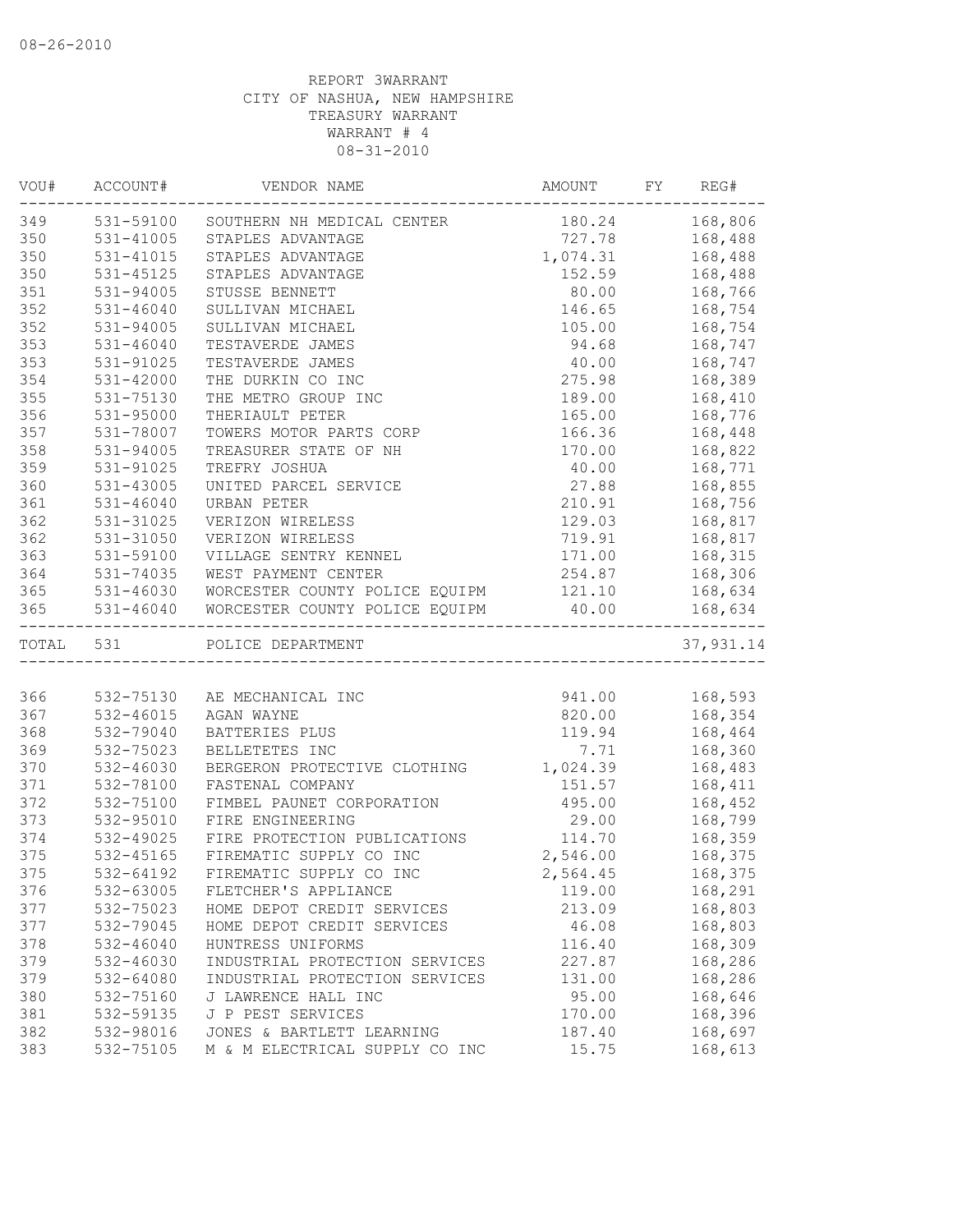| VOU#      | ACCOUNT#       | VENDOR NAME                         | AMOUNT                                  | FY REG#   |
|-----------|----------------|-------------------------------------|-----------------------------------------|-----------|
| 384       | 532-78065      | MAYNARD & LESIEUR INCORPORATED      | 20.95                                   | 168,625   |
| 385       | 532-34015      | METROMEDIA ENERGY INC               | 630.82                                  | 168,824   |
| 386       | 532-78100      | MINUTEMAN TRUCKS INC                | 1,822.05                                | 168,395   |
| 387       | 532-34015      | NATIONAL GRID                       | 388.32                                  | 168,823   |
| 388       | 532-42005      | NEW ENGLAND PAPER & SUPPLY          | 145.40                                  | 168,384   |
| 388       | 532-42010      | NEW ENGLAND PAPER & SUPPLY          | 46.53                                   | 168,384   |
| 388       | 532-42020      | NEW ENGLAND PAPER & SUPPLY          | 274.98                                  | 168,384   |
| 389       | 532-31040      | NEXTEL COMMUNICATIONS               | 344.69                                  | 168,797   |
| 390       | 532-33005      | PENNICHUCK WATER                    | 2,090.15                                | 168,804   |
| 391       | 532-32005      | PSNH                                | 6,108.60                                | 168,842   |
| 392       | 532-75050      | REGIS EARTH PRODUCTS                | 370.00                                  | 168,662   |
| 393       | 532-78007      | SANEL AUTO PARTS CO                 | 104.99                                  | 168,362   |
| 394       | 532-41005      | STAPLES ADVANTAGE                   | 125.71                                  | 168,488   |
| 394       | 532-41015      | STAPLES ADVANTAGE                   | 1,470.54                                | 168,488   |
| 394       | 532-61020      | STAPLES ADVANTAGE                   | 315.83                                  | 168,488   |
| 395       | 532-59100      | TRUE BLUE CLEANERS                  | 45.90                                   | 168,394   |
| 396       | 532-78020      | YANKEE TRUCKS                       | 165.64                                  | 168,261   |
| TOTAL 532 |                | FIRE DEPARTMENT                     |                                         | 24,606.45 |
| 397       | 534-32020 PSNH |                                     | 222.12                                  | 168,842   |
| TOTAL 534 |                | STREET LIGHTING                     |                                         | 222.12    |
|           |                | 398 535-31050 NEXTEL COMMUNICATIONS | 34.84 168,797                           |           |
|           | TOTAL 535      | EMERGENCY MANAGEMENT                | _______________                         | 34.84     |
|           |                |                                     |                                         |           |
| 399       | 536-74150      | 2-WAY COMMUNICATIONS SERVICES,      | 205.00                                  | 168,592   |
| 400       | 536-78007      | CARPARTS OF NASHUA                  | 29.59                                   | 168,254   |
| 401       | 536-94005      | MANSFIELD WILLIAM                   | 1,251.10                                | 168,777   |
| 402       | 536-74150      | MOTOROLA                            | 425.00                                  | 168,312   |
| 403       | 536-32035      | PSNH                                | 931.92                                  | 168,842   |
| 404       | 536-43005      | UNITED PARCEL SERVICE               | 25.38                                   | 168,855   |
| 405       | 536-31050      | VERIZON WIRELESS                    | 127.76<br>----------------------------- | 168,817   |
|           |                | TOTAL 536 CITYWIDE COMMUNICATIONS   |                                         | 2,995.75  |
|           |                |                                     |                                         |           |
| 406       | 541-53165      | LANGUAGE LINE SERVICES              | 93.00                                   | 168,302   |
| 407       | 541-33005      | PENNICHUCK WATER                    | 222.02                                  | 168,804   |
| 408       | 541-32005      | PUBLIC SERVICE OF NEW HAMPSHIR      | 1,781.28                                | 168,851   |
| 409       | 541-41015      | STAPLES ADVANTAGE                   | 39.82                                   | 168,488   |
| 410       | 541-95010      | THE TELEGRAPH                       | 182.00                                  | 168,819   |
| 411       | 541-91015      | VIGROUX KERRAN                      | 101.50                                  | 168,471   |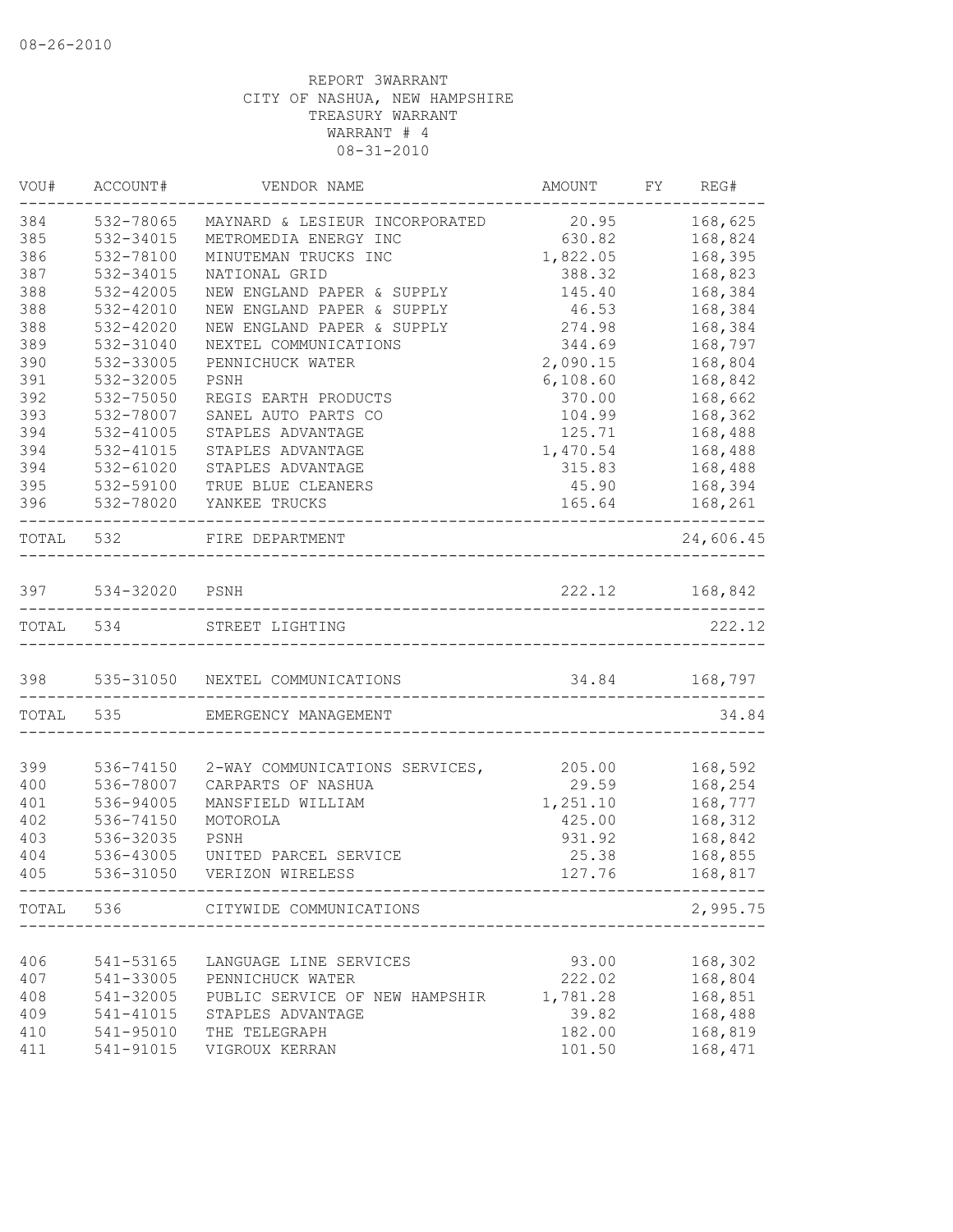|            | VOU# ACCOUNT# | VENDOR NAME                                                    | AMOUNT                  | FY REG#            |
|------------|---------------|----------------------------------------------------------------|-------------------------|--------------------|
|            |               | TOTAL 541 COMMUNITY SERVICES DIVISION                          | ----------------------- | 2,419.62           |
| 412<br>413 |               | 542-31050 NEXTEL COMMUNICATIONS<br>542-41015 STAPLES ADVANTAGE | 103.37<br>160.61        | 168,797<br>168,488 |
|            |               |                                                                |                         |                    |
| TOTAL 542  |               | COMMUNITY HEALTH                                               |                         | 263.98             |
| 414        | 543-49070     | FISHER SCIENTIFIC                                              | 1,107.08                | 168,840            |
| 415        | 543-91005     | LYONS MEREDITH                                                 | 100.00                  | 168,467            |
| 416        |               | 543-31050 NEXTEL COMMUNICATIONS                                | 12.62                   | 168,797            |
| 417        |               | 543-41015 STAPLES ADVANTAGE                                    | 85.71                   | 168,488            |
| TOTAL 543  |               | ENVIRONMENTAL HEALTH DEPT.                                     |                         | 1,305.41           |
|            |               |                                                                |                         |                    |
| 417        |               | 544-41015 STAPLES ADVANTAGE                                    |                         | 118.78 168,488     |
|            | TOTAL 544     | WELFARE ADMINISTRATION<br>_______________                      |                         | 118.78             |
|            |               |                                                                |                         |                    |
| 418        | 545-97020     | 23-25 TEMPLE ST REALTY LLC                                     | 900.00                  | 168,420            |
| 419        | 545-97020     | 9 LOCUST ST TRUST                                              | 1,103.42                | 168,493            |
| 420        | 545-97020     | AMHERST PARK APARTMENTS LLC                                    | 316.73                  | 168,356            |
| 421        | 545-97020     | AMHERST ST ASSOCIATES                                          | 474.61                  | 168,344            |
| 422        | 545-97020     | ANCTIL ROCHETTE & SON INC                                      | 1,500.00                | 168,477            |
| 423        | 545-97020     | BISHOP PROPERTY MANAGEMENT INC                                 | 362.77                  | 168,425            |
| 424        | 545-97020     | BISHOP REAL ESTATE MGMT INC                                    | 385.58                  | 168,351            |
| 425        | 545-97020     | BUCHANAN HUBERT                                                | 744.48                  | 168,497            |
| 426        | 545-97020     | BUJA DONALD                                                    | 448.73                  | 168,348            |
| 427        | 545-97020     | CANTERBURY APARTMENTS                                          | 1,531.61                | 168,253            |
| 428        | 545-97020     | CLARK E G                                                      | 650.00                  | 168,333            |
| 429        | 545-97020     | COUNTRY BARN MOTEL                                             | 238.00                  | 168,361            |
| 430        | 545-97020     | CROWLEY PAUL                                                   | 400.00                  | 168,327            |
| 431        | 545-97015     | DEMOULAS SUPERMARKETS INC                                      | 1,640.86                | 168,789            |
| 432        | 545-97020     | DONAHUE LESLIE                                                 | 1,200.00                | 168,503            |
| 433        | 545-97020     | DUTTON STEPHEN C                                               | 650.00                  | 168,439            |
| 435        | 545-97020     | ENG NATHAN                                                     | 224.00                  | 168,226            |
| 434        | 545-97020     | ENG NATHAN                                                     | 900.00                  | 168,499            |
| 436        | 545-97020     | FARWELL FUNERAL SERVICE INC                                    | 750.00                  | 168,244            |
| 437        | 545-97020     | GANDER PROP MANAGEMENT LLC                                     | 750.00                  | 168,339            |
| 438        | 545-97020     | GAUTHIER REALTY/CONNIE GAUTHIE                                 | 1,955.00                | 168,476            |
| 439        | 545-97020     | HART BERNARD                                                   | 890.00                  | 168,267            |
| 440        | 545-97020     | HIGHLAND LAKE PROPERTIES LLC                                   | 1,295.00                | 168,501            |
| 441        | 545-97020     | ICA PROPERTIES LLC/DAVID LAVOI                                 | 353.41                  | 168,329            |
| 442        | 545-97020     | KOLOCOTRONIS CHARLES                                           | 60.08                   | 168,294            |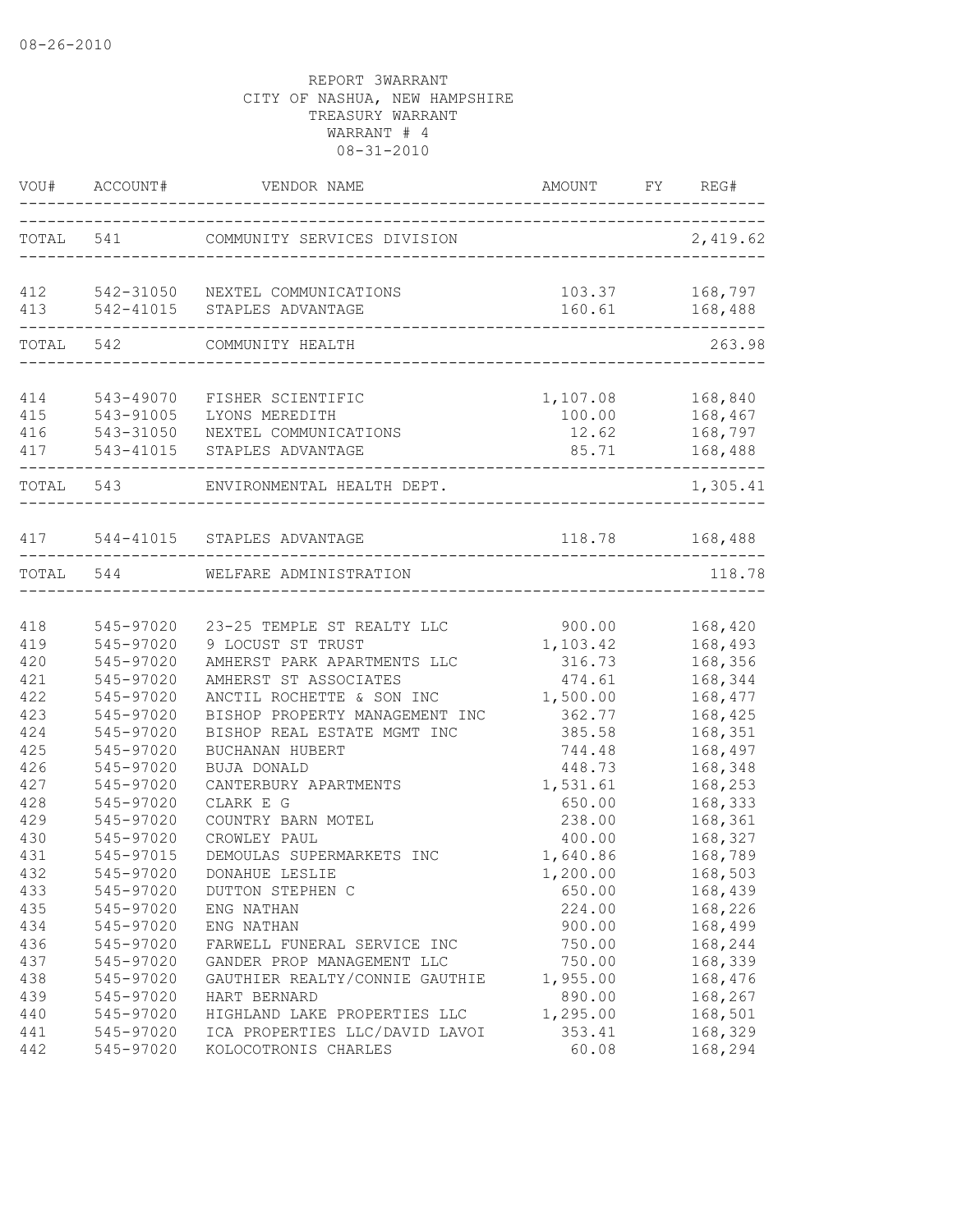| VOU#      | ACCOUNT#                   | VENDOR NAME                        | AMOUNT    | FY | REG#               |
|-----------|----------------------------|------------------------------------|-----------|----|--------------------|
| 443       | 545-97020                  | L & G PROPERTIES LLC               | 300.00    |    | 168,429            |
| 444       | 545-97020                  | LAMERAND ENTERPRISES/KYLE LAME     | 798.64    |    | 168,444            |
| 445       | 545-97020                  | LEITH ROBERT W                     | 1,000.00  |    | 168,436            |
| 446       | 545-97020                  | LESSARD ROBERT A                   | 370.19    |    | 168,368            |
| 447       | 545-97020                  | LORDEN RAYMOND                     | 382.47    |    | 168,498            |
| 448       | 545-97020                  | MARMONTI JOHN                      | 800.00    |    | 168,500            |
| 449       | 545-97020                  | MOTEL 6                            | 175.96    |    | 168,447            |
| 450       | 545-97020                  | NASHUA HOUSING AUTHORITY           | 587.00    |    | 168,449            |
| 451       | 545-97020                  | PRA PROPERTIES LTD PARTNERSHIP     | 425.00    |    | 168,453            |
| 452       | 545-97015                  | PSNH                               | 1,300.15  |    | 168,845            |
| 453       | 545-97020                  | SHNEIDER EVAN                      | 445.00    |    | 168,502            |
| 454       | 545-97015                  | ST JOSEPH PHARMACY                 | 100.00    |    | 168,269            |
| 455       | 545-97020                  | TREMBLAY LISE                      | 665.14    |    | 168,504            |
| 456       | 545-97020                  | TSOUKARIS PETER M                  | 720.00    |    | 168,496            |
| 457       | 545-97015                  | WINGATE'S PHARMACY INC             | 5,024.82  |    | 168,790            |
| TOTAL 545 |                            | WELFARE COSTS                      |           |    | 32,818.65          |
|           |                            |                                    |           |    |                    |
| 458       | 551-49075                  | CORRIVEAU ROUTHIER INC             | 79.67     |    | 168,617            |
| 459       | 551-91005                  | DOOKRAN STEPHEN                    | 63.00     |    | 168,778            |
| 460       | $551 - 34015$              | METROMEDIA ENERGY INC              | .64       |    | 168,824            |
| 461       | $551 - 31050$              | NEXTEL COMMUNICATIONS              | 371.52    |    | 168,797            |
| 462       | 551-33005                  | PENNICHUCK WATER                   | 93.03     |    | 168,804            |
| 463       | 551-59100                  | PROTECTION ONE INC                 | 300.00    |    | 168,812            |
| 464       |                            |                                    | 199.12    |    |                    |
| 465       | 551-41015<br>$551 - 95010$ | STAPLES ADVANTAGE<br>THE TELEGRAPH | 182.00    |    | 168,488<br>168,819 |
|           |                            |                                    |           |    |                    |
| TOTAL 551 |                            | PUBLIC WORKS DIV & ENGINEERING     |           |    | 1,288.98           |
|           |                            |                                    |           |    |                    |
| 466       | 552-75021                  | CORRIVEAU ROUTHIER INC             | 119.60    |    | 168,617            |
| 467       | $552 - 45235$              | FILLION ASSOCIATES INC             | 785.57    |    | 168,280            |
| 468       | 552-75135                  | GUITAR CENTER MANAGEMENT           | 192.94    |    | 168,834            |
| 469       | 552-75021                  | HOME DEPOT CREDIT SERVICES         | 11.94     |    | 168,803            |
| 469       | 552-75165                  | HOME DEPOT CREDIT SERVICES         | 5.97      |    | 168,803            |
| 470       | 552-75021                  | JOHN DEERE LANDSCAPES/LESCO        | 174.24    |    | 168,535            |
| 471       | 552-75021                  | M & M ELECTRICAL SUPPLY CO INC     | 64.60     |    | 168,613            |
| 471       | 552-75040                  | M & M ELECTRICAL SUPPLY CO INC     | 76.28     |    | 168,613            |
| 472       | 552-34015                  | METROMEDIA ENERGY INC              | 41.67     |    | 168,824            |
| 472       | 552-34045                  | METROMEDIA ENERGY INC              | 138.10    |    | 168,824            |
| 473       | 552-34015                  | NATIONAL GRID                      | 82.79     |    | 168,823            |
| 474       | 552-31050                  | NEXTEL COMMUNICATIONS              | 144.58    |    | 168,797            |
| 474       | 552-59178                  | NEXTEL COMMUNICATIONS              | 297.15    |    | 168,797            |
| 475       | 552-33005                  | PENNICHUCK WATER                   | 17,391.02 |    | 168,804            |
| 475       | 552-33005                  | PENNICHUCK WATER                   | 6, 145.47 |    | 168,805            |
| 475       | 552-33045                  | PENNICHUCK WATER                   | 2,595.48  |    | 168,804            |
| 475       | 552-33045                  | PENNICHUCK WATER                   | 164.36    |    | 168,805            |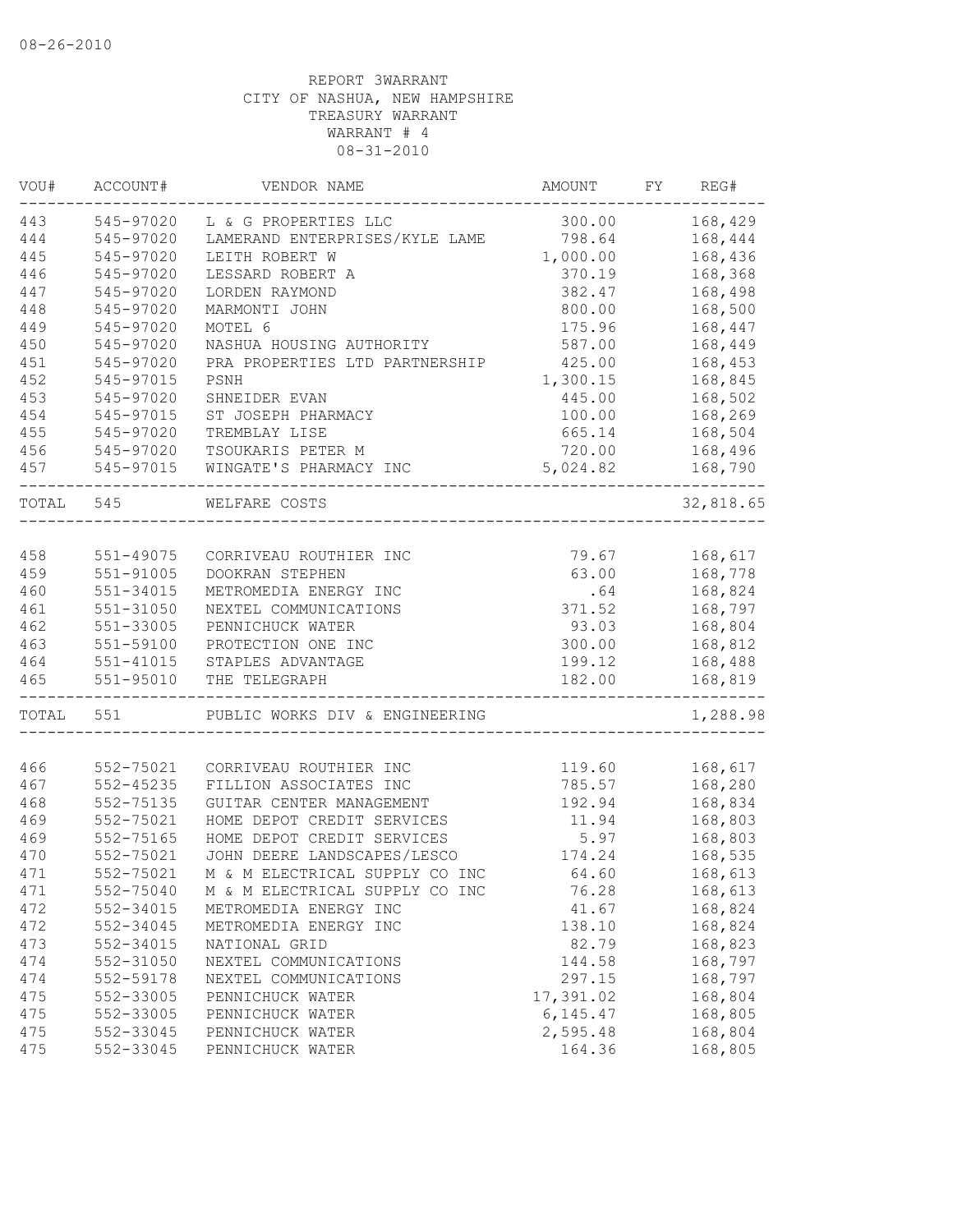| VOU#      | ACCOUNT#  | VENDOR NAME                                             | AMOUNT             | FY | REG#           |
|-----------|-----------|---------------------------------------------------------|--------------------|----|----------------|
| 475       |           | 552-33050 PENNICHUCK WATER                              |                    |    | 680.13 168,804 |
| 476       | 552-32005 | PSNH                                                    | 5, 319.38 168, 842 |    |                |
| 477       |           | 552-59050 SAIA FRANK                                    | 200.00             |    | 168,288        |
| 478       |           | 552-78007 SANEL AUTO PARTS CO                           | 43.29              |    | 168,362        |
| TOTAL 552 |           | PARKS AND RECREATION<br>\<br>-------------------------- |                    |    | 34,674.56      |
|           |           |                                                         |                    |    |                |
| 479       | 553-46045 | ARCSOURCE INC                                           | 61.54              |    | 168,364        |
| 480       | 553-49075 | B-B CHAIN                                               | 177.00             |    | 168,268        |
| 480       | 553-78100 | B-B CHAIN                                               | 60.00              |    | 168,268        |
| 481       | 553-49075 | BELLETETES INC                                          | 1.95               |    | 168,360        |
| 481       | 553-69025 | BELLETETES INC                                          | 144.39             |    | 168,360        |
| 481       | 553-75023 | BELLETETES INC                                          | 5.85               |    | 168,360        |
| 482       | 553-49075 | BOND AUTO PARTS                                         | 143.28             |    | 168,676        |
| 483       | 553-45015 | BROX INDUSTRIES INC                                     | 1,853.08           |    | 168,275        |
| 483       | 553-45025 | BROX INDUSTRIES INC                                     | 141.00             |    | 168,275        |
| 483       | 553-45190 | BROX INDUSTRIES INC                                     | 359.28             |    | 168,275        |
| 484       | 553-78100 | CHADWICK-BAROSS INC                                     | 130.39             |    | 168,276        |
| 485       | 553-45060 | CORRIVEAU ROUTHIER INC                                  | 663.65             |    | 168,617        |
| 486       | 553-48015 | DENNIS K BURKE INC                                      | 14,452.57          |    | 168,856        |
| 487       | 553-59100 | EASTERN NE HYDRAULICS INC                               | 295.00             |    | 168,485        |
| 488       | 553-75023 | F W WEBB COMPANY                                        | 753.56             |    | 168,299        |
| 489       | 553-49075 | FASTENAL COMPANY                                        | 18.39              |    | 168,411        |
| 490       | 553-78100 | FREIGHTLINER OF NH INC                                  | 68.99              |    | 168,455        |
| 491       | 553-69025 | GRAINGER                                                | 622.00             |    | 168,313        |
| 492       | 553-77020 | HOWARD P FAIRFIELD, LLC                                 | 965.93             |    | 168,568        |
| 492       | 553-78100 | HOWARD P FAIRFIELD, LLC                                 | 189.08             |    | 168,568        |
| 493       | 553-75023 | J LAWRENCE HALL INC                                     | 259.95             |    | 168,646        |
| 494       | 553-59105 | JAN-PRO CLEANING SYSTEMS NORTH                          | 620.00             |    | 168,645        |
| 495       | 553-46045 | LEHIGH OUTFITTERS                                       | 1,117.27           |    | 168,345        |
| 496       | 553-49075 | LIBERTY INTN'L TRUCKS OF NH LL                          | 303.08             |    | 168,623        |
| 496       | 553-78100 | LIBERTY INTN'L TRUCKS OF NH LL                          | 2,238.36           |    | 168,623        |
| 497       | 553-49075 | M & M ELECTRICAL SUPPLY CO INC                          | 42.72              |    | 168,613        |
| 497       | 553-75023 | M & M ELECTRICAL SUPPLY CO INC                          | 92.97              |    | 168,613        |
| 498       | 553-78100 | MAC MULKIN CHEVROLET INC                                | 44.55              |    | 168,619        |
| 499       | 553-69025 | MATCO TOOLS                                             | 30.75              |    | 168,241        |
| 500       | 553-78065 | MAYNARD & LESIEUR INCORPORATED                          | 648.30             |    | 168,625        |
| 501       | 553-78100 | MINUTEMAN TRUCKS INC                                    | 381.99             |    | 168,395        |
| 502       | 553-49075 | NAPA AUTO PARTS                                         | 722.34             |    | 168,443        |
| 502       | 553-69025 | NAPA AUTO PARTS                                         | 6.49               |    | 168,443        |
| 502       | 553-78100 | NAPA AUTO PARTS                                         | $-14.09$           |    | 168,443        |
| 503       | 553-78100 | NASHUA OUTDOOR POWER EQUIPMENT                          | 17.21              |    | 168,370        |
| 504       | 553-34015 | NATIONAL GRID                                           | 105.22             |    | 168,823        |
| 505       | 553-78035 | NEW G.H. BERLIN OIL COMPANY                             | 674.15             |    | 168,390        |
| 506       | 553-31050 | NEXTEL COMMUNICATIONS                                   | 200.50             |    | 168,797        |
| 506       | 553-59178 | NEXTEL COMMUNICATIONS                                   | 696.22             |    | 168,797        |
| 507       | 553-45060 | PHOENIX PRECAST PRODUCTS                                | 720.00             |    | 168,263        |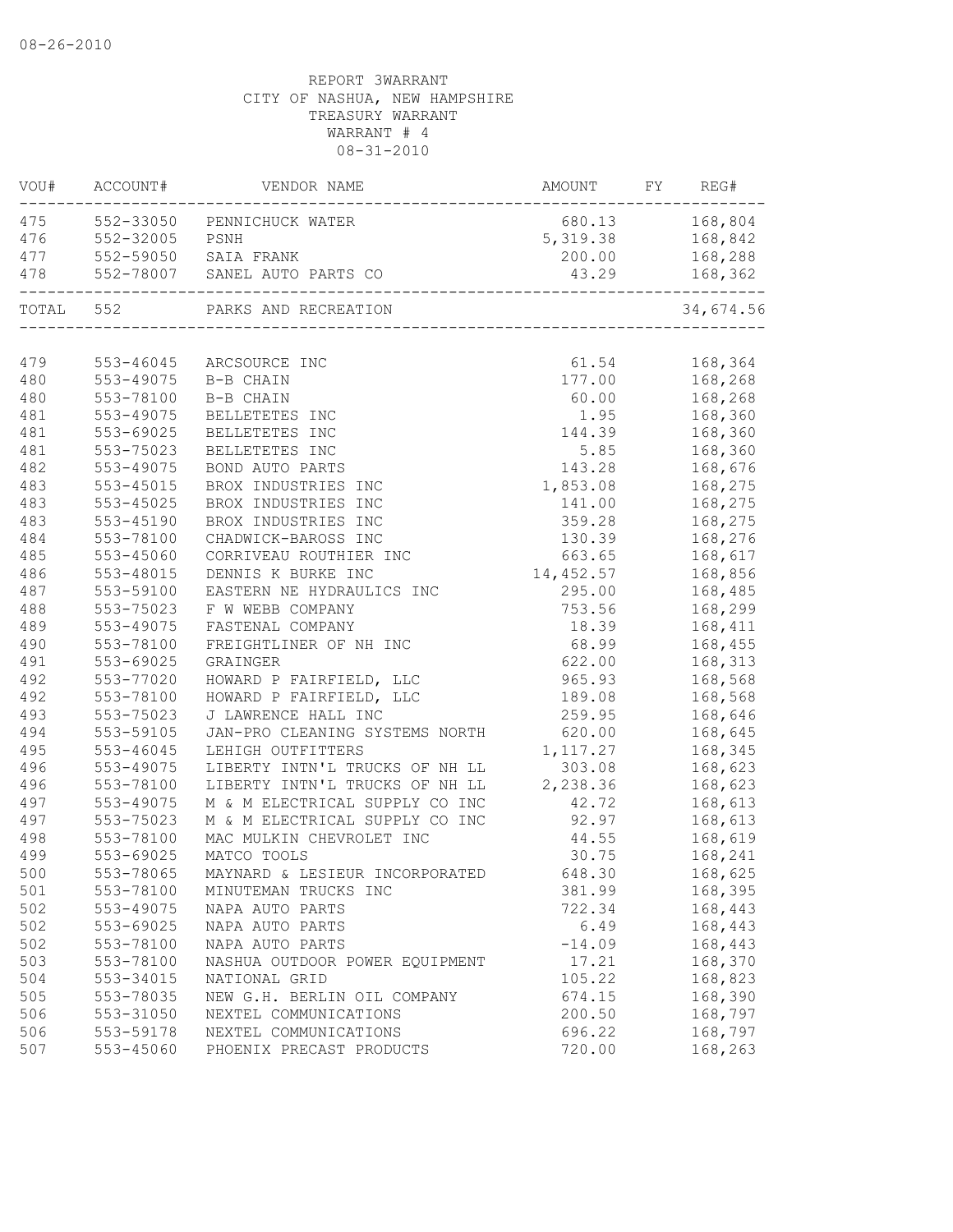| VOU#  | ACCOUNT#  | VENDOR NAME                          | AMOUNT   | FY | REG#       |
|-------|-----------|--------------------------------------|----------|----|------------|
| 508   | 553-49075 | ROBBINS AUTO PARTS                   | 185.75   |    | 168,591    |
| 509   | 553-59100 | SAFETY-KLEEN SYSTEMS INC             | 220.24   |    | 168,273    |
| 510   | 553-49075 | SANEL AUTO PARTS CO                  | 200.53   |    | 168,362    |
| 510   | 553-69025 | SANEL AUTO PARTS CO                  | 111.11   |    | 168,362    |
| 510   | 553-69030 | SANEL AUTO PARTS CO                  | 209.95   |    | 168,362    |
| 510   | 553-78100 | SANEL AUTO PARTS CO                  | 162.58   |    | 168,362    |
| 511   | 553-69030 | SNAP ON TOOLS                        | 164.90   |    | 168,274    |
| 512   | 553-41015 | STAPLES ADVANTAGE                    | 123.82   |    | 168,488    |
| 513   | 553-78100 | TENNANT SALES & SERVICE COMPAN       | 314.40   |    | 168,287    |
| 514   | 553-46045 | UNIFIRST CORPORATION                 | 394.69   |    | 168,456    |
| 515   | 553-43005 | UNITED PARCEL SERVICE                | 18.76    |    | 168,855    |
| 516   | 553-59100 | UNITED SITE SERVICES NORTHEAST       | $-3.93$  |    | 168,832    |
| 517   | 553-45060 | W E AUBUCHON COMPANY INC             | 829.43   |    | 168,256    |
| TOTAL | 553       | STREET DEPARTMENT                    |          |    | 32, 947.14 |
|       |           |                                      |          |    |            |
| 518   | 555-45107 | BLUE TARP FINANCIAL, INC             | 150.24   |    | 168,836    |
| 519   | 555-46045 | DION ROBERT                          | 82.00    |    | 168,779    |
| 520   | 555-59105 | JAN-PRO CLEANING SYSTEMS NORTH       | 235.00   |    | 168,645    |
| 521   | 555-46045 | LEHIGH OUTFITTERS                    | 138.49   |    | 168,345    |
| 522   | 555-59170 | MARKINGS INC                         | 8,730.66 |    | 168,490    |
| 523   | 555-78140 | NAPA AUTO PARTS                      | 3.93     |    | 168,443    |
| 524   | 555-45107 | NASHUA WALLPAPER & PAINT CO          | 7.99     |    | 168,372    |
| 525   | 555-31050 | NEXTEL COMMUNICATIONS                | 220.62   |    | 168,797    |
| 525   | 555-59178 | NEXTEL COMMUNICATIONS                | 39.06    |    | 168,797    |
| 526   | 555-45285 | PERMA-LINE CORP OF NEW ENGLAND       | 109.44   |    | 168,260    |
| 527   | 555-32025 | PSNH                                 | 158.02   |    | 168,842    |
| 527   | 555-32025 | PSNH                                 | 2,007.38 |    | 168,843    |
| 527   | 555-32025 | PSNH                                 | 378.28   |    | 168,844    |
| 528   | 555-41015 | STAPLES ADVANTAGE                    | 50.99    |    | 168,488    |
| 529   | 555-75023 | UNIFIRST CORPORATION                 | 24.90    |    | 168,456    |
| TOTAL | 555       | TRAFFIC DEPARTMENT                   |          |    | 12,337.00  |
|       |           |                                      |          |    |            |
| 530   |           | 557-49075 BLUE TARP FINANCIAL, INC   | 9.42     |    | 168,836    |
| 531   |           | 557-49075 HOME DEPOT CREDIT SERVICES | 95.44    |    | 168,803    |
| 532   | 557-59100 | LOOMIS                               | 68.53    |    | 168,704    |
| 533   | 557-59178 | NEXTEL COMMUNICATIONS                | 6.96     |    | 168,797    |
| 534   | 557-33005 | PENNICHUCK WATER                     | 124.11   |    | 168,805    |
| 535   | 557-32005 | PSNH                                 | 911.58   |    | 168,844    |
| 536   | 557-32005 | PUBLIC SERVICE OF NEW HAMPSHIR       | 2,977.62 |    | 168,851    |
| 537   | 557-49075 | RADIO SHACK                          | 113.56   |    | 168,614    |
| 538   | 557-59100 | UNITED SITE SERVICES NORTHEAST       | 54.97    |    | 168,832    |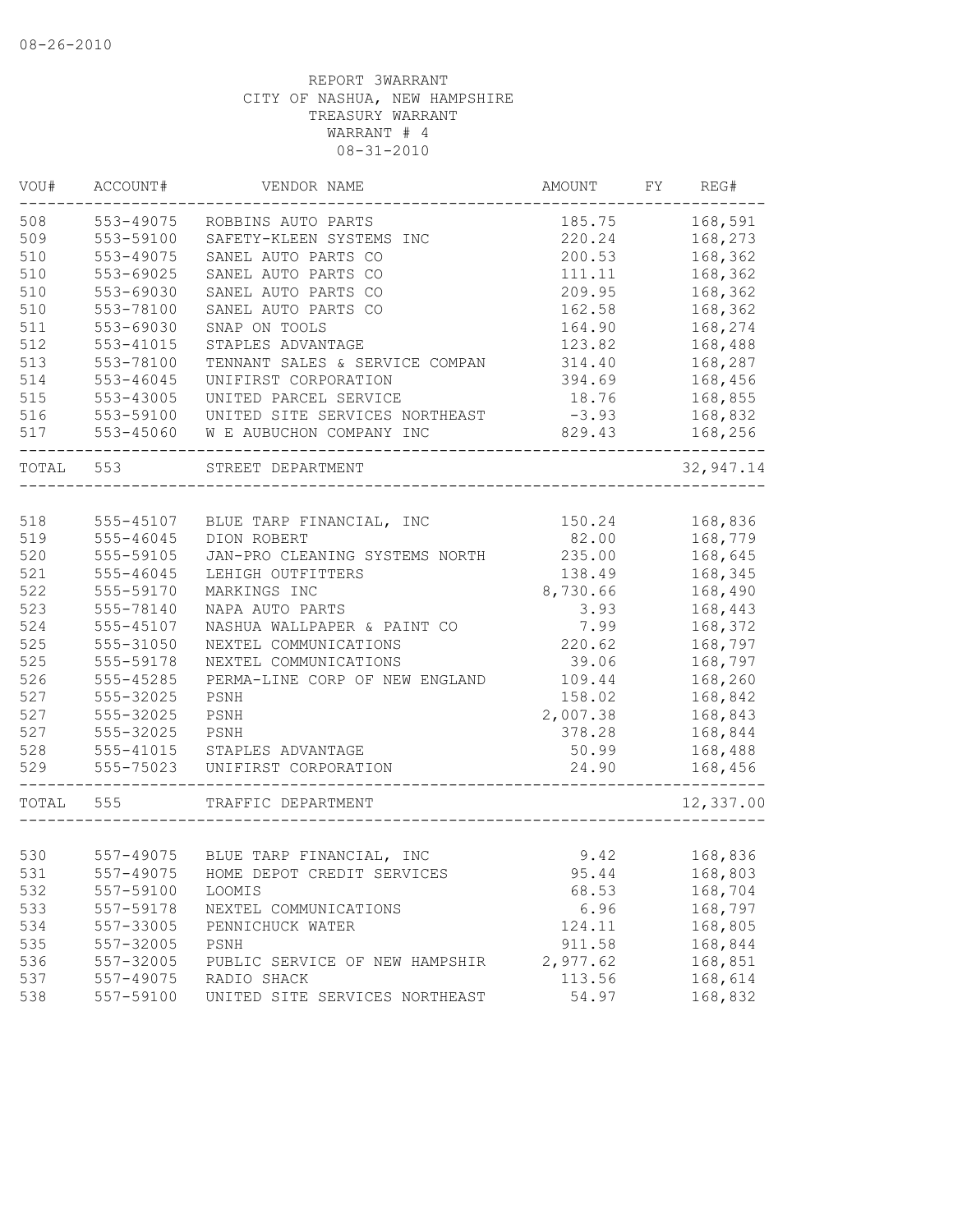| VOU#       | ACCOUNT#               | VENDOR NAME                         | <b>AMOUNT</b>    | FΥ | REG#               |
|------------|------------------------|-------------------------------------|------------------|----|--------------------|
| TOTAL      | 557                    | PARKING LOTS                        |                  |    | 4,362.19           |
| 539        | 561-75023              | GRAINGER                            | 109.26           |    | 168,313            |
| 540        | 561-75023              | HOME DEPOT CREDIT SERVICES          | 109.62           |    | 168,803            |
| 541        | 561-75903              | NASHUA WALLPAPER & PAINT CO         | 43.99            |    | 168,372            |
| 542        | 561-33005              | PENNICHUCK WATER                    | 140.10           |    | 168,805            |
| 543        | 561-75023              | PETTY CASH                          | 4.30             |    | 168,227            |
| 543        | 561-75903              | PETTY CASH                          | 43.99            |    | 168,227            |
| TOTAL      | 561                    | EDGEWOOD CEMETERY                   |                  |    | 451.26             |
| 544        | 562-33005              | PENNICHUCK WATER                    | 91.43            |    | 168,805            |
| TOTAL      | 562                    | SUBURBAN CEMETERIES                 |                  |    | 91.43              |
|            |                        |                                     |                  |    |                    |
| 545<br>546 | 563-75023<br>563-32005 | HOME DEPOT CREDIT SERVICES<br>PSNH  | 405.90<br>282.43 |    | 168,803<br>168,844 |
| TOTAL      | 563                    | WOODLAWN CEMETERY                   |                  |    | 688.33             |
| 547        | 571-41015              | STAPLES ADVANTAGE                   | 255.92           |    | 168,488            |
| TOTAL      | 571                    | COMMUNITY DEVELOPMENT               |                  |    | 255.92             |
| 548        | 572-31050              |                                     |                  |    | 168,797            |
| 549        | 572-91005              | NEXTEL COMMUNICATIONS<br>PETTY CASH | 12.19<br>137.50  |    | 168,227            |
| 549        | 572-98029              | PETTY CASH                          | 29.46            |    | 168,227            |
| 549        | 572-98046              | PETTY CASH                          | 10.90            |    | 168,227            |
| TOTAL      | 572                    | PLANNING DEPARTMENT                 |                  |    | 190.05             |
|            |                        |                                     |                  |    |                    |
| 550        | 573-94005              | GREATER NASHUA CHAMBER OF COMM      | 500.00           |    | 168,451            |
| 551        | 573-94010              | NEW HORIZONS COMPUTER LEARNING      | 700.00           |    | 168,434<br>-----   |
| TOTAL      | 573                    | ECONOMIC DEVELOPMENT                |                  |    | 1,200.00           |
| 552        | 575-45220              | 3M PZW7334                          | 3,159.66         |    | 168,357            |
| 553        | 575-45090              | ABC-CLIO INC                        | 49.46            |    | 168,835            |
| 554        | 575-45090              | AC MOORE INC                        | 68.57            |    | 168,385            |
| 554        | 575-45150              | AC MOORE INC                        | 9.37             |    | 168,385            |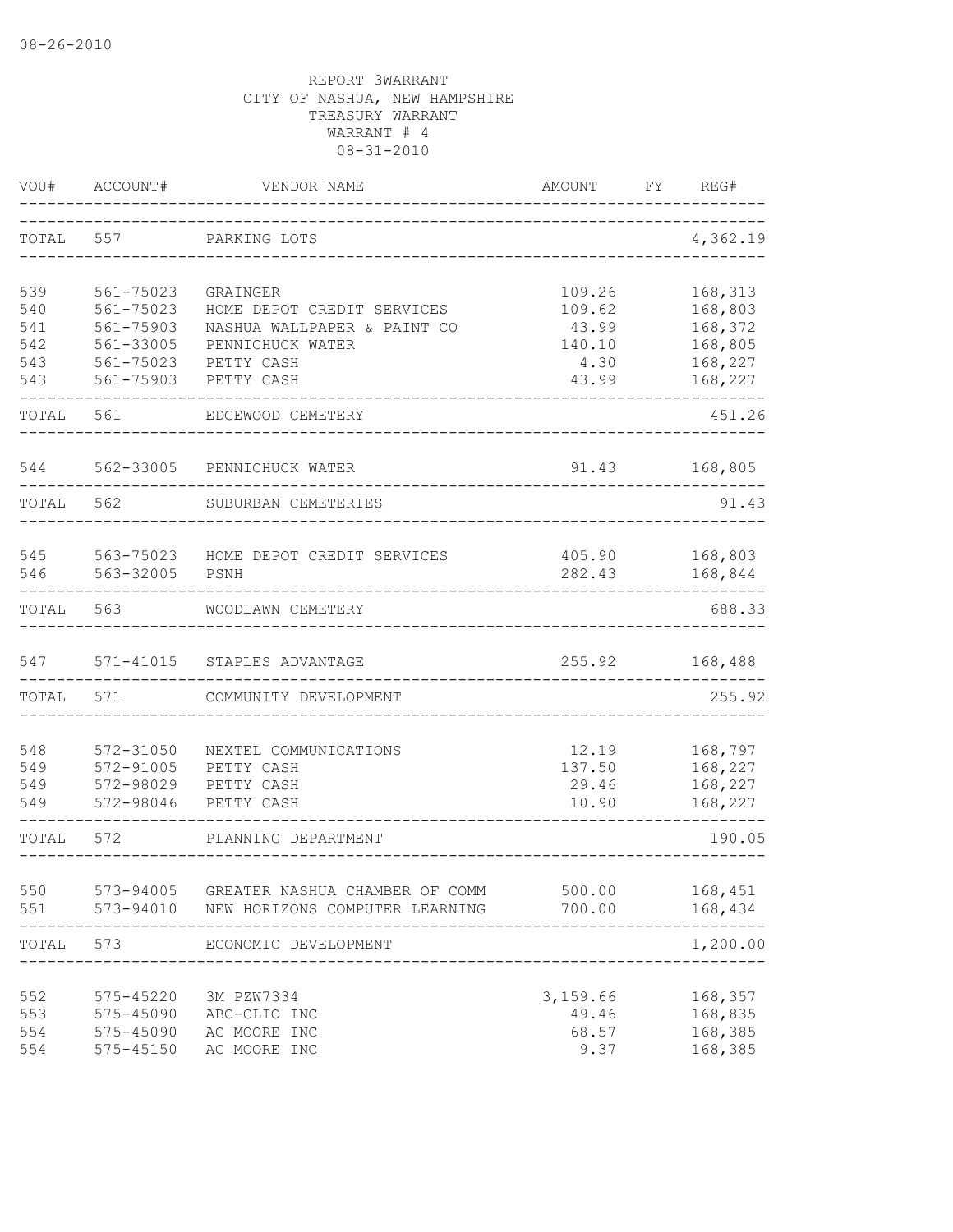| VOU#  | ACCOUNT#           | VENDOR NAME                  | AMOUNT   | FY | REG#      |
|-------|--------------------|------------------------------|----------|----|-----------|
| 555   | $575 - 45050$      | ALA MEMBER SERVICES          | 492.50   |    | 168,814   |
| 556   | 575-41015          | ANCO SIGNS & STAMPS INC      | 8.80     |    | 168,428   |
| 557   | 575-45150          | BAGS UNLIMITED INC           | 152.40   |    | 168,828   |
| 558   | $575 - 45050$      | BAKER & TAYLOR               | 1,505.05 |    | 168,296   |
| 558   | 575-45050          | BAKER & TAYLOR               | 841.12   |    | 168,297   |
| 559   | 575-45085          | BAKER & TAYLOR ENTERTAINMENT | 211.34   |    | 168,289   |
| 559   | 575-45315          | BAKER & TAYLOR ENTERTAINMENT | 196.83   |    | 168,289   |
| 560   | 575-45904          | <b>BOSTON GLOBE</b>          | 221.00   |    | 168,852   |
| 561   | 575-45050          | CATERING BY DESIGN BOOKS     | 117.85   |    | 168,841   |
| 562   | 575-45904          | CONCORD MONITOR              | 296.40   |    | 168,798   |
| 563   | $575 - 45220$      | GAYLORD BROS INC             | 170.94   |    | 168,631   |
| 564   | 575-45220          | GRESSCO LTD                  | 1,552.32 |    | 168,330   |
| 565   | 575-45050          | MATTHEW BENDER & CO INC      | 115.16   |    | 168,854   |
| 566   | 575-45085          | MICROMARKETING LLC           | 213.69   |    | 168,358   |
| 567   | 575-45315          | MULTICULTURAL BOOKS & VIDEOS | 106.79   |    | 168,377   |
| 568   | 575-57010          | MV COMMUNICATIONS INC        | 141.00   |    | 168,249   |
| 569   | 575-31040          | NEXTEL COMMUNICATIONS        | 123.49   |    | 168,797   |
| 570   | 575-33005          | PENNICHUCK WATER             | 445.49   |    | 168,805   |
| 571   | 575-45085          | RANDOM HOUSE INC             | 63.75    |    | 168,495   |
| 572   | 575-45085          | RECORDED BOOKS LLC           | 639.40   |    | 168,458   |
| 572   | $575 - 45220$      | RECORDED BOOKS LLC           | 535.65   |    | 168,458   |
| 573   | 575-45050          | SIMON & SCHUSTER             | 34.44    |    | 168,290   |
| 574   | 575-45050          | TOWER PUBLISHING             | 102.00   |    | 168,246   |
| TOTAL | 575                | PUBLIC LIBRARIES             |          |    | 11,574.47 |
|       |                    |                              |          |    |           |
| 575   | 576-91005          | PETTY CASH                   | 45.00    |    | 168,227   |
| 576   | 576-49025          | STAPLES ADVANTAGE            | 20.72    |    | 168,488   |
| 577   | 576-91005          | TRACY WILLIAM                | 95.00    |    | 168,780   |
| TOTAL | 576                | BUILDING DEPARTMENT          |          |    | 160.72    |
|       |                    |                              |          |    |           |
| 578   | 577-31050          | NEXTEL COMMUNICATIONS        | 44.93    |    | 168,797   |
| 578   | 577-31065          | NEXTEL COMMUNICATIONS        | 79.98    |    | 168,797   |
| TOTAL | 577                | CODE ENFORCEMENT             |          |    | 124.91    |
|       |                    |                              |          |    |           |
|       | 221,908 581-49050  | AIA CORP                     | 130.00   |    | 168,492   |
|       | 221,909 581-42110  | ALARMAX DISTRIBUTORS INC     | 902.91   |    | 168,510   |
|       | 221,910 581-44005  | ALPHAGRAPHICS                | 2,426.90 |    | 168,366   |
| 579   | 581-53100          | ANACOMP INC                  | 87.86    |    | 168,278   |
|       | 221,911 581-94010  | ANDERSON LISA                | 363.64   |    | 168,587   |
|       | 221, 912 581-91005 | ARCARO JANICE                | 41.30    |    | 168,515   |
|       | 221,913 581-31005  | AT&T                         | 32.00    |    | 168,860   |
|       | 221,914 581-42130  | BEARINGS SPECIALTY CO INC    | 76.42    |    | 168,655   |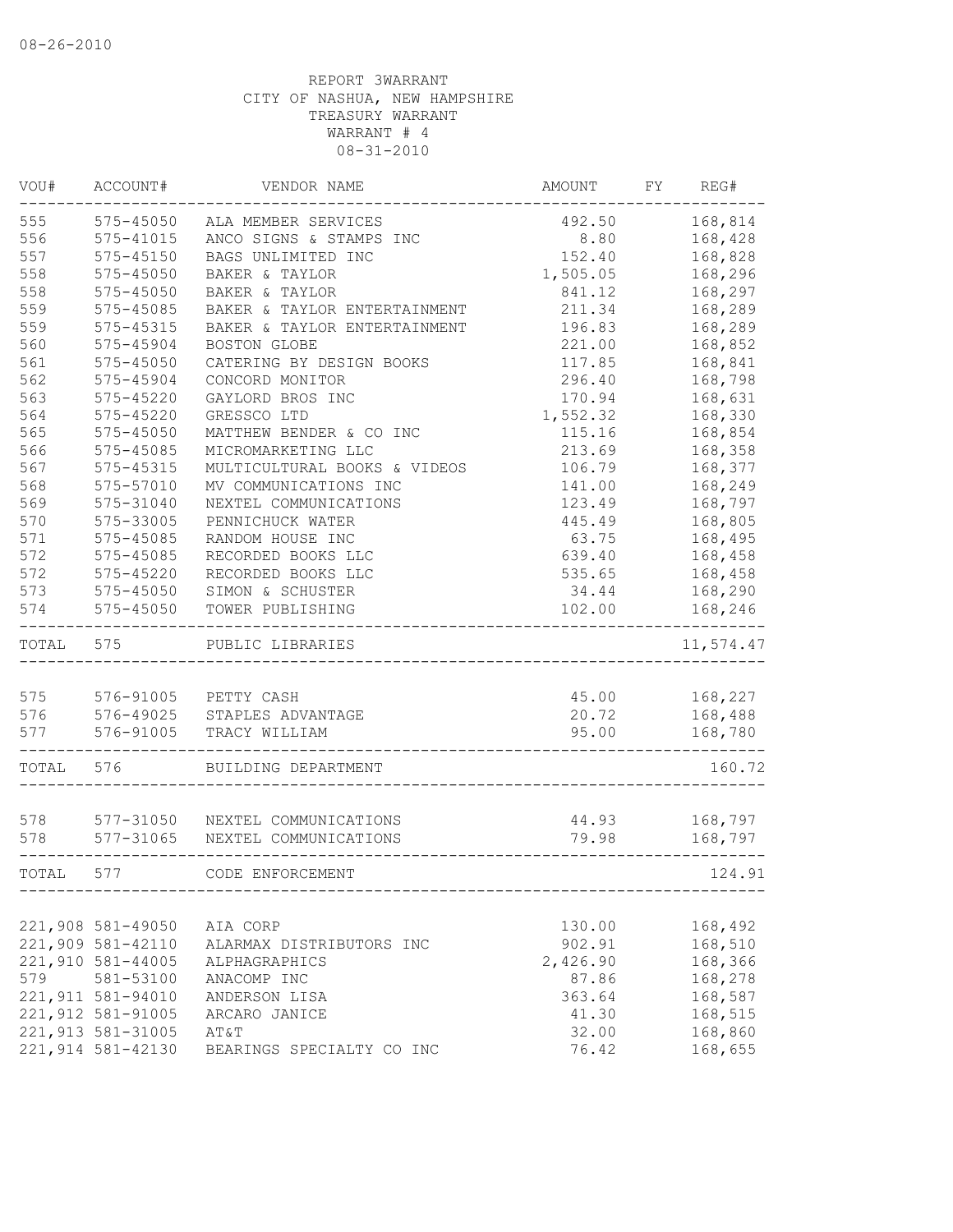| VOU# | ACCOUNT#          | VENDOR NAME                    | AMOUNT    | FY | REG#    |
|------|-------------------|--------------------------------|-----------|----|---------|
|      | 221,915 581-94010 | BELANGER MEGHAN                | 363.64    |    | 168,713 |
|      | 221,916 581-75023 | BELLETETES INC                 | 1,610.33  |    | 168,360 |
|      | 221,917 581-49050 | BLICK ART MATERIALS            | 17.68     |    | 168,571 |
|      | 221,918 581-49075 | BLUETARP FINANCIAL INC         | 955.89    |    | 168,718 |
|      | 221,919 581-53100 | BOB'S FLOOR SVC OF NH INC      | 6,324.00  |    | 168,446 |
|      | 221,920 581-49050 | BOULDEN PUBLISHING             | 49.15     |    | 168,512 |
|      | 221,921 581-49035 | BRIDGEPORT NATIONAL BINDERY IN | 538.51    |    | 168,536 |
|      | 221,922 581-44005 | BROTHERS BINDERY AND PRINTING  | 600.00    |    | 168,585 |
|      | 221,923 581-49035 | <b>BUDGETEXT</b>               | 3,440.04  |    | 168,445 |
|      | 221,924 581-94010 | BUE PAMELA                     | 363.64    |    | 168,730 |
|      | 221,925 581-42130 | CAPP INC                       | 1,050.00  |    | 168,505 |
|      | 221,926 581-49050 | CARTRIDGE WORLD                | 68.99     |    | 168,565 |
|      | 221,927 581-64045 | CELT CORPORATION               | 24,000.00 |    | 168,720 |
|      | 221,928 581-41015 | CENTRAL PAPER PRODUCTS CO      | 116.08    |    | 168,632 |
|      | 221,928 581-42010 | CENTRAL PAPER PRODUCTS CO      | 2,459.79  |    | 168,632 |
|      | 221,928 581-42020 | CENTRAL PAPER PRODUCTS CO      | 363.90    |    | 168,632 |
|      | 221,929 581-94010 | CESANA KRISTEN                 | 1,139.20  |    | 168,716 |
|      | 221,930 581-78007 | CHUCK'S AUTO REPAIR INC        | 45.00     |    | 168,546 |
|      | 221,931 581-53103 | CLARK ASSOCIATES/DEBBIE CLARK  | 6,981.75  |    | 168,281 |
|      | 221,932 581-95005 | CLASS L LEAGUE                 | 70.00     |    | 168,528 |
|      | 221,933 581-43005 | CMRS-POC                       | 2,000.00  |    | 168,861 |
|      | 221,934 581-49075 | COFFEE PAUSE                   | 15.00     |    | 168,606 |
|      | 221,935 581-94010 | COLE DEBORAH                   | 121.21    |    | 168,543 |
|      | 221,936 581-49050 | COMPUTER HUT OF N E INC        | 524.85    |    | 168,635 |
|      | 221,936 581-64045 | COMPUTER HUT OF N E INC        | 7,219.55  |    | 168,635 |
|      | 221,936 581-74092 | COMPUTER HUT OF N E INC        | 12,146.96 |    | 168,635 |
|      | 221,937 581-44005 | COPY SHOP                      | 1,475.00  |    | 168,334 |
|      | 221,938 581-49050 | COUSIN'S VIDEO INC             | 627.20    |    | 168,586 |
|      | 221,939 581-49050 | CRYSTAL ROCK BOTTLED WATER     | 28.00     |    | 168,575 |
|      | 221,940 581-94010 | CUNLIFFE JOHN                  | 181.82    |    | 168,726 |
|      | 221,941 581-64045 | CUSTOM COMPUTER SPECIALIST INC | 990.00    |    | 168,473 |
|      | 221,942 581-78007 | DONOVAN EQUIPMENT CO INC       | 256.64    |    | 168,272 |
|      | 221,943 581-64040 | DYNAVOX/MAYER-JOHNSON          | 100.00    |    | 168,352 |
|      | 221,944 581-45910 | EBSCO INFORMATION SERVICES     | 482.15    |    | 168,630 |
|      | 221,945 581-49050 | ELAN PUBLISHING CO INC         | 34.66     |    | 168,303 |
|      | 221,946 581-49050 | ELLIOTT KIM                    | 37.41     |    | 168,544 |
|      | 221,947 581-42130 | F W WEBB COMPANY               | 668.24    |    | 168,299 |
|      | 221,947 581-75015 | F W WEBB COMPANY               | 94.55     |    | 168,299 |
|      |                   |                                |           |    |         |
| 580  | 581-31005         | FAIRPOINT COMMUNICATIONS       | 810.50    |    | 168,827 |
|      | 221,948 581-31005 | FAIRPOINT COMMUNICATIONS INC   | 39.11     |    | 168,863 |
|      | 221,949 581-49075 | FASTENAL COMPANY               | 766.47    |    | 168,411 |
|      | 221,950 581-55015 | FIRST STUDENT INC              | 46,510.11 |    | 168,538 |
|      | 221,950 581-55020 | FIRST STUDENT INC              | 534.25    |    | 168,538 |
|      | 221,951 581-49030 | FOLLETT LIBRARY RESOURCES      | 3,930.34  |    | 168,259 |
|      | 221,952 581-94010 | GENEST LUANE                   | 2,485.60  |    | 168,519 |
|      | 221,953 581-42130 | GOODWAY TECHNOLOGIES CORPORATI | 3,452.00  |    | 168,579 |
|      | 221,954 581-42130 | GRAINGER                       | 648.03    |    | 168,313 |
|      | 221,955 581-49075 | GRANITE STATE SPECIALTIES LLC  | 644.25    |    | 168,710 |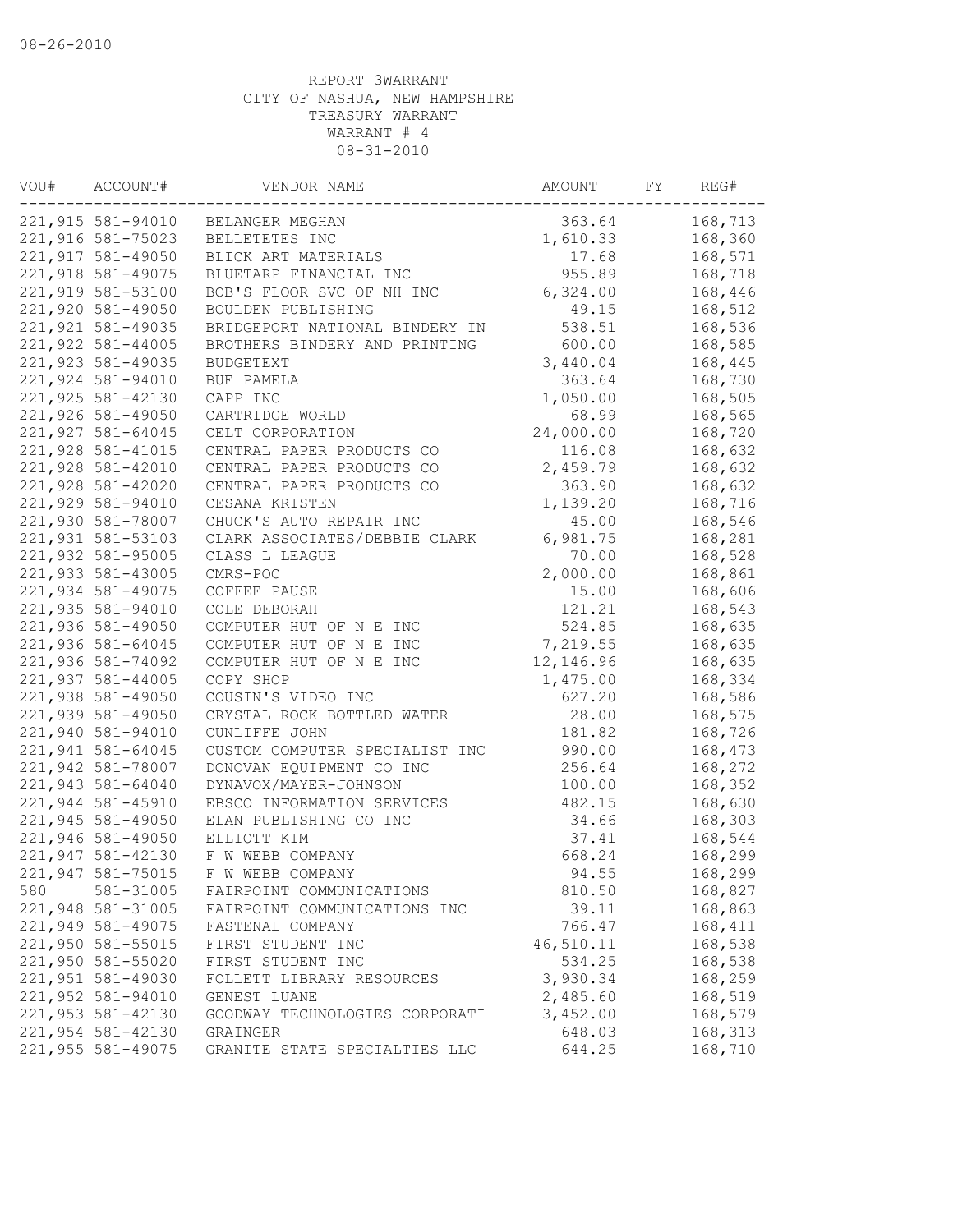| VOU# | ACCOUNT#          | VENDOR NAME                    | AMOUNT    | FY | REG#    |
|------|-------------------|--------------------------------|-----------|----|---------|
|      | 221,956 581-49050 | HAL LEONARD CORP               | 195.00    |    | 168,424 |
|      | 221,957 581-78007 | HANSON'S AUTOMOTIVE SERVICE    | 315.60    |    | 168,563 |
|      | 221,958 581-74092 | HARRIS EQUIPMENT REPAIR SERVIC | 684.64    |    | 168,624 |
|      | 221,959 581-49050 | HAWTHORNE                      | 396.00    |    | 168,647 |
|      | 221,960 581-94010 | HERBERT TIMOTHY                | 2,080.00  |    | 168,603 |
|      | 221,961 581-64045 | HEWLETT PACKARD COMPANY        | 85,750.00 |    | 168,314 |
|      | 221,961 581-74092 | HEWLETT PACKARD COMPANY        | 889.86    |    | 168,314 |
|      | 221,962 581-64045 | HEWLETT-PACKARD CO             | 64,000.34 |    | 168,369 |
|      | 221,962 581-74092 | HEWLETT-PACKARD CO             | 11,807.28 |    | 168,369 |
|      | 221,963 581-94010 | HINES JOE                      | 363.64    |    | 168,594 |
|      | 221,964 581-49075 | HOME DEPOT CREDIT SERVICES     | 636.88    |    | 168,533 |
|      | 221,965 581-49050 | J W PEPPER & SON INC           | 65.00     |    | 168,316 |
|      | 221,966 581-51015 | JACKSON LEWIS LLP              | 4,674.50  |    | 168,650 |
|      | 221,967 581-49030 | JUNIOR LIBRARY GUILD           | 466.90    |    | 168,511 |
|      | 221,968 581-49075 | KAMCO SUPPLY CORP OF BOSTON    | 188.16    |    | 168,520 |
|      | 221,969 581-94010 | LEROUX-GOTT KRISTEN            | 363.61    |    | 168,727 |
|      | 221,970 581-94010 | LETTICH EDWARD                 | 2,185.60  |    | 168,728 |
|      | 221,971 581-84030 | LIGHTHOUSE SCHOOL INC          | 7,839.75  |    | 168,514 |
|      | 221,972 581-49050 | LYLE ROBIN                     | 93.00     |    | 168,731 |
|      | 221,973 581-42110 | M & M ELECTRICAL SUPPLY CO INC | 2,204.55  |    | 168,613 |
|      | 221,974 581-49910 | M E O'BRIEN & SONS INC         | 189.00    |    | 168,337 |
|      | 221,975 581-72035 | MAILFINANCE                    | 319.80    |    | 168,865 |
|      | 221,976 581-66005 | MAILFINANCE                    | 145.22    |    | 168,719 |
|      | 221,977 581-78007 | MAYNARD & LESIEUR INCORPORATED | 160.30    |    | 168,625 |
|      | 221,978 581-53103 | MCCARTNEY AMY                  | 3,690.75  |    | 168,576 |
|      | 221,979 581-49050 | MCGRAW HILL COMPANIES          | 19,075.90 |    | 168,343 |
|      | 221,980 581-42130 | MCMASTER-CARR SUPPLY CO        | 19.03     |    | 168,355 |
|      | 221,981 581-94010 | MCNULTY PAMELA                 | 909.10    |    | 168,600 |
|      | 221,982 581-34015 | METROMEDIA ENERGY INC          | 3,166.27  |    | 168,862 |
|      | 221,983 581-49050 | MEYER RUTH                     | 195.49    |    | 168,588 |
|      | 221,984 581-53100 | MULTI-STATE BILLING SERVICES L | 4,804.47  |    | 168,577 |
|      | 221,985 581-49910 | NASHUA OUTDOOR POWER EQUIPMENT | 415.98    |    | 168,370 |
|      | 221,986 581-49075 | NASHUA WALLPAPER & PAINT CO    | 533.40    |    | 168,372 |
|      | 221,987 581-34015 | NATIONAL GRID                  | 3,077.78  |    | 168,866 |
|      | 221,988 581-42010 | NATIONWIDE SALES & SERVICE     | 3,048.48  |    | 168,521 |
|      | 221,989 581-95005 | NH MUSIC EDUCATORS ASSOC       | 400.00    |    | 168,724 |
|      | 221,990 581-95005 | NH SCHOOL TRANSPORTATION ASSN  | 100.00    |    | 168,857 |
|      | 221,991 581-95005 | NHASP                          | 704.00    |    | 168,792 |
|      | 221,992 581-31005 | ONE COMMUNICATIONS             | 5,344.28  |    | 168,849 |
|      | 221,992 581-31040 | ONE COMMUNICATIONS             | 262.53    |    | 168,849 |
|      | 221,993 581-94010 | PARENT TAMMY                   | 181.82    |    | 168,567 |
|      | 221,994 581-49075 | PASEK CORP                     | 741.44    |    | 168,507 |
|      | 221,995 581-42120 | PEABODY SUPPLY CO INC          | 199.77    |    | 168,725 |
|      | 221,996 581-33005 | PENNICHUCK WATER WORKS INC     | 6,658.65  |    | 168,794 |
|      | 221,997 581-41015 | PETTY CASH                     | 16.69     |    | 168,782 |
|      | 221,997 581-43005 | PETTY CASH                     | 44.00     |    | 168,782 |
|      | 221,997 581-49050 | PETTY CASH                     | 121.20    |    | 168,782 |
|      | 221,998 581-49050 | PLANK ROAD PUBLISHING INC      | 303.35    |    | 168,271 |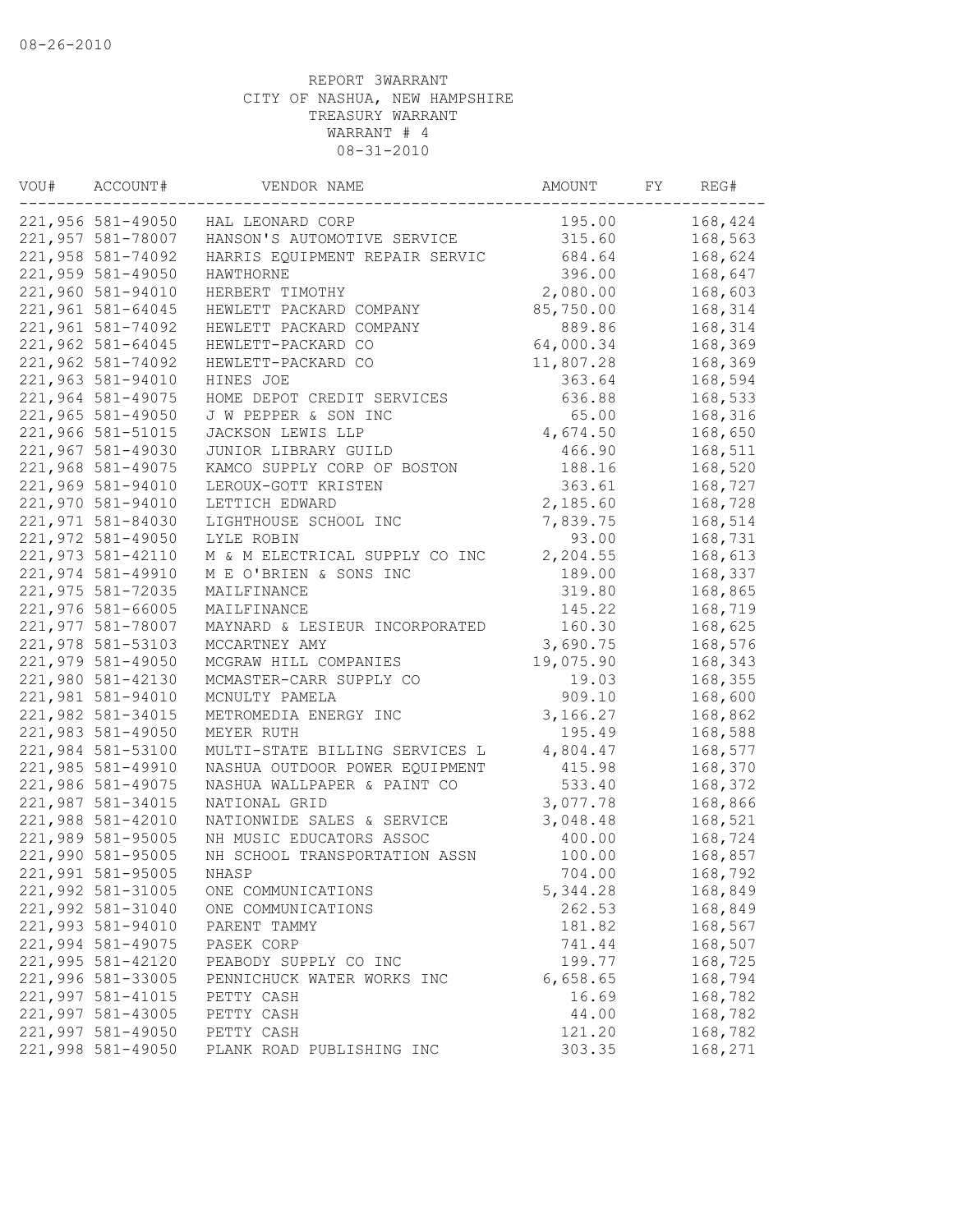| VOU# | ACCOUNT#          | VENDOR NAME                    | AMOUNT    | FY | REG#    |
|------|-------------------|--------------------------------|-----------|----|---------|
|      | 221,999 581-49050 | PRIVATE EYE PROJECT INC        | 183.59    |    | 168,723 |
|      | 222,000 581-45910 | PROQUEST LLC                   | 2,005.00  |    | 168,247 |
|      | 222,001 581-55018 | PROVIDER ENTERPRISES INC (THE) | 22,545.00 |    | 168,534 |
|      | 222,002 581-32005 | PSNH                           | 3,303.00  |    | 168,848 |
|      | 222,003 581-32005 | PUBLIC SERVICE OF NH           | 49,303.93 |    | 168,846 |
| 581  | 581-83005         | QBE-INSURANCE SPECIALISTS INC. | 10,000.00 |    | 168,231 |
|      | 222,004 581-42110 | RALPH PILL ELECTRIC SUPPLY COM | 47.16     |    | 168,621 |
|      | 222,005 581-43005 | RESERVE ACCOUNT                | 2,000.00  |    | 168,859 |
|      | 222,006 581-53100 | RMG ENTERPRISE INC             | 1,854.30  |    | 168,548 |
|      | 222,007 581-59130 | ROUSSEAU EDWARD                | 60.00     |    | 168,721 |
|      | 222,008 581-53100 | RTM COMMUNICATIONS INC         | 3,860.00  |    | 168,547 |
|      | 222,009 581-64040 | SAF-T-NET INC                  | 24,588.00 |    | 168,615 |
|      | 222,010 581-49075 | SAM'S CLUB                     | 926.56    |    | 168,864 |
|      | 222,011 581-78007 | SANEL AUTO PARTS CO            | 270.71    |    | 168,362 |
|      | 222,012 581-53100 | SANTERRE PAUL                  | 1,500.00  |    | 168,570 |
|      | 222,013 581-47010 | SCHOOL HEALTH CORP             | 957.77    |    | 168,257 |
|      | 222,014 581-49050 | SCHOOL SPECIALTY INC           | 6, 267.15 |    | 168,525 |
|      | 222,014 581-49050 | SCHOOL SPECIALTY INC           | 3,666.65  |    | 168,526 |
|      | 222,015 581-49075 | SHIFFLER EQUIPMENT SALES INC   | 288.16    |    | 168,508 |
|      | 222,016 581-94010 | SKOGSHOLM BONNIE               | 1,072.80  |    | 168,590 |
|      | 222,017 581-49050 | SOLUTION TREE INC              | 850.05    |    | 168,612 |
|      | 222,018 581-53100 | STANLEY ELEVATOR COMPANY INC   | 585.00    |    | 168,636 |
|      | 222,019 581-49050 | STANTON'S SHEET MUSIC INC      | 128.16    |    | 168,252 |
|      | 222,020 581-41015 | STAPLES BUSINESS ADVANTAGE     | 1,631.90  |    | 168,433 |
|      | 222,020 581-41045 | STAPLES BUSINESS ADVANTAGE     | 306.02    |    | 168,433 |
|      | 222,020 581-49050 | STAPLES BUSINESS ADVANTAGE     | 2,767.00  |    | 168,433 |
|      | 222,020 581-49075 | STAPLES BUSINESS ADVANTAGE     | 77.66     |    | 168,433 |
|      | 222,021 581-53100 | STATE OF NH - CRIMINAL RECORDS | 547.75    |    | 168,784 |
|      | 222,022 581-94010 | STONE HALLIE                   | 2,160.00  |    | 168,595 |
|      | 222,023 581-94010 | SUNDARAM SUBBUPRIYA            | 242.42    |    | 168,714 |
|      | 222,024 581-78007 | TOWERS MOTOR PARTS CORP        | 43.95     |    | 168,448 |
|      | 222,025 581-42130 | TRANE US INC                   | 8.00      |    | 168,516 |
|      | 222,026 581-49075 | TREASURER STATE OF NH          | 432.00    |    | 168,450 |
|      | 222,027 581-43005 | U S POSTAL SERVICES            | 452.00    |    | 168,783 |
|      | 222,028 581-83102 | UNUM LIFE INSURANCE CO OF AMER | 1,421.04  |    | 168,599 |
|      | 222,028 581-83103 | UNUM LIFE INSURANCE CO OF AMER | 1,778.16  |    | 168,599 |
|      | 222,029 581-94010 | USSEGLIO DENISE                | 363.64    |    | 168,620 |
|      | 222,030 581-94010 | VANCE MICHELE                  | 1,072.80  |    | 168,559 |
|      | 222,031 581-75180 | VIKING ROOFING, INC.           | 625.00    |    | 168,560 |
|      | 222,032 581-63085 | VIRCO INC                      | 849.50    |    | 168,532 |
|      | 222,033 581-84030 | VISION LOSS REHABILITATION LLC | 1,760.00  |    | 168,708 |
|      | 222,034 581-83004 | VISION SERVICE PLAN - NH       | 1,719.02  |    | 168,781 |
|      | 222,035 581-55018 | WALTHAM CENTRAL SCHOOL         | 420.00    |    | 168,616 |
|      | 222,036 581-41045 | WB MASON COMPANY INC           | 5,496.00  |    | 168,270 |
|      | 222,037 581-59130 | WEBSTER DAVID                  | 60.00     |    | 168,441 |
|      | 222,038 581-45910 | WEEKLY READER CORP             | 357.44    |    | 168,529 |
|      | 222,039 581-94010 | WHEELER ROBIN                  | 2,080.00  |    | 168,584 |
|      | 222,040 581-49035 | WILLIAM H SADLIER INC          | 290.30    |    | 168,304 |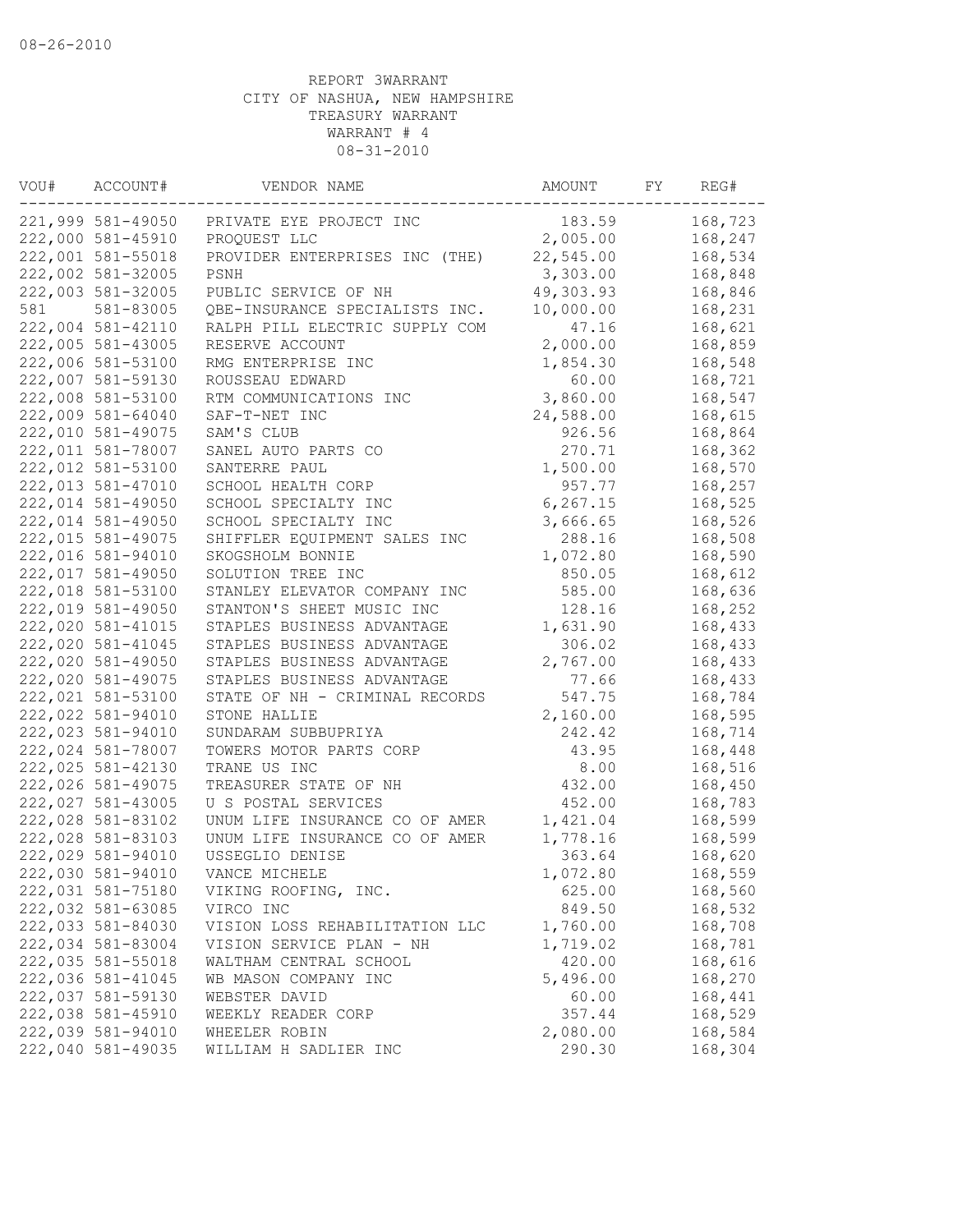|                                                      | VOU# ACCOUNT#                                                                                                                                                                                    | VENDOR NAME                                                                                                                                                                                                                                                                                     | AMOUNT FY REG#                                                                                                                     |                                                                                                                                  |
|------------------------------------------------------|--------------------------------------------------------------------------------------------------------------------------------------------------------------------------------------------------|-------------------------------------------------------------------------------------------------------------------------------------------------------------------------------------------------------------------------------------------------------------------------------------------------|------------------------------------------------------------------------------------------------------------------------------------|----------------------------------------------------------------------------------------------------------------------------------|
|                                                      |                                                                                                                                                                                                  | 222,041 581-94010 WOZNIAK KIM<br>222,042 581-49075 ZAX SIGNAGE                                                                                                                                                                                                                                  | 44.20                                                                                                                              | 181.82 168,729<br>168,320                                                                                                        |
| TOTAL 581                                            |                                                                                                                                                                                                  | SCHOOL DEPARTMENT                                                                                                                                                                                                                                                                               |                                                                                                                                    | 544, 922.14                                                                                                                      |
| 582<br>583<br>584<br>585<br>586<br>587<br>588<br>589 | 590-23531<br>590-24522<br>$590 - 24524$<br>$590 - 24524$<br>590-24531<br>590-24531<br>590-24551<br>590-24572<br>222,043 590-24581<br>222,044 590-24581<br>222,045 590-24581<br>222,046 590-24581 | NASHUA MILLYARD ASSOCIATES,<br>IN<br>DELL MARKETING LP<br>HUFF & GAUTHIER INC<br>PRO AV SYSTEMS INC<br>GOVCONNECTION INC<br>RILEY'S SPORT SHOP INC<br>HAYES INSTRUMENT CO INC<br>AMAZON<br>F W WEBB COMPANY<br>NASHUA OUTDOOR POWER EQUIPMENT<br>NATIONAL GEOGRAPHIC SCHOOL PUB<br>TRANE US INC | 11,710.00<br>1,822.20<br>450.00<br>1,590.00<br>54.40<br>2,423.79<br>510.00<br>43.44<br>1,129.84<br>9,325.00<br>66,971.85<br>653.73 | 168,653<br>168,311<br>168,474<br>168,566<br>168,242<br>168,245<br>168,605<br>168,853<br>168,299<br>168,370<br>168,712<br>168,516 |
| TOTAL                                                | 590                                                                                                                                                                                              | PRIOR YEAR OBLIGATIONS                                                                                                                                                                                                                                                                          |                                                                                                                                    | 96,684.25                                                                                                                        |
| 590                                                  | 592-85005                                                                                                                                                                                        | US BANK                                                                                                                                                                                                                                                                                         | 1,500.00                                                                                                                           | 168,283                                                                                                                          |
| TOTAL                                                | 592                                                                                                                                                                                              | BONDED DEBT SERVICE                                                                                                                                                                                                                                                                             |                                                                                                                                    | 1,500.00                                                                                                                         |
| 591                                                  |                                                                                                                                                                                                  | 595-22025 LAW OFFICE OF                                                                                                                                                                                                                                                                         | 1,257.20                                                                                                                           | 168,656                                                                                                                          |
| TOTAL                                                | 595                                                                                                                                                                                              | OVERLAY                                                                                                                                                                                                                                                                                         |                                                                                                                                    | 1,257.20                                                                                                                         |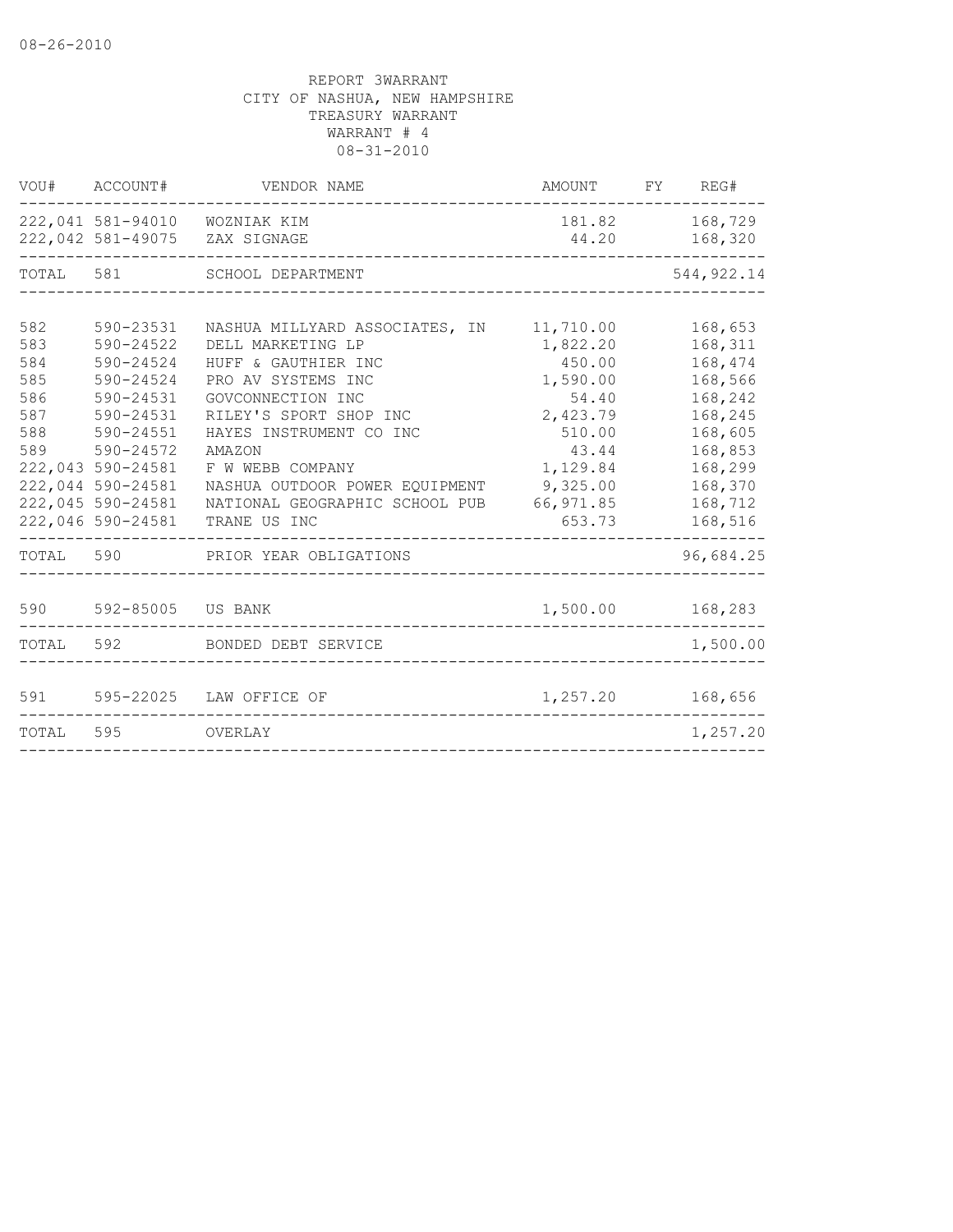| VOU#  | ACCOUNT#   | VENDOR NAME                                                    | AMOUNT   | FY. | REG#     |
|-------|------------|----------------------------------------------------------------|----------|-----|----------|
| 592   |            | 617-01 BARKER ARCHITECTS                                       | 3,300.00 |     | 168,680  |
| TOTAL |            | 617-01 CAP IMP - BUILDING MAINT<br>GENERAL REPAIRS - CITY HALL |          |     | 3,300.00 |
| 593   | $632 - 08$ | FIMBEL PAUNET CORPORATION                                      | 3,338.90 |     | 168,452  |
| TOTAL | $632 - 08$ | CAP IMP - FIRE<br>DEFERRED BUILDING MAINT FY08                 |          |     | 3,338.90 |
| 593   | $632 - 09$ | FIMBEL PAUNET CORPORATION                                      | 1,601.10 |     | 168,452  |
| TOTAL | $632 - 09$ | CAP IMP - FIRE<br>DEFERRED BUILDING MAINT FY09                 |          |     | 1,601.10 |
|       |            |                                                                |          |     |          |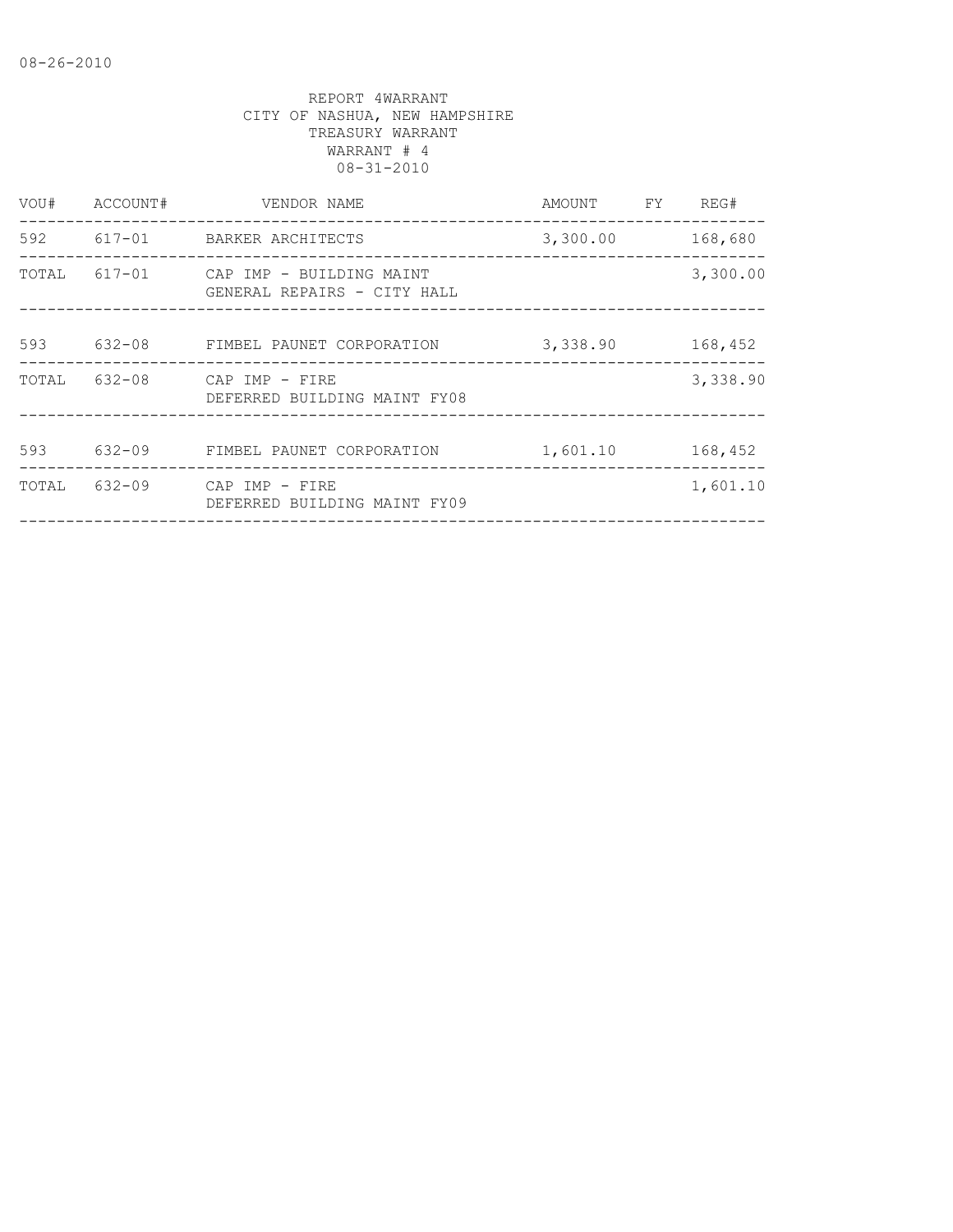| VOU#       |     | ACCOUNT# PROGRAM VENDOR NAME                                               |                    | AMOUNT FY REG#              |
|------------|-----|----------------------------------------------------------------------------|--------------------|-----------------------------|
| 594<br>595 |     | 722-53140 3735 CAREER CONNECTIONS<br>722-64040 3735 SHI INTERNATIONAL CORP | 505.93<br>1,108.00 | 168,335<br>168,608          |
| TOTAL      |     | 722 CPF-INFORMATION TECHNOLOGY                                             | 1,613.93           |                             |
|            |     | 596 753-33005 3740 PENNICHUCK WATER                                        |                    | 100.22 168,805              |
| TOTAL      | 753 |                                                                            | 100.22             |                             |
| 597<br>597 |     | 757-53030 3736 DESMAN ASSOCIATES<br>757-53030 3737 DESMAN ASSOCIATES       | 8,270.61           | 8,270.61 168,816<br>168,816 |
| TOTAL      |     | 757 CPF-PARKING LOTS                                                       | 16,541.22          |                             |
| 598        |     | 792-59100 3741 TELEGRAPH PUBLISHING COMPANY                                | 91.75              | 168,629                     |
| TOTAL      | 792 | CPF-WASTEWATER USER FUND                                                   | 91.75              |                             |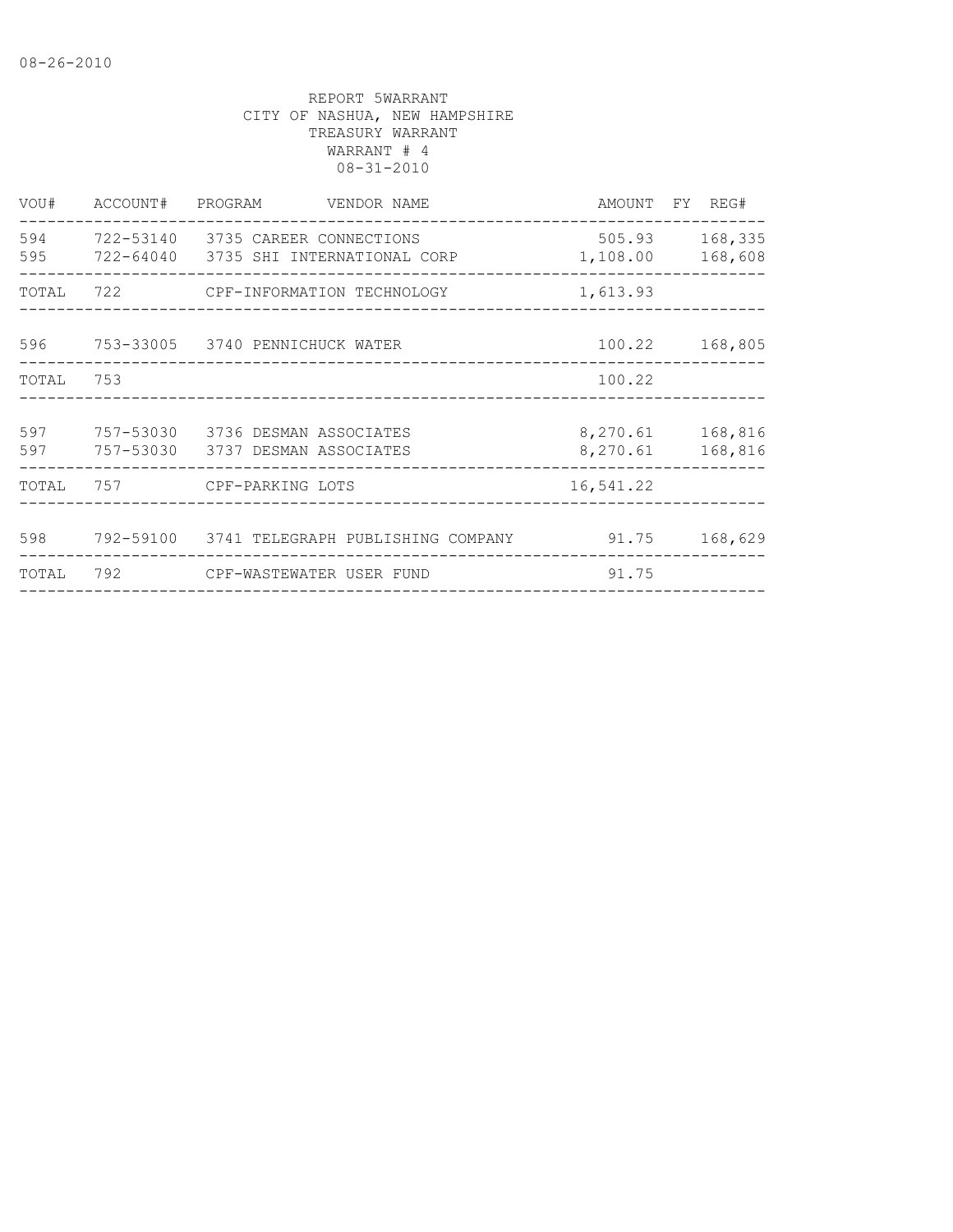| VOU#  | ACCOUNT#         | VENDOR NAME                    | AMOUNT   | FY | REG#      |
|-------|------------------|--------------------------------|----------|----|-----------|
| 599   | 801-31005        | FAIRPOINT COMMUNICATIONS INC   | 28.45    |    | 168,826   |
| 600   | 801-31050        | NEXTEL COMMUNICATIONS          | 1,013.37 |    | 168,797   |
| 601   | 801-41015        | STAPLES ADVANTAGE              | 116.23   |    | 168,488   |
| 602   | 801-42000        | NEW ENGLAND PAPER & SUPPLY     | 95.54    |    | 168,384   |
| 603   | 801-43005        | FEDEX                          | 414.48   |    | 168,793   |
| 604   | 801-46030        | LEHIGH OUTFITTERS              | 82.00    |    | 168,345   |
| 605   | 801-46045        | CCP INDUSTRIES INC             | 214.43   |    | 168,367   |
| 606   | 801-48005        | SHATTUCK MALONE OIL CO         | 571.42   |    | 168,788   |
| 606   | 801-48005        | SHATTUCK MALONE OIL CO         | 657.14   |    | 168,788   |
| 606   | 801-48005        | SHATTUCK MALONE OIL CO         | 199.99   |    | 168,788   |
| 607   | 801-59100        | AMHERST APPLIANCE REPAIR/STEVE | 1,134.00 |    | 168,391   |
| 608   | 801-59100        | SHAW ENVIROMENTAL INC          | 1,540.78 |    | 168,677   |
| 609   | 801-59100        | UNIVERSAL RECYCLING TECH LLC   | 4,271.89 |    | 168,644   |
| 610   | 801-59238        | ANACOMP INC                    | 24.20    |    | 168,278   |
| 611   | 801-75023        | BELLETETES INC                 | 2.56     |    | 168,360   |
| 612   | 801-75023        | LOWE'S                         | 110.86   |    | 168,818   |
| 613   | 801-75085        | GT RUSSELL INC                 | 8,850.00 |    | 168,611   |
| 614   | 801-75085        | LOWE'S                         | 31.94    |    | 168,818   |
| 615   | 801-77020        | BAYNE MACHINE WORKS            | 1,338.81 |    | 168,353   |
| 616   | 801-77020        | EASTERN NE HYDRAULICS INC      | 445.00   |    | 168,485   |
| 617   | 801-77020        | LIBERTY INTN'L TRUCKS OF NH LL | 1,600.42 |    | 168,623   |
| 618   | 801-77020        | MCDEVITT TRUCKS INC            | 210.47   |    | 168,466   |
| 619   | 801-77020        | POWERPLAN                      | 488.15   |    | 168,468   |
| 620   | 801-78065        | MAYNARD & LESIEUR INCORPORATED | 1,713.17 |    | 168,625   |
| 621   | 801-78100        | DONOVAN EQUIPMENT CO INC       | 80.76    |    | 168,272   |
| 622   | 801-78100        | FREIGHTLINER OF NH INC         | 580.96   |    | 168,455   |
| 622   | 801-78100        | FREIGHTLINER OF NH INC         | 1,880.23 |    | 168,455   |
| 623   | 801-78100        | NAPA AUTO PARTS                | 51.31    |    | 168,443   |
| 624   | 801-78100        | SANEL AUTO PARTS CO            | 28.36    |    | 168,362   |
| 624   | 801-78100        | SANEL AUTO PARTS CO            | 401.65   |    | 168,362   |
| 625   | 801-82025        | NH RETIREMENT SYSTEM           | 87.79    |    | 12,080    |
| 625   | 801-82025        | NH RETIREMENT SYSTEM           | 524.19   |    | 12,080    |
| 626   | 801-94005        | PETTY CASH                     | 49.73    |    | 168,227   |
| 627   | 801-94005        | TJ'S DELI                      | 106.11   |    | 168,240   |
| TOTAL | 801              | SOLID WASTE DISPOSAL           |          |    | 28,946.39 |
|       |                  |                                |          |    |           |
| 628   | $802 - 215 - 00$ | ACCURATE TITLE                 | 201.18   |    | 168,365   |
| 629   | $802 - 215 - 00$ | COLETTA LEE                    | 102.83   |    | 168,700   |
| 630   | $802 - 215 - 00$ | DONOVAN MONIQUE D              | 165.26   |    | 168,701   |
| 631   | $802 - 215 - 00$ | FRASCA & FRASCA                | 60.67    |    | 168,638   |
| 632   | $802 - 215 - 00$ | HAMBLETT & KERRIGAN            | 20.79    |    | 168,331   |
| 633   | $802 - 215 - 00$ | LAW OFFICES OF DAVID CARNEY    | 50.00    |    | 168,419   |
| 634   | $802 - 215 - 00$ | MONARCH TITLE SERVICES LLC     | 4.65     |    | 168,643   |
| 635   | $802 - 215 - 00$ | NORWOOD TITLE SERVICES         | 33.40    |    | 168,332   |
| 636   | $802 - 215 - 00$ | PRUDENTIAL VERANI REALTY       | 51.84    |    | 168,699   |
| 637   | $802 - 215 - 00$ | RINEY TIMOTHY                  | 160.00   |    | 168,610   |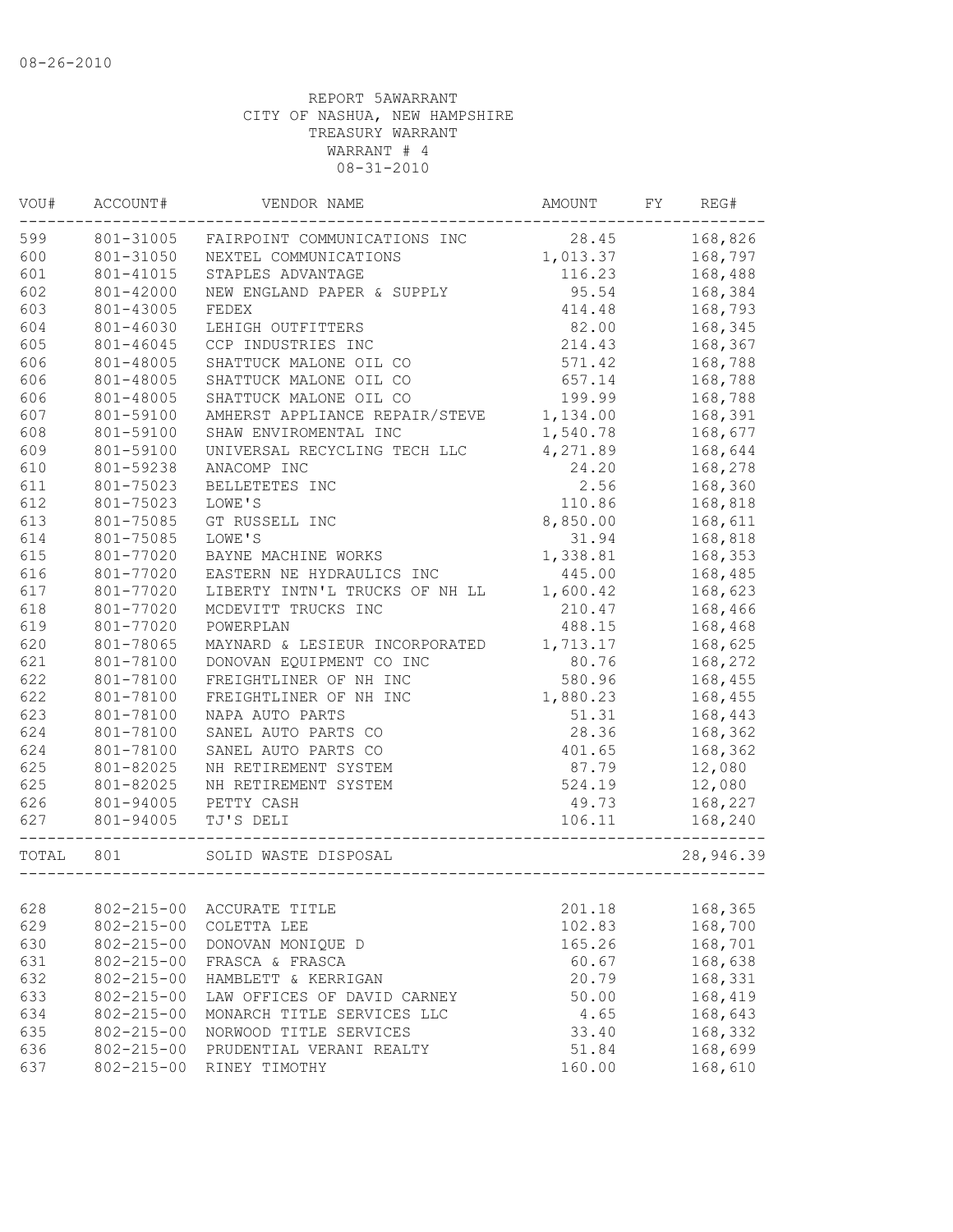| 168,258<br>802-215-00<br>19.16<br>SMITH DAVID<br>$802 - 215 - 00$<br>65.95<br>SUMMIT TITLE SERVICES<br>168,642<br>640<br>$802 - 215 - 00$<br>91.48<br>168,698<br>SUNTRUST MTG INC<br>641<br>54.83<br>$802 - 215 - 00$<br>WIGGIN & NOURIE PA<br>168,442<br>642<br>802-31005<br>FAIRPOINT COMMUNICATIONS<br>673.71<br>168,827<br>643<br>802-31005<br>345.46<br>168,797<br>NEXTEL COMMUNICATIONS<br>643<br>802-31005<br>104.15<br>168,797<br>NEXTEL COMMUNICATIONS<br>644<br>802-32005<br>174.60<br>168,805<br>PENNICHUCK WATER<br>645<br>753.30<br>802-32005<br>PSNH<br>168,844<br>646<br>802-32005<br>50,981.69<br>168,851<br>PUBLIC SERVICE OF NEW HAMPSHIR<br>647<br>802-33005<br>168,805<br>PENNICHUCK WATER<br>1,108.52<br>648<br>802-34015<br>METROMEDIA ENERGY INC<br>263.34<br>168,824<br>649<br>570.49<br>802-34015<br>NATIONAL GRID<br>168,823<br>650<br>802-41015<br>DAY-TIMERS INC<br>40.94<br>168,651<br>651<br>802-41015<br>PETTY CASH<br>16.48<br>168,227<br>652<br>802-41015<br>STAPLES ADVANTAGE<br>2.19<br>168,488<br>652<br>STAPLES ADVANTAGE<br>4.22<br>168,489<br>802-41015<br>653<br>251.38<br>802-42010<br>CENTRAL PAPER PRODUCTS CO<br>168,479<br>654<br>802-43005<br>25.75<br>PETTY CASH<br>168,227<br>655<br>802-45101<br>BASF CORPORATION<br>4,519.08<br>168,660<br>656<br>802-45106<br>KEMIRA WATER SOLUTIONS INC<br>3,088.61<br>168,388<br>657<br>802-46045<br>HYLAND FRANCIS<br>82.00<br>168,277<br>658<br>82.00<br>802-46045<br>SHEEHAN PATRICK<br>168,465<br>659<br>802-46045<br>UNIFIRST CORPORATION<br>116.50<br>168,456<br>659<br>431.88<br>802-46045<br>UNIFIRST CORPORATION<br>168,456<br>660<br>427.22<br>168,491<br>802-49070<br>VWR INTERNATIONAL INC<br>661<br>299.19<br>168,355<br>802-49075<br>MCMASTER-CARR SUPPLY CO<br>662<br>802-53030<br>CHEMSERVE ENVIRONMENTAL ANALYS<br>400.42<br>168,432<br>663<br>802-59225<br>RESOURCE MANAGEMENT INC<br>23,673.93<br>168,649<br>664<br>802-59230<br>BROX INDUSTRIES INC<br>2,346.34<br>168,275<br>665<br>802-59230<br>CORRIVEAU ROUTHIER INC<br>168,617<br>405.03<br>666<br>802-59230<br>170.31<br>HOME DEPOT CREDIT SERVICES<br>168,847<br>667<br>802-59230<br>NAPA AUTO PARTS<br>156.17<br>168,443<br>668<br>802-59230<br>VELLANO BROS INC<br>2,588.33<br>168,363<br>669<br>802-59238<br>ANACOMP INC<br>64.85<br>168,278<br>670<br>12,089<br>802-59265<br>CITIZENS BANK<br>896.02<br>671<br>802-59265<br>CITIZENS BANK<br>763.64<br>12,090<br>672<br>802-59275<br>PENNICHUCK WATER<br>8,279.82<br>168,475<br>802-59320<br>673<br>NAPA AUTO PARTS<br>168,443<br>1.99<br>673<br>802-59320<br>315.51<br>168,443<br>NAPA AUTO PARTS<br>674<br>21.99<br>802-59320<br>PETTY CASH<br>168,227<br>675<br>802-59320<br>SANEL AUTO PARTS CO<br>188.31<br>168,362<br>676<br>802-64045<br>1,047.48<br>168,311<br>DELL MARKETING LP<br>677<br>168,313<br>802-64192<br>755.76<br>GRAINGER<br>678<br>802-64192<br>HOME DEPOT CREDIT SERVICES<br>9.99<br>168,847<br>679<br>802-64192<br>NH BRAGG & SONS INC<br>168,248<br>44.01<br>680<br>802-64192<br>OMEGA INDUSTRIAL SUPPLY INC<br>971.72<br>168,412<br>12.45<br>681<br>802-64192<br>PINE MOTOR PARTS<br>168,626 | VOU# | ACCOUNT# | VENDOR NAME | AMOUNT | FΥ | REG# |
|-------------------------------------------------------------------------------------------------------------------------------------------------------------------------------------------------------------------------------------------------------------------------------------------------------------------------------------------------------------------------------------------------------------------------------------------------------------------------------------------------------------------------------------------------------------------------------------------------------------------------------------------------------------------------------------------------------------------------------------------------------------------------------------------------------------------------------------------------------------------------------------------------------------------------------------------------------------------------------------------------------------------------------------------------------------------------------------------------------------------------------------------------------------------------------------------------------------------------------------------------------------------------------------------------------------------------------------------------------------------------------------------------------------------------------------------------------------------------------------------------------------------------------------------------------------------------------------------------------------------------------------------------------------------------------------------------------------------------------------------------------------------------------------------------------------------------------------------------------------------------------------------------------------------------------------------------------------------------------------------------------------------------------------------------------------------------------------------------------------------------------------------------------------------------------------------------------------------------------------------------------------------------------------------------------------------------------------------------------------------------------------------------------------------------------------------------------------------------------------------------------------------------------------------------------------------------------------------------------------------------------------------------------------------------------------------------------------------------------------------------------------------------------------------------------------------------------------------------------------------------------------------------------------------------------------------------------------------------------------------------------------------------------------------------------------------------------------------------------------------------------------------|------|----------|-------------|--------|----|------|
|                                                                                                                                                                                                                                                                                                                                                                                                                                                                                                                                                                                                                                                                                                                                                                                                                                                                                                                                                                                                                                                                                                                                                                                                                                                                                                                                                                                                                                                                                                                                                                                                                                                                                                                                                                                                                                                                                                                                                                                                                                                                                                                                                                                                                                                                                                                                                                                                                                                                                                                                                                                                                                                                                                                                                                                                                                                                                                                                                                                                                                                                                                                                           | 638  |          |             |        |    |      |
|                                                                                                                                                                                                                                                                                                                                                                                                                                                                                                                                                                                                                                                                                                                                                                                                                                                                                                                                                                                                                                                                                                                                                                                                                                                                                                                                                                                                                                                                                                                                                                                                                                                                                                                                                                                                                                                                                                                                                                                                                                                                                                                                                                                                                                                                                                                                                                                                                                                                                                                                                                                                                                                                                                                                                                                                                                                                                                                                                                                                                                                                                                                                           | 639  |          |             |        |    |      |
|                                                                                                                                                                                                                                                                                                                                                                                                                                                                                                                                                                                                                                                                                                                                                                                                                                                                                                                                                                                                                                                                                                                                                                                                                                                                                                                                                                                                                                                                                                                                                                                                                                                                                                                                                                                                                                                                                                                                                                                                                                                                                                                                                                                                                                                                                                                                                                                                                                                                                                                                                                                                                                                                                                                                                                                                                                                                                                                                                                                                                                                                                                                                           |      |          |             |        |    |      |
|                                                                                                                                                                                                                                                                                                                                                                                                                                                                                                                                                                                                                                                                                                                                                                                                                                                                                                                                                                                                                                                                                                                                                                                                                                                                                                                                                                                                                                                                                                                                                                                                                                                                                                                                                                                                                                                                                                                                                                                                                                                                                                                                                                                                                                                                                                                                                                                                                                                                                                                                                                                                                                                                                                                                                                                                                                                                                                                                                                                                                                                                                                                                           |      |          |             |        |    |      |
|                                                                                                                                                                                                                                                                                                                                                                                                                                                                                                                                                                                                                                                                                                                                                                                                                                                                                                                                                                                                                                                                                                                                                                                                                                                                                                                                                                                                                                                                                                                                                                                                                                                                                                                                                                                                                                                                                                                                                                                                                                                                                                                                                                                                                                                                                                                                                                                                                                                                                                                                                                                                                                                                                                                                                                                                                                                                                                                                                                                                                                                                                                                                           |      |          |             |        |    |      |
|                                                                                                                                                                                                                                                                                                                                                                                                                                                                                                                                                                                                                                                                                                                                                                                                                                                                                                                                                                                                                                                                                                                                                                                                                                                                                                                                                                                                                                                                                                                                                                                                                                                                                                                                                                                                                                                                                                                                                                                                                                                                                                                                                                                                                                                                                                                                                                                                                                                                                                                                                                                                                                                                                                                                                                                                                                                                                                                                                                                                                                                                                                                                           |      |          |             |        |    |      |
|                                                                                                                                                                                                                                                                                                                                                                                                                                                                                                                                                                                                                                                                                                                                                                                                                                                                                                                                                                                                                                                                                                                                                                                                                                                                                                                                                                                                                                                                                                                                                                                                                                                                                                                                                                                                                                                                                                                                                                                                                                                                                                                                                                                                                                                                                                                                                                                                                                                                                                                                                                                                                                                                                                                                                                                                                                                                                                                                                                                                                                                                                                                                           |      |          |             |        |    |      |
|                                                                                                                                                                                                                                                                                                                                                                                                                                                                                                                                                                                                                                                                                                                                                                                                                                                                                                                                                                                                                                                                                                                                                                                                                                                                                                                                                                                                                                                                                                                                                                                                                                                                                                                                                                                                                                                                                                                                                                                                                                                                                                                                                                                                                                                                                                                                                                                                                                                                                                                                                                                                                                                                                                                                                                                                                                                                                                                                                                                                                                                                                                                                           |      |          |             |        |    |      |
|                                                                                                                                                                                                                                                                                                                                                                                                                                                                                                                                                                                                                                                                                                                                                                                                                                                                                                                                                                                                                                                                                                                                                                                                                                                                                                                                                                                                                                                                                                                                                                                                                                                                                                                                                                                                                                                                                                                                                                                                                                                                                                                                                                                                                                                                                                                                                                                                                                                                                                                                                                                                                                                                                                                                                                                                                                                                                                                                                                                                                                                                                                                                           |      |          |             |        |    |      |
|                                                                                                                                                                                                                                                                                                                                                                                                                                                                                                                                                                                                                                                                                                                                                                                                                                                                                                                                                                                                                                                                                                                                                                                                                                                                                                                                                                                                                                                                                                                                                                                                                                                                                                                                                                                                                                                                                                                                                                                                                                                                                                                                                                                                                                                                                                                                                                                                                                                                                                                                                                                                                                                                                                                                                                                                                                                                                                                                                                                                                                                                                                                                           |      |          |             |        |    |      |
|                                                                                                                                                                                                                                                                                                                                                                                                                                                                                                                                                                                                                                                                                                                                                                                                                                                                                                                                                                                                                                                                                                                                                                                                                                                                                                                                                                                                                                                                                                                                                                                                                                                                                                                                                                                                                                                                                                                                                                                                                                                                                                                                                                                                                                                                                                                                                                                                                                                                                                                                                                                                                                                                                                                                                                                                                                                                                                                                                                                                                                                                                                                                           |      |          |             |        |    |      |
|                                                                                                                                                                                                                                                                                                                                                                                                                                                                                                                                                                                                                                                                                                                                                                                                                                                                                                                                                                                                                                                                                                                                                                                                                                                                                                                                                                                                                                                                                                                                                                                                                                                                                                                                                                                                                                                                                                                                                                                                                                                                                                                                                                                                                                                                                                                                                                                                                                                                                                                                                                                                                                                                                                                                                                                                                                                                                                                                                                                                                                                                                                                                           |      |          |             |        |    |      |
|                                                                                                                                                                                                                                                                                                                                                                                                                                                                                                                                                                                                                                                                                                                                                                                                                                                                                                                                                                                                                                                                                                                                                                                                                                                                                                                                                                                                                                                                                                                                                                                                                                                                                                                                                                                                                                                                                                                                                                                                                                                                                                                                                                                                                                                                                                                                                                                                                                                                                                                                                                                                                                                                                                                                                                                                                                                                                                                                                                                                                                                                                                                                           |      |          |             |        |    |      |
|                                                                                                                                                                                                                                                                                                                                                                                                                                                                                                                                                                                                                                                                                                                                                                                                                                                                                                                                                                                                                                                                                                                                                                                                                                                                                                                                                                                                                                                                                                                                                                                                                                                                                                                                                                                                                                                                                                                                                                                                                                                                                                                                                                                                                                                                                                                                                                                                                                                                                                                                                                                                                                                                                                                                                                                                                                                                                                                                                                                                                                                                                                                                           |      |          |             |        |    |      |
|                                                                                                                                                                                                                                                                                                                                                                                                                                                                                                                                                                                                                                                                                                                                                                                                                                                                                                                                                                                                                                                                                                                                                                                                                                                                                                                                                                                                                                                                                                                                                                                                                                                                                                                                                                                                                                                                                                                                                                                                                                                                                                                                                                                                                                                                                                                                                                                                                                                                                                                                                                                                                                                                                                                                                                                                                                                                                                                                                                                                                                                                                                                                           |      |          |             |        |    |      |
|                                                                                                                                                                                                                                                                                                                                                                                                                                                                                                                                                                                                                                                                                                                                                                                                                                                                                                                                                                                                                                                                                                                                                                                                                                                                                                                                                                                                                                                                                                                                                                                                                                                                                                                                                                                                                                                                                                                                                                                                                                                                                                                                                                                                                                                                                                                                                                                                                                                                                                                                                                                                                                                                                                                                                                                                                                                                                                                                                                                                                                                                                                                                           |      |          |             |        |    |      |
|                                                                                                                                                                                                                                                                                                                                                                                                                                                                                                                                                                                                                                                                                                                                                                                                                                                                                                                                                                                                                                                                                                                                                                                                                                                                                                                                                                                                                                                                                                                                                                                                                                                                                                                                                                                                                                                                                                                                                                                                                                                                                                                                                                                                                                                                                                                                                                                                                                                                                                                                                                                                                                                                                                                                                                                                                                                                                                                                                                                                                                                                                                                                           |      |          |             |        |    |      |
|                                                                                                                                                                                                                                                                                                                                                                                                                                                                                                                                                                                                                                                                                                                                                                                                                                                                                                                                                                                                                                                                                                                                                                                                                                                                                                                                                                                                                                                                                                                                                                                                                                                                                                                                                                                                                                                                                                                                                                                                                                                                                                                                                                                                                                                                                                                                                                                                                                                                                                                                                                                                                                                                                                                                                                                                                                                                                                                                                                                                                                                                                                                                           |      |          |             |        |    |      |
|                                                                                                                                                                                                                                                                                                                                                                                                                                                                                                                                                                                                                                                                                                                                                                                                                                                                                                                                                                                                                                                                                                                                                                                                                                                                                                                                                                                                                                                                                                                                                                                                                                                                                                                                                                                                                                                                                                                                                                                                                                                                                                                                                                                                                                                                                                                                                                                                                                                                                                                                                                                                                                                                                                                                                                                                                                                                                                                                                                                                                                                                                                                                           |      |          |             |        |    |      |
|                                                                                                                                                                                                                                                                                                                                                                                                                                                                                                                                                                                                                                                                                                                                                                                                                                                                                                                                                                                                                                                                                                                                                                                                                                                                                                                                                                                                                                                                                                                                                                                                                                                                                                                                                                                                                                                                                                                                                                                                                                                                                                                                                                                                                                                                                                                                                                                                                                                                                                                                                                                                                                                                                                                                                                                                                                                                                                                                                                                                                                                                                                                                           |      |          |             |        |    |      |
|                                                                                                                                                                                                                                                                                                                                                                                                                                                                                                                                                                                                                                                                                                                                                                                                                                                                                                                                                                                                                                                                                                                                                                                                                                                                                                                                                                                                                                                                                                                                                                                                                                                                                                                                                                                                                                                                                                                                                                                                                                                                                                                                                                                                                                                                                                                                                                                                                                                                                                                                                                                                                                                                                                                                                                                                                                                                                                                                                                                                                                                                                                                                           |      |          |             |        |    |      |
|                                                                                                                                                                                                                                                                                                                                                                                                                                                                                                                                                                                                                                                                                                                                                                                                                                                                                                                                                                                                                                                                                                                                                                                                                                                                                                                                                                                                                                                                                                                                                                                                                                                                                                                                                                                                                                                                                                                                                                                                                                                                                                                                                                                                                                                                                                                                                                                                                                                                                                                                                                                                                                                                                                                                                                                                                                                                                                                                                                                                                                                                                                                                           |      |          |             |        |    |      |
|                                                                                                                                                                                                                                                                                                                                                                                                                                                                                                                                                                                                                                                                                                                                                                                                                                                                                                                                                                                                                                                                                                                                                                                                                                                                                                                                                                                                                                                                                                                                                                                                                                                                                                                                                                                                                                                                                                                                                                                                                                                                                                                                                                                                                                                                                                                                                                                                                                                                                                                                                                                                                                                                                                                                                                                                                                                                                                                                                                                                                                                                                                                                           |      |          |             |        |    |      |
|                                                                                                                                                                                                                                                                                                                                                                                                                                                                                                                                                                                                                                                                                                                                                                                                                                                                                                                                                                                                                                                                                                                                                                                                                                                                                                                                                                                                                                                                                                                                                                                                                                                                                                                                                                                                                                                                                                                                                                                                                                                                                                                                                                                                                                                                                                                                                                                                                                                                                                                                                                                                                                                                                                                                                                                                                                                                                                                                                                                                                                                                                                                                           |      |          |             |        |    |      |
|                                                                                                                                                                                                                                                                                                                                                                                                                                                                                                                                                                                                                                                                                                                                                                                                                                                                                                                                                                                                                                                                                                                                                                                                                                                                                                                                                                                                                                                                                                                                                                                                                                                                                                                                                                                                                                                                                                                                                                                                                                                                                                                                                                                                                                                                                                                                                                                                                                                                                                                                                                                                                                                                                                                                                                                                                                                                                                                                                                                                                                                                                                                                           |      |          |             |        |    |      |
|                                                                                                                                                                                                                                                                                                                                                                                                                                                                                                                                                                                                                                                                                                                                                                                                                                                                                                                                                                                                                                                                                                                                                                                                                                                                                                                                                                                                                                                                                                                                                                                                                                                                                                                                                                                                                                                                                                                                                                                                                                                                                                                                                                                                                                                                                                                                                                                                                                                                                                                                                                                                                                                                                                                                                                                                                                                                                                                                                                                                                                                                                                                                           |      |          |             |        |    |      |
|                                                                                                                                                                                                                                                                                                                                                                                                                                                                                                                                                                                                                                                                                                                                                                                                                                                                                                                                                                                                                                                                                                                                                                                                                                                                                                                                                                                                                                                                                                                                                                                                                                                                                                                                                                                                                                                                                                                                                                                                                                                                                                                                                                                                                                                                                                                                                                                                                                                                                                                                                                                                                                                                                                                                                                                                                                                                                                                                                                                                                                                                                                                                           |      |          |             |        |    |      |
|                                                                                                                                                                                                                                                                                                                                                                                                                                                                                                                                                                                                                                                                                                                                                                                                                                                                                                                                                                                                                                                                                                                                                                                                                                                                                                                                                                                                                                                                                                                                                                                                                                                                                                                                                                                                                                                                                                                                                                                                                                                                                                                                                                                                                                                                                                                                                                                                                                                                                                                                                                                                                                                                                                                                                                                                                                                                                                                                                                                                                                                                                                                                           |      |          |             |        |    |      |
|                                                                                                                                                                                                                                                                                                                                                                                                                                                                                                                                                                                                                                                                                                                                                                                                                                                                                                                                                                                                                                                                                                                                                                                                                                                                                                                                                                                                                                                                                                                                                                                                                                                                                                                                                                                                                                                                                                                                                                                                                                                                                                                                                                                                                                                                                                                                                                                                                                                                                                                                                                                                                                                                                                                                                                                                                                                                                                                                                                                                                                                                                                                                           |      |          |             |        |    |      |
|                                                                                                                                                                                                                                                                                                                                                                                                                                                                                                                                                                                                                                                                                                                                                                                                                                                                                                                                                                                                                                                                                                                                                                                                                                                                                                                                                                                                                                                                                                                                                                                                                                                                                                                                                                                                                                                                                                                                                                                                                                                                                                                                                                                                                                                                                                                                                                                                                                                                                                                                                                                                                                                                                                                                                                                                                                                                                                                                                                                                                                                                                                                                           |      |          |             |        |    |      |
|                                                                                                                                                                                                                                                                                                                                                                                                                                                                                                                                                                                                                                                                                                                                                                                                                                                                                                                                                                                                                                                                                                                                                                                                                                                                                                                                                                                                                                                                                                                                                                                                                                                                                                                                                                                                                                                                                                                                                                                                                                                                                                                                                                                                                                                                                                                                                                                                                                                                                                                                                                                                                                                                                                                                                                                                                                                                                                                                                                                                                                                                                                                                           |      |          |             |        |    |      |
|                                                                                                                                                                                                                                                                                                                                                                                                                                                                                                                                                                                                                                                                                                                                                                                                                                                                                                                                                                                                                                                                                                                                                                                                                                                                                                                                                                                                                                                                                                                                                                                                                                                                                                                                                                                                                                                                                                                                                                                                                                                                                                                                                                                                                                                                                                                                                                                                                                                                                                                                                                                                                                                                                                                                                                                                                                                                                                                                                                                                                                                                                                                                           |      |          |             |        |    |      |
|                                                                                                                                                                                                                                                                                                                                                                                                                                                                                                                                                                                                                                                                                                                                                                                                                                                                                                                                                                                                                                                                                                                                                                                                                                                                                                                                                                                                                                                                                                                                                                                                                                                                                                                                                                                                                                                                                                                                                                                                                                                                                                                                                                                                                                                                                                                                                                                                                                                                                                                                                                                                                                                                                                                                                                                                                                                                                                                                                                                                                                                                                                                                           |      |          |             |        |    |      |
|                                                                                                                                                                                                                                                                                                                                                                                                                                                                                                                                                                                                                                                                                                                                                                                                                                                                                                                                                                                                                                                                                                                                                                                                                                                                                                                                                                                                                                                                                                                                                                                                                                                                                                                                                                                                                                                                                                                                                                                                                                                                                                                                                                                                                                                                                                                                                                                                                                                                                                                                                                                                                                                                                                                                                                                                                                                                                                                                                                                                                                                                                                                                           |      |          |             |        |    |      |
|                                                                                                                                                                                                                                                                                                                                                                                                                                                                                                                                                                                                                                                                                                                                                                                                                                                                                                                                                                                                                                                                                                                                                                                                                                                                                                                                                                                                                                                                                                                                                                                                                                                                                                                                                                                                                                                                                                                                                                                                                                                                                                                                                                                                                                                                                                                                                                                                                                                                                                                                                                                                                                                                                                                                                                                                                                                                                                                                                                                                                                                                                                                                           |      |          |             |        |    |      |
|                                                                                                                                                                                                                                                                                                                                                                                                                                                                                                                                                                                                                                                                                                                                                                                                                                                                                                                                                                                                                                                                                                                                                                                                                                                                                                                                                                                                                                                                                                                                                                                                                                                                                                                                                                                                                                                                                                                                                                                                                                                                                                                                                                                                                                                                                                                                                                                                                                                                                                                                                                                                                                                                                                                                                                                                                                                                                                                                                                                                                                                                                                                                           |      |          |             |        |    |      |
|                                                                                                                                                                                                                                                                                                                                                                                                                                                                                                                                                                                                                                                                                                                                                                                                                                                                                                                                                                                                                                                                                                                                                                                                                                                                                                                                                                                                                                                                                                                                                                                                                                                                                                                                                                                                                                                                                                                                                                                                                                                                                                                                                                                                                                                                                                                                                                                                                                                                                                                                                                                                                                                                                                                                                                                                                                                                                                                                                                                                                                                                                                                                           |      |          |             |        |    |      |
|                                                                                                                                                                                                                                                                                                                                                                                                                                                                                                                                                                                                                                                                                                                                                                                                                                                                                                                                                                                                                                                                                                                                                                                                                                                                                                                                                                                                                                                                                                                                                                                                                                                                                                                                                                                                                                                                                                                                                                                                                                                                                                                                                                                                                                                                                                                                                                                                                                                                                                                                                                                                                                                                                                                                                                                                                                                                                                                                                                                                                                                                                                                                           |      |          |             |        |    |      |
|                                                                                                                                                                                                                                                                                                                                                                                                                                                                                                                                                                                                                                                                                                                                                                                                                                                                                                                                                                                                                                                                                                                                                                                                                                                                                                                                                                                                                                                                                                                                                                                                                                                                                                                                                                                                                                                                                                                                                                                                                                                                                                                                                                                                                                                                                                                                                                                                                                                                                                                                                                                                                                                                                                                                                                                                                                                                                                                                                                                                                                                                                                                                           |      |          |             |        |    |      |
|                                                                                                                                                                                                                                                                                                                                                                                                                                                                                                                                                                                                                                                                                                                                                                                                                                                                                                                                                                                                                                                                                                                                                                                                                                                                                                                                                                                                                                                                                                                                                                                                                                                                                                                                                                                                                                                                                                                                                                                                                                                                                                                                                                                                                                                                                                                                                                                                                                                                                                                                                                                                                                                                                                                                                                                                                                                                                                                                                                                                                                                                                                                                           |      |          |             |        |    |      |
|                                                                                                                                                                                                                                                                                                                                                                                                                                                                                                                                                                                                                                                                                                                                                                                                                                                                                                                                                                                                                                                                                                                                                                                                                                                                                                                                                                                                                                                                                                                                                                                                                                                                                                                                                                                                                                                                                                                                                                                                                                                                                                                                                                                                                                                                                                                                                                                                                                                                                                                                                                                                                                                                                                                                                                                                                                                                                                                                                                                                                                                                                                                                           |      |          |             |        |    |      |
|                                                                                                                                                                                                                                                                                                                                                                                                                                                                                                                                                                                                                                                                                                                                                                                                                                                                                                                                                                                                                                                                                                                                                                                                                                                                                                                                                                                                                                                                                                                                                                                                                                                                                                                                                                                                                                                                                                                                                                                                                                                                                                                                                                                                                                                                                                                                                                                                                                                                                                                                                                                                                                                                                                                                                                                                                                                                                                                                                                                                                                                                                                                                           |      |          |             |        |    |      |
|                                                                                                                                                                                                                                                                                                                                                                                                                                                                                                                                                                                                                                                                                                                                                                                                                                                                                                                                                                                                                                                                                                                                                                                                                                                                                                                                                                                                                                                                                                                                                                                                                                                                                                                                                                                                                                                                                                                                                                                                                                                                                                                                                                                                                                                                                                                                                                                                                                                                                                                                                                                                                                                                                                                                                                                                                                                                                                                                                                                                                                                                                                                                           |      |          |             |        |    |      |
|                                                                                                                                                                                                                                                                                                                                                                                                                                                                                                                                                                                                                                                                                                                                                                                                                                                                                                                                                                                                                                                                                                                                                                                                                                                                                                                                                                                                                                                                                                                                                                                                                                                                                                                                                                                                                                                                                                                                                                                                                                                                                                                                                                                                                                                                                                                                                                                                                                                                                                                                                                                                                                                                                                                                                                                                                                                                                                                                                                                                                                                                                                                                           |      |          |             |        |    |      |
|                                                                                                                                                                                                                                                                                                                                                                                                                                                                                                                                                                                                                                                                                                                                                                                                                                                                                                                                                                                                                                                                                                                                                                                                                                                                                                                                                                                                                                                                                                                                                                                                                                                                                                                                                                                                                                                                                                                                                                                                                                                                                                                                                                                                                                                                                                                                                                                                                                                                                                                                                                                                                                                                                                                                                                                                                                                                                                                                                                                                                                                                                                                                           |      |          |             |        |    |      |
|                                                                                                                                                                                                                                                                                                                                                                                                                                                                                                                                                                                                                                                                                                                                                                                                                                                                                                                                                                                                                                                                                                                                                                                                                                                                                                                                                                                                                                                                                                                                                                                                                                                                                                                                                                                                                                                                                                                                                                                                                                                                                                                                                                                                                                                                                                                                                                                                                                                                                                                                                                                                                                                                                                                                                                                                                                                                                                                                                                                                                                                                                                                                           |      |          |             |        |    |      |
|                                                                                                                                                                                                                                                                                                                                                                                                                                                                                                                                                                                                                                                                                                                                                                                                                                                                                                                                                                                                                                                                                                                                                                                                                                                                                                                                                                                                                                                                                                                                                                                                                                                                                                                                                                                                                                                                                                                                                                                                                                                                                                                                                                                                                                                                                                                                                                                                                                                                                                                                                                                                                                                                                                                                                                                                                                                                                                                                                                                                                                                                                                                                           |      |          |             |        |    |      |
|                                                                                                                                                                                                                                                                                                                                                                                                                                                                                                                                                                                                                                                                                                                                                                                                                                                                                                                                                                                                                                                                                                                                                                                                                                                                                                                                                                                                                                                                                                                                                                                                                                                                                                                                                                                                                                                                                                                                                                                                                                                                                                                                                                                                                                                                                                                                                                                                                                                                                                                                                                                                                                                                                                                                                                                                                                                                                                                                                                                                                                                                                                                                           |      |          |             |        |    |      |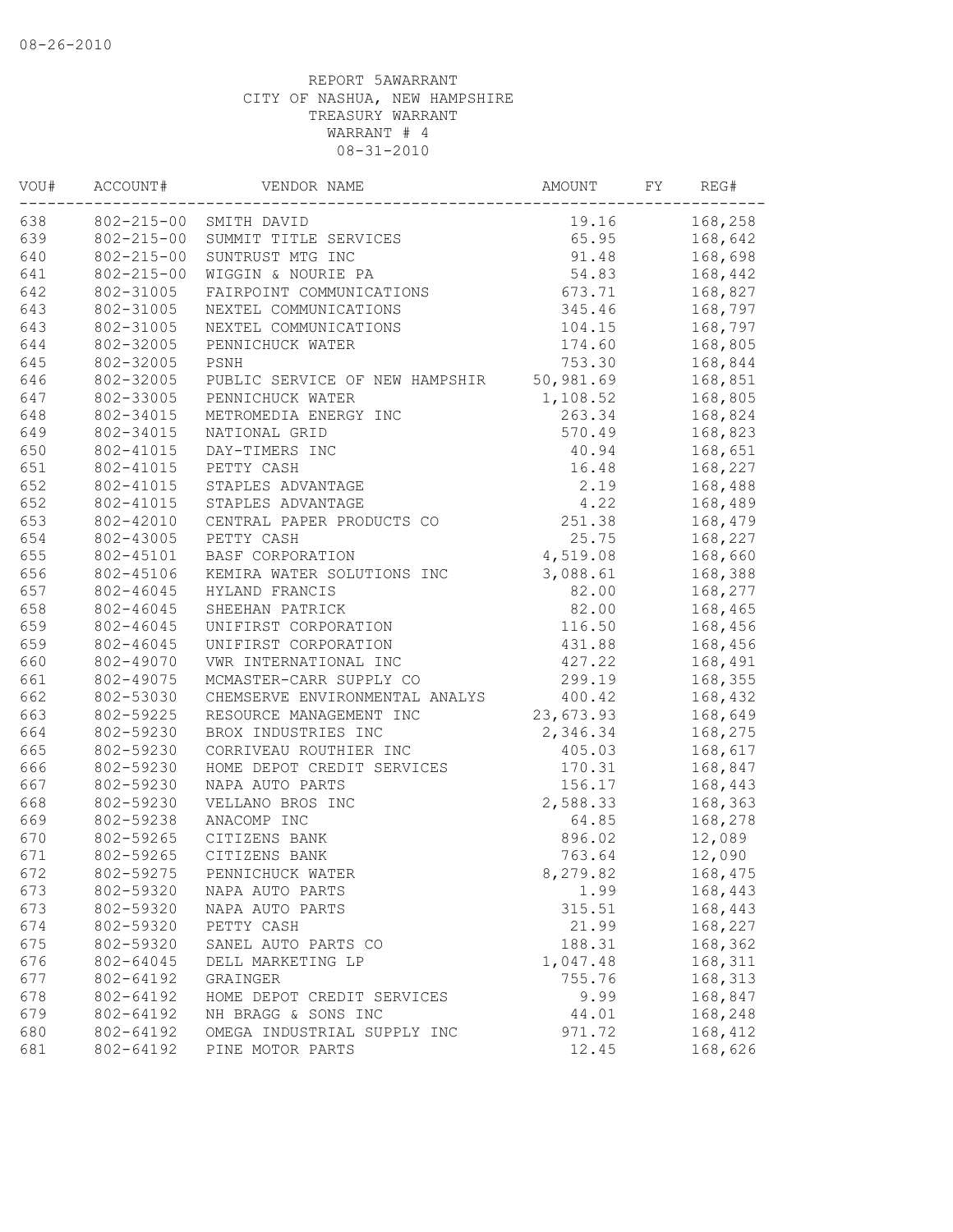| 802-77050 | FASTENAL COMPANY           | 691.81   | 168,411    |
|-----------|----------------------------|----------|------------|
| 802-77062 | GRAINGER                   | 33.57    | 168,313    |
| 802-77065 | BEARINGS SPECIALTY CO INC  | 92.00    | 168,655    |
| 802-77065 | EASTERN BEARINGS INC       | 1,800.02 | 168,336    |
| 802-77066 | EASTERN BEARINGS INC       | 1,815.12 | 168,336    |
| 802-77067 | GRAINGER                   | 49.11    | 168,313    |
| 802-77069 | CORRIVEAU ROUTHIER INC     | 109.41   | 168,617    |
| 802-77069 | GRAINGER                   | 815.96   | 168,313    |
| 802-77069 | HOME DEPOT CREDIT SERVICES | 16.52    | 168,847    |
| 802-77069 | SOUTHWORTH MILTON INC      | 853.37   | 168,791    |
| 802-77070 | WINDWARD PETROLEUM         | 846.33   | 168,293    |
| 802-77072 | MCMASTER-CARR SUPPLY CO    | 167.21   | 168,355    |
| 802-82025 | NH RETIREMENT SYSTEM       | 153.43   | 12,080     |
| 802-82025 | NH RETIREMENT SYSTEM       | 869.44   | 12,080     |
| 802-91010 | DOOKRAN STEPHEN            | 52.50    | 168,785    |
| 802-94005 | NEWEA                      | 300.00   | 168,800    |
| 802-94005 | NHWPCA                     | 75.00    | 168,678    |
| 802       | SEWERAGE DISPOSAL SYSTEM   |          | 117,299.61 |
|           |                            |          |            |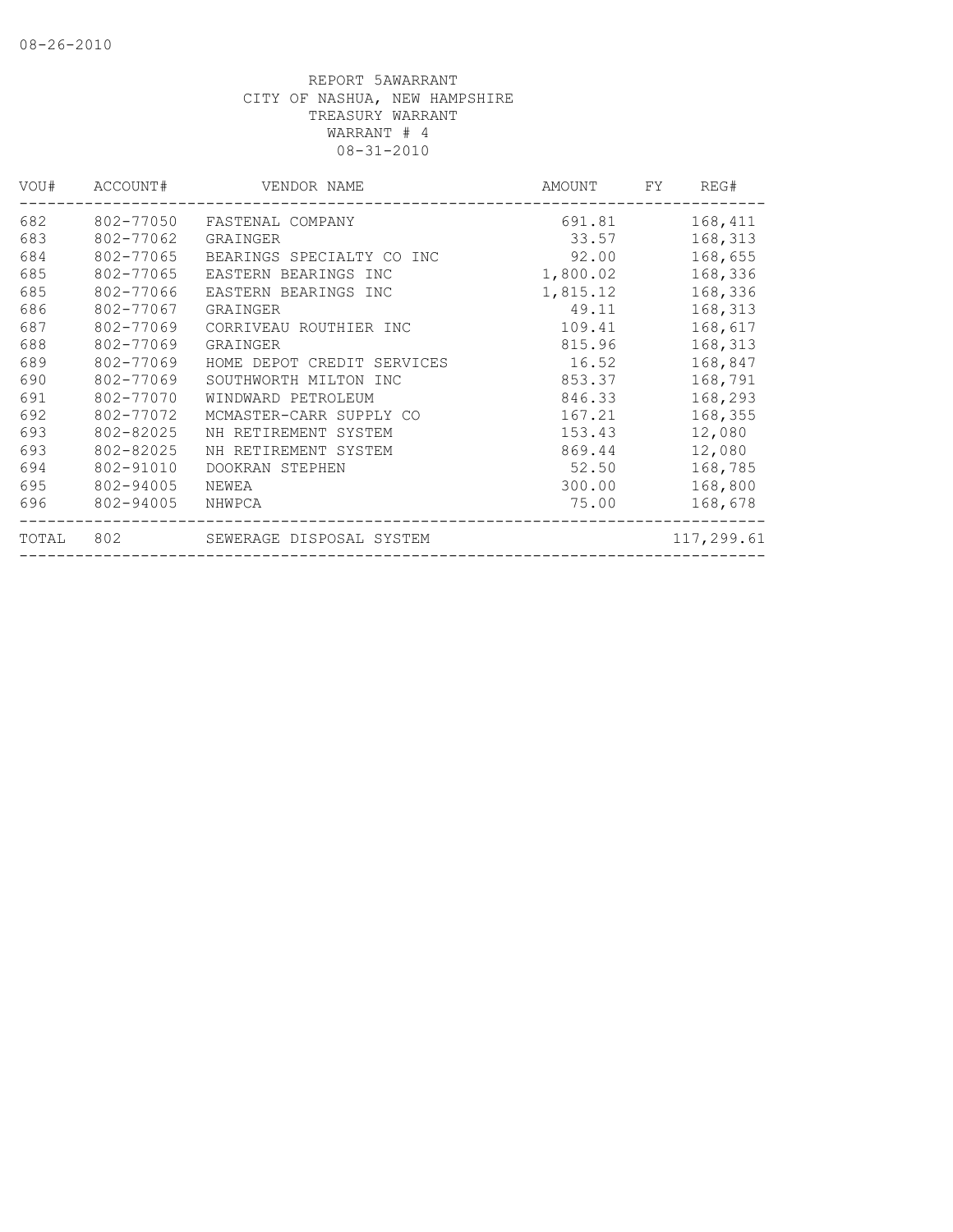| VOU#                                          | ACCOUNT#                                                                                    | VENDOR NAME                                                                                                                                                                        | AMOUNT                                                            | FY REG#                                                                   |
|-----------------------------------------------|---------------------------------------------------------------------------------------------|------------------------------------------------------------------------------------------------------------------------------------------------------------------------------------|-------------------------------------------------------------------|---------------------------------------------------------------------------|
| 697<br>698                                    | 915-94010                                                                                   | 915-94010 BROWN LOUISE<br>DUFFINA CYNTHIA                                                                                                                                          | 411.75<br>319.50                                                  | 168,786<br>168,641                                                        |
| TOTAL                                         | 915                                                                                         | HUMAN RESOURCE TRUST FUND                                                                                                                                                          |                                                                   | 731.25                                                                    |
| 699<br>700<br>701<br>702<br>703<br>704        | 952-05058<br>$952 - 05058$<br>$952 - 05058$<br>952-05058<br>952-05058<br>952-75021          | BJ HICKMAN MAGIC SHOW/ROBERT H<br>CROTEAU ANNA<br>GORMAN HEIDI<br>READ WAYNE<br>SHEPARDSON MARY<br>HOME DEPOT CREDIT SERVICES                                                      | 465.00<br>200.00<br>300.00<br>650.00<br>1,699.98<br>201.95        | 168,321<br>168,386<br>168,406<br>168,342<br>168,674<br>168,803            |
|                                               | TOTAL 952                                                                                   | PARK & RECREATION TRUST FUND                                                                                                                                                       |                                                                   | 3,516.93                                                                  |
| 705                                           |                                                                                             | 961-45185 HARDY DORIC INC                                                                                                                                                          |                                                                   | 585.00 168,371                                                            |
| TOTAL 961                                     |                                                                                             | EDGEWOOD CEMETERY TRUST FUND                                                                                                                                                       |                                                                   | 585.00                                                                    |
| 705                                           |                                                                                             | 963-45185 HARDY DORIC INC                                                                                                                                                          |                                                                   | 390.00 168,371                                                            |
| TOTAL 963                                     |                                                                                             | WOODLAWN CEMETERY TRUST FUND                                                                                                                                                       |                                                                   | 390.00                                                                    |
|                                               |                                                                                             | 706 974-20 HARBOR HOMES INC                                                                                                                                                        | 897.50 168,484                                                    |                                                                           |
|                                               |                                                                                             | TOTAL 974 URBAN PROGRAM TRUST FUND                                                                                                                                                 |                                                                   | 897.50                                                                    |
| 707<br>708<br>709<br>710<br>710<br>711<br>712 | 975-32005<br>975-33005<br>975-34015<br>$975 - 45050$<br>975-45050<br>975-45050<br>975-45315 | PSNH<br>PENNICHUCK WATER<br>METROMEDIA ENERGY INC<br>BAKER & TAYLOR<br>BAKER & TAYLOR<br>INGRAM LIBRARY SERVICES<br>MARKS BRUCE J<br>---------------------------                   | 49.34<br>119.68<br>17.84<br>1,702.75<br>243.16<br>481.69<br>76.50 | 168,844<br>168,805<br>168,824<br>168,297<br>168,298<br>168,478<br>168,787 |
|                                               |                                                                                             | TOTAL 975 LIBRARY TRUST FUND<br>-----------------------                                                                                                                            |                                                                   | 2,690.96                                                                  |
| 713<br>714<br>715<br>716<br>717<br>718        | 982-05053<br>982-05053<br>982-05053<br>982-05053<br>982-05053<br>982-05053                  | GELINAS JASON & UNH<br>PLAISTED JOHN AND WORCESTER<br>POWELL WILSON III & DARTMOUTH<br>TAYLOR JEFFREY AND BOSTON UNIV<br>TORRES SADIE & NORTH SHORE COM<br>TORRES SADIE AND NASHUA | 1,000.00<br>1,000.00<br>1,000.00<br>1,000.00<br>500.00<br>500.00  | 168,232<br>168,233<br>168,234<br>168,235<br>168,237<br>168,237            |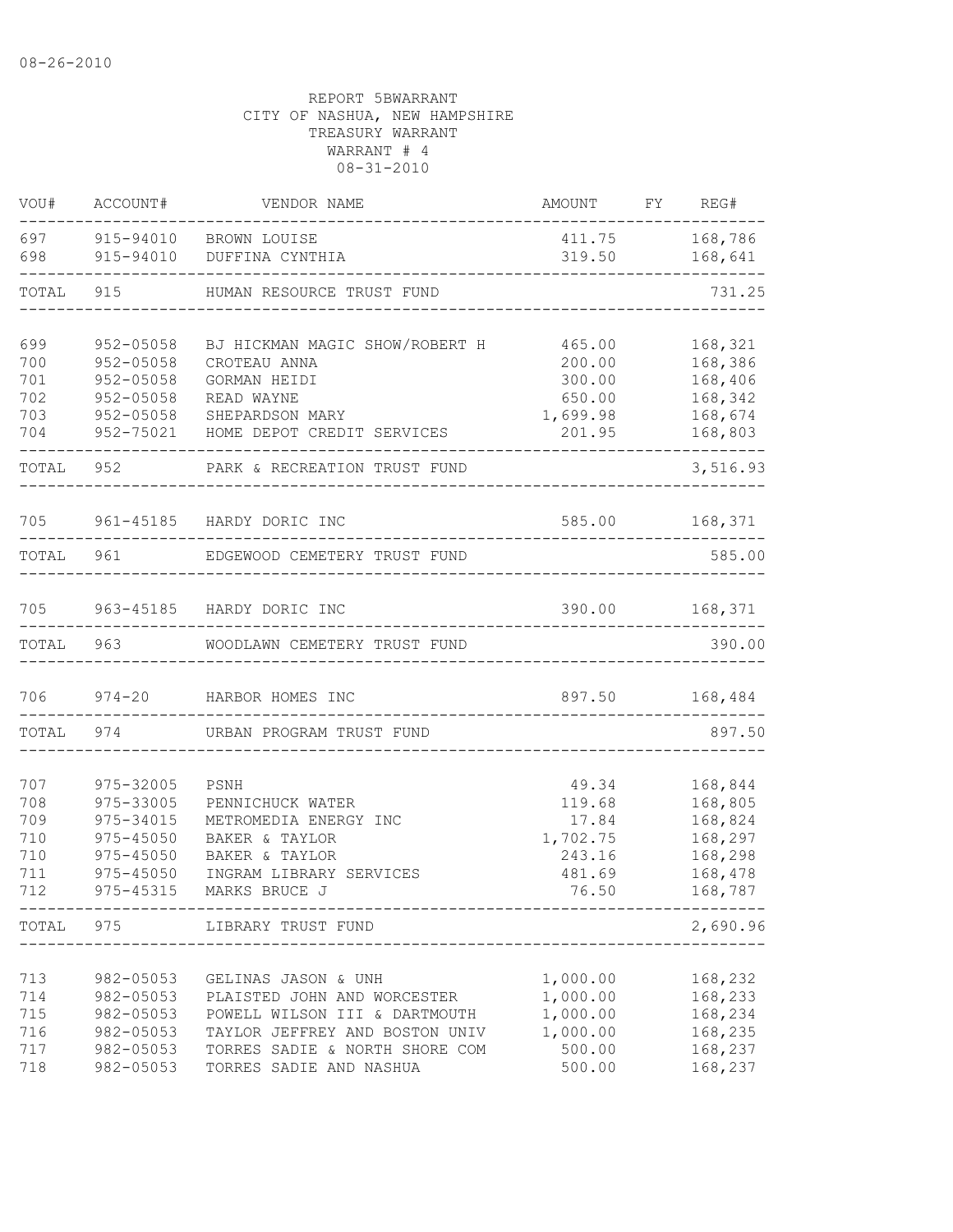| VOU#       | ACCOUNT#               | VENDOR NAME                                       | AMOUNT             | FY. | REG#               |
|------------|------------------------|---------------------------------------------------|--------------------|-----|--------------------|
| 719<br>720 | 982-05053<br>982-05053 | TORRES SADIE AND NASHUA<br>VAN DEN HUEVEL AND MIT | 500.00<br>1,000.00 |     | 168,238<br>168,236 |
| TOTAL      | 982                    | SCHOLARSHIP TRUST FUND                            |                    |     | 6,500.00           |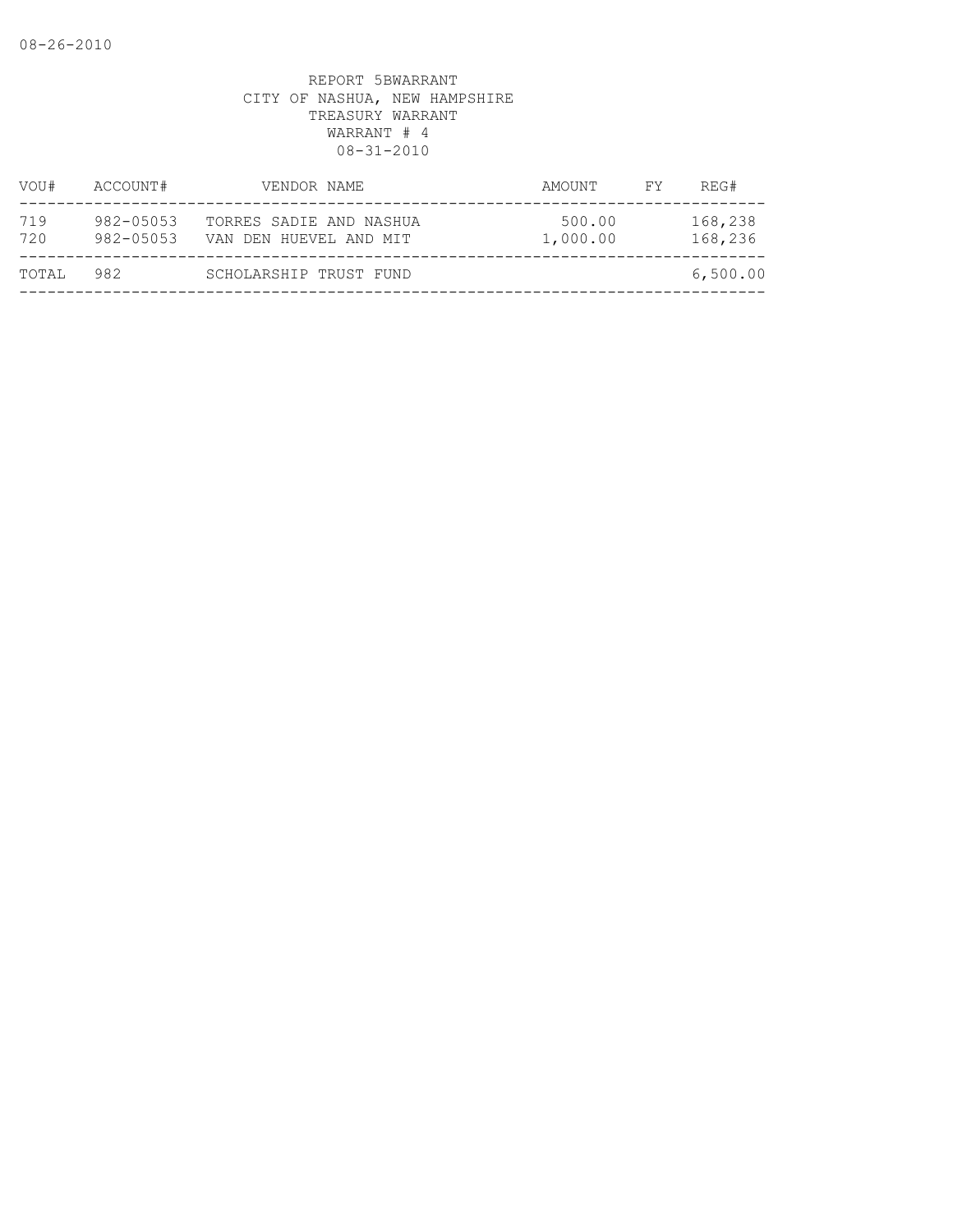|           | ACCOUNT# PAYROLL WEEK ENDING |  |  | AMOUNT |
|-----------|------------------------------|--|--|--------|
|           |                              |  |  |        |
| TOTAL 952 |                              |  |  |        |
|           |                              |  |  |        |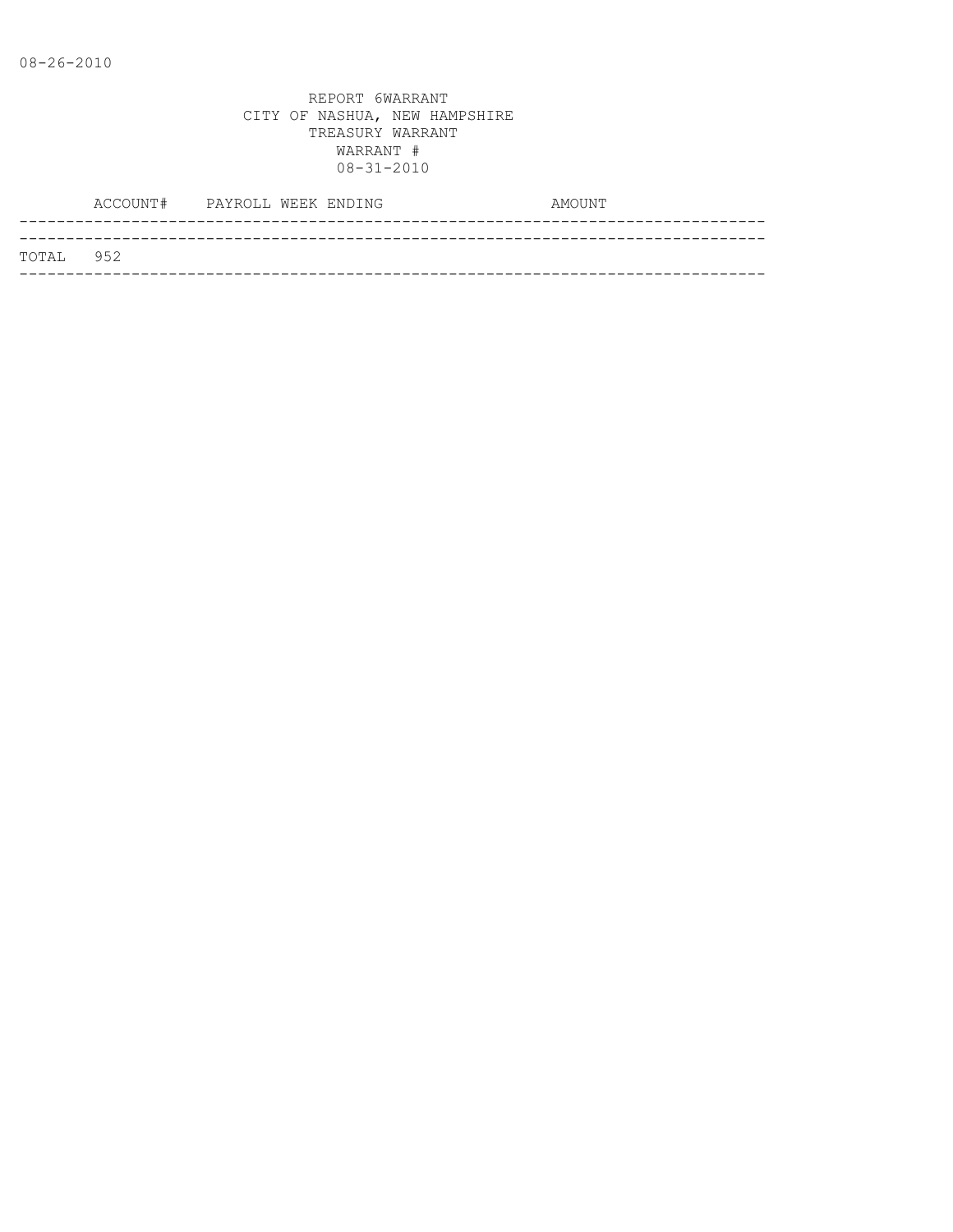|           |           | ACCOUNT# PAYROLL WEEK ENDING  | AMOUNT   |           |
|-----------|-----------|-------------------------------|----------|-----------|
|           | 305-11125 | 14-AUG-2010                   | 957.28   |           |
|           |           | 305-11125 21-AUG-2010         | 957.28   |           |
|           | 305-11239 | 14-AUG-2010                   | 1,075.15 |           |
|           |           | 305-11239 21-AUG-2010         | 1,075.15 |           |
|           |           | 305-31050 21-AUG-2010         | 80.00    |           |
| TOTAL 305 |           | SRF - CIVIC & COMM ACTIVITIES |          | 4,144.86  |
|           |           |                               |          |           |
|           |           | 308-11130  14-AUG-2010        | 858.43   |           |
|           |           | 308-11130 21-AUG-2010         | 858.43   |           |
|           |           | 308-11418  14-AUG-2010        | 493.53   |           |
|           |           | 308-11418 21-AUG-2010         | 493.53   |           |
|           |           | 308-11441  14-AUG-2010        | 1,446.40 |           |
|           |           | 308-11441 21-AUG-2010         | 1,446.40 |           |
|           | 308-11446 | 14-AUG-2010                   | 862.89   |           |
|           | 308-11446 | 21-AUG-2010                   | 862.89   |           |
|           | 308-11540 | 14-AUG-2010                   | 1,078.50 |           |
|           | 308-11540 | 21-AUG-2010                   | 1,078.50 |           |
|           | 308-11578 | 14-AUG-2010                   | 992.87   |           |
|           | 308-11578 | 21-AUG-2010                   | 992.87   |           |
|           | 308-11589 | 14-AUG-2010                   | 1,075.14 |           |
|           | 308-11589 | 21-AUG-2010                   | 1,075.15 |           |
|           | 308-11608 | 14-AUG-2010                   | 976.17   |           |
|           | 308-11608 | 21-AUG-2010                   | 976.17   |           |
|           | 308-83051 | 14-AUG-2010                   | 1,197.51 |           |
|           | 308-83051 | 21-AUG-2010                   | 1,327.78 |           |
|           | 308-83052 | 14-AUG-2010                   | 2,131.96 |           |
|           |           | 308-83052 21-AUG-2010         | 1,256.05 |           |
|           |           | 308-83102  14-AUG-2010        | 3,797.85 |           |
|           |           | 308-83102 21-AUG-2010         | 4,687.96 |           |
| TOTAL 308 |           | SRF - INSURANCE               |          | 29,966.98 |
|           |           |                               |          |           |
|           |           | 3097-11162  14-AUG-2010       | 644.25   |           |
|           |           | 3097-11162 21-AUG-2010        | 644.25   |           |
|           |           | 3097-19540 21-AUG-2010        | 195.00   |           |
|           |           | 3097-19545 21-AUG-2010        | 67.93    |           |
| TOTAL 309 |           | SRF - FOOD SERVICES           |          | 1,551.43  |
|           |           |                               |          |           |
|           |           | 312-11165  14-AUG-2010        | 757.99   |           |
|           |           | 312-11165 21-AUG-2010         | 961.95   |           |
|           | 312-11167 | 14-AUG-2010                   | 290.45   |           |
|           | 312-11167 | 21-AUG-2010                   | 290.45   |           |
|           | 312-11191 | 14-AUG-2010                   | 827.27   |           |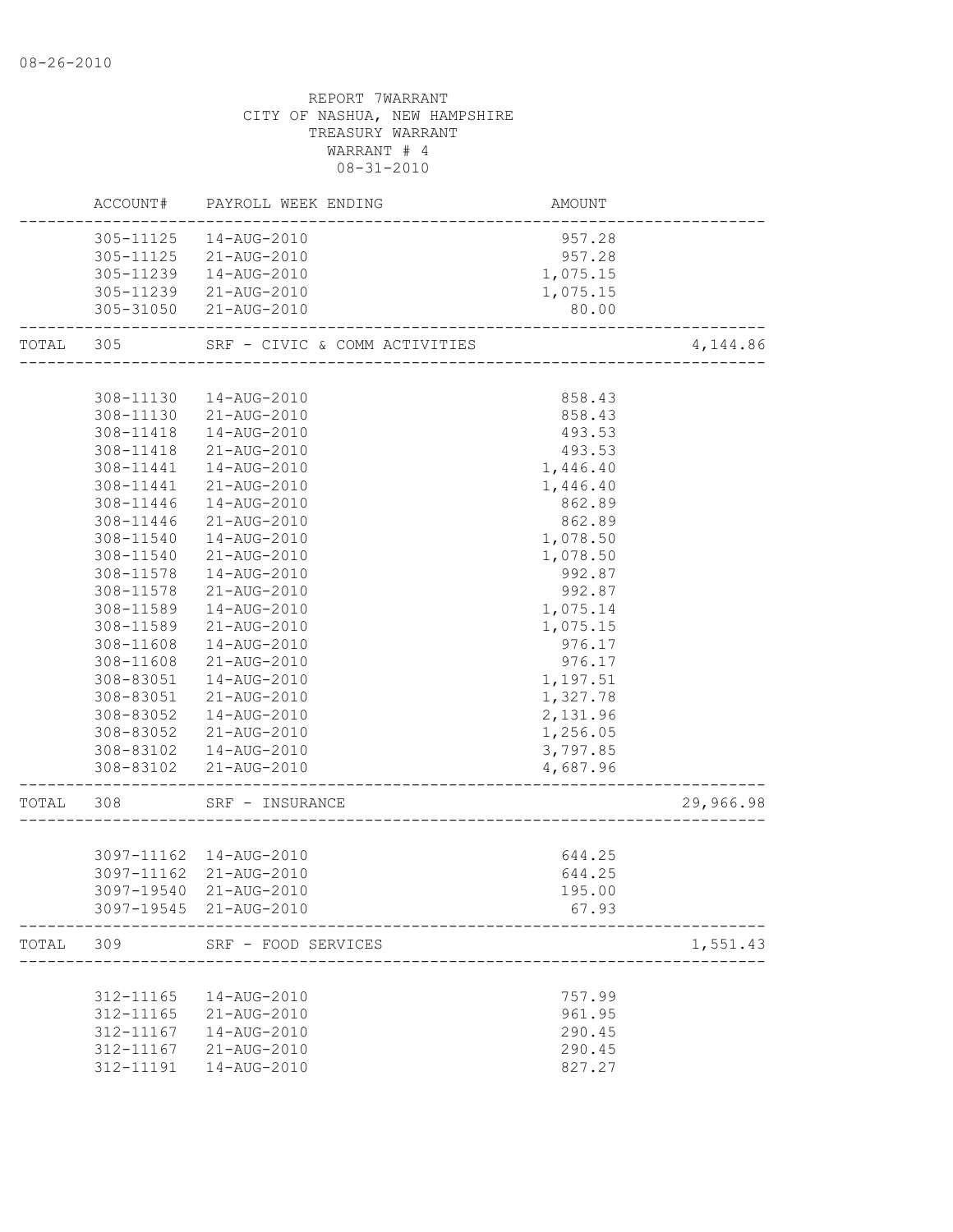|           |           | ACCOUNT# PAYROLL WEEK ENDING | AMOUNT                           |            |
|-----------|-----------|------------------------------|----------------------------------|------------|
|           |           | 312-11191 21-AUG-2010        | 827.27                           |            |
|           |           | 312-11445  14-AUG-2010       | 109.36                           |            |
|           |           | 312-11445 21-AUG-2010        | 109.36                           |            |
|           | 312-11547 | 14-AUG-2010                  | 2,224.36                         |            |
|           | 312-11547 | 21-AUG-2010                  | 2,224.37                         |            |
|           | 312-12116 | 14-AUG-2010                  | 630.24                           |            |
|           | 312-12116 | 21-AUG-2010                  | 630.24                           |            |
|           |           | 312-13004  14-AUG-2010       | 625.27                           |            |
|           |           | 312-13004 21-AUG-2010        | 899.92                           |            |
| TOTAL 312 |           | SRF - FINANCIAL SERVICES     |                                  | 11,408.50  |
|           |           |                              |                                  |            |
|           | 331-11250 | 14-AUG-2010                  | 717.44                           |            |
|           | 331-11250 | 21-AUG-2010                  | 717.44<br>1,173.90               |            |
|           | 331-11561 | 14-AUG-2010                  |                                  |            |
|           | 331-11561 | 21-AUG-2010                  | 1,173.90                         |            |
|           | 331-12115 | 14-AUG-2010                  | 590.21                           |            |
|           | 331-12115 | 21-AUG-2010                  | 590.21                           |            |
|           | 331-13005 | 14-AUG-2010                  | 189.33                           |            |
|           | 331-13038 | 14-AUG-2010                  | 566.74                           |            |
|           | 331-13038 | 21-AUG-2010                  | 566.74                           |            |
|           | 331-13044 | 14-AUG-2010                  | 870.37                           |            |
|           | 331-13044 | 21-AUG-2010                  | 1,897.31                         |            |
|           |           | 331-18036  14-AUG-2010       | 19,626.58                        |            |
|           |           | 331-18036 21-AUG-2010        | 23,569.41<br>___________________ |            |
| TOTAL 331 |           | SRF - POLICE DEPARTMENT      |                                  | 52, 249.58 |
|           |           |                              |                                  |            |
|           | 341-01210 | 14-AUG-2010                  | 435.31                           |            |
|           | 341-01210 | 21-AUG-2010                  | 435.31                           |            |
|           | 341-11024 | 14-AUG-2010                  | 394.55                           |            |
|           | 341-11024 | 21-AUG-2010                  | 394.55                           |            |
|           | 341-11235 | 14-AUG-2010                  | 1,211.11                         |            |
|           | 341-11235 | 21-AUG-2010                  | 1,211.11                         |            |
|           | 341-11484 | 14-AUG-2010                  | 612.00                           |            |
|           | 341-11484 | 21-AUG-2010                  | 400.00                           |            |
|           | 341-11563 | 14-AUG-2010                  | 1,014.26                         |            |
|           | 341-11563 | 21-AUG-2010                  | 1,014.26                         |            |
|           | 341-12037 | 14-AUG-2010                  | 176.62                           |            |
|           | 341-12037 | 21-AUG-2010                  | 176.62                           |            |
|           | 341-12101 | 14-AUG-2010                  | 199.52                           |            |
|           | 341-12101 | 21-AUG-2010                  | 199.52                           |            |
|           | 341-31050 | 21-AUG-2010                  | 80.00                            |            |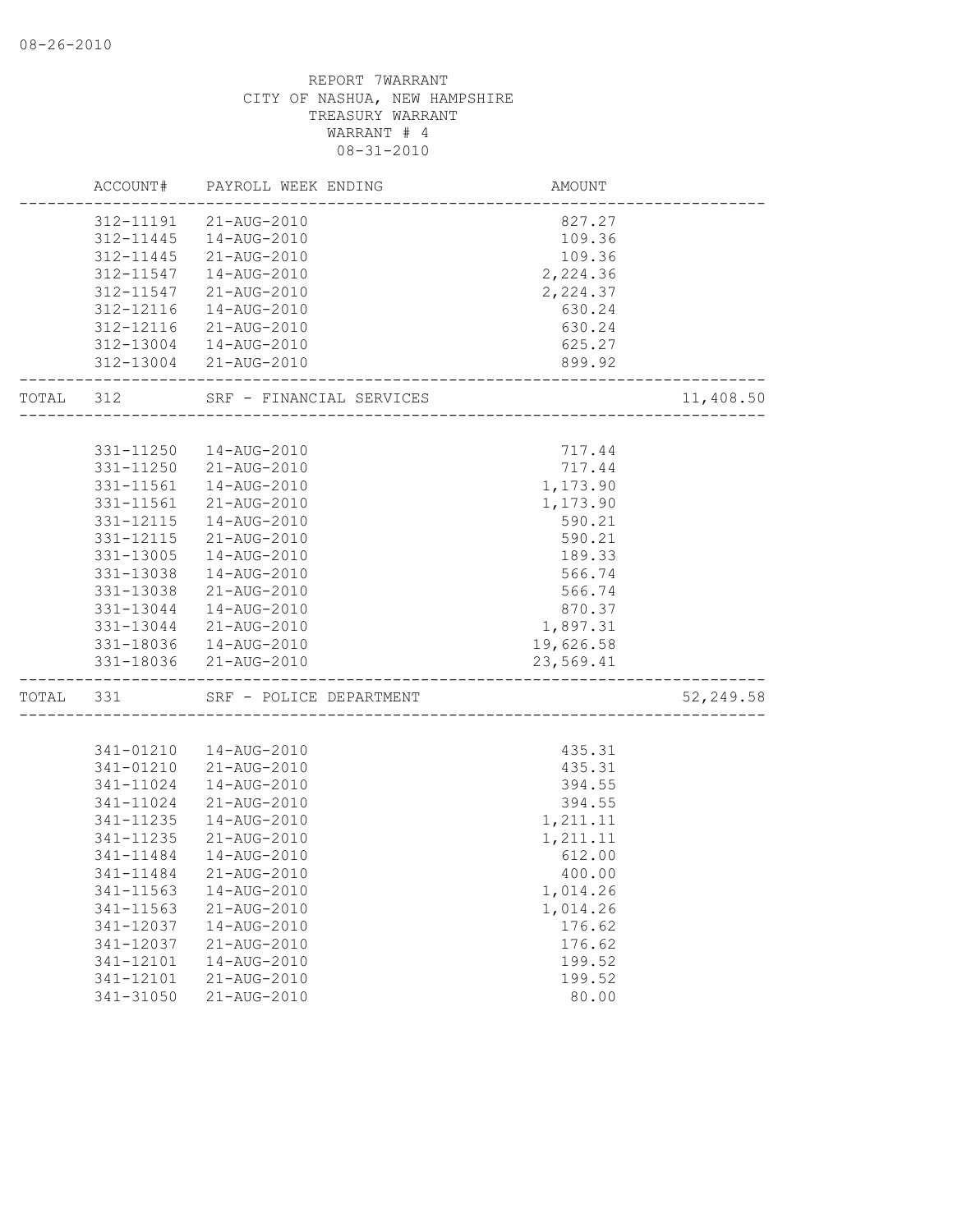|           |           | ACCOUNT# PAYROLL WEEK ENDING                      | AMOUNT                      |          |
|-----------|-----------|---------------------------------------------------|-----------------------------|----------|
| TOTAL 341 |           | SRF - COMMUNITY SERVICES                          | --------------------------- | 7,954.74 |
|           | 342-11499 | 14-AUG-2010                                       | 1,036.26                    |          |
|           | 342-11499 | 21-AUG-2010                                       | 1,036.26                    |          |
|           | 342-11584 | 14-AUG-2010                                       | 1,577.59                    |          |
|           | 342-11584 | 21-AUG-2010                                       | 1,577.59                    |          |
|           | 342-12000 | 14-AUG-2010                                       | 652.84                      |          |
|           |           | 342-12000 21-AUG-2010                             | 652.84                      |          |
|           |           | 342-12081  14-AUG-2010                            | 73.20                       |          |
| TOTAL 342 |           | SRF - COMMUNITY HEALTH                            |                             | 6,606.58 |
|           |           | 3451-11162  14-AUG-2010                           | 399.68                      |          |
|           |           | 3451-11162 21-AUG-2010                            | 245.96                      |          |
|           |           |                                                   |                             |          |
| TOTAL 345 |           | 21 ST CENTURY ELEM.AFTER SCHL                     |                             | 645.64   |
|           |           |                                                   |                             |          |
|           |           | 3461-11162  14-AUG-2010                           | 215.22                      |          |
|           |           | 3461-11162 21-AUG-2010                            | 132.44                      |          |
| TOTAL 346 |           | 21 ST CENTURY AFTER SCH MIDDLE                    |                             | 347.66   |
|           |           |                                                   |                             |          |
|           |           | 3468-11162  14-AUG-2010<br>3468-11162 21-AUG-2010 | 386.55<br>386.55            |          |
|           |           | 3468-19230 14-AUG-2010                            | 550.00                      |          |
| TOTAL     | 346       | SMALLER LEARNING COMMUNITY                        |                             | 1,323.10 |
|           |           |                                                   |                             |          |
|           |           | 352-11562  14-AUG-2010                            | 441.53                      |          |
|           |           | 352-11562 21-AUG-2010                             | 420.52                      |          |
| TOTAL     | 352       | SRF - PARKS AND RECREATION                        |                             | 862.05   |
|           |           | 3687-19140  14-AUG-2010                           | 2,309.78                    |          |
| TOTAL     | 368       | SUMMER FEEDING PROGRAM                            |                             | 2,309.78 |
|           |           |                                                   |                             |          |
|           |           |                                                   |                             |          |

371-12154 14-AUG-2010 540.00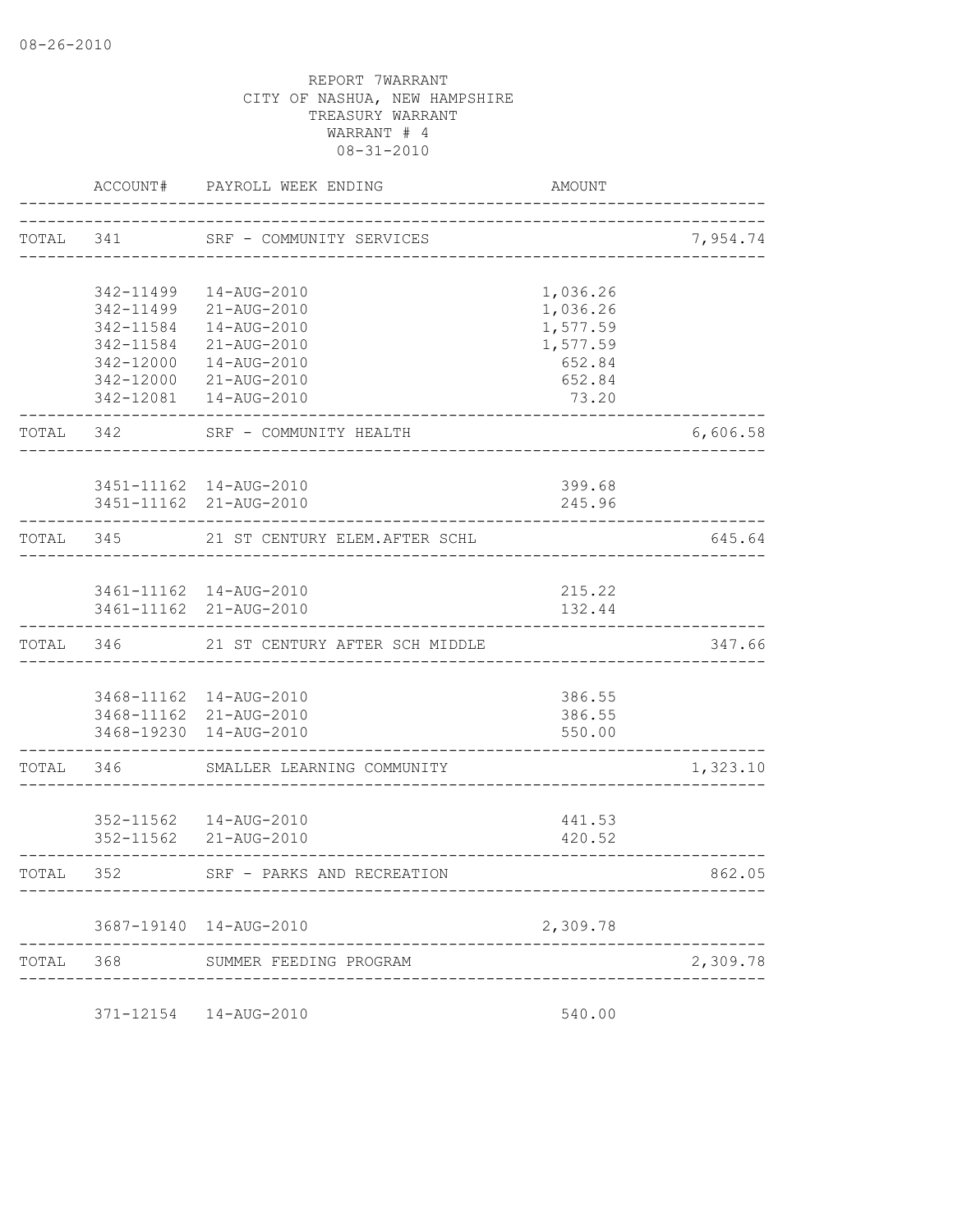|           |               | ACCOUNT# PAYROLL WEEK ENDING          | AMOUNT   |           |
|-----------|---------------|---------------------------------------|----------|-----------|
|           |               | TOTAL 371 SRF - COMMUNITY DEVELOPMENT |          | 540.00    |
|           |               |                                       |          |           |
|           |               | 374-01126  14-AUG-2010                | 959.33   |           |
|           | 374-01126     | 21-AUG-2010                           | 1,214.34 |           |
|           | 374-0705M     | 21-AUG-2010                           | 390.00   |           |
|           | 374-0705P     | 14-AUG-2010                           | 1,478.87 |           |
|           | 374-0705P     | 21-AUG-2010                           | 1,478.87 |           |
|           | 374-07235     | 14-AUG-2010                           | 505.21   |           |
|           | 374-07235     | 21-AUG-2010                           | 505.21   |           |
|           | 374-0734P     | 14-AUG-2010                           | 1,163.78 |           |
|           | 374-0734P     | 21-AUG-2010                           | 1,163.78 |           |
|           | 374-0734R     | 14-AUG-2010                           | 147.84   |           |
|           | 374-0734R     | 21-AUG-2010                           | 147.84   |           |
|           | 374-11131     | 14-AUG-2010                           | 398.45   |           |
|           | 374-11131     | 21-AUG-2010                           | 398.45   |           |
|           | 374-11149     | 14-AUG-2010                           | 1,932.53 |           |
|           | 374-11149     | 21-AUG-2010                           | 2,224.78 |           |
|           | 374-11168     | 14-AUG-2010                           | 976.17   |           |
|           | 374-11168     | 21-AUG-2010                           | 976.17   |           |
|           | $374 - 11653$ | 14-AUG-2010                           | 246.40   |           |
|           | 374-11653     | 21-AUG-2010                           | 246.40   |           |
|           |               | 374-31050 21-AUG-2010                 | 17.00    |           |
| TOTAL 374 |               | SRF - URBAN PROGRAMS                  |          | 16,571.42 |
|           |               | 3750-13133 14-AUG-2010                | 250.00   |           |
|           |               | TOTAL 375 TITLE I ARRA GRANT          |          | 250.00    |
|           |               |                                       |          |           |
|           |               | 3770-11515  14-AUG-2010               | 175.00   |           |
|           | 3770-11515    | 21-AUG-2010                           | 37.50    |           |
|           | 3770-11851    | 14-AUG-2010                           | 37.50    |           |
|           |               | 3770-11851 21-AUG-2010                | $-37.50$ |           |
| TOTAL     | 377           |                                       |          | 212.50    |
|           |               |                                       |          |           |
|           | 378-01210     | 14-AUG-2010                           | 550.36   |           |
|           | 378-01210     | 21-AUG-2010                           | 550.36   |           |
|           | 378-09003     | 14-AUG-2010                           | 550.37   |           |
|           | 378-09003     | 21-AUG-2010                           | 550.37   |           |
|           | 378-11676     | 14-AUG-2010                           | 929.42   |           |
|           | 378-11676     | 21-AUG-2010                           | 929.42   |           |
|           | 378-11677     | 14-AUG-2010                           | 783.71   |           |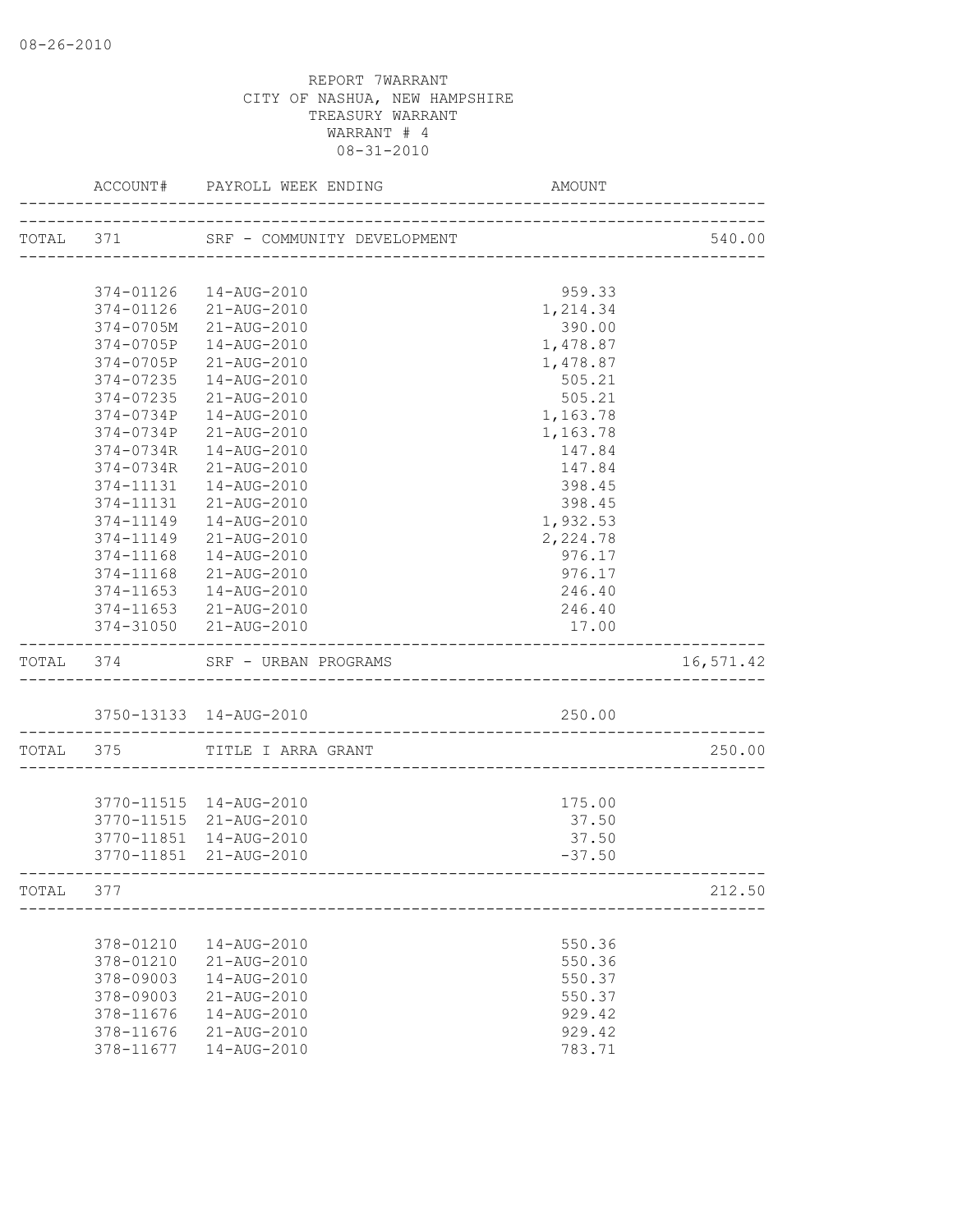|           | ACCOUNT# PAYROLL WEEK ENDING | AMOUNT   |           |
|-----------|------------------------------|----------|-----------|
|           | 378-11677 21-AUG-2010        | 783.71   |           |
| 378-11679 | 14-AUG-2010                  | 928.77   |           |
| 378-11679 | 21-AUG-2010                  | 928.77   |           |
| 378-11680 | 14-AUG-2010                  | 833.90   |           |
| 378-11680 | 21-AUG-2010                  | 833.90   |           |
| 378-11683 | 14-AUG-2010                  | 1,753.20 |           |
| 378-11683 | 21-AUG-2010                  | 1,753.20 |           |
| 378-11688 | 14-AUG-2010                  | 620.56   |           |
| 378-11688 | 21-AUG-2010                  | 620.56   |           |
| 378-11751 | 14-AUG-2010                  | 1,337.77 |           |
| 378-11751 | 21-AUG-2010                  | 1,337.77 |           |
| 378-12188 | 14-AUG-2010                  | 30.37    |           |
| 378-12188 | 21-AUG-2010                  | 151.84   |           |
|           | 378-13004 21-AUG-2010        | 272.70   |           |
|           | TOTAL 378 TRANSPORTATION     |          | 17,031.03 |
|           |                              |          |           |
|           | 3940-13133 14-AUG-2010       | 2,925.00 |           |
|           | TOTAL 394 ARRA IDEA SPEC ED  |          | 2,925.00  |
|           |                              |          |           |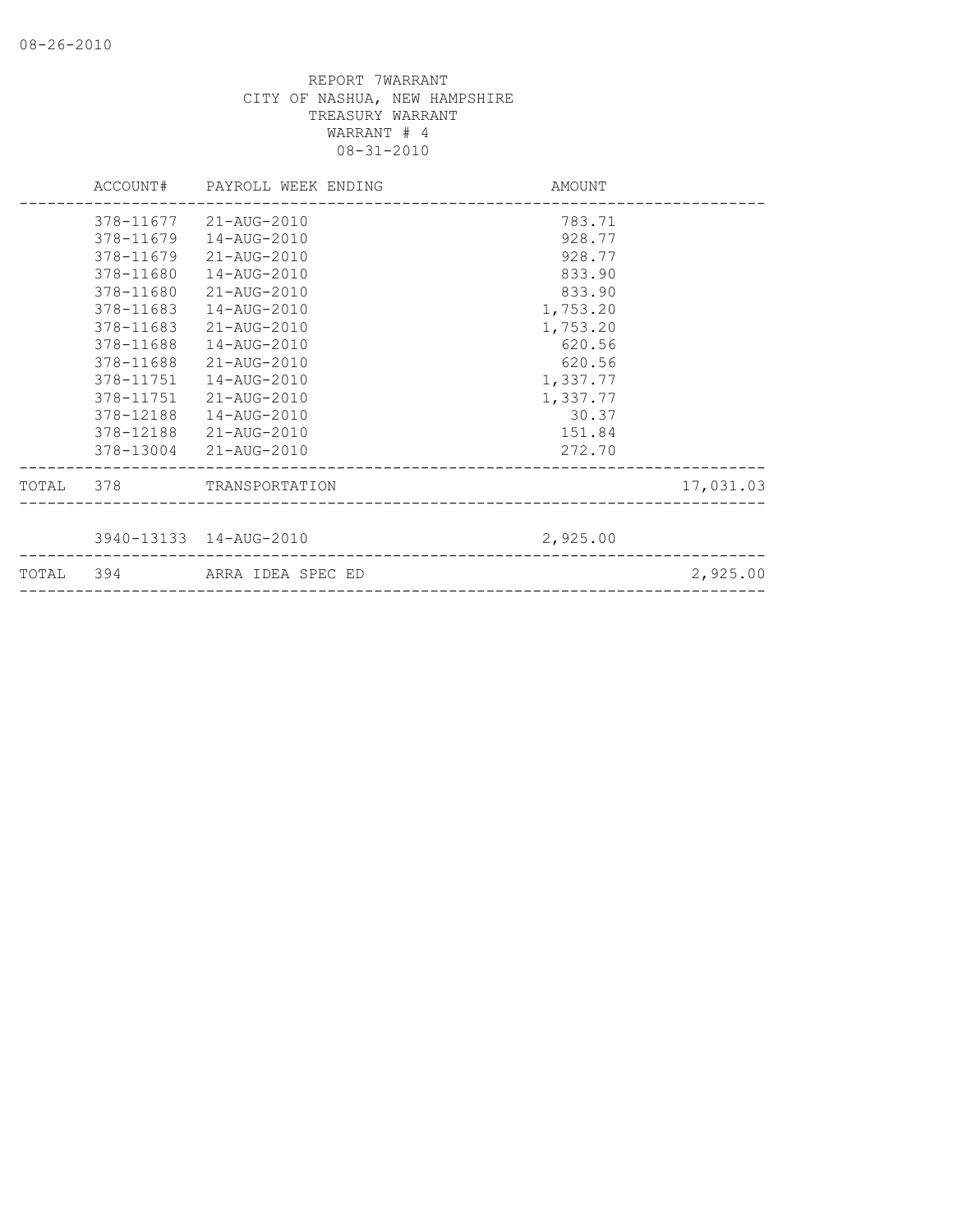|       | ACCOUNT#               | PAYROLL WEEK ENDING        | <b>AMOUNT</b>                |           |
|-------|------------------------|----------------------------|------------------------------|-----------|
|       | 501-11033              | 14-AUG-2010                | 827.74                       |           |
|       | 501-11033              | 21-AUG-2010                | 827.74                       |           |
|       | 501-11445              | 14-AUG-2010                | 437.44                       |           |
|       | 501-11445              | 21-AUG-2010                | 437.44                       |           |
|       | 501-11463              | 14-AUG-2010                | 598.73                       |           |
|       | 501-11463              | 21-AUG-2010                | 598.73                       |           |
|       | 501-11470              | 14-AUG-2010                | 852.14                       |           |
|       | 501-11470              | 21-AUG-2010                | 852.14                       |           |
|       | 501-11471              | 14-AUG-2010                | 1,990.00                     |           |
|       | 501-11471              | 21-AUG-2010                | 1,990.00                     |           |
|       | 501-11611              | 14-AUG-2010                | 546.80                       |           |
|       | 501-11611              | 21-AUG-2010                | 546.80                       |           |
|       |                        | 501-31050 21-AUG-2010      | 80.00                        |           |
| TOTAL | 501                    | MAYOR'S OFFICE             |                              | 10,585.70 |
|       |                        |                            |                              |           |
|       | 502-11113              | 14-AUG-2010                | 1,618.06                     |           |
|       | 502-11113              | 21-AUG-2010                | 1,618.05                     |           |
|       | 502-11195              | 14-AUG-2010                | 2,059.23                     |           |
|       | 502-11195              | 21-AUG-2010                | 2,059.25                     |           |
|       | 502-11219              | 14-AUG-2010                | 1,873.48                     |           |
|       |                        | 21-AUG-2010                |                              |           |
|       | 502-11219              |                            | 1,873.48                     |           |
|       | 502-11518<br>502-11518 | 14-AUG-2010<br>21-AUG-2010 | 1,767.52<br>1,767.52         |           |
| TOTAL | 502                    | LEGAL DEPARTMENT           |                              | 14,636.59 |
|       |                        |                            |                              |           |
|       | 503-11071              | 14-AUG-2010                | 1,286.71                     |           |
|       | 503-11071              | 21-AUG-2010                | 1,286.71                     |           |
|       | 503-12092              | 14-AUG-2010                | 519.86                       |           |
|       | 503-12092              | 21-AUG-2010                | 519.85                       |           |
| TOTAL | 503                    | BOARD OF ALDERMEN          | ---------------------------- | 3,613.13  |
|       |                        | 507-82010 21-AUG-2010      | 381.59                       |           |
|       |                        |                            |                              |           |
| TOTAL | 507                    | PENSIONS                   |                              | 381.59    |
|       |                        |                            |                              |           |
|       | 511-11247              | 14-AUG-2010                | 690.85                       |           |
|       | 511-11247              | 21-AUG-2010                | 690.84                       |           |
|       | 511-11248              | 14-AUG-2010                | 1,401.23                     |           |
|       | 511-11248              | 21-AUG-2010                | 1,401.23                     |           |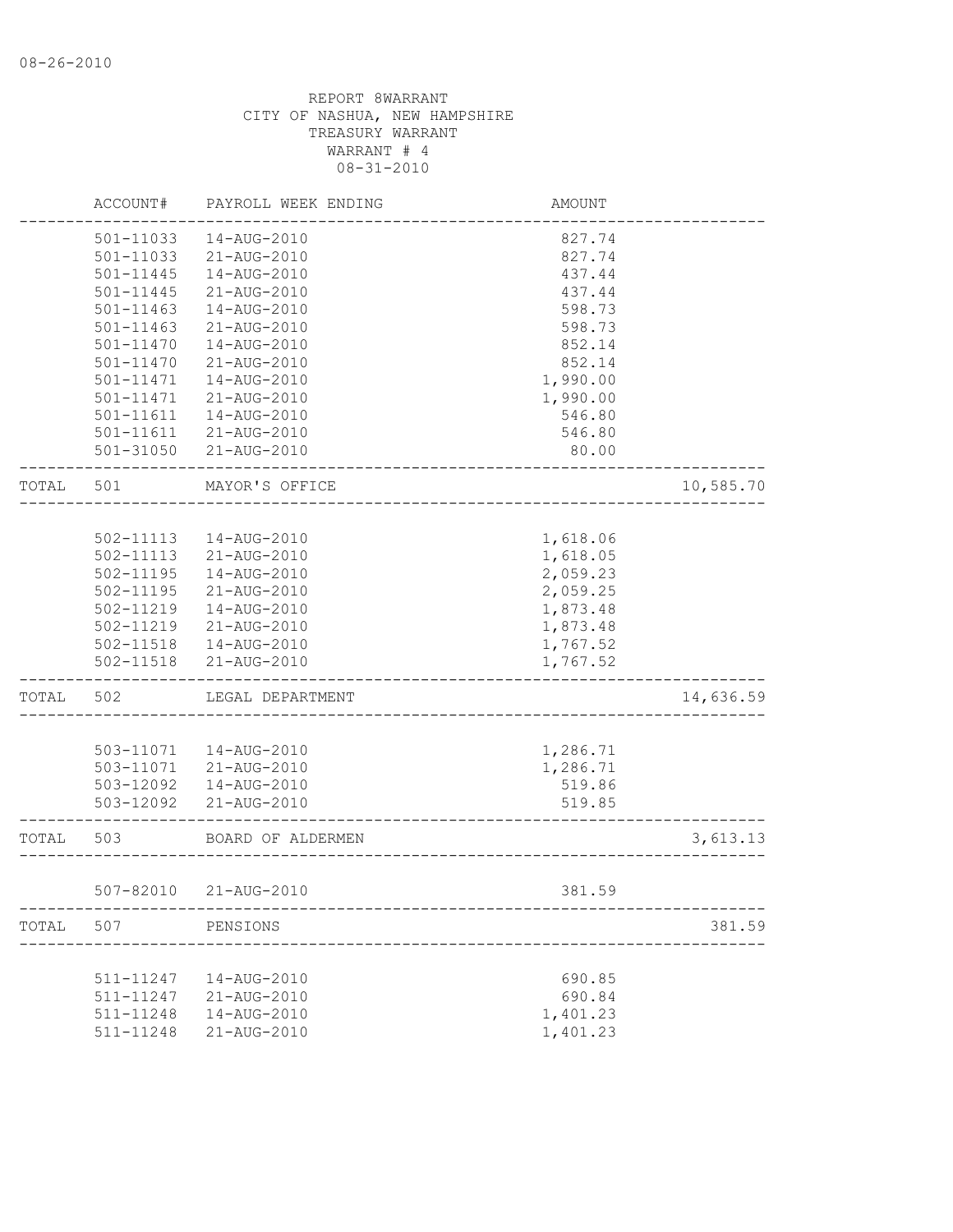|       |               | ACCOUNT# PAYROLL WEEK ENDING | AMOUNT   |          |
|-------|---------------|------------------------------|----------|----------|
| TOTAL | 511           | CITI-STAT                    |          | 4,184.15 |
|       |               |                              |          |          |
|       |               |                              |          |          |
|       | 512-11005     | 14-AUG-2010                  | 325.00   |          |
|       |               | 512-11005 21-AUG-2010        | 315.63   |          |
|       | 512-11050     | 14-AUG-2010                  | 742.06   |          |
|       | 512-11050     | 21-AUG-2010                  | 742.05   |          |
|       | 512-11064     | 14-AUG-2010                  | 1,012.48 |          |
|       | 512-11064     | 21-AUG-2010                  | 1,012.48 |          |
|       | 512-11073     | 14-AUG-2010                  | 1,627.85 |          |
|       | 512-11073     | 21-AUG-2010                  | 1,627.85 |          |
|       | 512-11134     | 14-AUG-2010                  | 796.65   |          |
|       | 512-11134     | 21-AUG-2010                  | 796.65   |          |
|       | 512-11165     | 14-AUG-2010                  | 1,918.02 |          |
|       | 512-11165     | 21-AUG-2010                  | 1,918.03 |          |
|       | 512-11167     | 14-AUG-2010                  | 290.45   |          |
|       | 512-11167     | 21-AUG-2010                  | 290.45   |          |
|       | 512-11173     | 14-AUG-2010                  | 1,446.40 |          |
|       | 512-11173     | 21-AUG-2010                  | 1,446.40 |          |
|       | 512-11177     | 14-AUG-2010                  | 100.85   |          |
|       | 512-11177     | 21-AUG-2010                  | 100.85   |          |
|       | 512-11222     | 14-AUG-2010                  | 1,015.00 |          |
|       | 512-11222     | 21-AUG-2010                  | 1,015.00 |          |
|       | 512-11224     | 14-AUG-2010                  | 1,005.33 |          |
|       | 512-11224     | 21-AUG-2010                  | 1,005.33 |          |
|       | 512-11232     | 21-AUG-2010                  | 1,062.19 |          |
|       | 512-11265     | 14-AUG-2010                  | 883.76   |          |
|       | $512 - 11265$ | 21-AUG-2010                  | 883.76   |          |
|       | 512-11431     | 14-AUG-2010                  | 2,155.69 |          |
|       | 512-11431     | 21-AUG-2010                  | 2,155.69 |          |
|       | 512-11531     | 14-AUG-2010                  | 1,798.23 |          |
|       | 512-11531     | 21-AUG-2010                  | 1,798.22 |          |
|       | 512-11684     | 14-AUG-2010                  | 877.27   |          |
|       | 512-11684     | 21-AUG-2010                  | 877.27   |          |
|       | 512-11714     | 14-AUG-2010                  | 957.28   |          |
|       | 512-11714     | 21-AUG-2010                  | 957.28   |          |
|       |               | 512-11740  14-AUG-2010       | 1,670.34 |          |
|       | 512-11740     | 21-AUG-2010                  | 1,670.34 |          |
|       | 512-12033     | 14-AUG-2010                  | 615.98   |          |
|       | 512-12033     | 21-AUG-2010                  | 616.00   |          |
|       | 512-12052     | 14-AUG-2010                  | 573.99   |          |
|       | 512-12052     | 21-AUG-2010                  | 573.99   |          |
|       | 512-12056     | 14-AUG-2010                  | 363.07   |          |
|       | 512-12056     | 21-AUG-2010                  | 363.07   |          |
|       | 512-12749     | 14-AUG-2010                  | 622.72   |          |
|       | 512-12749     | 21-AUG-2010                  | 622.72   |          |
|       | 512-13004     | 14-AUG-2010                  | 92.67    |          |
|       |               |                              |          |          |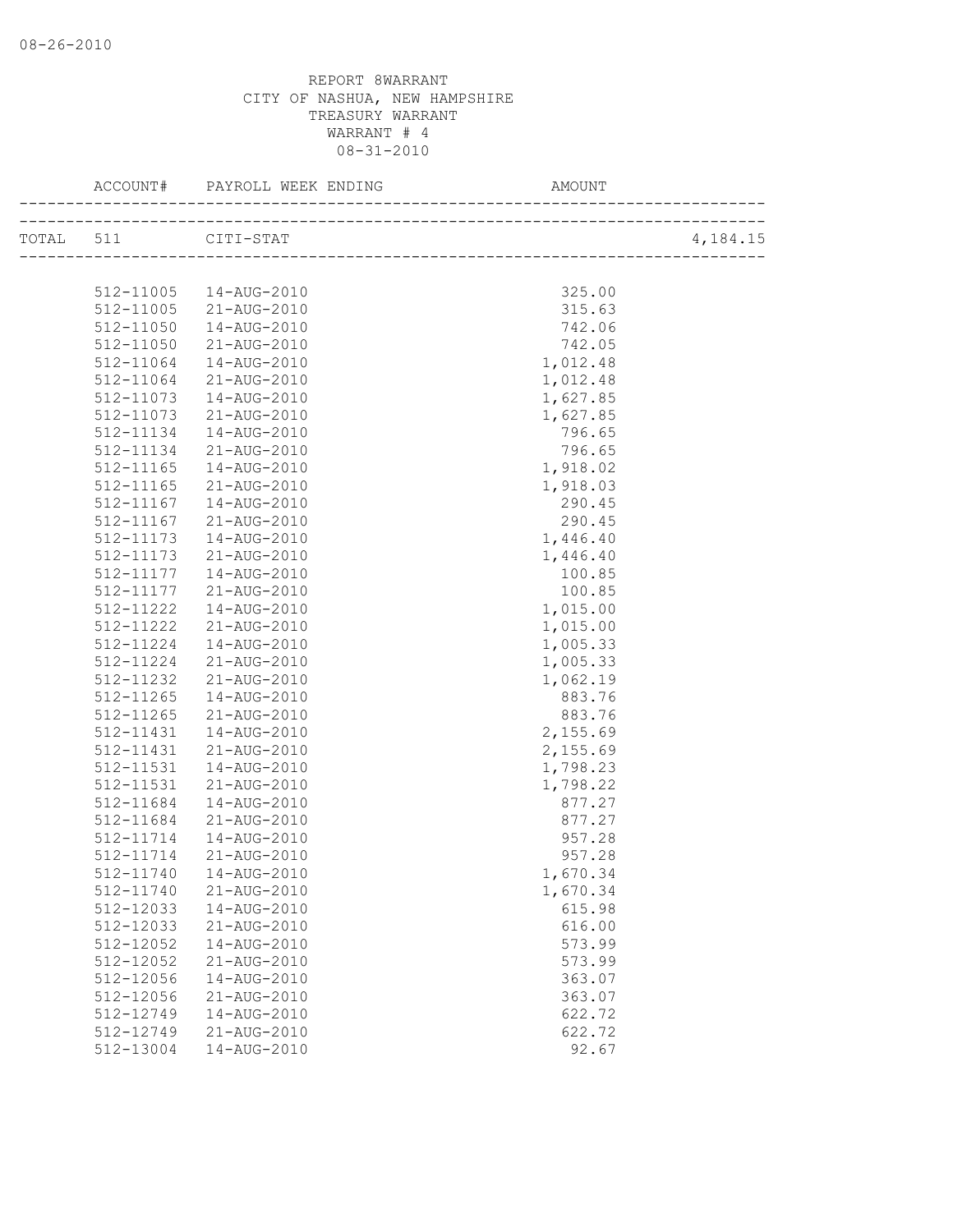|           | ACCOUNT#  | PAYROLL WEEK ENDING    | AMOUNT                    |           |
|-----------|-----------|------------------------|---------------------------|-----------|
|           |           | 512-13004 21-AUG-2010  | 86.26                     |           |
| TOTAL 512 |           | FINANCIAL SERVICES     | _________________________ | 42,828.60 |
|           |           |                        |                           |           |
|           |           | 513-11117  14-AUG-2010 | 1,579.19                  |           |
|           |           | 513-11117 21-AUG-2010  | 1,579.19                  |           |
|           | 513-11171 | 14-AUG-2010            | 2,056.01                  |           |
|           |           | 513-11171 21-AUG-2010  | 2,056.01                  |           |
|           | 513-11213 | 14-AUG-2010            | 1,293.11                  |           |
|           | 513-11213 | 21-AUG-2010            | 1,293.11                  |           |
|           |           | 513-11223  14-AUG-2010 | 774.94                    |           |
|           |           | 513-11223 21-AUG-2010  | 774.94                    |           |
| TOTAL 513 |           | CITY CLERK'S OFFICE    |                           | 11,406.50 |
|           |           |                        |                           |           |
|           | 515-11350 | 14-AUG-2010            | 957.28                    |           |
|           | 515-11350 | 21-AUG-2010            | 957.28                    |           |
|           | 515-11446 | 14-AUG-2010            | 287.63                    |           |
|           | 515-11446 | 21-AUG-2010            | 287.63                    |           |
|           |           | 515-12028  14-AUG-2010 | 696.77                    |           |
|           |           | 515-12028 21-AUG-2010  | 696.76                    |           |
| TOTAL     | 515       | HUMAN RESOURCES        |                           | 3,883.35  |
|           |           |                        |                           |           |
|           |           | 516-11147  14-AUG-2010 | 637.19                    |           |
|           | 516-11147 | 21-AUG-2010            | 637.19                    |           |
|           | 516-11148 | 14-AUG-2010            | 985.60                    |           |
|           | 516-11148 | 21-AUG-2010            | 985.60                    |           |
|           | 516-11459 | 14-AUG-2010            | 1,286.72                  |           |
|           | 516-11459 | 21-AUG-2010            | 1,286.72                  |           |
|           |           | 516-11573  14-AUG-2010 | 939.11                    |           |
|           | 516-11573 | 21-AUG-2010            | 939.11                    |           |
| TOTAL     | 516       | PURCHASING DEPARTMENT  |                           | 7,697.24  |
|           |           |                        |                           |           |
|           | 517-11198 | 14-AUG-2010            | 1,127.96                  |           |
|           | 517-11198 | 21-AUG-2010            | 1,127.96                  |           |
|           | 517-11266 | 14-AUG-2010            | 641.15                    |           |
|           | 517-11266 | 21-AUG-2010            | 641.15                    |           |
|           | 517-11420 | 14-AUG-2010            | 744.15                    |           |
|           | 517-11420 | 21-AUG-2010            | 744.15                    |           |
|           | 517-12063 | 14-AUG-2010            | 296.86                    |           |
|           | 517-12063 | 21-AUG-2010            | 296.86                    |           |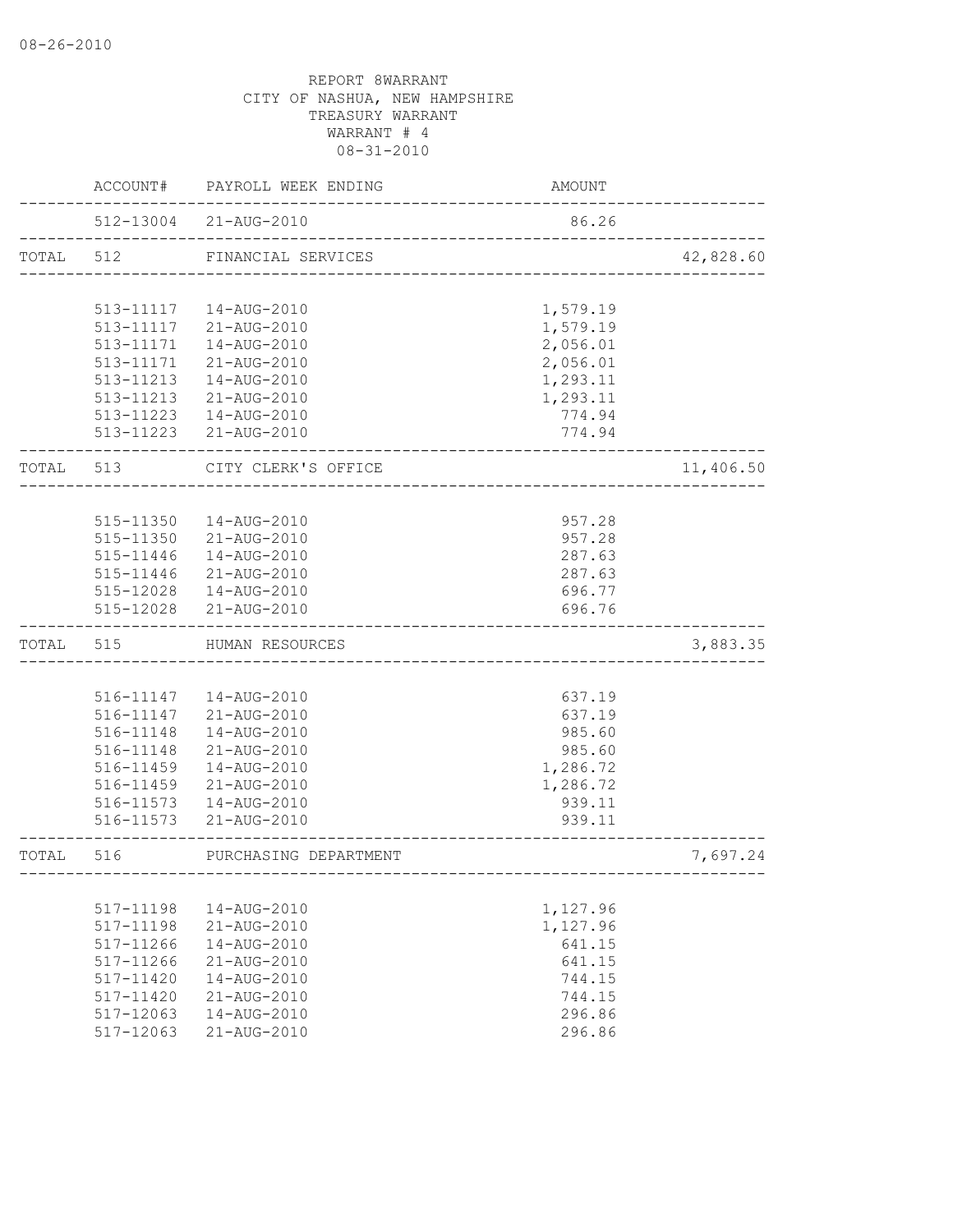|                     | ACCOUNT# PAYROLL WEEK ENDING                                  | AMOUNT                               |           |
|---------------------|---------------------------------------------------------------|--------------------------------------|-----------|
|                     | TOTAL 517 BUILDING MAINT - CITY ADMIN                         |                                      | 5,620.24  |
|                     |                                                               | ____________________________________ |           |
|                     | 519-11014  14-AUG-2010                                        | 1,122.77                             |           |
|                     | 519-11014 21-AUG-2010                                         | 1,122.77                             |           |
|                     | 519-11016  14-AUG-2010                                        | 985.60                               |           |
| 519-11016           | 21-AUG-2010                                                   | 985.60                               |           |
| 519-11017           | 14-AUG-2010                                                   | 824.00                               |           |
| 519-11017           | 21-AUG-2010                                                   | 824.00                               |           |
| 519-11115           | 14-AUG-2010                                                   | 1,986.70                             |           |
| 519-11115           | 21-AUG-2010                                                   | 1,986.69                             |           |
| 519-11146           | 14-AUG-2010                                                   | 858.42                               |           |
| 519-11146           | 21-AUG-2010                                                   | 858.42                               |           |
| 519-11153           | 14-AUG-2010                                                   | 620.56                               |           |
| 519-11153           | 21-AUG-2010                                                   | 620.56                               |           |
| 519-11154           | 14-AUG-2010                                                   | 652.11                               |           |
| 519-11154           | 21-AUG-2010                                                   | 652.11                               |           |
| 519-11205           | 14-AUG-2010                                                   | 815.22                               |           |
| 519-11205           | 21-AUG-2010                                                   | 815.21                               |           |
| 519-11241           | 14-AUG-2010                                                   | 1,408.18                             |           |
|                     | 519-11241 21-AUG-2010                                         | 1,408.18                             |           |
|                     | 519-18006 21-AUG-2010                                         | 375.00                               |           |
| TOTAL 519 ASSESSORS | .___________________________                                  |                                      | 18,922.10 |
|                     |                                                               |                                      |           |
|                     | 520-12077  14-AUG-2010                                        | 275.65                               |           |
|                     | 520-12077 21-AUG-2010<br>------------------------------------ | 275.65                               |           |
|                     | TOTAL 520 HUNT BUILDING                                       |                                      | 551.30    |
|                     |                                                               |                                      |           |
|                     | 522-11127  14-AUG-2010                                        | 1,709.64                             |           |
|                     | 522-11127 21-AUG-2010                                         | 1,709.64                             |           |
| 522-11128           | 14-AUG-2010                                                   | 1,152.83                             |           |
| 522-11128           | 21-AUG-2010                                                   | 1,152.83                             |           |
|                     | 522-11286  14-AUG-2010                                        | 608.85                               |           |
| 522-11286           | 21-AUG-2010                                                   | 608.85                               |           |
| 522-11356           | 14-AUG-2010                                                   | 976.18                               |           |
| 522-11356           | 21-AUG-2010                                                   | 976.17                               |           |
| 522-11429           | 14-AUG-2010                                                   | 1,819.33                             |           |
| 522-11429           | 21-AUG-2010                                                   | 1,819.33                             |           |
| 522-11641           | 14-AUG-2010                                                   | 1,409.39                             |           |
| 522-11641           | 21-AUG-2010                                                   | 1,409.38                             |           |
| 522-11652           | 14-AUG-2010                                                   | 1,489.36                             |           |
| $522 - 11652$       | 21-AUG-2010                                                   | 1,489.36                             |           |
| 522-11721           | 14-AUG-2010                                                   | 1,556.12                             |           |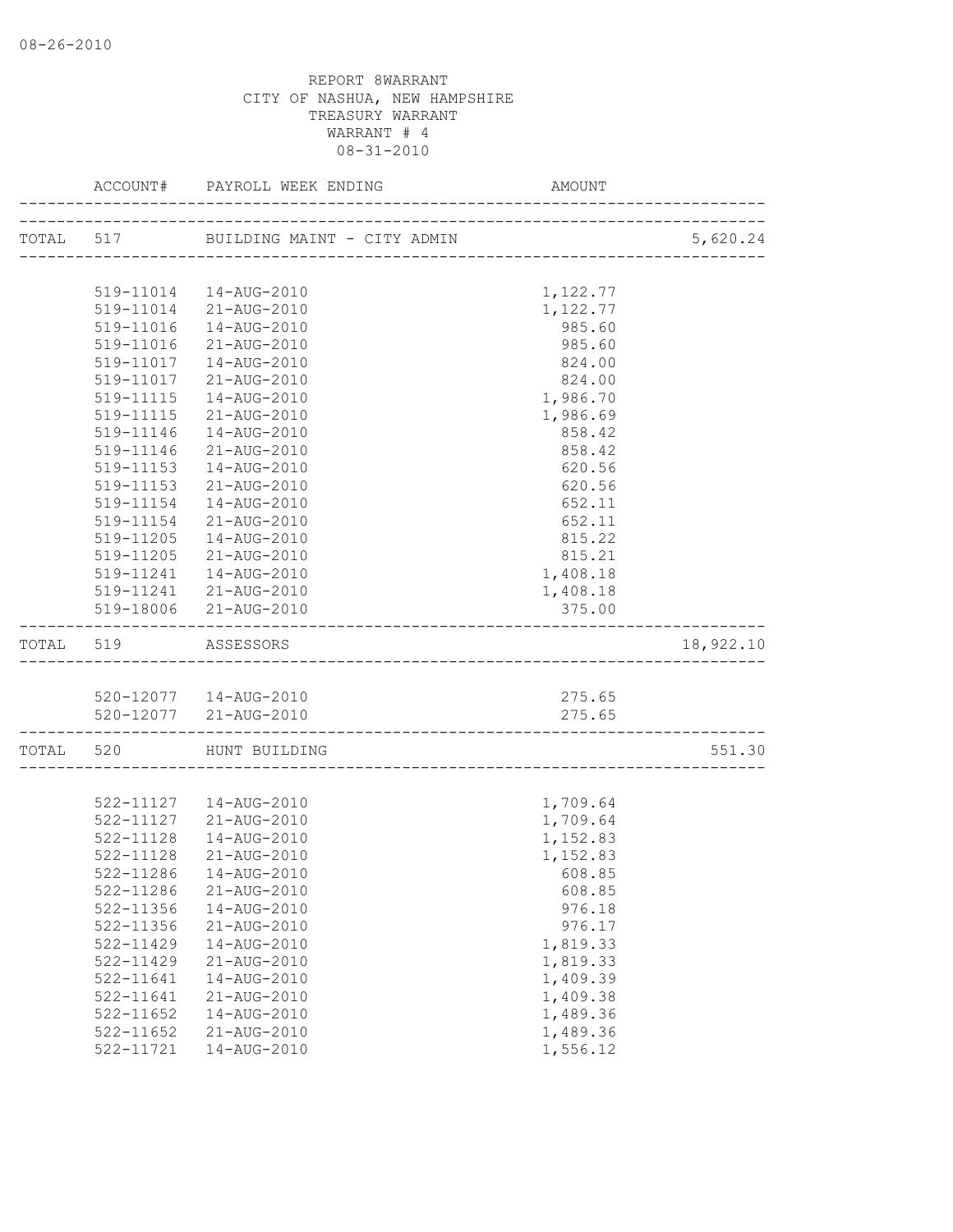|           | ACCOUNT#  | PAYROLL WEEK ENDING    | AMOUNT          |           |
|-----------|-----------|------------------------|-----------------|-----------|
|           | 522-11721 | 21-AUG-2010            | 1,556.11        |           |
|           | 522-11724 | 14-AUG-2010            | 1,370.98        |           |
|           | 522-11724 | 21-AUG-2010            | 1,370.98        |           |
|           | 522-11725 | 14-AUG-2010            | 998.12          |           |
|           | 522-11725 | 21-AUG-2010            | 998.12          |           |
|           | 522-11729 | 14-AUG-2010            | 2,231.12        |           |
|           | 522-11729 | 21-AUG-2010            | 2,231.12        |           |
|           | 522-13004 | 14-AUG-2010            | 275.18          |           |
|           |           | 522-31050 21-AUG-2010  | 177.00          |           |
|           |           |                        | ______________  |           |
| TOTAL 522 |           | INFORMATION TECHNOLOGY | _______________ | 31,095.99 |
|           |           |                        |                 |           |
|           |           | 523-11332  14-AUG-2010 | 1,006.33        |           |
|           |           | 523-11332 21-AUG-2010  | 1,006.33        |           |
| TOTAL 523 |           | GIS                    |                 | 2,012.66  |
|           |           |                        |                 |           |
|           | 531-11065 | 14-AUG-2010            | 1,143.31        |           |
|           | 531-11065 | 21-AUG-2010            | 1,143.31        |           |
|           | 531-11085 | 14-AUG-2010            | 922.04          |           |
|           | 531-11085 | 21-AUG-2010            | 922.04          |           |
|           | 531-11114 | 14-AUG-2010            | 2,355.27        |           |
|           | 531-11114 | 21-AUG-2010            | 2,355.27        |           |
|           | 531-11129 | 14-AUG-2010            | 1,377.79        |           |
|           | 531-11129 | 21-AUG-2010            | 1,377.80        |           |
|           | 531-11164 | 14-AUG-2010            | 1,178.65        |           |
|           | 531-11164 | 21-AUG-2010            | 1,178.65        |           |
|           | 531-11166 | 14-AUG-2010            | 2,023.51        |           |
|           | 531-11166 | 21-AUG-2010            | 2,023.53        |           |
|           | 531-11170 | 14-AUG-2010            | 1,526.03        |           |
|           | 531-11170 | 21-AUG-2010            | 1,526.04        |           |
|           | 531-11201 | 14-AUG-2010            | 682.42          |           |
|           | 531-11201 | 21-AUG-2010            | 682.42          |           |
|           | 531-11203 | 14-AUG-2010            | 1,349.54        |           |
|           | 531-11203 | 21-AUG-2010            | 1,349.54        |           |
|           | 531-11226 | 14-AUG-2010            | 776.25          |           |
|           | 531-11226 | 21-AUG-2010            | 776.25          |           |
|           | 531-11242 | 14-AUG-2010            | 1,158.80        |           |
|           | 531-11242 | 21-AUG-2010            | 1,158.80        |           |
|           | 531-11245 | 14-AUG-2010            | 643.00          |           |
|           | 531-11245 | 21-AUG-2010            | 643.00          |           |
|           | 531-11257 | 14-AUG-2010            | 3,451.85        |           |
|           | 531-11257 | 21-AUG-2010            | 3,451.85        |           |
|           | 531-11287 | 14-AUG-2010            | 846.15          |           |
|           | 531-11287 | 21-AUG-2010            | 846.15          |           |
|           | 531-11398 | 14-AUG-2010            | 646.25          |           |
|           |           |                        |                 |           |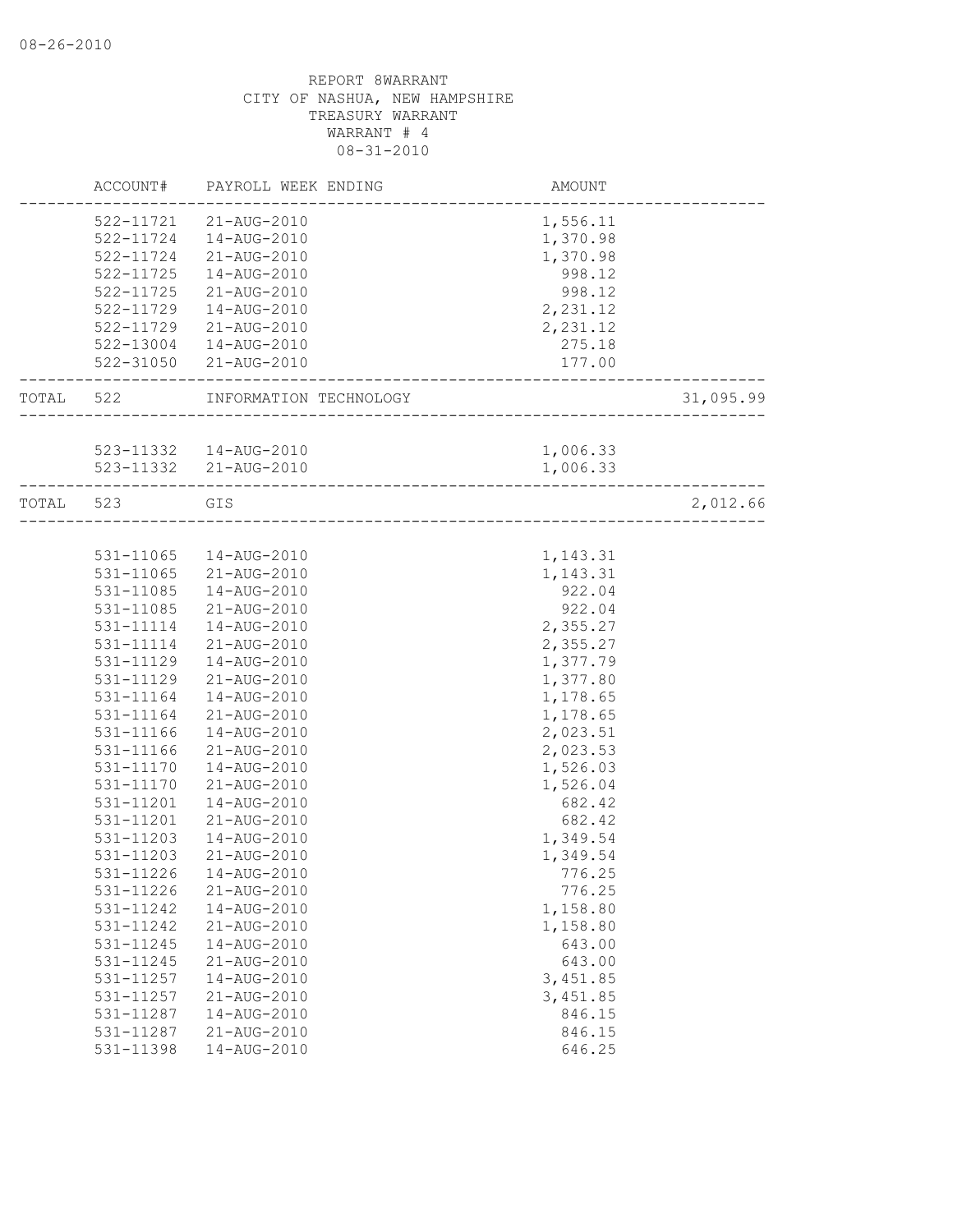| ACCOUNT#               | PAYROLL WEEK ENDING        | AMOUNT                   |
|------------------------|----------------------------|--------------------------|
| 531-11398              | 21-AUG-2010                | 646.25                   |
| 531-11477              | 14-AUG-2010                | 1,384.55                 |
| 531-11477              | 21-AUG-2010                | 1,384.54                 |
| 531-11487              | 14-AUG-2010                | 1,400.35                 |
| 531-11487              | 21-AUG-2010                | 1,400.35                 |
| 531-11495              | 14-AUG-2010                | 1,037.27                 |
| 531-11495              | 21-AUG-2010                | 1,037.27                 |
| 531-11498              | 14-AUG-2010                | 878.19                   |
| 531-11498              | 21-AUG-2010                | 878.18                   |
| 531-11516              | 14-AUG-2010                | 884.57                   |
| 531-11516              | 21-AUG-2010                | 884.57                   |
| 531-11534              | 14-AUG-2010                | 1,496.62                 |
| 531-11534              | 21-AUG-2010                | 1,496.61                 |
| 531-11535              | 14-AUG-2010                | 13,380.90                |
| 531-11535              | 21-AUG-2010                | 13,380.92                |
| 531-11537              | 14-AUG-2010                | 14,485.33                |
| 531-11537              | 21-AUG-2010                | 14,485.32                |
| 531-11538              | 14-AUG-2010                | 922.04                   |
| 531-11538              | 21-AUG-2010                | 922.04                   |
| 531-11539              | 14-AUG-2010                | 1,579.18                 |
| 531-11539              | 21-AUG-2010                | 1,579.19                 |
| 531-11544              | 14-AUG-2010                | 4,268.62                 |
| 531-11544              | 21-AUG-2010                | 4,268.62                 |
| 531-11549              | 14-AUG-2010                | 8,793.41                 |
| 531-11549              | 21-AUG-2010                | 10,625.70                |
| 531-11550              | 14-AUG-2010                | 957.35                   |
| 531-11550              | 21-AUG-2010                | 957.35                   |
| 531-11552              | 14-AUG-2010                | 19,231.01                |
| 531-11552              | 21-AUG-2010                | 7,832.81                 |
| 531-11555              | 14-AUG-2010                | 27,960.00                |
| 531-11555              | 21-AUG-2010                | 41,282.16                |
| 531-11558              | 14-AUG-2010                | 78,609.90                |
| 531-11558              | 21-AUG-2010                | 78,609.90                |
| 531-11561<br>531-11561 | 14-AUG-2010<br>21-AUG-2010 | 14,098.50                |
| 531-11567              | 14-AUG-2010                | 14,098.50<br>34, 187. 11 |
| 531-11567              | 21-AUG-2010                | 34, 187. 13              |
| 531-11569              | 14-AUG-2010                | 1,214.02                 |
| 531-11569              | 21-AUG-2010                | 1,214.02                 |
| 531-11618              | 14-AUG-2010                | 2,118.66                 |
| 531-11618              | 21-AUG-2010                | 2,118.68                 |
| 531-11622              | 14-AUG-2010                | 3,081.18                 |
| 531-11622              | 21-AUG-2010                | 3,081.18                 |
| 531-11634              | 14-AUG-2010                | 716.55                   |
| 531-11634              | 21-AUG-2010                | 716.55                   |
| 531-11636              | 14-AUG-2010                | 998.46                   |
| 531-11636              | 21-AUG-2010                | 998.45                   |
| 531-11664              | 14-AUG-2010                | 1,171.17                 |
|                        |                            |                          |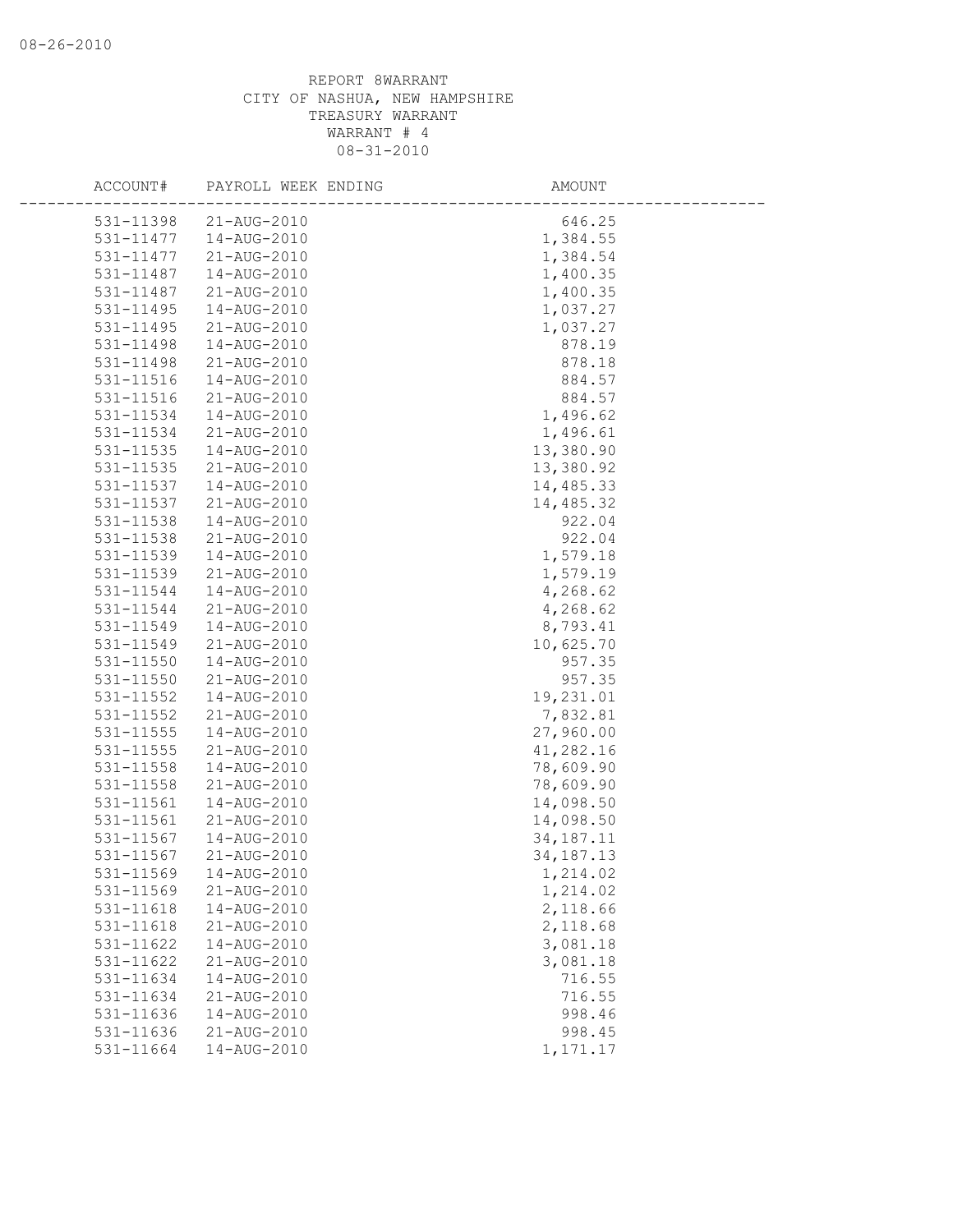|       | ACCOUNT#  | PAYROLL WEEK ENDING    | AMOUNT    |            |
|-------|-----------|------------------------|-----------|------------|
|       | 531-11664 | 21-AUG-2010            | 1,171.17  |            |
|       | 531-11665 | 14-AUG-2010            | 809.40    |            |
|       | 531-11665 | 21-AUG-2010            | 809.40    |            |
|       | 531-11719 | 14-AUG-2010            | 949.27    |            |
|       | 531-11719 | 21-AUG-2010            | 949.27    |            |
|       | 531-11732 | 14-AUG-2010            | 6,004.25  |            |
|       | 531-11732 | 21-AUG-2010            | 5,592.89  |            |
|       | 531-12020 | 14-AUG-2010            | 984.99    |            |
|       | 531-12020 | 21-AUG-2010            | 984.98    |            |
|       | 531-12042 | 14-AUG-2010            | 1,775.85  |            |
|       | 531-12042 | 21-AUG-2010            | 1,800.57  |            |
|       | 531-12066 | 14-AUG-2010            | 708.06    |            |
|       | 531-12066 | 21-AUG-2010            | 708.06    |            |
|       | 531-12068 | 14-AUG-2010            | 771.36    |            |
|       | 531-12068 | 21-AUG-2010            | 771.36    |            |
|       | 531-12071 | 14-AUG-2010            | 266.52    |            |
|       | 531-12071 | 21-AUG-2010            | 266.52    |            |
|       | 531-12119 | 14-AUG-2010            | 1,158.52  |            |
|       | 531-12119 | 21-AUG-2010            | 1,158.52  |            |
|       | 531-13004 | 14-AUG-2010            | 2,959.91  |            |
|       | 531-13004 | 21-AUG-2010            | 3,181.44  |            |
|       | 531-13038 | 14-AUG-2010            | 1,490.42  |            |
|       | 531-13040 | 14-AUG-2010            | 5, 172.48 |            |
|       | 531-13040 | 21-AUG-2010            | 3,574.09  |            |
|       | 531-13044 | 14-AUG-2010            | 1, 112.77 |            |
|       | 531-13044 | 21-AUG-2010            | 1,288.60  |            |
|       | 531-13047 | 14-AUG-2010            | 14,053.71 |            |
|       | 531-13047 | 21-AUG-2010            | 12,381.37 |            |
|       | 531-13048 | 14-AUG-2010            | 6,093.38  |            |
|       | 531-13048 | 21-AUG-2010            | 3,161.76  |            |
|       | 531-17003 | 14-AUG-2010            | 600.00    |            |
|       | 531-17003 | 21-AUG-2010            | 550.00    |            |
| TOTAL | 531       | POLICE DEPARTMENT      |           | 595,717.63 |
|       |           |                        |           |            |
|       |           | 532-11024  14-AUG-2010 | 2,120.48  |            |
|       | 532-11024 | 21-AUG-2010            | 2,120.49  |            |
|       | 532-11036 | 14-AUG-2010            | 1,929.25  |            |
|       | 532-11036 | 21-AUG-2010            | 1,929.25  |            |
|       | 532-11063 | 14-AUG-2010            | 1,439.92  |            |
|       | 532-11063 | 21-AUG-2010            | 1,356.86  |            |
|       | 532-11066 | 14-AUG-2010            | 1,330.14  |            |
|       | 532-11066 | 21-AUG-2010            | 1,439.92  |            |
|       | 532-11069 | 14-AUG-2010            | 2,713.88  |            |
|       | 532-11069 | 21-AUG-2010            | 2,783.36  |            |
|       | 532-11111 | 14-AUG-2010            | 2,229.63  |            |
|       | 532-11111 | 21-AUG-2010            | 2,229.62  |            |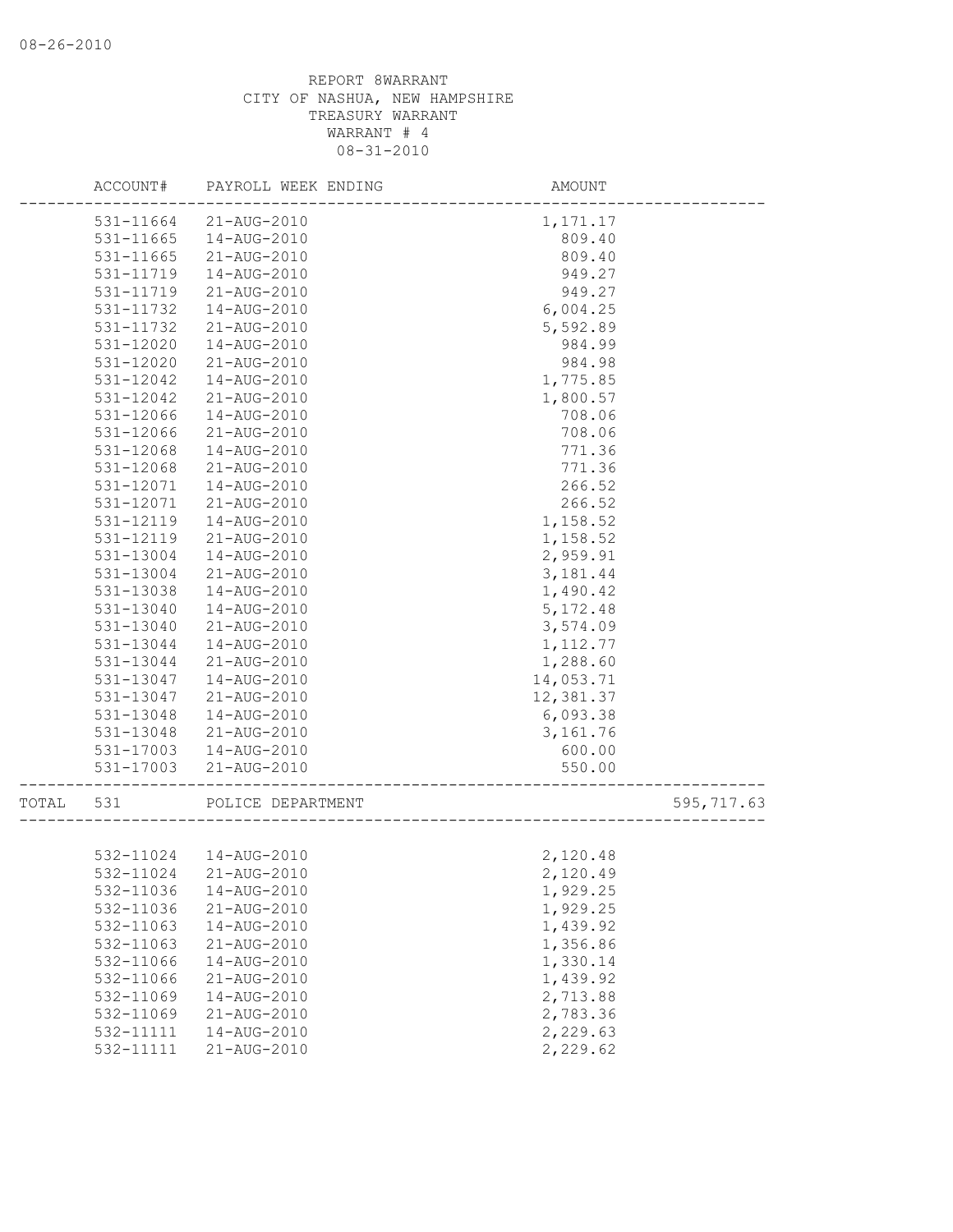| ACCOUNT#     | PAYROLL WEEK ENDING | AMOUNT      |  |
|--------------|---------------------|-------------|--|
| 532-11207    | 14-AUG-2010         | 6,838.59    |  |
| 532-11207    | 21-AUG-2010         | 6,838.59    |  |
| 532-11281    | 14-AUG-2010         | 1,005.79    |  |
| 532-11281    | 21-AUG-2010         | 1,005.79    |  |
| 532-11285    | 14-AUG-2010         | 8,222.77    |  |
| 532-11285    | 21-AUG-2010         | 8,222.79    |  |
| 532-11291    | 14-AUG-2010         | 5,687.00    |  |
| 532-11291    | 21-AUG-2010         | 6,580.56    |  |
| 532-11298    | 14-AUG-2010         | 964.20      |  |
| 532-11298    | 21-AUG-2010         | 1,077.63    |  |
| 532-11300    | 14-AUG-2010         | 36, 127. 43 |  |
| 532-11300    | 21-AUG-2010         | 36,278.54   |  |
| 532-11303    | 14-AUG-2010         | 1,203.00    |  |
| 532-11303    | 21-AUG-2010         | 1,203.00    |  |
| 532-11305    | 14-AUG-2010         | 4,674.70    |  |
| 532-11305    | 21-AUG-2010         | 5,241.85    |  |
| 532-11309    | 14-AUG-2010         | 103,499.82  |  |
| 532-11309    | 21-AUG-2010         | 103, 327.98 |  |
| 532-11660    | 14-AUG-2010         | 1,528.54    |  |
| 532-11660    | 21-AUG-2010         | 1,528.54    |  |
| 532-11663    | 14-AUG-2010         | 1,498.40    |  |
| 532-11663    | 21-AUG-2010         | 1,498.40    |  |
| 532-11666    | 14-AUG-2010         | 1,498.40    |  |
| 532-11666    | 21-AUG-2010         | 1,498.40    |  |
| 532-11669    | 14-AUG-2010         | 1,513.38    |  |
| 532-11669    | 21-AUG-2010         | 1,513.38    |  |
| 532-12070    | 14-AUG-2010         | 35,480.84   |  |
| 532-12070    | 21-AUG-2010         | 37,539.35   |  |
| 532-13003    | 14-AUG-2010         | 179.75      |  |
| 532-13003    | 21-AUG-2010         | 162.48      |  |
| 532-13004    | 14-AUG-2010         | 265.67      |  |
| 532-13004    | 21-AUG-2010         | 1,004.23    |  |
| 532-13018    | 14-AUG-2010         | 4,825.26    |  |
| 532-13018    | 21-AUG-2010         | 4,015.21    |  |
| 532-13024    | 14-AUG-2010         | 1,077.90    |  |
| 532-13024    | 21-AUG-2010         | 92.77       |  |
| $532 - 1305$ | 14-AUG-2010         | 113.43      |  |
| 532-1305     | 21-AUG-2010         | $-453.72$   |  |
| 532-13050    | 14-AUG-2010         | 13,904.26   |  |
| 532-13050    | 21-AUG-2010         | 12,761.56   |  |
| 532-15002    | 21-AUG-2010         | 382.06      |  |
| 532-19231    | 14-AUG-2010         | 1,349.11    |  |
| 532-19231    | 21-AUG-2010         | 1,398.55    |  |
| 532-19232    | 14-AUG-2010         | 2,025.53    |  |
| 532-19232    | 21-AUG-2010         | 2,021.03    |  |
| 532-19233    | $14 - AUG - 2010$   | 2,926.71    |  |
| 532-19233    | 21-AUG-2010         | 2,980.65    |  |
| 532-19234    | 14-AUG-2010         | 1,873.73    |  |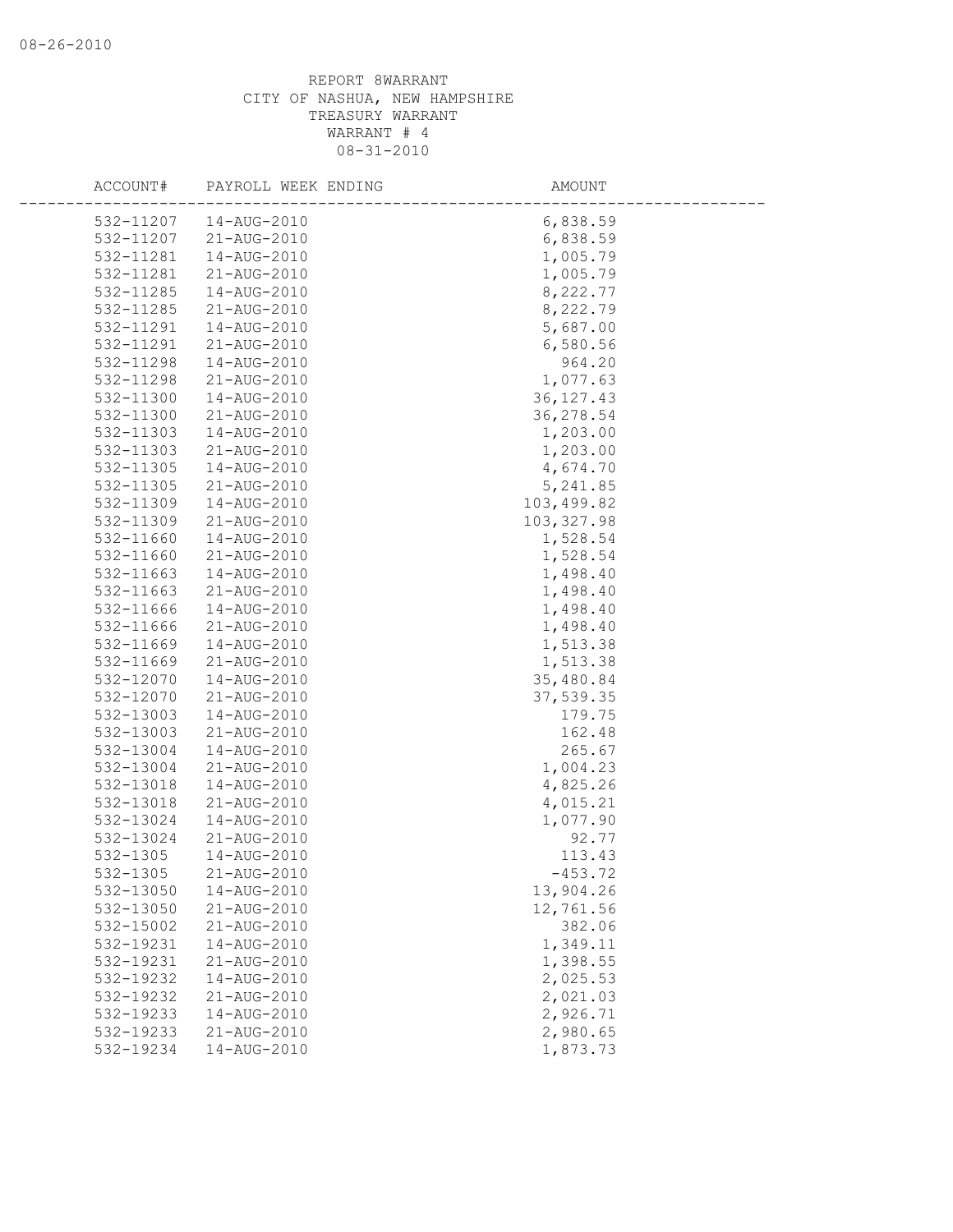|           | ACCOUNT#<br>PAYROLL WEEK ENDING        |                                                   | AMOUNT               |            |  |
|-----------|----------------------------------------|---------------------------------------------------|----------------------|------------|--|
|           |                                        | 532-19234 21-AUG-2010                             | 1,898.45             |            |  |
| TOTAL 532 |                                        | FIRE DEPARTMENT<br>------------------------------ |                      | 501,525.08 |  |
|           |                                        | 535-19230  14-AUG-2010                            | 96.15                |            |  |
|           |                                        | 535-19230 21-AUG-2010                             | 96.15                |            |  |
|           |                                        | 535-31050 21-AUG-2010                             | 80.00                |            |  |
| TOTAL     | 535                                    | EMERGENCY MANAGEMENT                              |                      | 272.30     |  |
|           |                                        |                                                   |                      |            |  |
|           | 536-11200                              | 14-AUG-2010<br>536-11200 21-AUG-2010              | 1,449.60<br>1,449.60 |            |  |
|           |                                        | 536-12137  14-AUG-2010                            | 1,230.12             |            |  |
|           |                                        | 536-12137 21-AUG-2010                             | 1,537.65             |            |  |
|           |                                        | 536-31050 21-AUG-2010                             | 80.00                |            |  |
|           | TOTAL 536                              | CITYWIDE COMMUNICATIONS                           |                      | 5,746.97   |  |
|           |                                        |                                                   |                      |            |  |
|           |                                        | 541-11024  14-AUG-2010                            | 263.04               |            |  |
|           |                                        | 541-11024 21-AUG-2010                             | 263.04               |            |  |
|           | 541-11104                              | 14-AUG-2010                                       | 1,044.26             |            |  |
|           |                                        | 541-11104 21-AUG-2010                             | 1,044.26             |            |  |
|           | 541-11240                              | 14-AUG-2010                                       | 1,503.02             |            |  |
|           | 541-11240                              | 21-AUG-2010                                       | 1,503.01             |            |  |
|           | 541-11346                              | 14-AUG-2010                                       | 435.30               |            |  |
|           | 541-11346                              | 21-AUG-2010                                       | 435.31               |            |  |
|           | 541-31050<br>. _ _ _ _ _ _ _ _ _ _ _ _ | 21-AUG-2010                                       | 80.00                |            |  |
| TOTAL     | 541                                    | COMMUNITY SERVICES DIVISION                       |                      | 6,571.24   |  |
|           |                                        |                                                   |                      |            |  |
|           |                                        | 542-11024  14-AUG-2010                            | 657.59               |            |  |
|           |                                        | 542-11024 21-AUG-2010                             | 657.59               |            |  |
|           | 542-11426                              | 14-AUG-2010                                       | 1,404.69             |            |  |
|           | 542-11426                              | 21-AUG-2010                                       | 1,404.69             |            |  |
|           | 542-11484                              | 14-AUG-2010                                       | 108.00               |            |  |
|           | 542-11484                              | 21-AUG-2010                                       | 160.00               |            |  |
|           | 542-11584                              | 14-AUG-2010                                       | 3,787.06             |            |  |
|           | 542-11584                              | 21-AUG-2010                                       | 3,787.06             |            |  |
|           | 542-12044                              | 14-AUG-2010                                       | 159.90               |            |  |
|           | 542-12044                              | 21-AUG-2010                                       | 121.21               |            |  |
|           | 542-12109                              | 14-AUG-2010                                       | 68.00                |            |  |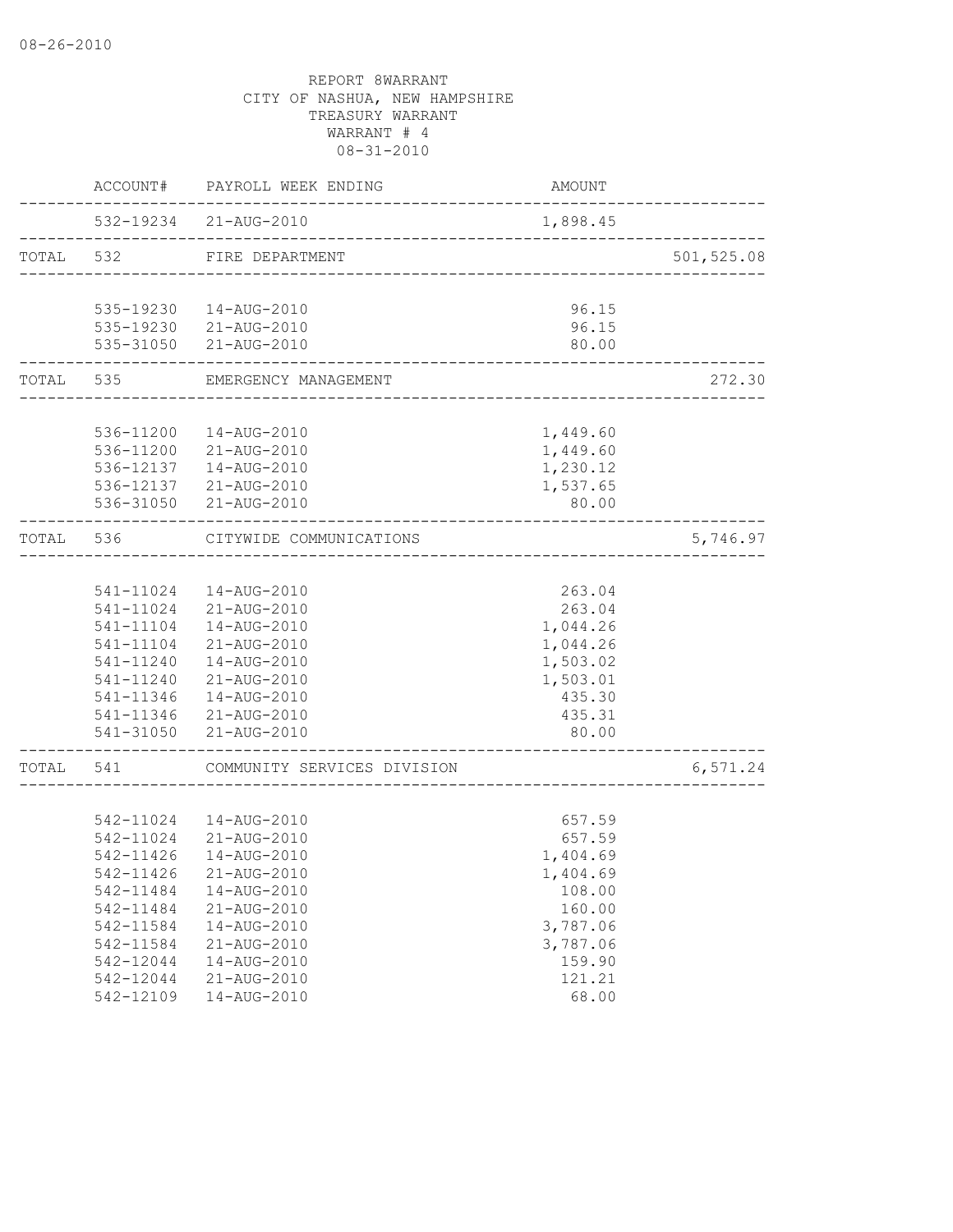|           | ACCOUNT#      | PAYROLL WEEK ENDING        | AMOUNT                                 |           |
|-----------|---------------|----------------------------|----------------------------------------|-----------|
| TOTAL 542 |               | COMMUNITY HEALTH           |                                        | 12,315.79 |
|           |               |                            | -------------------------------------- |           |
|           | 543-11380     | 14-AUG-2010                | 988.21                                 |           |
|           | 543-11380     | 21-AUG-2010                | 988.21                                 |           |
|           | 543-11438     | 14-AUG-2010                | 1,324.89                               |           |
|           | 543-11438     | 21-AUG-2010                | 1,324.88                               |           |
|           | 543-11602     | 14-AUG-2010                | 909.84                                 |           |
|           | 543-11602     | 21-AUG-2010                | 909.84                                 |           |
|           | $543 - 11604$ | 14-AUG-2010                | 1,573.64                               |           |
|           | 543-11604     | 21-AUG-2010                | 1,573.64                               |           |
|           | 543-11605     | 14-AUG-2010                | 985.14                                 |           |
|           | 543-11605     | 21-AUG-2010                | 985.14                                 |           |
|           | 543-31050     | 21-AUG-2010                | 114.00                                 |           |
| TOTAL 543 |               | ENVIRONMENTAL HEALTH DEPT. | _______________                        | 11,677.43 |
|           |               |                            |                                        |           |
|           | 544-11008     | 14-AUG-2010                | 766.46                                 |           |
|           | 544-11008     | 21-AUG-2010                | 766.46                                 |           |
|           | 544-11099     | 14-AUG-2010                | 1,475.35                               |           |
|           | 544-11099     | 21-AUG-2010                | 1,787.85                               |           |
|           | 544-11112     | 14-AUG-2010                | 877.27                                 |           |
|           | 544-11112     | 21-AUG-2010                | 877.27                                 |           |
|           | 544-11367     | 14-AUG-2010                | 858.43                                 |           |
|           | 544-11367     | 21-AUG-2010                | 858.43                                 |           |
|           | 544-11777     | 14-AUG-2010                | 1,328.18                               |           |
|           | 544-11777     | 21-AUG-2010                | 1,328.18                               |           |
|           | 544-12101     | 14-AUG-2010                | 441.56                                 |           |
|           | 544-12101     | 21-AUG-2010                | 441.56                                 |           |
|           | 544-31050     | 21-AUG-2010                | 80.00                                  |           |
|           |               | WELFARE ADMINISTRATION     |                                        | 11,887.00 |
| TOTAL 544 |               |                            |                                        |           |
|           |               |                            |                                        |           |
|           |               | 551-11024  14-AUG-2010     | 639.71                                 |           |
|           |               | 551-11024 21-AUG-2010      | 639.71                                 |           |
|           | 551-11028     | 14-AUG-2010                | 557.83                                 |           |
|           | 551-11028     | 21-AUG-2010                | 557.83                                 |           |
|           | 551-11057     | 14-AUG-2010                | 920.69                                 |           |
|           | 551-11057     | 21-AUG-2010                | 920.70                                 |           |
|           | 551-11094     | 14-AUG-2010                | 313.79                                 |           |
|           | 551-11094     | 21-AUG-2010                | 313.79                                 |           |
|           | 551-11097     | 14-AUG-2010                | 1,101.98                               |           |
|           | 551-11097     | 21-AUG-2010                | 1,101.98                               |           |
|           | 551-11211     | 14-AUG-2010                | 632.11                                 |           |
|           | 551-11211     | 21-AUG-2010                | 632.11                                 |           |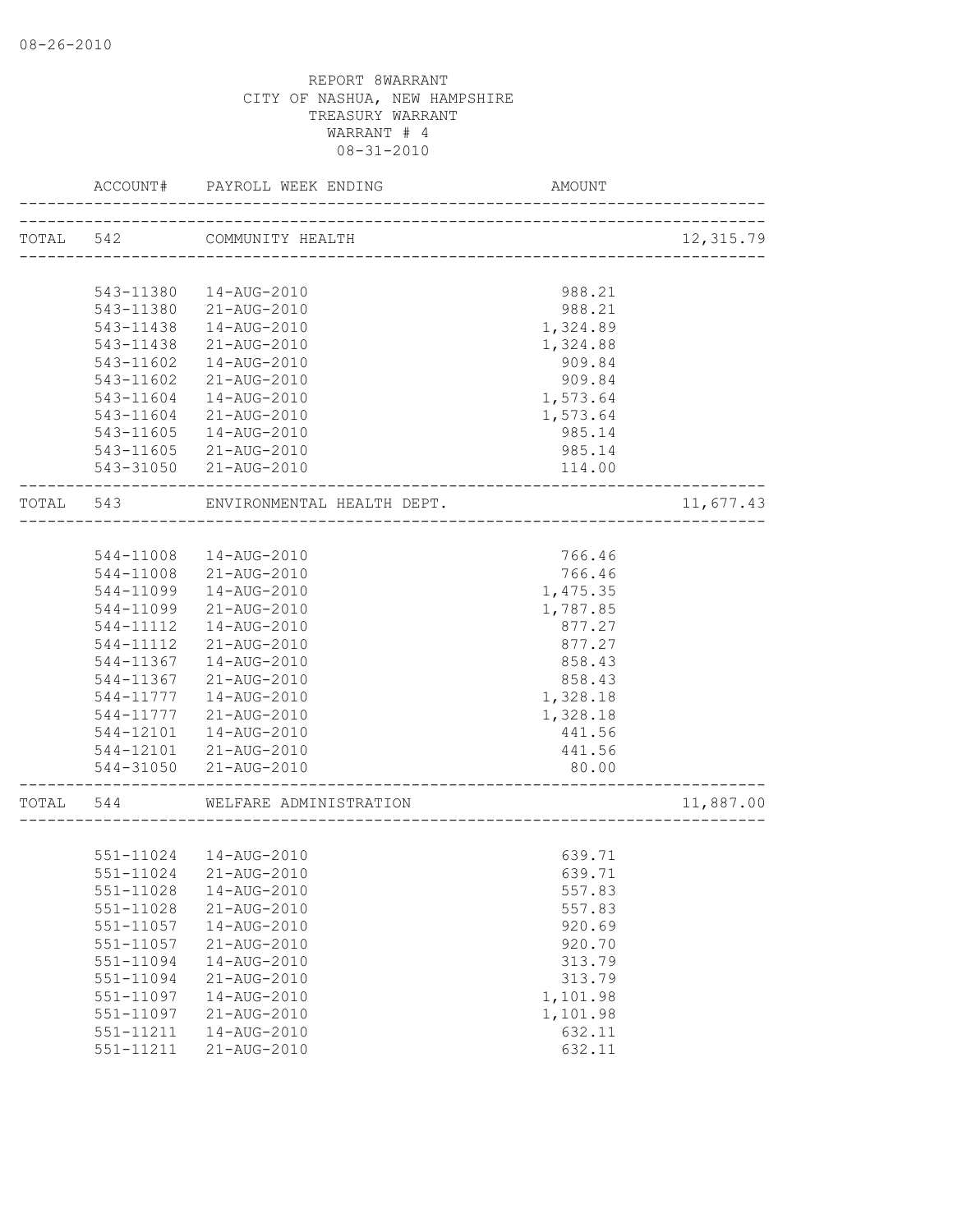|           | ACCOUNT#  | PAYROLL WEEK ENDING            | AMOUNT    |           |
|-----------|-----------|--------------------------------|-----------|-----------|
|           | 551-11249 | 14-AUG-2010                    | 1,320.01  |           |
|           | 551-11249 | 21-AUG-2010                    | 1,320.01  |           |
|           | 551-11268 | 14-AUG-2010                    | 650.13    |           |
|           | 551-11268 | 21-AUG-2010                    | 650.13    |           |
|           | 551-11273 | 14-AUG-2010                    | 1,735.80  |           |
|           | 551-11273 | 21-AUG-2010                    | 1,735.80  |           |
|           | 551-11435 | 14-AUG-2010                    | 936.74    |           |
|           | 551-11435 | 21-AUG-2010                    | 936.74    |           |
|           | 551-11462 | 14-AUG-2010                    | 1,059.21  |           |
|           | 551-11462 | 21-AUG-2010                    | 1,059.21  |           |
|           | 551-11638 | 14-AUG-2010                    | 1,212.06  |           |
|           | 551-11638 | 21-AUG-2010                    | 1,212.06  |           |
|           | 551-13004 | 14-AUG-2010                    | 307.83    |           |
|           | 551-13004 | 21-AUG-2010                    | 707.31    |           |
|           | 551-91010 | 21-AUG-2010                    | 1,390.00  |           |
| TOTAL 551 |           | PUBLIC WORKS DIV & ENGINEERING |           | 24,565.27 |
|           |           | -----------------------------  |           |           |
|           | 552-11024 | 14-AUG-2010                    | 706.27    |           |
|           | 552-11024 | 21-AUG-2010                    | 706.27    |           |
|           | 552-11077 | 14-AUG-2010                    | 1,331.47  |           |
|           | 552-11077 | 21-AUG-2010                    | 1,331.47  |           |
|           | 552-11087 | 14-AUG-2010                    | 821.61    |           |
|           | 552-11087 | 21-AUG-2010                    | 821.60    |           |
|           | 552-11143 | 14-AUG-2010                    | 858.40    |           |
|           | 552-11143 | 21-AUG-2010                    | 858.40    |           |
|           | 552-11324 | 14-AUG-2010                    | 3, 177.63 |           |
|           | 552-11324 | 21-AUG-2010                    | 4,236.84  |           |
|           | 552-11339 | 14-AUG-2010                    | 2,959.28  |           |
|           | 552-11339 | 21-AUG-2010                    | 2,944.00  |           |
|           | 552-11342 | 14-AUG-2010                    | 772.80    |           |
|           | 552-11342 | 21-AUG-2010                    | 772.80    |           |
|           | 552-11343 | 14-AUG-2010                    | 2,617.20  |           |
|           | 552-11343 | 21-AUG-2010                    | 2,614.80  |           |
|           | 552-11407 | 14-AUG-2010                    | 5,347.20  |           |
|           | 552-11407 | 21-AUG-2010                    | 5,347.20  |           |
|           | 552-11492 | 14-AUG-2010                    | 817.60    |           |
|           | 552-11492 | 21-AUG-2010                    | 817.60    |           |
|           | 552-11562 | 14-AUG-2010                    | 441.54    |           |
|           | 552-11562 | 21-AUG-2010                    | 420.52    |           |
|           | 552-11580 | 14-AUG-2010                    | 1,014.70  |           |
|           | 552-11580 | 21-AUG-2010                    | 1,014.70  |           |
|           | 552-11672 | 14-AUG-2010                    | 1,489.36  |           |
|           | 552-11672 | 21-AUG-2010                    | 1,489.36  |           |
|           | 552-11750 | 14-AUG-2010                    | 790.96    |           |
|           | 552-11750 | 21-AUG-2010                    | 794.16    |           |
|           | 552-12156 | 14-AUG-2010                    | 4,897.50  |           |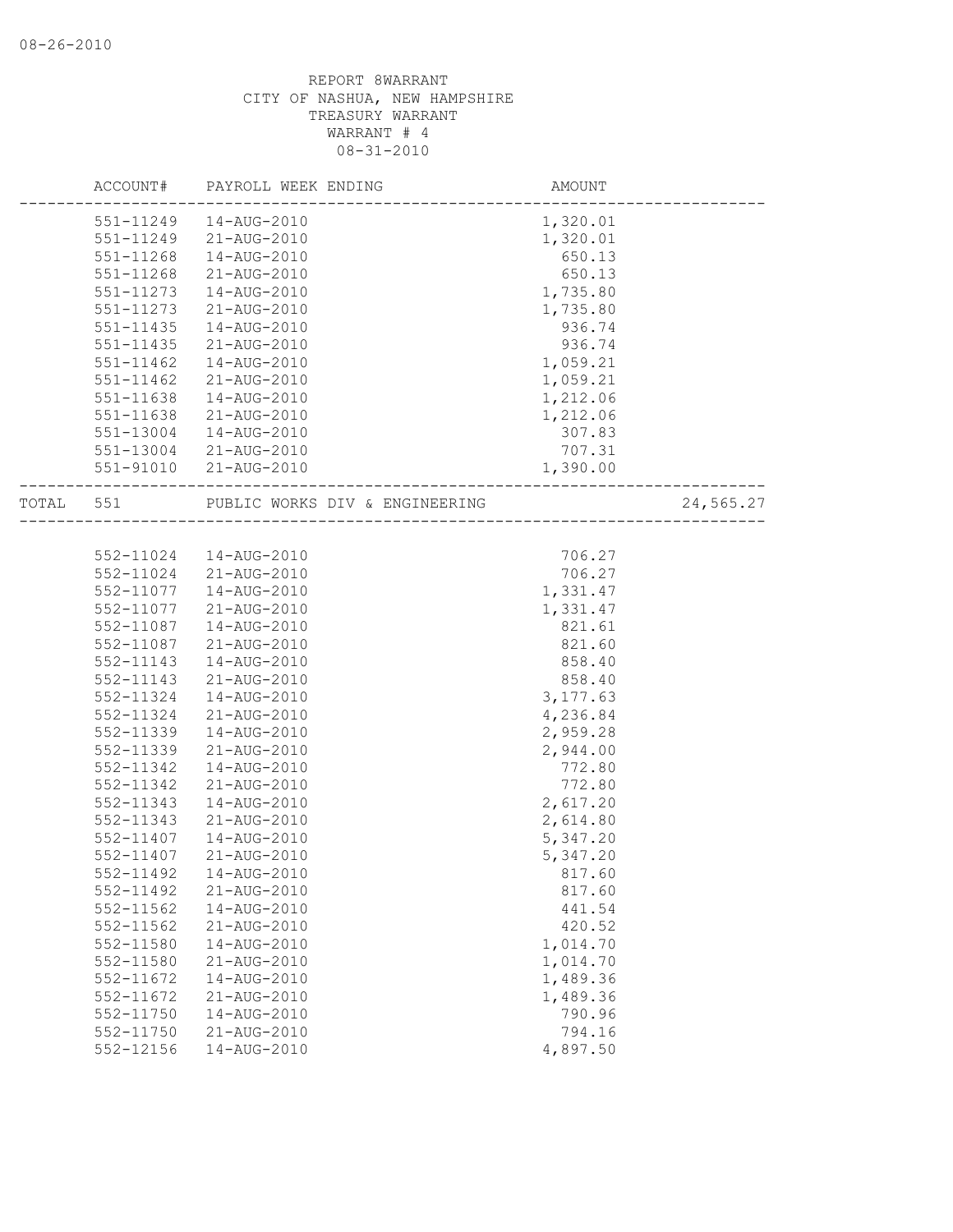|       | ACCOUNT#  | PAYROLL WEEK ENDING  | AMOUNT    |           |
|-------|-----------|----------------------|-----------|-----------|
|       | 552-12156 | 21-AUG-2010          | 4,375.00  |           |
|       | 552-12159 | 14-AUG-2010          | 3,704.50  |           |
|       | 552-12159 | 21-AUG-2010          | 3,490.50  |           |
|       | 552-12162 | 14-AUG-2010          | 1,633.00  |           |
|       | 552-12162 | 21-AUG-2010          | 1,242.75  |           |
|       | 552-12186 | 14-AUG-2010          | 1,466.75  |           |
|       | 552-12186 | 21-AUG-2010          | 1,566.25  |           |
|       | 552-12192 | 14-AUG-2010          | 1,695.25  |           |
|       | 552-12192 | 21-AUG-2010          | 2,219.50  |           |
|       | 552-13004 | 14-AUG-2010          | 3,399.60  |           |
|       | 552-13004 | 21-AUG-2010          | 3, 315.83 |           |
|       | 552-17002 | 14-AUG-2010          | 500.00    |           |
|       | 552-31050 | 21-AUG-2010          | 34.00     |           |
| TOTAL | 552       | PARKS AND RECREATION |           | 80,856.17 |
|       |           |                      |           |           |
|       | 553-11024 | 14-AUG-2010          | 344.49    |           |
|       | 553-11024 | 21-AUG-2010          | 362.87    |           |
|       | 553-11078 | 14-AUG-2010          | 1,533.32  |           |
|       | 553-11078 | 21-AUG-2010          | 1,533.32  |           |
|       | 553-11098 | 14-AUG-2010          | 1,038.42  |           |
|       | 553-11098 | 21-AUG-2010          | 1,038.42  |           |
|       | 553-11169 | 14-AUG-2010          | 1,071.44  |           |
|       | 553-11169 | 21-AUG-2010          | 1,071.44  |           |
|       | 553-11192 | 14-AUG-2010          | 977.06    |           |
|       | 553-11192 | 21-AUG-2010          | 977.06    |           |
|       | 553-11279 | 14-AUG-2010          | 6,008.80  |           |
|       | 553-11279 | 21-AUG-2010          | 6,562.41  |           |
|       | 553-11327 | 14-AUG-2010          | 4,236.83  |           |
|       | 553-11327 | 21-AUG-2010          | 26,698.21 |           |
|       | 553-11375 | 14-AUG-2010          | 884.08    |           |
|       | 553-11375 | 21-AUG-2010          | 884.08    |           |
|       | 553-11465 | 14-AUG-2010          | 3,270.40  |           |
|       | 553-11465 | 21-AUG-2010          | 3,270.40  |           |
|       | 553-11474 | 14-AUG-2010          | 3,770.41  |           |
|       | 553-11474 | 21-AUG-2010          | 3,770.40  |           |
|       | 553-11475 | 14-AUG-2010          | 1,911.20  |           |
|       | 553-11475 | 21-AUG-2010          | 1,911.20  |           |
|       | 553-11630 | 14-AUG-2010          | 1,579.21  |           |
|       | 553-11630 | 21-AUG-2010          | 1,579.20  |           |
|       | 553-11631 | 14-AUG-2010          | 801.60    |           |
|       | 553-11631 | 21-AUG-2010          | 801.60    |           |
|       | 553-11648 | 14-AUG-2010          | 941.71    |           |
|       | 553-11648 | 21-AUG-2010          | 901.13    |           |
|       | 553-11678 | 14-AUG-2010          | 1,485.69  |           |
|       | 553-11678 | 21-AUG-2010          | 1,485.69  |           |
|       | 553-11759 | 14-AUG-2010          | 14,625.62 |           |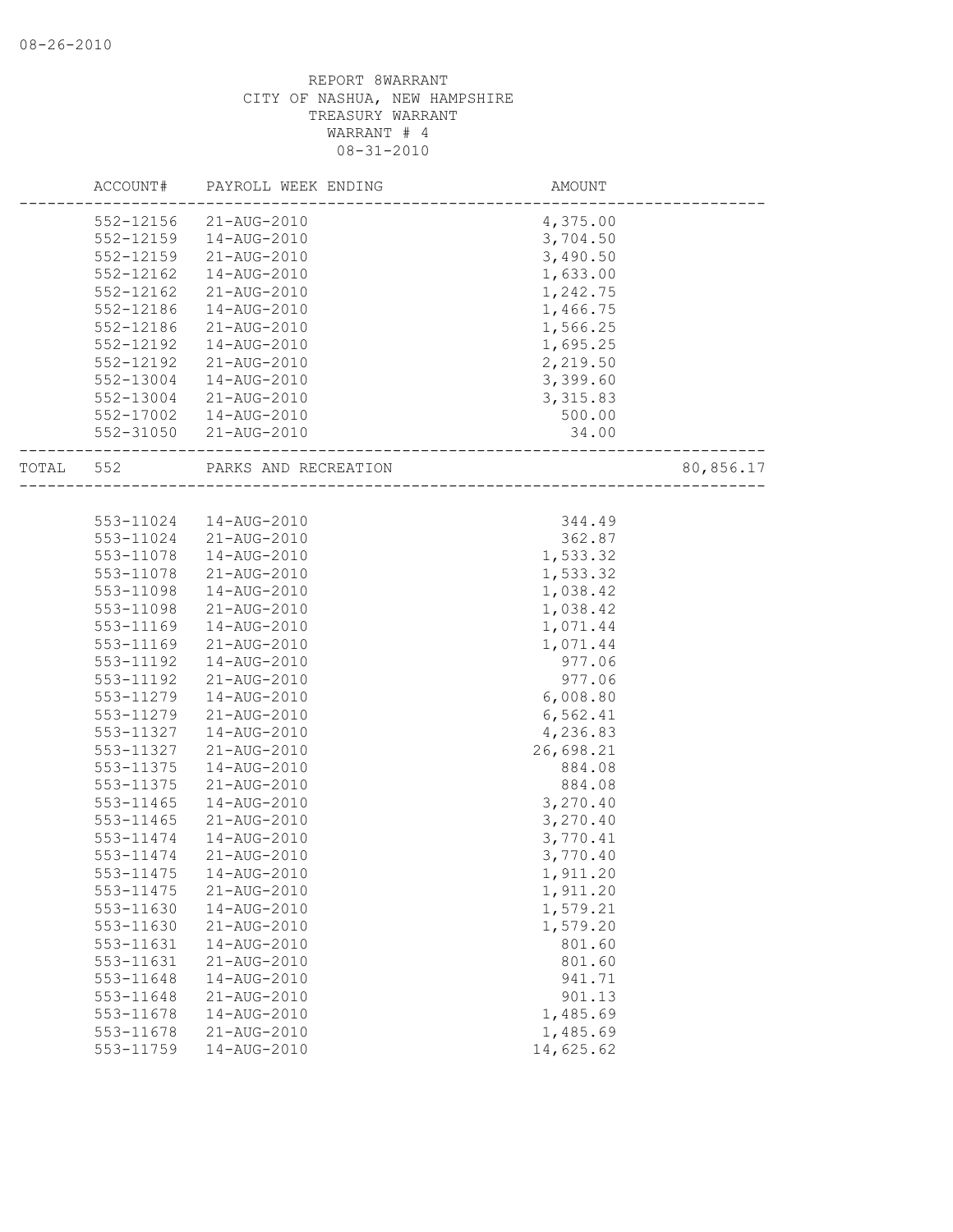|       | ACCOUNT#                   | PAYROLL WEEK ENDING        | AMOUNT         |            |
|-------|----------------------------|----------------------------|----------------|------------|
|       | 553-11759                  | 21-AUG-2010                | 14,219.21      |            |
|       | 553-11771                  | 14-AUG-2010                | 929.60         |            |
|       | 553-11771                  | 21-AUG-2010                | 1,859.20       |            |
|       | 553-13004                  | 14-AUG-2010                | 678.02         |            |
|       | 553-13004                  | 21-AUG-2010                | 1,140.47       |            |
|       | 553-17008                  | 14-AUG-2010                | 900.00         |            |
|       | 553-17008                  | 21-AUG-2010                | 900.00         |            |
| TOTAL | 553                        | STREET DEPARTMENT          |                | 117,954.21 |
|       |                            |                            |                |            |
|       | 555-11024                  | 14-AUG-2010                | 344.49         |            |
|       | 555-11024                  | 21-AUG-2010                | 362.87         |            |
|       | 555-11058                  | 14-AUG-2010                | 1,014.70       |            |
|       | 555-11058                  | 21-AUG-2010                | 1,014.70       |            |
|       | 555-11461                  | 14-AUG-2010                | 1,533.60       |            |
|       | 555-11461                  | 21-AUG-2010                | 1,533.61       |            |
|       | 555-11505                  | 14-AUG-2010                | 1,219.71       |            |
|       | 555-11505                  | 21-AUG-2010                | 1,219.71       |            |
|       | 555-11639                  | 14-AUG-2010                | 817.60         |            |
|       | 555-11639                  | 21-AUG-2010                | 817.60         |            |
|       | 555-11640                  | 14-AUG-2010                | 784.00         |            |
|       | 555-11640                  | 21-AUG-2010                | 761.60         |            |
|       | 555-11738                  | 14-AUG-2010                | 1,955.20       |            |
|       | 555-11738                  | 21-AUG-2010                | 1,955.20       |            |
|       | 555-11745                  | 14-AUG-2010                | 812.80         |            |
|       | 555-11745                  | 21-AUG-2010                | 812.80         |            |
|       | 555-11746                  | 14-AUG-2010                | 1,173.51       |            |
|       | 555-11746                  | 21-AUG-2010                | 1,173.51       |            |
|       | 555-13004                  | 14-AUG-2010                | 1,089.14       |            |
|       | 555-13004                  | 21-AUG-2010                | 965.13         |            |
|       | 555-13068                  | 14-AUG-2010                | 258.13         |            |
|       | 555-13068                  | 21-AUG-2010                | 257.27         |            |
| TOTAL | 555                        | TRAFFIC DEPARTMENT         |                | 21,876.88  |
|       |                            |                            |                |            |
|       |                            | 557-11024  14-AUG-2010     | 639.71         |            |
|       | 557-11024                  | 21-AUG-2010                | 639.71         |            |
|       | 557-11161                  | 14-AUG-2010                | 1,268.16       |            |
|       | 557-11161                  | 21-AUG-2010                | 1,268.16       |            |
|       | $557 - 11751$<br>557-11751 | 14-AUG-2010<br>21-AUG-2010 | 70.41<br>70.41 |            |
| TOTAL | 557                        | PARKING LOTS               |                | 3,956.56   |
|       |                            |                            |                |            |
|       |                            | 561-11345  14-AUG-2010     | 1,240.90       |            |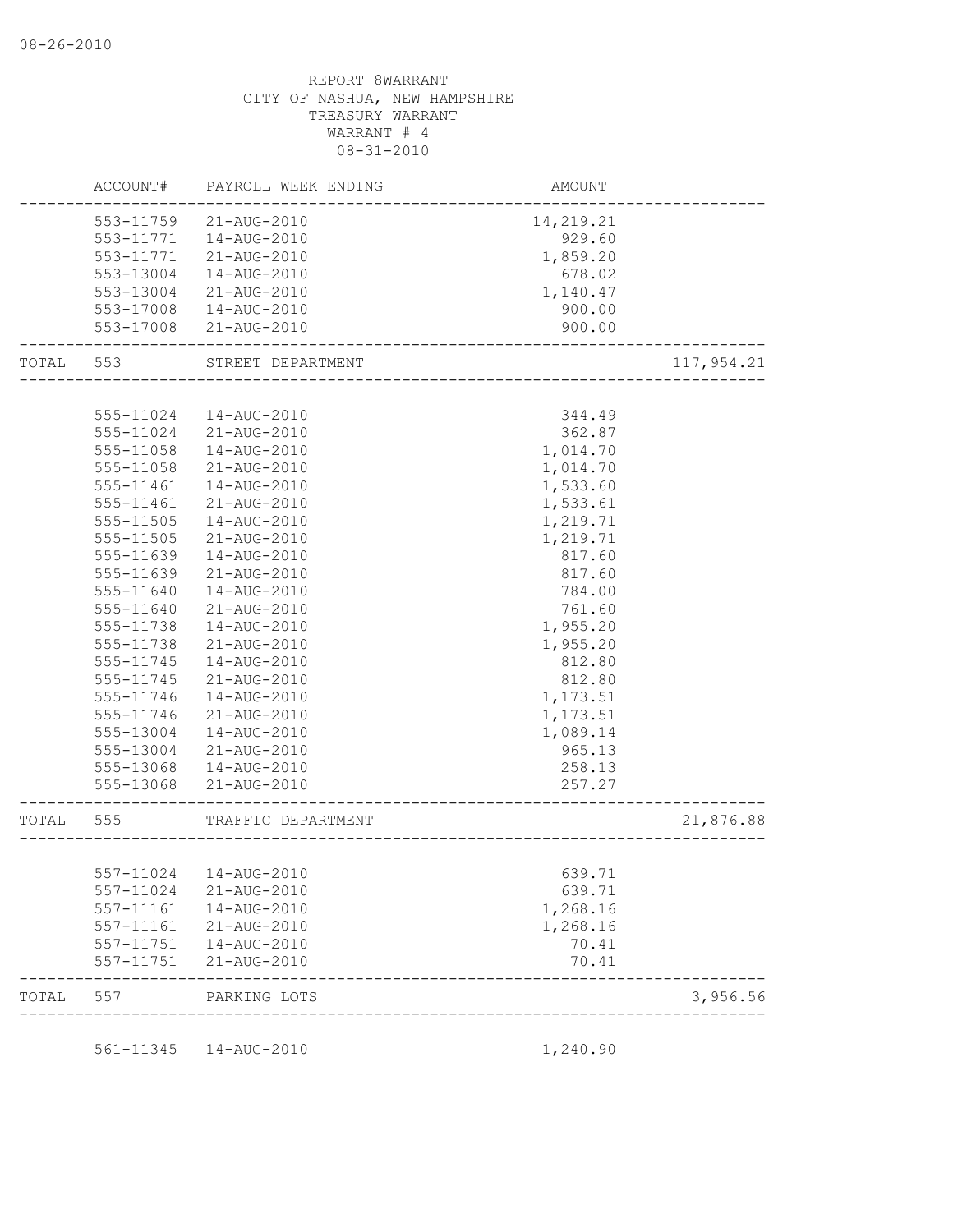|       | ACCOUNT#  | PAYROLL WEEK ENDING    | <b>AMOUNT</b> |          |
|-------|-----------|------------------------|---------------|----------|
|       | 561-11345 | 21-AUG-2010            | 1,240.90      |          |
|       | 561-11651 | 14-AUG-2010            | 885.76        |          |
|       | 561-11651 | 21-AUG-2010            | 885.76        |          |
|       | 561-11658 | 14-AUG-2010            | 1,075.61      |          |
|       | 561-11658 | 21-AUG-2010            | 1,075.61      |          |
|       | 561-12153 | 14-AUG-2010            | 1,700.00      |          |
|       | 561-12153 | 21-AUG-2010            | 1,720.00      |          |
|       | 561-91010 | 21-AUG-2010            | 100.00        |          |
| TOTAL | 561       | EDGEWOOD CEMETERY      |               | 9,924.54 |
|       | 563-11345 | 14-AUG-2010            | 1,193.50      |          |
|       | 563-11345 | 21-AUG-2010            | 1,193.50      |          |
|       | 563-11651 | 14-AUG-2010            | 788.59        |          |
|       | 563-11651 | 21-AUG-2010            | 788.59        |          |
|       | 563-11657 | 14-AUG-2010            | 985.56        |          |
|       | 563-11657 | 21-AUG-2010            | 985.56        |          |
|       | 563-12153 | 14-AUG-2010            | 800.00        |          |
|       | 563-12153 |                        |               |          |
|       |           | 21-AUG-2010            | 762.50        |          |
| TOTAL | 563       | WOODLAWN CEMETERY      |               | 7,497.80 |
|       |           |                        |               |          |
|       |           | 571-11174  14-AUG-2010 | 639.71        |          |
|       |           | 571-11174 21-AUG-2010  | 639.71        |          |
|       |           | 571-11237  14-AUG-2010 | 1,999.68      |          |
|       |           | 571-11237 21-AUG-2010  | 1,999.68      |          |
| TOTAL | 571       | COMMUNITY DEVELOPMENT  |               | 5,278.78 |
|       |           |                        |               |          |
|       | 572-11024 | 14-AUG-2010            | 672.17        |          |
|       | 572-11024 | 21-AUG-2010            | 672.17        |          |
|       | 572-11215 | 14-AUG-2010            | 3,727.01      |          |
|       | 572-11215 | 21-AUG-2010            | 3,727.01      |          |
|       | 572-11238 | 14-AUG-2010            | 882.38        |          |
|       | 572-11238 | 21-AUG-2010            | 882.38        |          |
|       | 572-11450 | 14-AUG-2010            | 1,771.19      |          |
|       | 572-11450 | 21-AUG-2010            | 1,771.19      |          |
|       | 572-11522 | 14-AUG-2010            | 858.42        |          |
|       | 572-11522 | 21-AUG-2010            | 858.42        |          |
|       | 572-11525 | 14-AUG-2010            | 1,058.00      |          |
|       | 572-11525 | 21-AUG-2010            | 1,058.00      |          |
|       | 572-58005 | 14-AUG-2010            | 200.00        |          |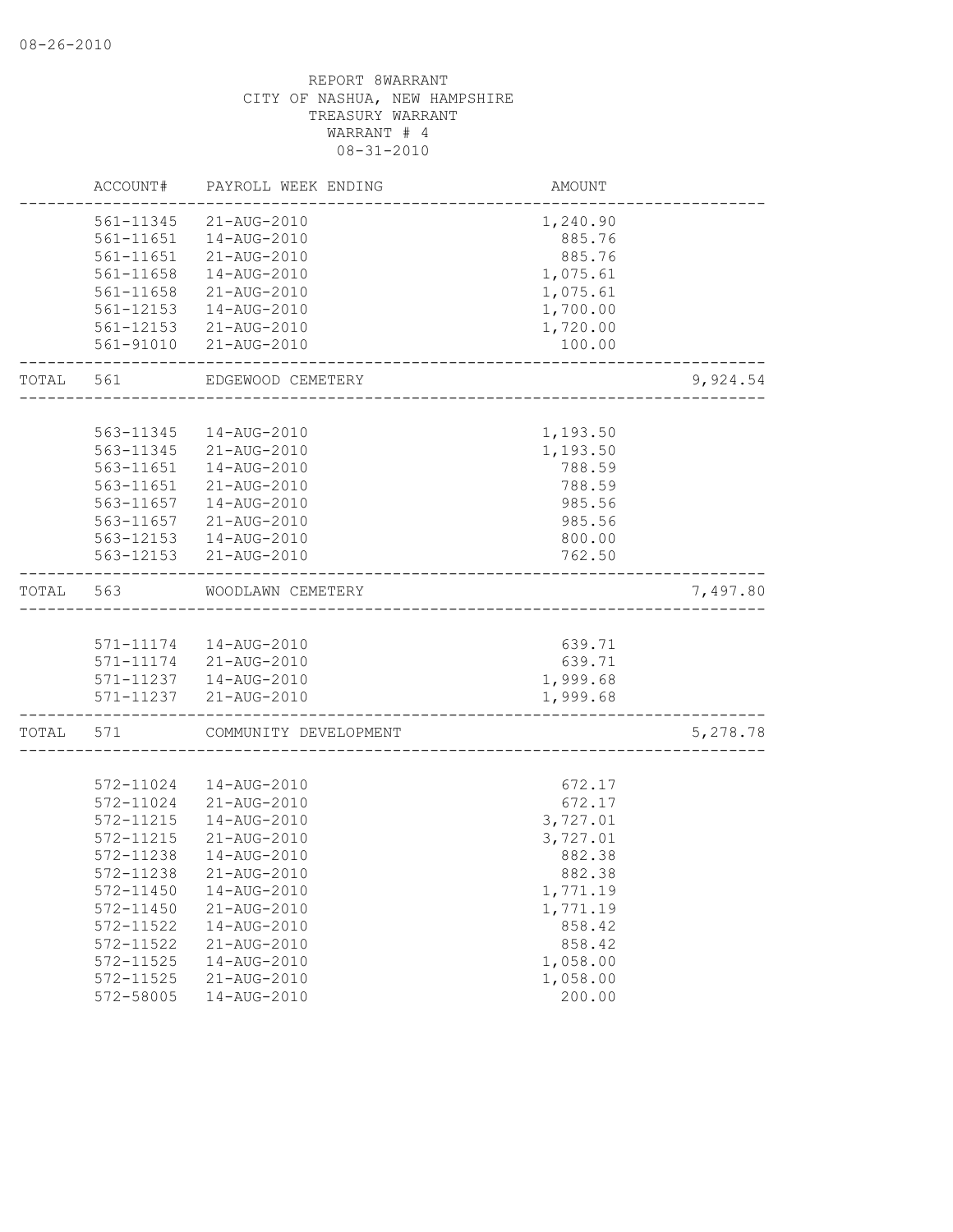|                            |                                | AMOUNT   | 18, 138.34 |  |
|----------------------------|--------------------------------|----------|------------|--|
|                            | TOTAL 572 PLANNING DEPARTMENT  |          |            |  |
|                            |                                |          |            |  |
|                            | 573-11444  14-AUG-2010         | 1,666.17 |            |  |
|                            | 573-11444 21-AUG-2010          | 1,666.17 |            |  |
|                            | 573-12029  14-AUG-2010         | 368.59   |            |  |
|                            | 573-12029 21-AUG-2010          | 368.59   |            |  |
| -------------------------- | 573-31050 21-AUG-2010          | 80.00    |            |  |
|                            | TOTAL 573 ECONOMIC DEVELOPMENT |          | 4,149.52   |  |
|                            |                                |          |            |  |
|                            | 575-11032  14-AUG-2010         | 738.32   |            |  |
|                            | 575-11032 21-AUG-2010          | 738.32   |            |  |
|                            | 575-11042  14-AUG-2010         | 1,471.30 |            |  |
| 575-11042                  | 21-AUG-2010                    | 1,471.30 |            |  |
| 575-11062                  | 14-AUG-2010                    | 627.75   |            |  |
| 575-11189                  | 14-AUG-2010                    | 1,102.42 |            |  |
| 575-11189                  | 21-AUG-2010                    | 1,309.93 |            |  |
| 575-11246                  | 14-AUG-2010                    | 1,726.92 |            |  |
| 575-11246                  | 21-AUG-2010                    | 1,726.92 |            |  |
| 575-11365                  | 14-AUG-2010                    | 505.19   |            |  |
| $575 - 11365$              | 21-AUG-2010                    | 505.20   |            |  |
| 575-11387                  | 14-AUG-2010                    | 6,854.42 |            |  |
| 575-11387                  | 21-AUG-2010                    | 8,143.03 |            |  |
| 575-11393                  | 14-AUG-2010                    | 3,648.25 |            |  |
| 575-11393                  | 21-AUG-2010                    | 4,325.89 |            |  |
| 575-11400                  | 14-AUG-2010                    | 8,162.12 |            |  |
| 575-11400                  | 21-AUG-2010                    | 9,683.13 |            |  |
| 575-11401                  | 14-AUG-2010                    | 3,999.44 |            |  |
| 575-11401                  | 21-AUG-2010                    | 4,743.33 |            |  |
| 575-11403                  | 14-AUG-2010                    | 786.82   |            |  |
| $575 - 11403$              | 21-AUG-2010                    | 786.82   |            |  |
| 575-11404                  | 14-AUG-2010                    | 779.92   |            |  |
| 575-11404                  | 21-AUG-2010                    | 927.04   |            |  |
| 575-11627                  | 21-AUG-2010                    | 744.36   |            |  |
|                            | 575-12073  14-AUG-2010         | 558.09   |            |  |
| 575-12073                  | 21-AUG-2010                    | 443.93   |            |  |
| 575-12090                  | 14-AUG-2010                    | 1,140.26 |            |  |
| 575-12090                  | 21-AUG-2010                    | 1,331.06 |            |  |
| 575-12114                  | 14-AUG-2010                    | 1,354.88 |            |  |
| 575-12114                  | 21-AUG-2010                    | 1,517.65 |            |  |
| 575-13004                  | 14-AUG-2010                    | 199.09   |            |  |
| 575-13004                  | 21-AUG-2010                    | 23.86    |            |  |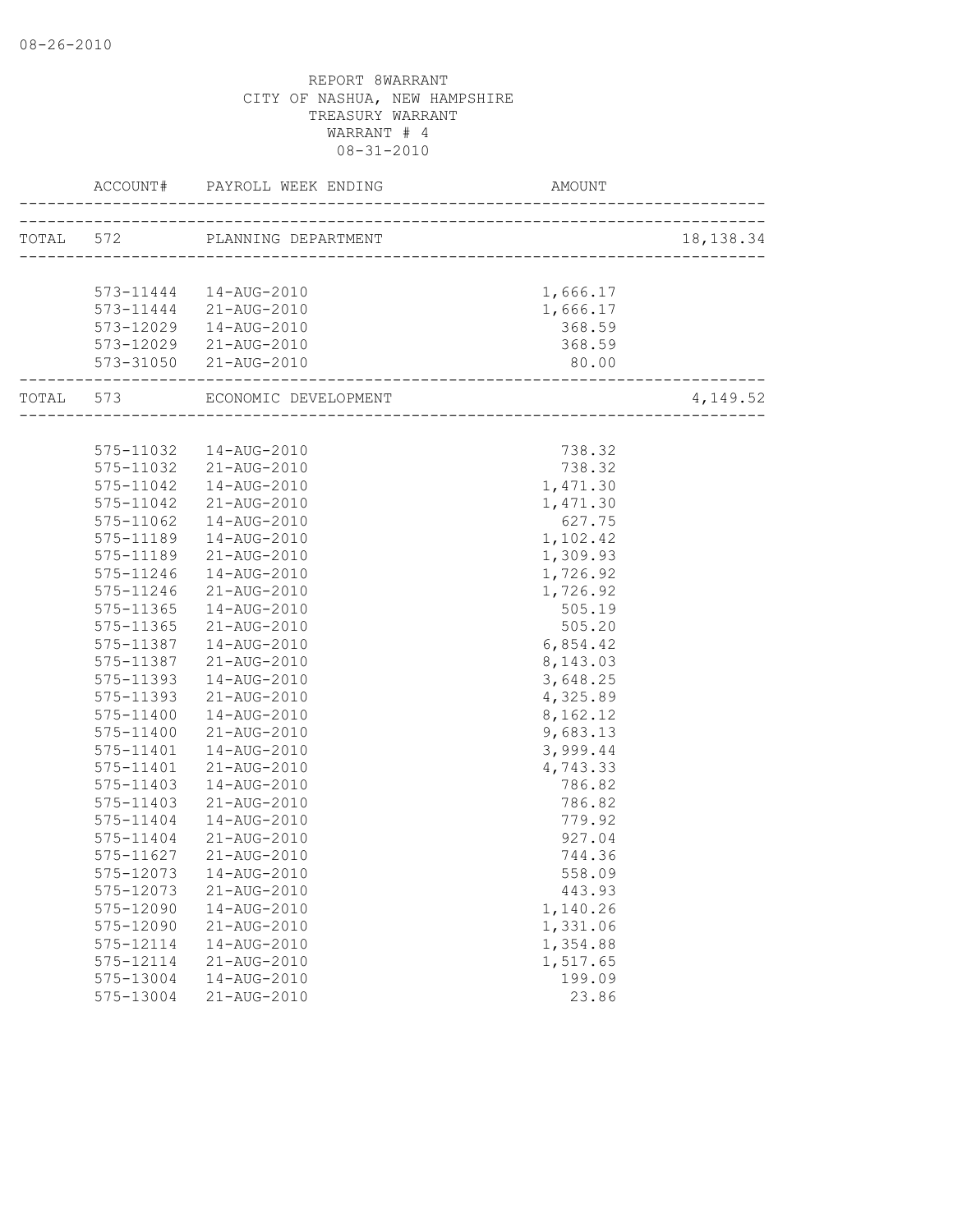|           | ACCOUNT#  | PAYROLL WEEK ENDING        | AMOUNT                               |           |
|-----------|-----------|----------------------------|--------------------------------------|-----------|
| TOTAL 575 |           | PUBLIC LIBRARIES           |                                      | 72,076.96 |
|           |           |                            | ------------------------------------ |           |
|           | 576-11059 | 14-AUG-2010                | 1,328.18                             |           |
|           | 576-11059 | 21-AUG-2010                | 1,328.18                             |           |
|           | 576-11221 | 14-AUG-2010                | 1,092.14                             |           |
|           | 576-11221 | 21-AUG-2010                | 1,092.14                             |           |
|           | 576-11315 | 14-AUG-2010                | 698.95                               |           |
|           | 576-11315 | 21-AUG-2010                | 1,266.22                             |           |
|           | 576-11361 | 14-AUG-2010                | 4,102.82                             |           |
|           | 576-11361 | 21-AUG-2010                | 4,102.82                             |           |
|           | 576-11362 | 14-AUG-2010                | 1, 114.73                            |           |
|           | 576-11362 | 21-AUG-2010                | 1, 114.73                            |           |
|           | 576-31050 | 21-AUG-2010                | 17.00                                |           |
|           |           | 576-91010 21-AUG-2010      | 1,520.00                             |           |
| TOTAL     | 576       | BUILDING DEPARTMENT        |                                      | 18,777.91 |
|           |           |                            | ___________________________          |           |
|           |           | 577-11067  14-AUG-2010     | 1,216.69                             |           |
|           |           | 577-11067 21-AUG-2010      | 1,216.69                             |           |
|           |           | 577-11183  14-AUG-2010     | 998.12                               |           |
|           |           | 577-11183 21-AUG-2010      | 998.11                               |           |
|           | 577-91010 | 21-AUG-2010                | 255.00                               |           |
|           |           | TOTAL 577 CODE ENFORCEMENT | _________________________            | 4,684.61  |
|           |           |                            |                                      |           |
|           | 581-11162 | 14-AUG-2010                | 44,669.22                            |           |
|           | 581-11162 | 21-AUG-2010                | 44,470.57                            |           |
|           | 581-11204 | 14-AUG-2010                | 9,583.20                             |           |
|           | 581-11204 | 21-AUG-2010                | 11,903.60                            |           |
|           | 581-11366 | 14-AUG-2010                | 56,436.14                            |           |
|           | 581-11366 | 21-AUG-2010                | 56,582.80                            |           |
|           | 581-11408 | 14-AUG-2010                | 17,500.80                            |           |
|           | 581-11408 | 21-AUG-2010                | 18, 411.15                           |           |
|           | 581-11628 | 21-AUG-2010                | 654.36                               |           |
|           | 581-11801 | 21-AUG-2010                | 183.00                               |           |
|           | 581-12078 | 14-AUG-2010                | 300.00                               |           |
|           | 581-12126 | 21-AUG-2010                | 335.01                               |           |
|           | 581-12153 | 14-AUG-2010                | 2,800.40                             |           |
|           | 581-12153 | 21-AUG-2010                | 2,451.13                             |           |
|           | 581-13004 | 21-AUG-2010                | 2,436.56                             |           |
|           | 581-13021 | 14-AUG-2010                | 725.95                               |           |
|           | 581-13021 | 21-AUG-2010                | 693.40                               |           |
|           | 581-13032 | 14-AUG-2010                | 335.44                               |           |
|           | 581-13120 | 14-AUG-2010                | 1,049.10                             |           |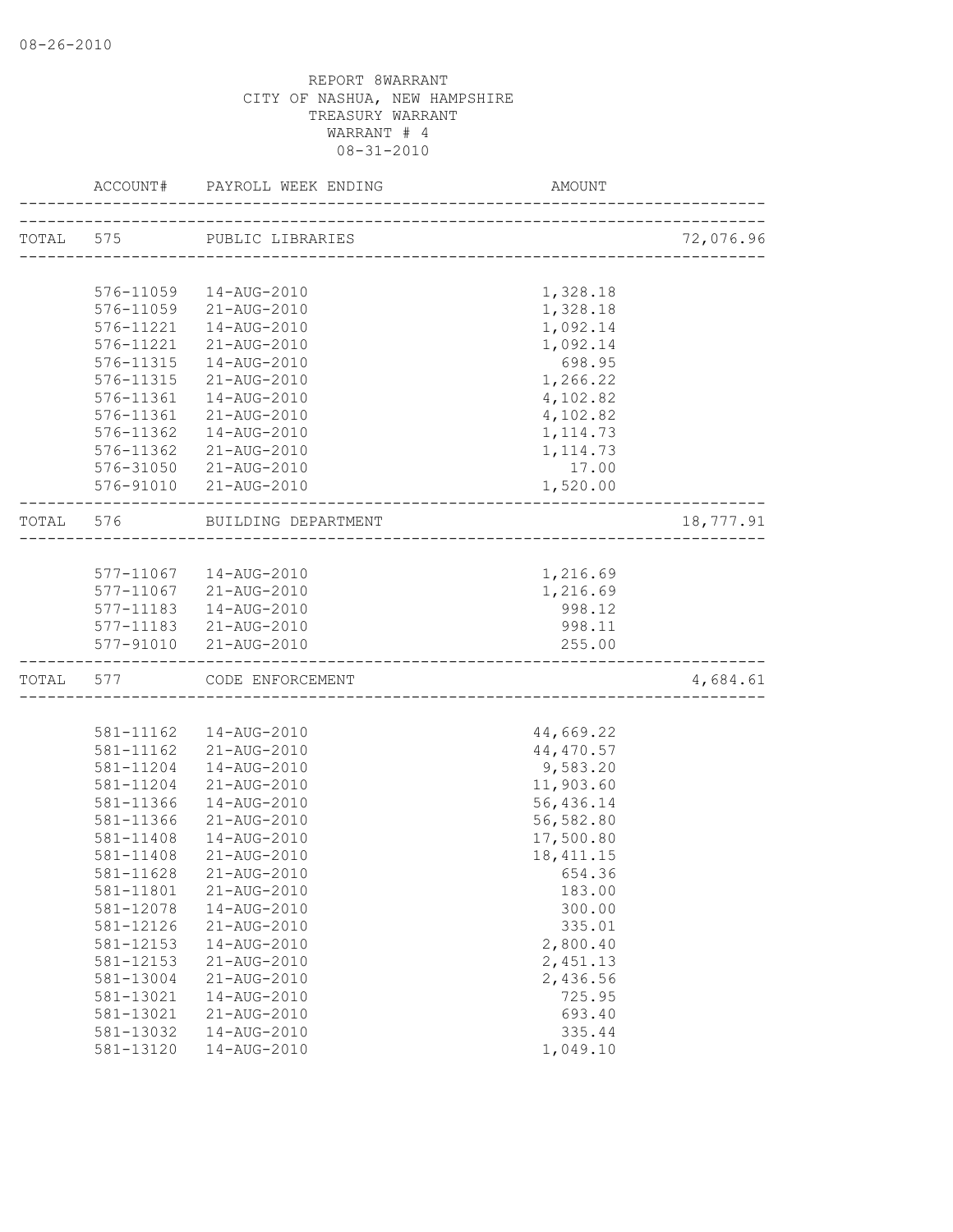|       | ACCOUNT#                                             | PAYROLL WEEK ENDING                                                                             | AMOUNT                                    |            |
|-------|------------------------------------------------------|-------------------------------------------------------------------------------------------------|-------------------------------------------|------------|
|       | 581-13120<br>581-13133<br>581-13137<br>$581 - 19240$ | $21 - \text{AUG} - 2010$<br>$21 - \text{AUG} - 2010$<br>$14 - \text{AUG} - 2010$<br>21-AUG-2010 | 788.95<br>2,025.00<br>29,142.06<br>268.75 |            |
| TOTAL | 581                                                  | SCHOOL DEPARTMENT                                                                               |                                           | 303,746.59 |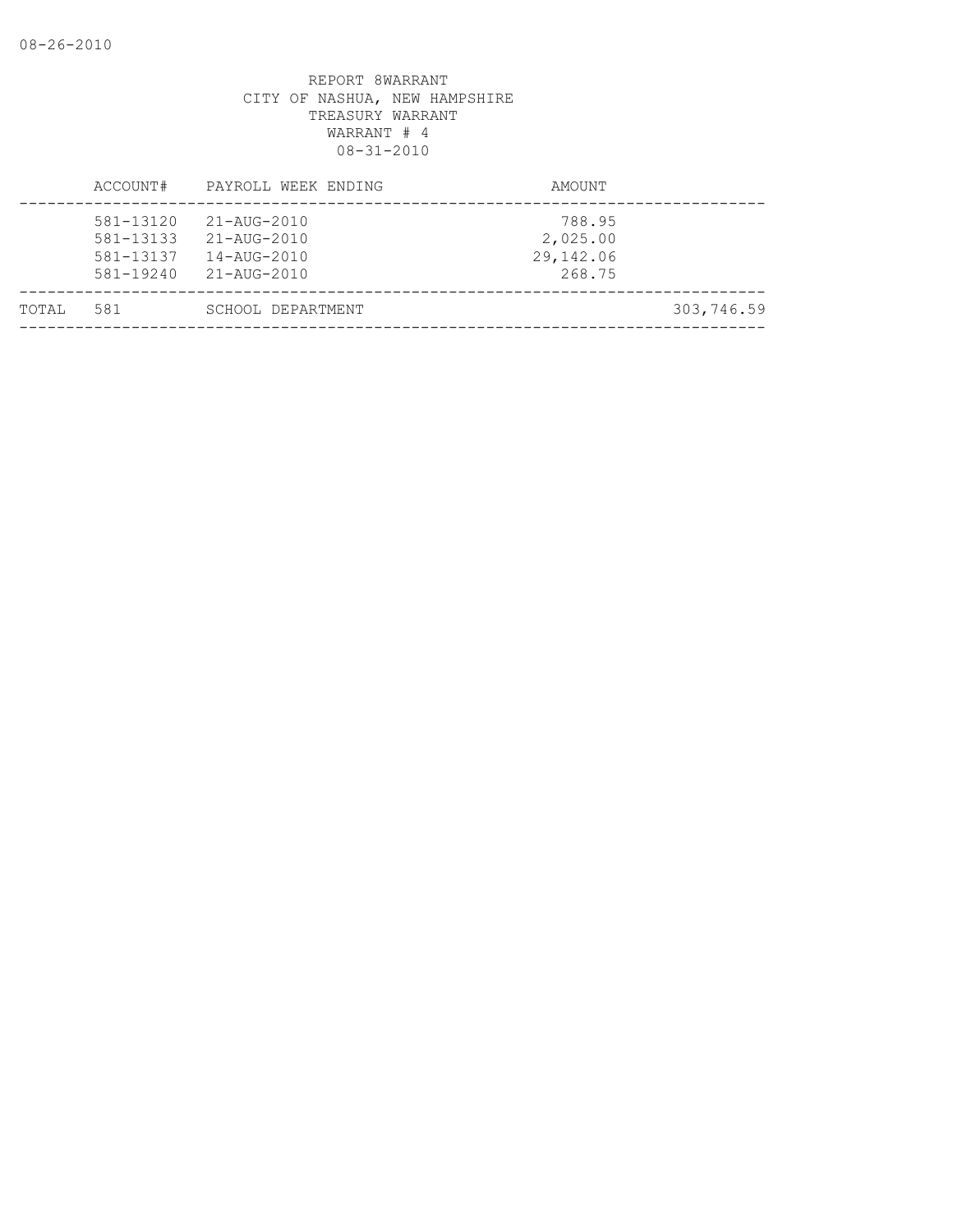|           | ACCOUNT# PAYROLL WEEK ENDING |  |  | AMOUNT |
|-----------|------------------------------|--|--|--------|
|           |                              |  |  |        |
| TOTAL 952 |                              |  |  |        |
|           |                              |  |  |        |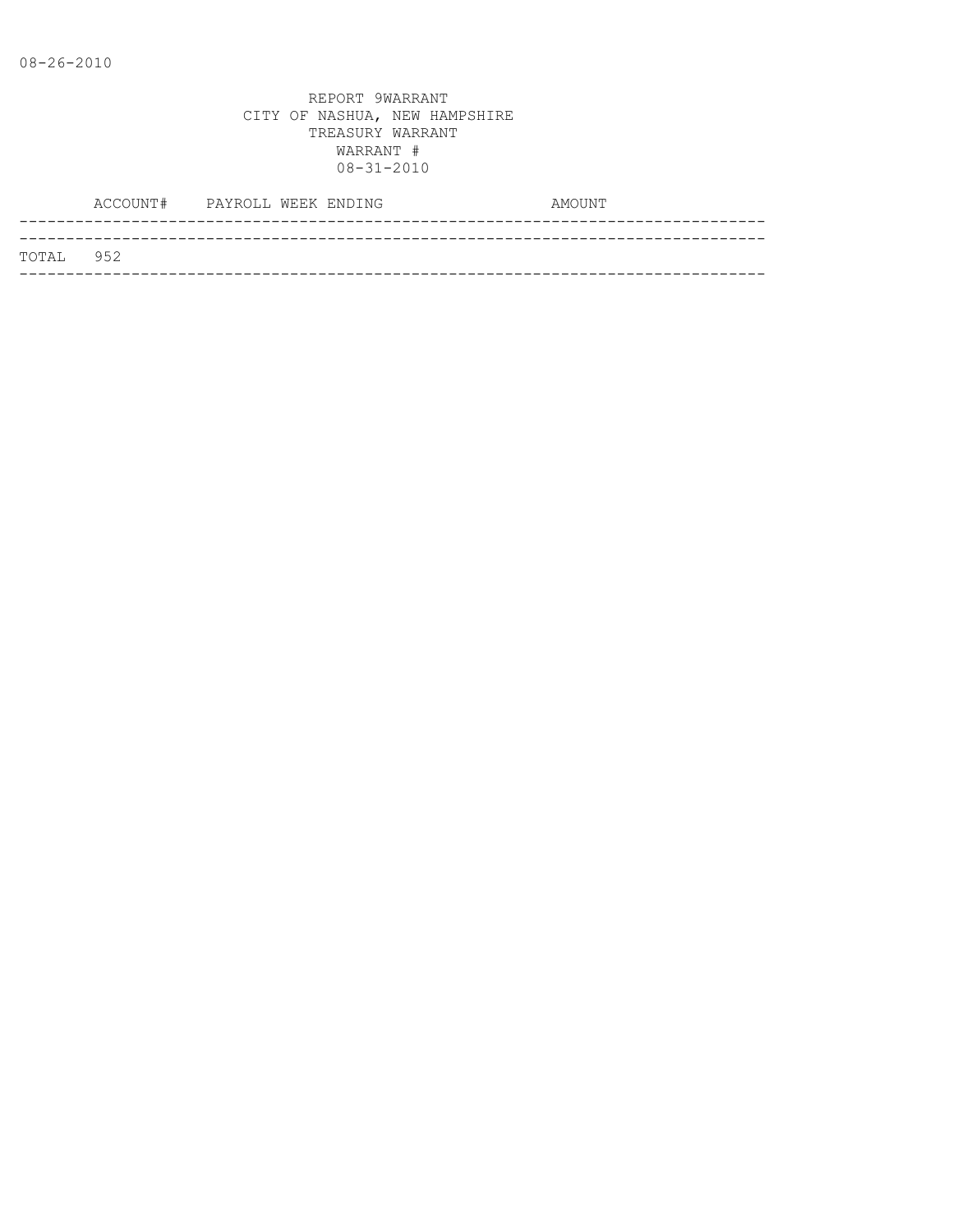| ACCOUNT#               | PAYROLL WEEK ENDING        | AMOUNT               |  |
|------------------------|----------------------------|----------------------|--|
| 801-11008              | 14-AUG-2010                | 608.42               |  |
| 801-11008              | 21-AUG-2010                | 608.42               |  |
| 801-11024              | 14-AUG-2010                | 639.71               |  |
| 801-11028              | 14-AUG-2010                | 61.98                |  |
| 801-11028              | 21-AUG-2010                | 61.98                |  |
| 801-11064              | 14-AUG-2010                | 144.64               |  |
| 801-11064              | 21-AUG-2010                | 144.64               |  |
| 801-11094              | 14-AUG-2010                | 104.60               |  |
| 801-11094              | 21-AUG-2010                | 104.60               |  |
| 801-11188              | 14-AUG-2010                | 368.61               |  |
| 801-11188              | 21-AUG-2010                | 368.62               |  |
| 801-11190              | 14-AUG-2010                | 421.44               |  |
| 801-11190              | 21-AUG-2010                | 421.45               |  |
| 801-11193              | 14-AUG-2010                | 1,025.44             |  |
| 801-11193              | 21-AUG-2010                | 1,025.44             |  |
| 801-11211              | 14-AUG-2010                | 70.23                |  |
| 801-11211              | 21-AUG-2010                | 70.23                |  |
| 801-11222              | 14-AUG-2010                | 217.50               |  |
| 801-11222              | 21-AUG-2010                | 217.50               |  |
| 801-11249              | 14-AUG-2010                | 188.57               |  |
| 801-11249              | 21-AUG-2010                | 188.57               |  |
| 801-11268              | 14-AUG-2010                | 139.32               |  |
| 801-11268              | 21-AUG-2010                | 139.32               |  |
| 801-11271              | 14-AUG-2010                | 1,184.60             |  |
| 801-11271              | 21-AUG-2010                | 1,184.60             |  |
| 801-11276              | 14-AUG-2010                | 4,398.00             |  |
| 801-11276              | 21-AUG-2010                | 4,398.00             |  |
| 801-11431              | 14-AUG-2010                | 193.49               |  |
| 801-11431              | 21-AUG-2010                | 193.49               |  |
| 801-11435              | 14-AUG-2010                | 281.02               |  |
| 801-11435              | 21-AUG-2010                | 281.02               |  |
| 801-11595              | 14-AUG-2010                | 5,733.60             |  |
| 801-11595              | 14-AUG-2010                | 4,062.00             |  |
| 801-11595              | 21-AUG-2010                | 5,732.80             |  |
| 801-11595              | 21-AUG-2010                | 4,874.40             |  |
| 801-11596              | 14-AUG-2010                | 3,433.60             |  |
| 801-11596              | 21-AUG-2010                | 3,433.60             |  |
| 801-11598              | 14-AUG-2010                | 850.40               |  |
| 801-11598              | 21-AUG-2010                | 850.40               |  |
| 801-11599              | 14-AUG-2010                | 1, 114.71            |  |
| 801-11599              | 14-AUG-2010                | 1, 114.71            |  |
| 801-11599              | 21-AUG-2010                | 1, 114.71            |  |
| 801-11599              | 21-AUG-2010<br>14-AUG-2010 | 1, 114.71            |  |
| 801-11606              | 21-AUG-2010                | 725.29               |  |
| 801-11606<br>801-11647 |                            | 892.16               |  |
| 801-11647              | 14-AUG-2010<br>21-AUG-2010 | 1,442.84<br>1,442.84 |  |
| 801-12085              | 14-AUG-2010                | 480.00               |  |
|                        |                            |                      |  |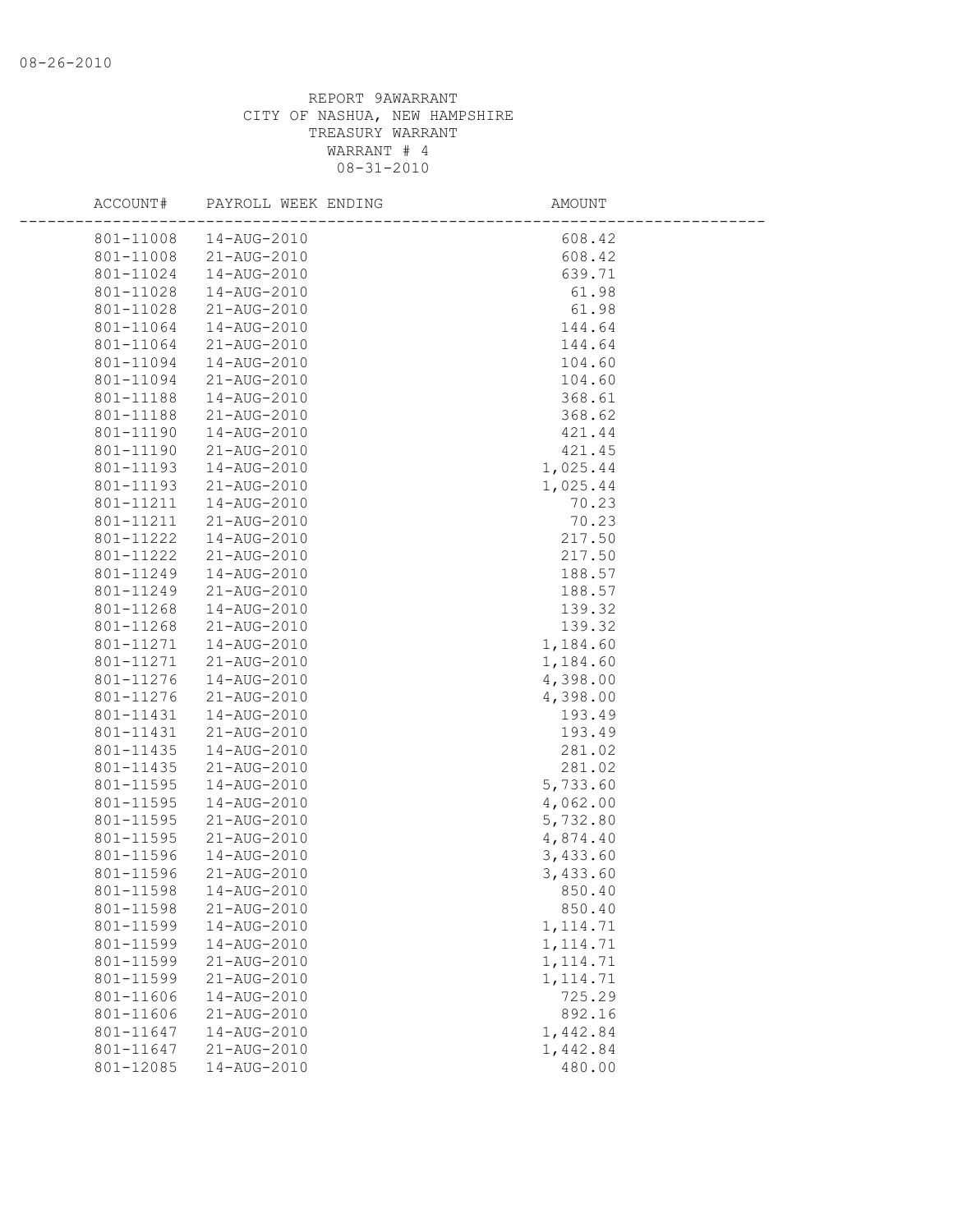|       | ACCOUNT#  | PAYROLL WEEK ENDING  | AMOUNT   |            |
|-------|-----------|----------------------|----------|------------|
|       | 801-12085 | 21-AUG-2010          | 480.00   |            |
|       | 801-12594 | 14-AUG-2010          | 4,992.00 |            |
|       | 801-12594 | 21-AUG-2010          | 5,096.00 |            |
|       | 801-13004 | 14-AUG-2010          | 1,125.27 |            |
|       | 801-13004 | 14-AUG-2010          | 177.98   |            |
|       | 801-13004 | 14-AUG-2010          | 402.61   |            |
|       | 801-13004 | 21-AUG-2010          | 1,400.28 |            |
|       | 801-13004 | 21-AUG-2010          | 432.04   |            |
|       | 801-13004 | 21-AUG-2010          | 124.46   |            |
|       | 801-31050 | 21-AUG-2010          | 17.00    |            |
| TOTAL | 801       | SOLID WASTE DISPOSAL |          | 72, 115.86 |
|       |           |                      |          |            |
|       | 802-11024 | 14-AUG-2010          | 155.94   |            |
|       | 802-11024 | 14-AUG-2010          | 623.77   |            |
|       | 802-11024 | 21-AUG-2010          | 155.94   |            |
|       | 802-11024 | 21-AUG-2010          | 623.77   |            |
|       | 802-11028 | 14-AUG-2010          | 421.47   |            |
|       | 802-11028 | 14-AUG-2010          | 198.34   |            |
|       | 802-11028 | 21-AUG-2010          | 421.47   |            |
|       | 802-11028 | 21-AUG-2010          | 198.34   |            |
|       | 802-11064 | 14-AUG-2010          | 144.64   |            |
|       | 802-11064 | 14-AUG-2010          | 144.64   |            |
|       | 802-11064 | 21-AUG-2010          | 144.64   |            |
|       | 802-11064 | 21-AUG-2010          | 144.64   |            |
|       | 802-11091 | 14-AUG-2010          | 1,139.75 |            |
|       | 802-11091 | 21-AUG-2010          | 1,139.75 |            |
|       | 802-11092 | 21-AUG-2010          | 804.40   |            |
|       | 802-11094 | 14-AUG-2010          | 313.77   |            |
|       | 802-11094 | 14-AUG-2010          | 313.79   |            |
|       | 802-11094 | 21-AUG-2010          | 313.77   |            |
|       | 802-11094 | 21-AUG-2010          | 313.79   |            |
|       | 802-11096 | 14-AUG-2010          | 959.79   |            |
|       | 802-11096 | 21-AUG-2010          | 959.79   |            |
|       | 802-11102 | 14-AUG-2010          | 929.19   |            |
|       | 802-11102 | 21-AUG-2010          | 987.91   |            |
|       | 802-11105 | 14-AUG-2010          | 1,074.36 |            |
|       | 802-11105 | 21-AUG-2010          | 1,037.27 |            |
|       | 802-11124 | 14-AUG-2010          | 760.65   |            |
|       | 802-11124 | 21-AUG-2010          | 760.65   |            |
|       | 802-11155 | 14-AUG-2010          | 1,050.42 |            |
|       | 802-11155 | 21-AUG-2010          | 1,050.42 |            |
|       | 802-11157 | 14-AUG-2010          | 3,170.57 |            |
|       | 802-11157 | 21-AUG-2010          | 2,612.88 |            |
|       | 802-11158 | 14-AUG-2010          | 1,506.29 |            |
|       | 802-11158 | 21-AUG-2010          | 921.20   |            |
|       | 802-11188 | 14-AUG-2010          | 368.62   |            |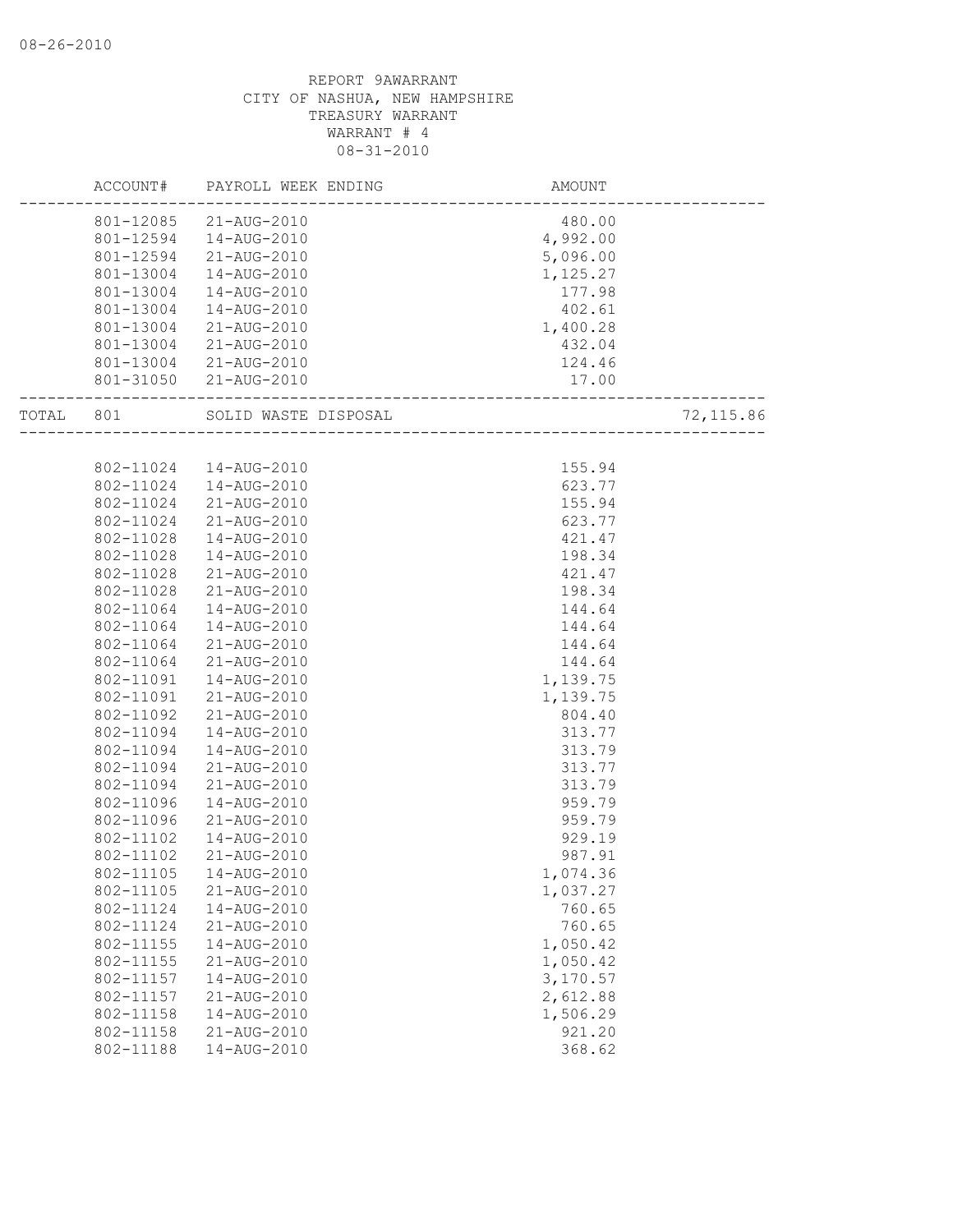| ACCOUNT#  | PAYROLL WEEK ENDING | AMOUNT    |
|-----------|---------------------|-----------|
| 802-11188 | 21-AUG-2010         | 368.62    |
| 802-11190 | 14-AUG-2010         | 421.44    |
| 802-11190 | 21-AUG-2010         | 421.44    |
| 802-11211 | 14-AUG-2010         | 280.94    |
| 802-11211 | 14-AUG-2010         | 421.41    |
| 802-11211 | 21-AUG-2010         | 280.94    |
| 802-11211 | 21-AUG-2010         | 421.41    |
| 802-11222 | 14-AUG-2010         | 217.50    |
| 802-11222 | 21-AUG-2010         | 217.50    |
| 802-11249 | 14-AUG-2010         | 188.57    |
| 802-11249 | 14-AUG-2010         | 188.57    |
| 802-11249 | 21-AUG-2010         | 188.57    |
| 802-11249 | 21-AUG-2010         | 188.57    |
| 802-11260 | 14-AUG-2010         | 1,963.20  |
| 802-11260 | 21-AUG-2010         | 1,963.20  |
| 802-11268 | 14-AUG-2010         | 46.44     |
| 802-11268 | 14-AUG-2010         | 92.88     |
| 802-11268 | 21-AUG-2010         | 46.44     |
| 802-11268 | 21-AUG-2010         | 92.88     |
| 802-11270 | 14-AUG-2010         | 1, 114.73 |
| 802-11270 | 21-AUG-2010         | 1, 114.73 |
| 802-11330 | 14-AUG-2010         | 1, 114.71 |
| 802-11330 | 21-AUG-2010         | 1, 114.71 |
| 802-11431 | 14-AUG-2010         | 193.49    |
| 802-11431 | 21-AUG-2010         | 193.49    |
| 802-11435 | 14-AUG-2010         | 468.37    |
| 802-11435 | 14-AUG-2010         | 187.35    |
| 802-11435 | 21-AUG-2010         | 468.37    |
| 802-11435 | 21-AUG-2010         | 187.35    |
| 802-11480 | 14-AUG-2010         | 3,518.55  |
| 802-11480 | 21-AUG-2010         | 2,836.80  |
| 802-11507 | 14-AUG-2010         | 1,224.92  |
| 802-11507 | 21-AUG-2010         | 823.60    |
| 802-11513 | 14-AUG-2010         | 11,481.85 |
| 802-11513 | 21-AUG-2010         | 5,674.00  |
| 802-11514 | 14-AUG-2010         | 4,774.33  |
| 802-11514 | 21-AUG-2010         | 2,965.61  |
| 802-11681 | 14-AUG-2010         | 324.42    |
| 802-11681 | 14-AUG-2010         | 1,297.69  |
| 802-11681 | 21-AUG-2010         | 324.42    |
| 802-11681 | 21-AUG-2010         | 1,297.69  |
| 802-11693 | 14-AUG-2010         | 1,230.75  |
| 802-11693 | 21-AUG-2010         | 1,230.75  |
| 802-11764 | 14-AUG-2010         | 1,219.71  |
| 802-11764 | 21-AUG-2010         | 1,219.71  |
| 802-12154 | 14-AUG-2010         | 1,604.00  |
| 802-12154 | 14-AUG-2010         | 880.00    |
| 802-12154 | 21-AUG-2010         | 1,324.00  |
|           |                     |           |